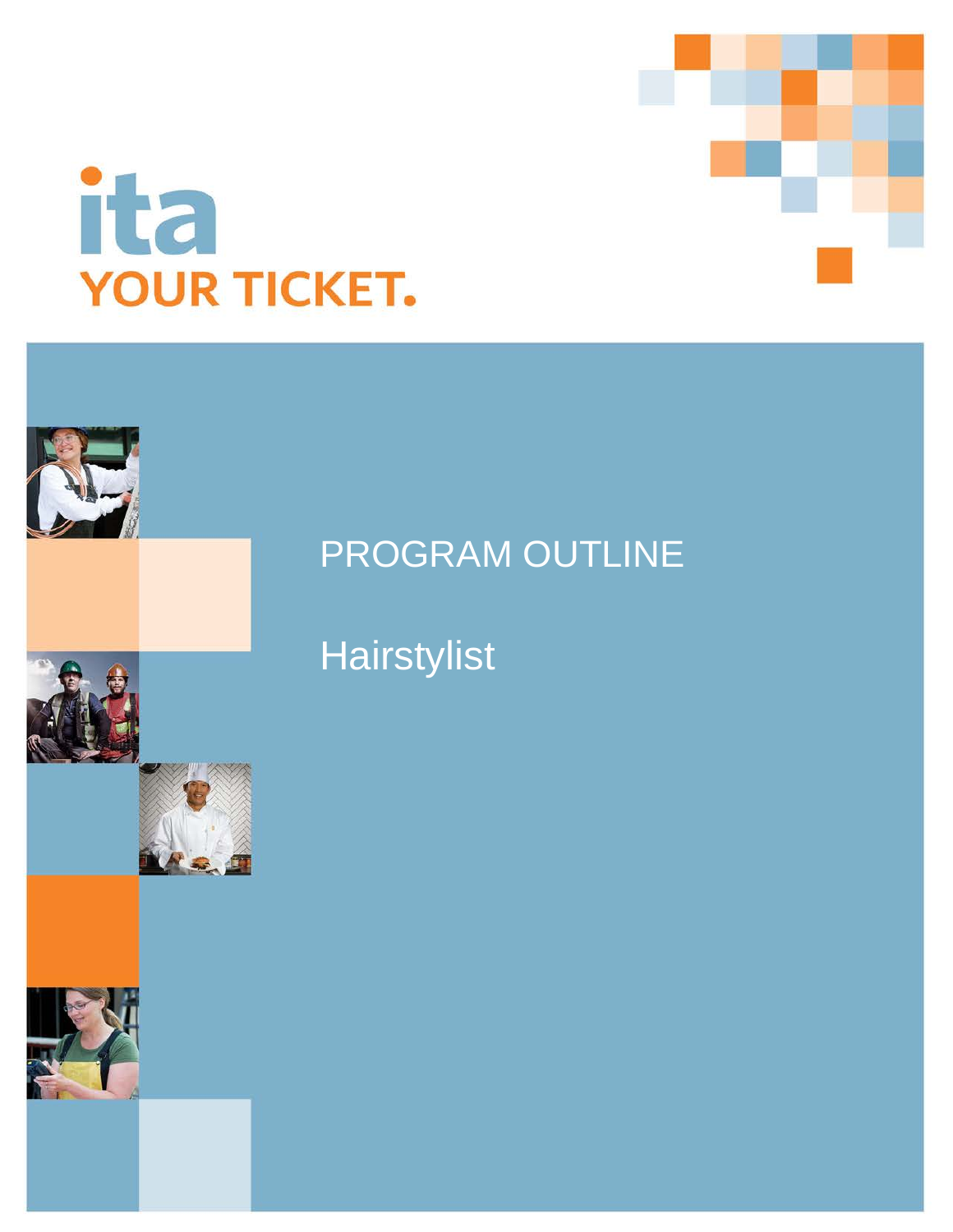



The latest version of this document is available in PDF format on the ITA website [www.itabc.ca](http://www.itabc.ca/)

## **Copyright © 2019 Industry Training Authority**

This publication may not be modified in any way without permission of the Industry Training Authority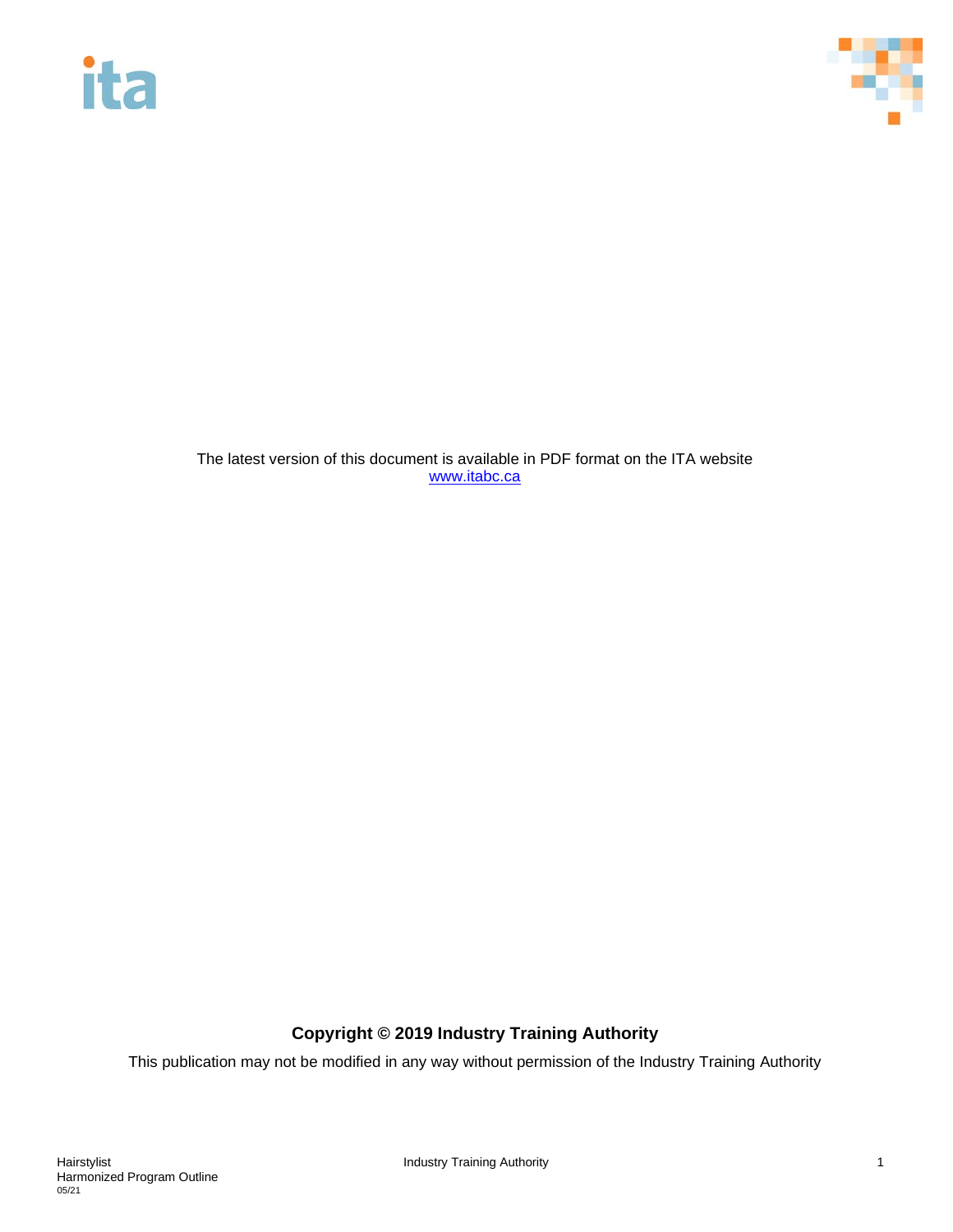



# **HAIRSTYLIST PROGRAM OUTLINE**

**APPROVED BY INDUSTRY MAY 2020**

> **BASED ON RSOS 2018**

**Developed by Industry Training Authority Province of British Columbia**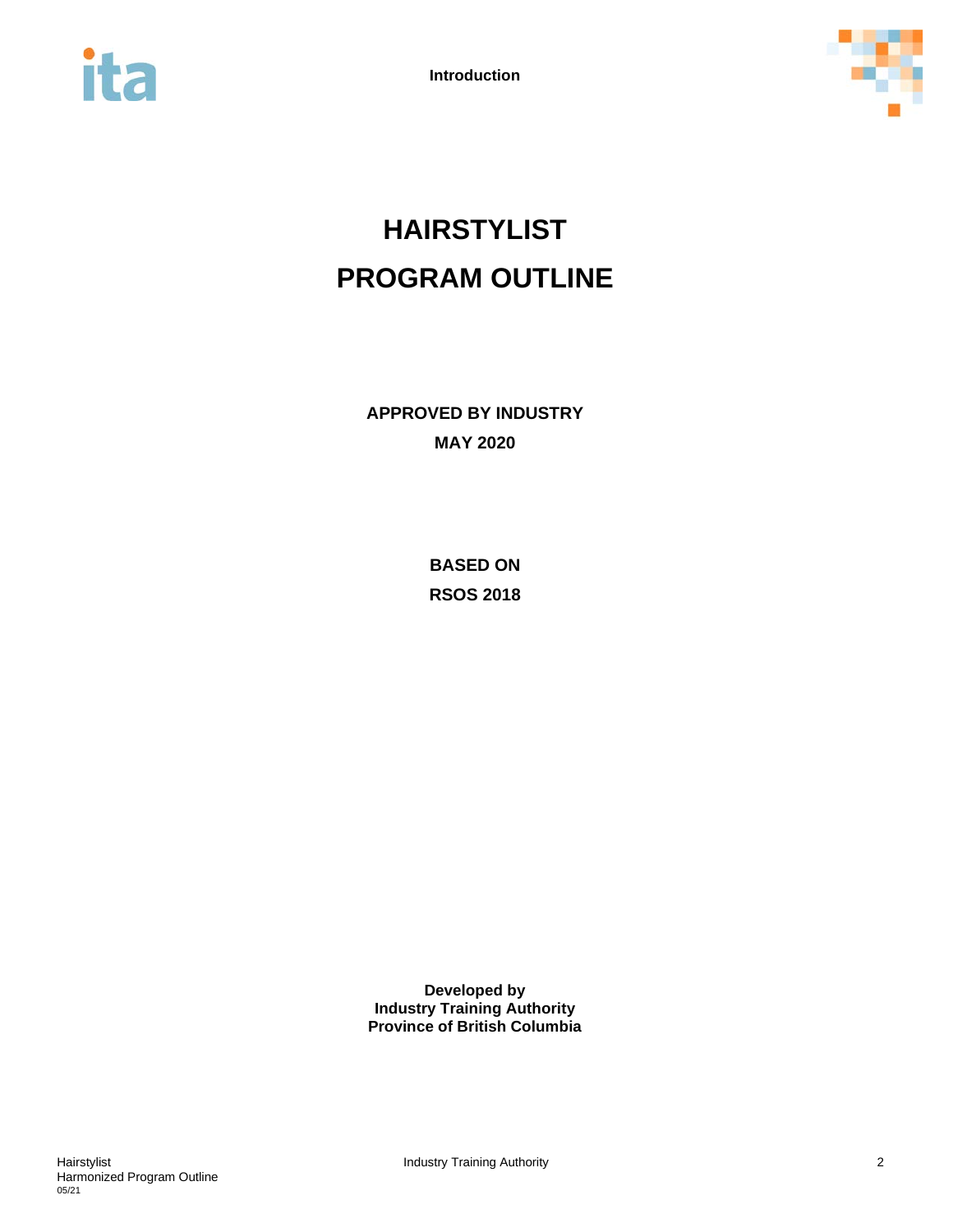



# **TABLE OF CONTENTS**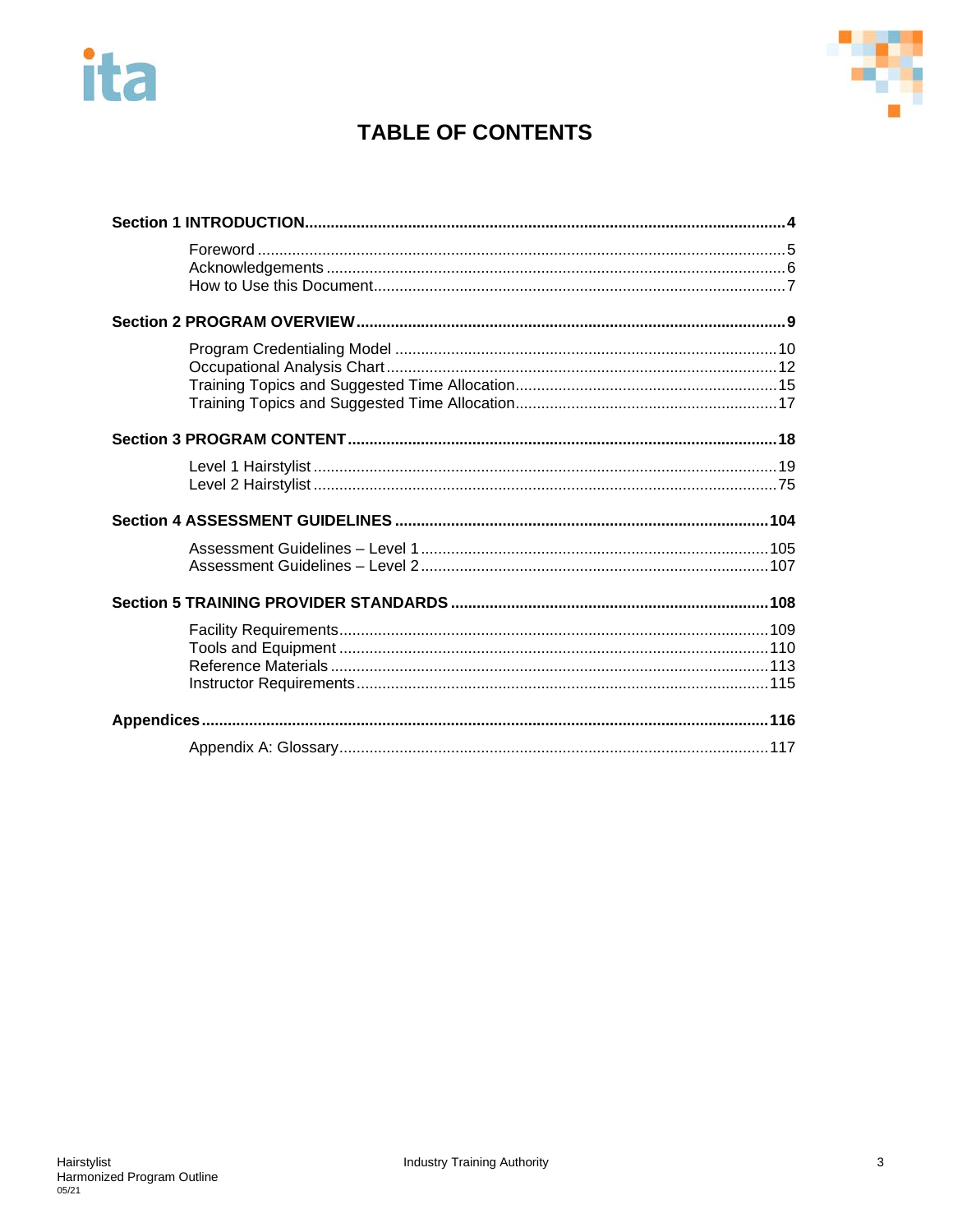



# <span id="page-4-0"></span>**Section 1 INTRODUCTION**

# **Hairstylist**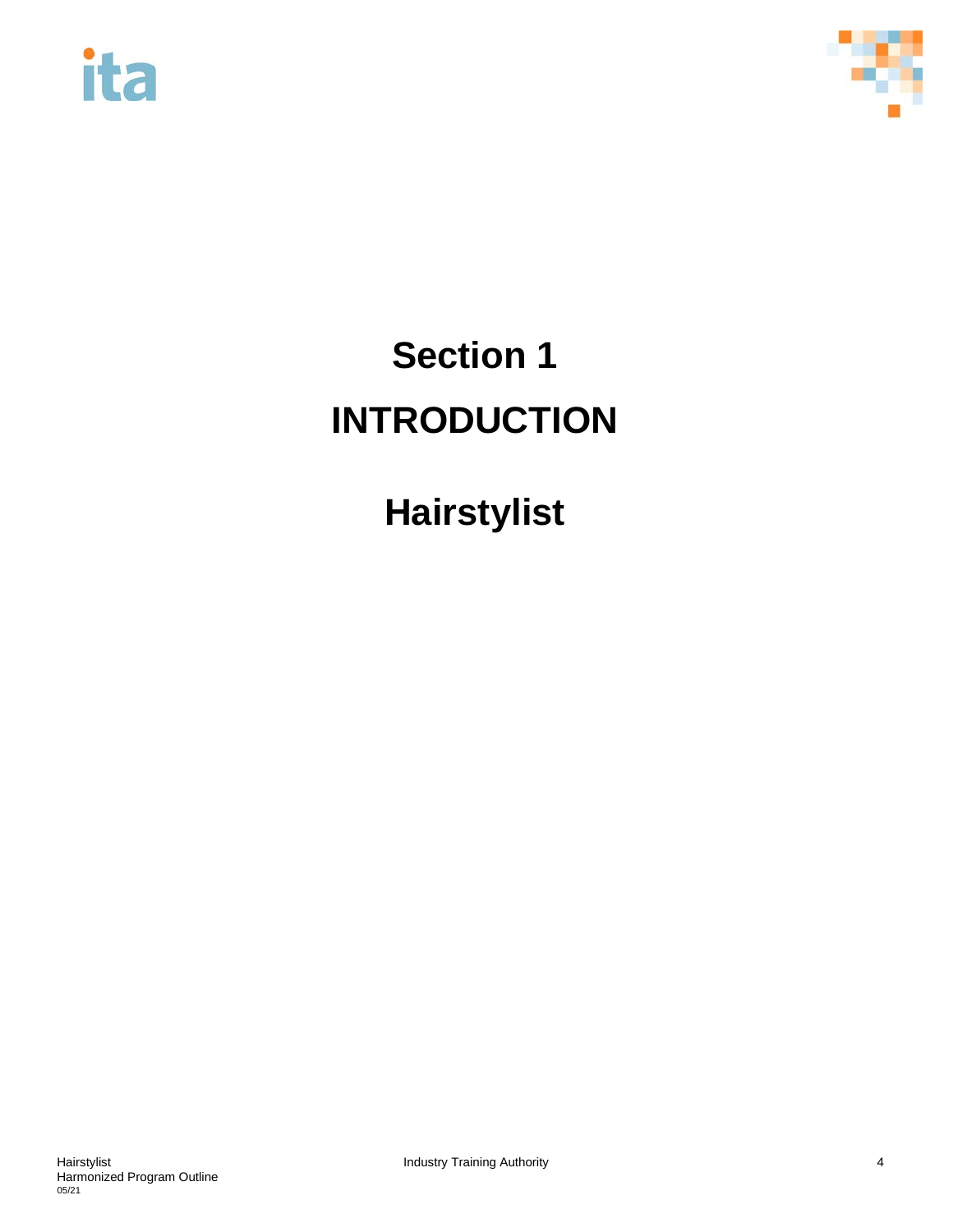

# **Foreword**

<span id="page-5-0"></span>This Program Outline is for use in Hairstylist training programs sponsored by the Industry Training Authority and will be used as a guide for instructors in the formal classroom portions of training.

Practical demonstration and student participation should always be integrated with classroom sessions. The Hairstylist program is delivered in a format which combines in-school theory, practical and workbased training, all designed to meet the competency standards and profile defined by the industry, and approved by the ITA.

Safe working practices, though not always specified in each of the competencies and learning tasks, are an implied part of the program and should be stressed throughout the training.

This Program Outline includes a list of recommended reference textbooks that are available to support the learning objectives and the minimum requirements needed to support instruction.

## **SAFETY ADVISORY**

Be advised that references to the WorkSafeBC safety regulations contained within these materials do not/may not reflect the most recent Occupational Health and Safety Regulation (the current Standards and Regulation in BC can be obtained on the following website: [http://www.worksafebc.com\)](http://www.worksafebc.com/). Please note that it is always the responsibility of any person using these materials to inform him/herself about the Occupational Health and Safety Regulation pertaining to his/her work.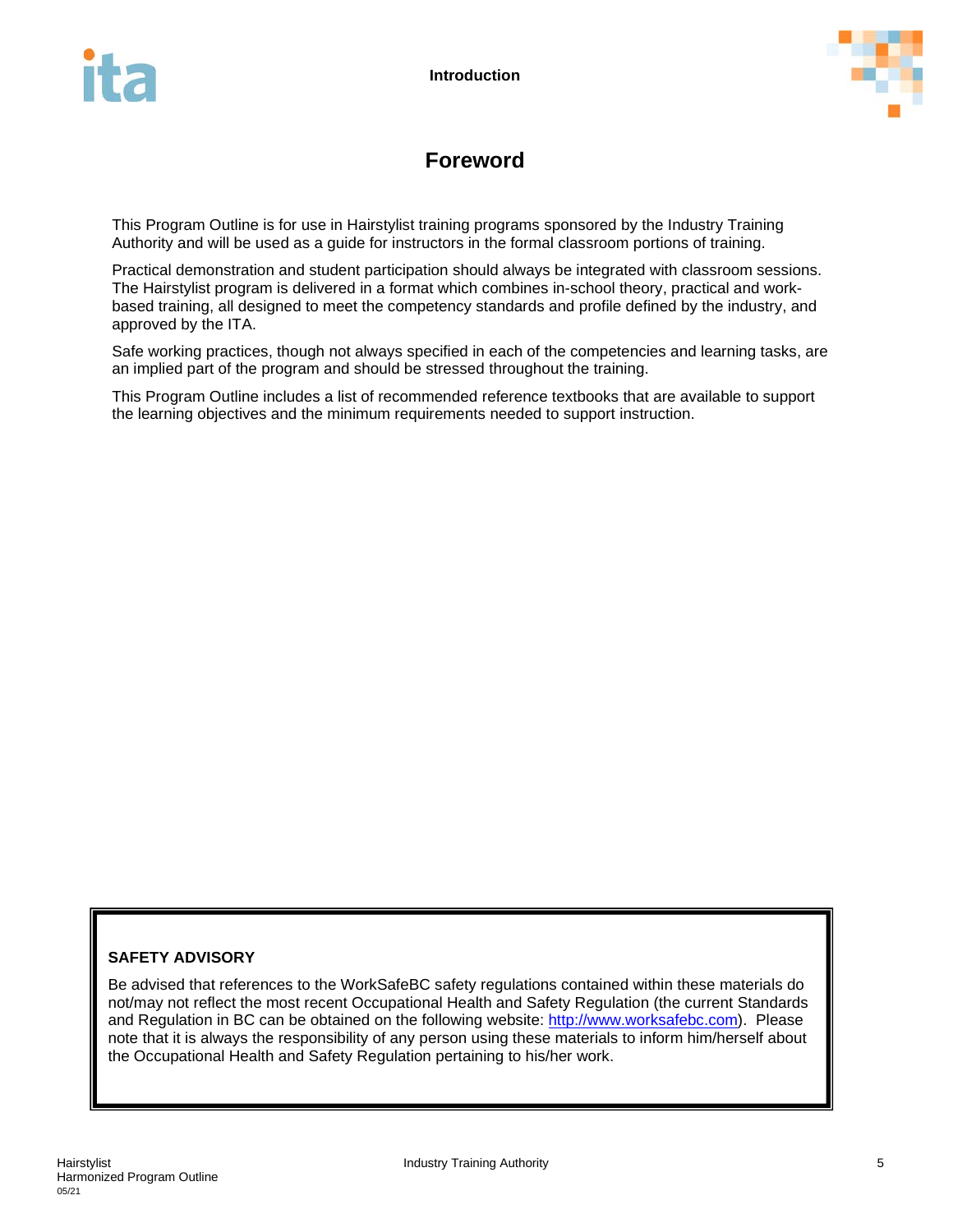

# **Acknowledgements**

<span id="page-6-0"></span>Subject Matter Experts retained to assist in the development of Program Outline 2019 content:

- Sally Vinden Trades Faculty Vancouver Island University
- Jessica Nemlander Salon Owner (Jessica Hairstylist)
- Krista Balogh School District 75 Riverside College
- Luree Gould Selkirk College
- Adina Shore Salon Owner (IATSE 891)
- Julie Wright Instructor Vancouver Community College
- Camille LaBonte Salon Owner (Persona Hair Group)
- Nadia Moore Instructor Abbotsford Collegiate (ACE IT)
- Marion Shaw Beauty Council (Cosmetology Association Western Canada)
- Gary Franceschini Vancouver Community College

The Industry Training Authority would like to acknowledge the dedication and hard work of all the industry and instructional representatives appointed to identify the training requirements of the Hairstylist occupation.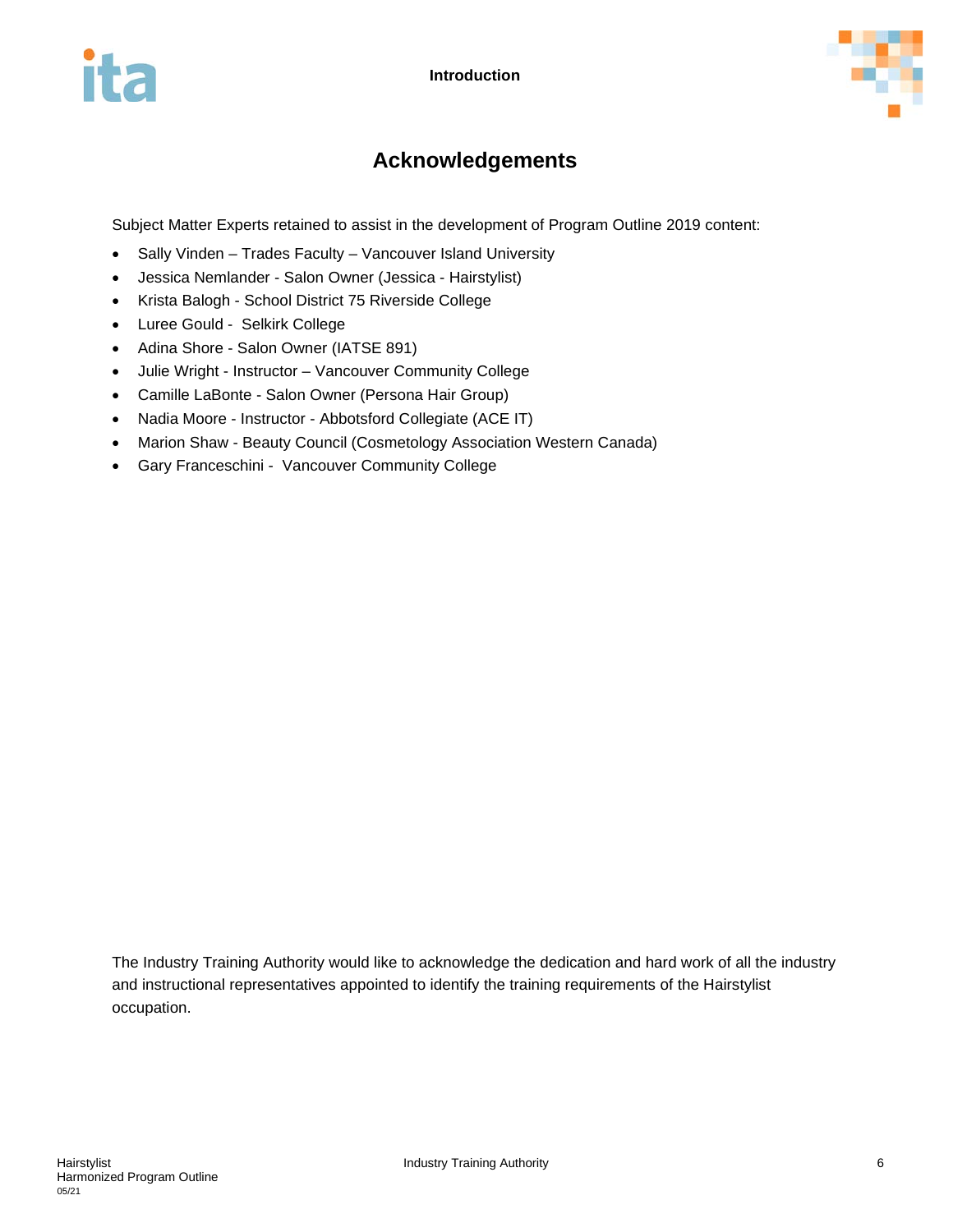

# <span id="page-7-0"></span>**How to Use this Document**

This Program Outline has been developed for the use of individuals from several different audiences. The table below describes how each section can be used by each intended audience.

| <b>Section</b>                                                                               | <b>Training Providers</b>                                                                                                                                                                                                                                | <b>Employers/</b><br><b>Sponsors</b>                                                                                                                                                                                                                  | <b>Apprentices</b>                                                                                                                                                                                                                     | <b>Challengers</b>                                                                                                                                         |
|----------------------------------------------------------------------------------------------|----------------------------------------------------------------------------------------------------------------------------------------------------------------------------------------------------------------------------------------------------------|-------------------------------------------------------------------------------------------------------------------------------------------------------------------------------------------------------------------------------------------------------|----------------------------------------------------------------------------------------------------------------------------------------------------------------------------------------------------------------------------------------|------------------------------------------------------------------------------------------------------------------------------------------------------------|
| Program<br><b>Credentialing</b><br><b>Model</b>                                              | Communicate<br>program length and<br>structure, and all<br>pathways to<br>completion                                                                                                                                                                     | Understand the length<br>and structure of the<br>program                                                                                                                                                                                              | Understand the length<br>and structure of the<br>program, and pathway<br>to completion                                                                                                                                                 | Understand<br>challenger pathway to<br>Certificate of<br>Qualification                                                                                     |
| <b>OAC</b>                                                                                   | Communicate the<br>competencies that<br>industry has defined<br>as representing the<br>scope of the<br>occupation                                                                                                                                        | Understand the<br>competencies that an<br>apprentice is expected<br>to demonstrate in<br>order to achieve<br>certification                                                                                                                            | View the<br>competencies they will<br>achieve as a result of<br>program completion                                                                                                                                                     | Understand the<br>competencies they<br>must demonstrate in<br>order to challenge the<br>program                                                            |
| <b>Training</b><br><b>Topics and</b><br><b>Suggested</b><br><b>Time</b><br><b>Allocation</b> | Shows proportionate<br>representation of<br>general areas of<br>competency (GACs)<br>at each program level,<br>the suggested<br>proportion of time<br>spent on each GAC,<br>and percentage of<br>time spent on theory<br>versus practical<br>application | Understand the scope<br>of competencies<br>covered in the<br>technical training, the<br>suggested proportion<br>of time spent on each<br>GAC, and the<br>percentage of that<br>time spent on theory<br>versus practical<br>application                | Understand the scope<br>of competencies<br>covered in the<br>technical training, the<br>suggested proportion<br>of time spent on each<br>GAC, and the<br>percentage of that<br>time spent on theory<br>versus practical<br>application | Understand the<br>relative weightings of<br>various competencies<br>of the occupation on<br>which assessment is<br>based                                   |
| Program<br><b>Content</b>                                                                    | Defines the<br>objectives, learning<br>tasks, high level<br>content that must be<br>covered for each<br>competency, as well<br>as defining<br>observable,<br>measurable<br>achievement criteria<br>for objectives with a<br>practical component          | Identifies detailed<br>program content and<br>performance<br>expectations for<br>competencies with a<br>practical component;<br>may be used as a<br>checklist prior to<br>signing a<br>recommendation for<br>certification (RFC) for<br>an apprentice | Provides detailed<br>information on<br>program content and<br>performance<br>expectations for<br>demonstrating<br>competency                                                                                                           | Allows individual to<br>check program<br>content areas against<br>their own knowledge<br>and performance<br>expectations against<br>their own skill levels |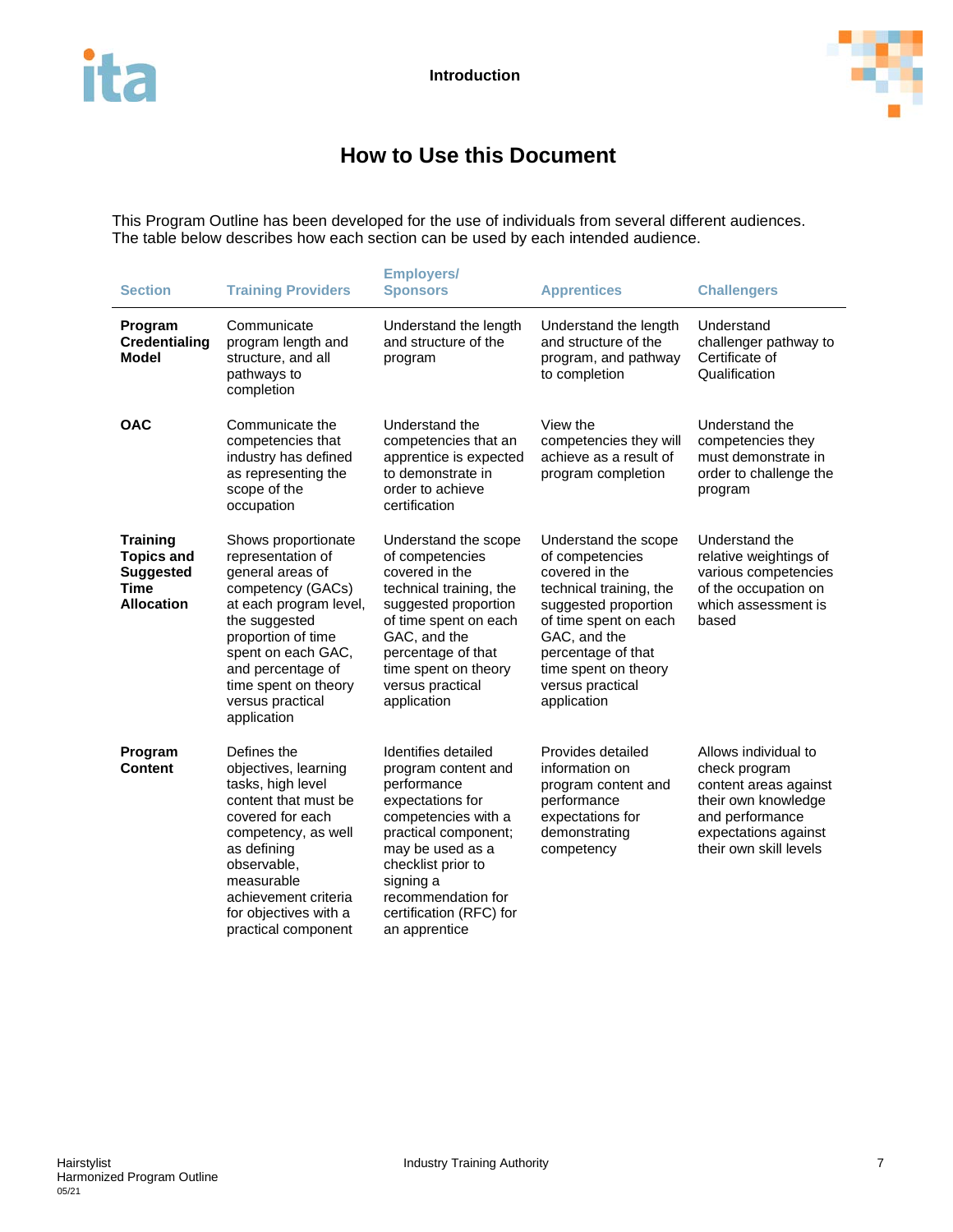



| <b>Section</b>                                         | <b>Training Providers</b>                                                                                                                          | <b>Employers/</b><br><b>Sponsors</b>                                                                                                                                                      | <b>Apprentices</b>                                                                                                                                                                                                                                    | <b>Challengers</b>                                                                                                                                                                   |
|--------------------------------------------------------|----------------------------------------------------------------------------------------------------------------------------------------------------|-------------------------------------------------------------------------------------------------------------------------------------------------------------------------------------------|-------------------------------------------------------------------------------------------------------------------------------------------------------------------------------------------------------------------------------------------------------|--------------------------------------------------------------------------------------------------------------------------------------------------------------------------------------|
| <b>Training</b><br><b>Provider</b><br><b>Standards</b> | Defines the facility<br>requirements, tools<br>and equipment.<br>reference materials (if<br>any) and instructor<br>requirements for the<br>program | Identifies the tools and<br>equipment an<br>apprentice is expected<br>to have access to:<br>which are supplied by<br>the training provider<br>and which the student<br>is expected to own | Provides information<br>on the training facility,<br>tools and equipment<br>provided by the<br>school and the<br>student. reference<br>materials they may be<br>expected to acquire.<br>and minimum<br>qualification levels of<br>program instructors | Identifies the tools<br>and equipment a<br>tradesperson is<br>expected to be<br>competent in using or<br>operating; which may<br>be used or provided in<br>a practical<br>assessment |
| Appendix -<br>Glossary of<br><b>Acronyms</b>           |                                                                                                                                                    |                                                                                                                                                                                           | Defines program<br>specific acronyms                                                                                                                                                                                                                  |                                                                                                                                                                                      |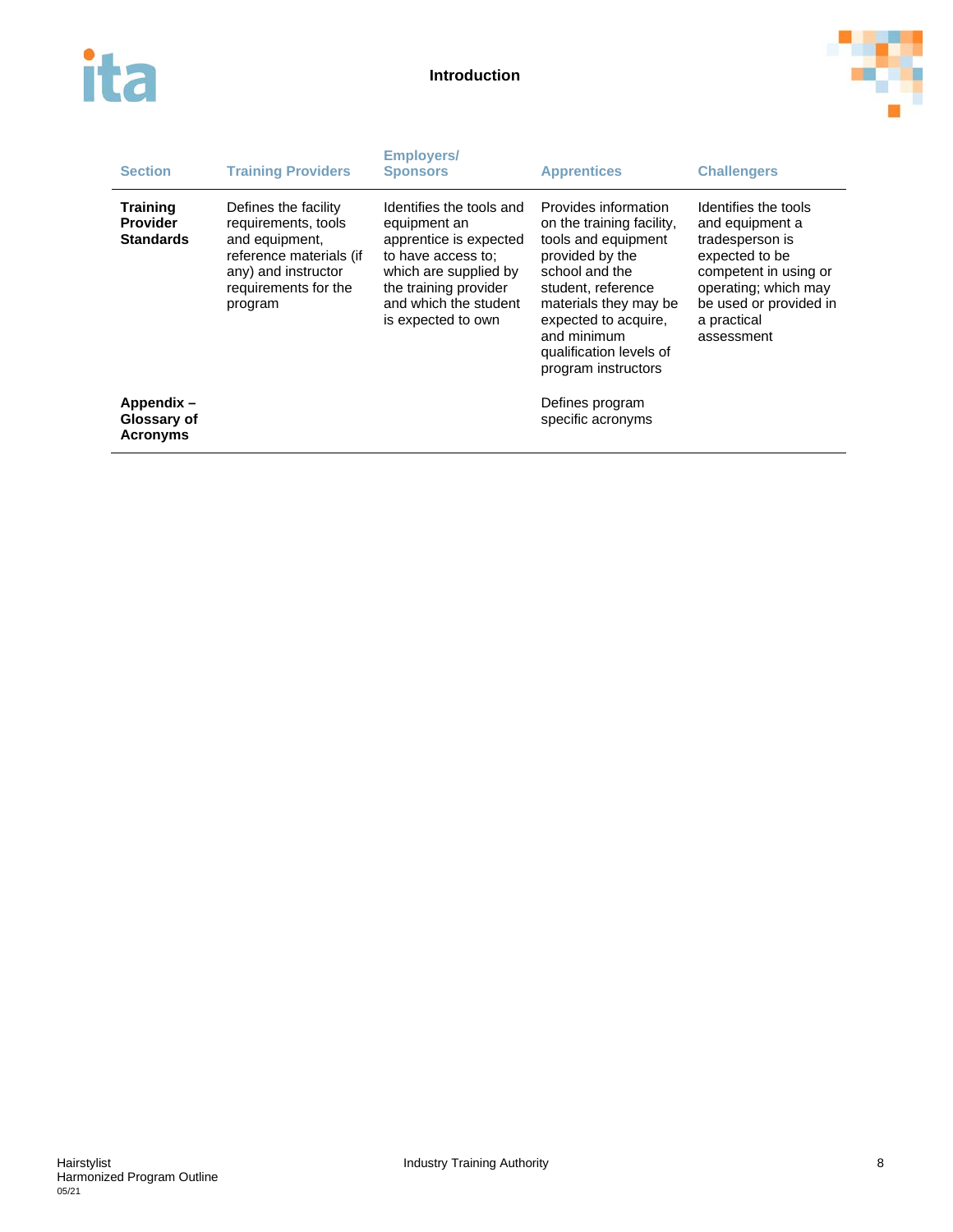<span id="page-9-0"></span>



# **Section 2 PROGRAM OVERVIEW**

# **Hairstylist**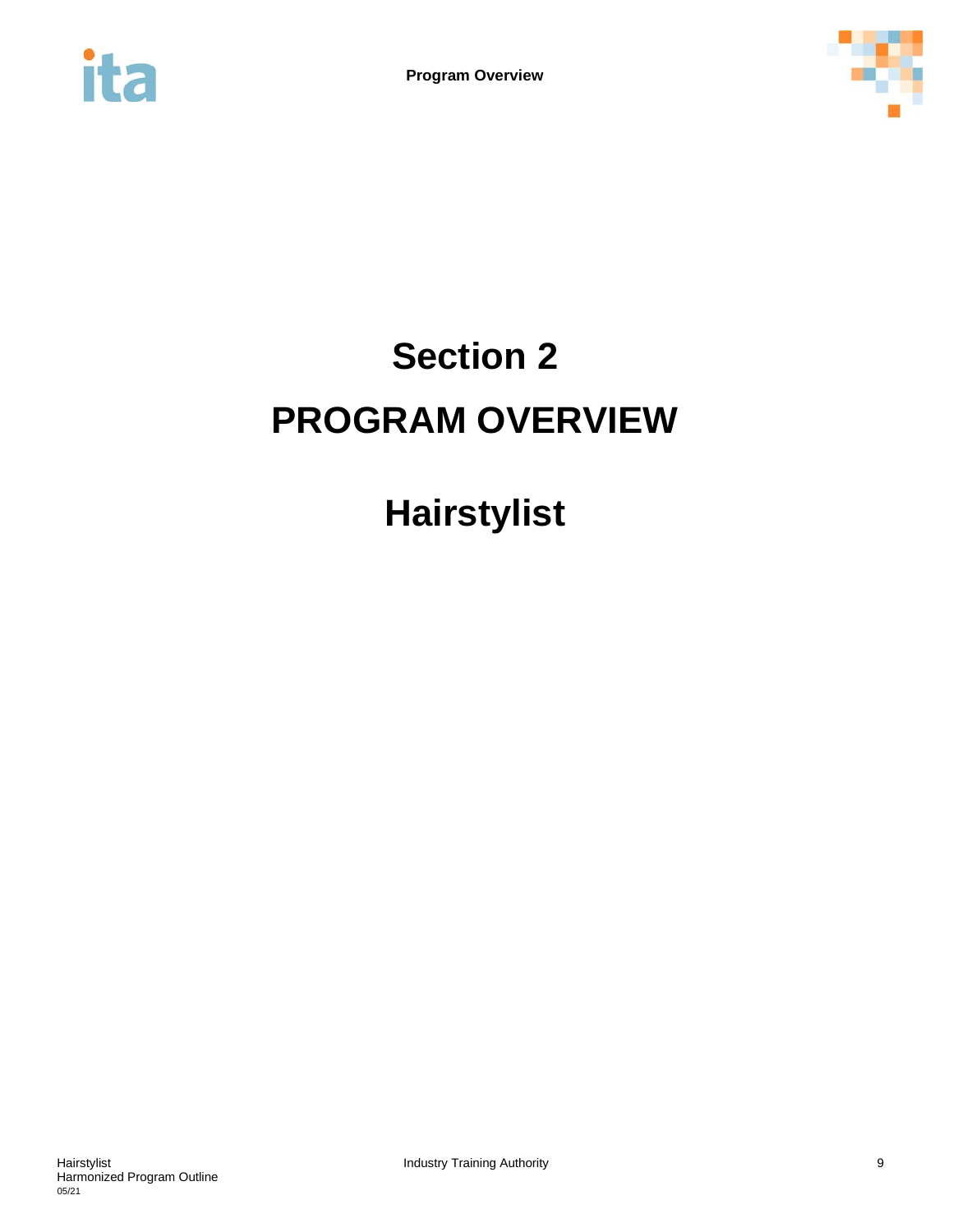

# **Program Credentialing Model**

## <span id="page-10-0"></span>**Apprenticeship Pathway**

This graphic provides an overview of the proposed Hairstylist apprenticeship pathway.



CROSS-PROGRAM CREDITS

*Individuals who hold the credentials listed below are entitled to receive partial credit toward the completion requirements of this program*

None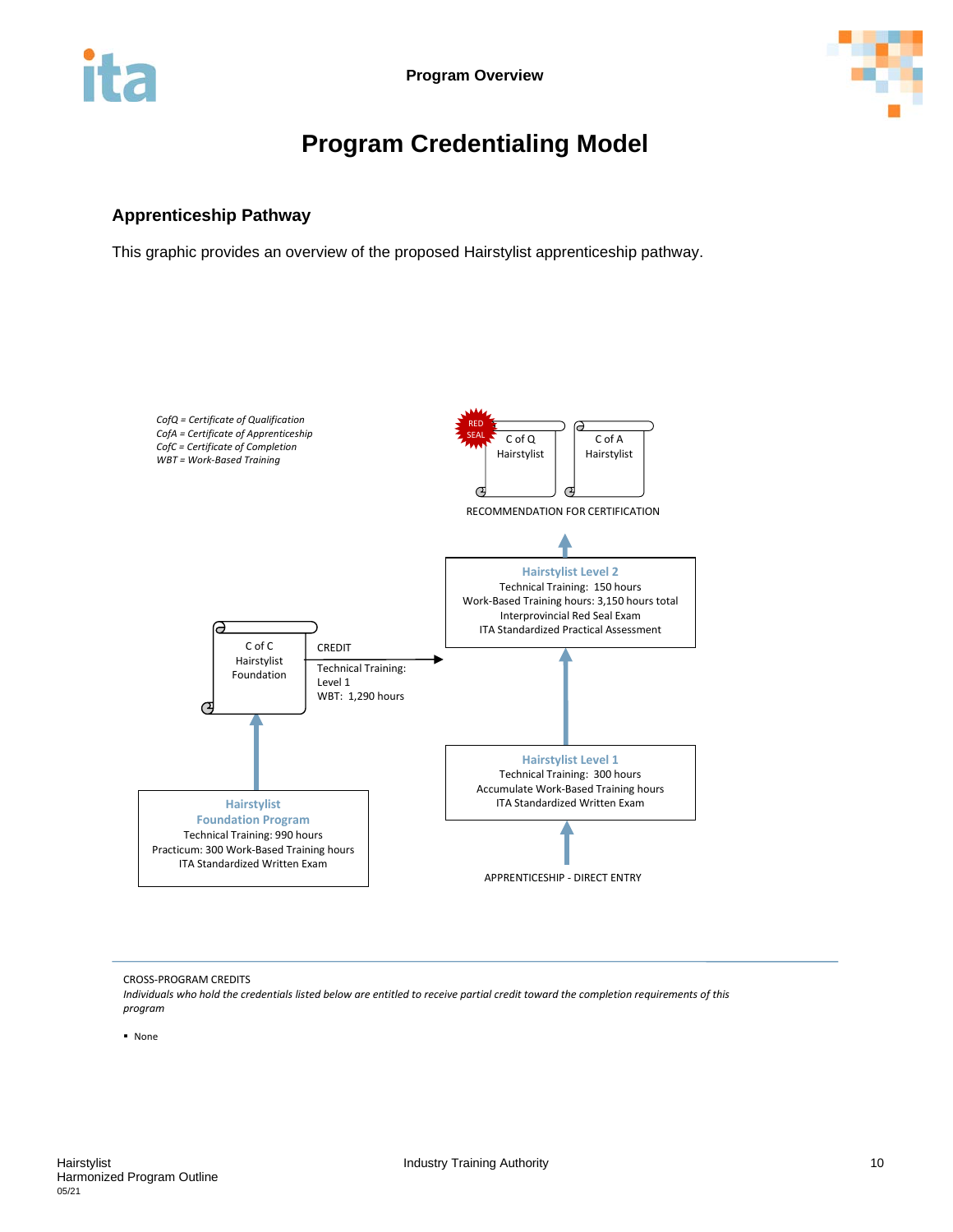



## **Challenge Pathway**

This graphic provides an overview of the proposed Hairstylist challenge pathway.



#### CREDIT FOR PRIOR LEARNING

*Individuals who hold the credentials listed below are considered to have met or partially met the prerequisites for challenging this program*

None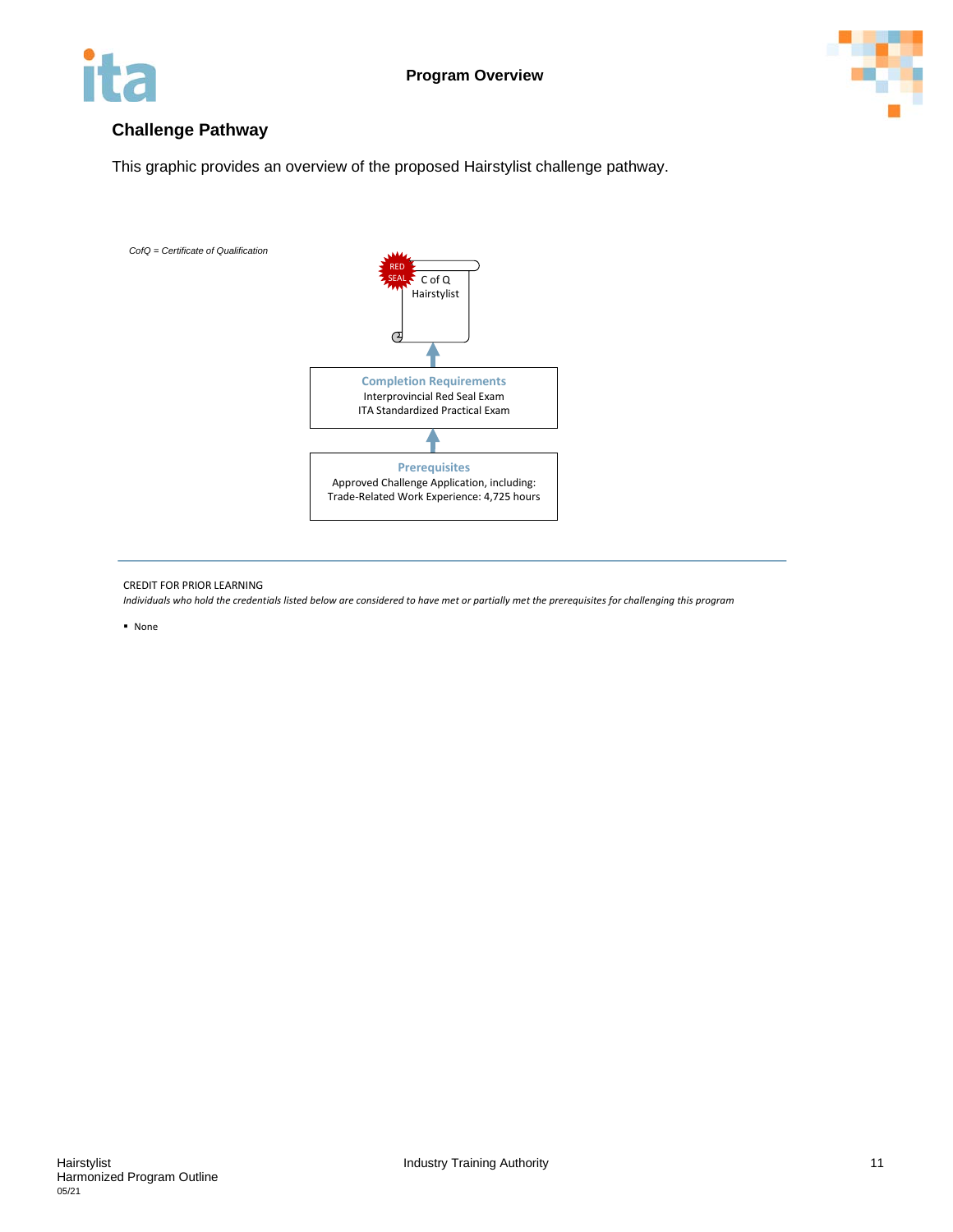

# **Occupational Analysis Chart**

## **HAIRSTYLIST**

**Occupation Description:** Hairstylists shampoo, cut, style and chemically treat hair. They may also provide other services such as scalp treatments and hairpiece services. In some jurisdictions, hairstylists may also provide additional services such as basic facial care.

<span id="page-12-0"></span>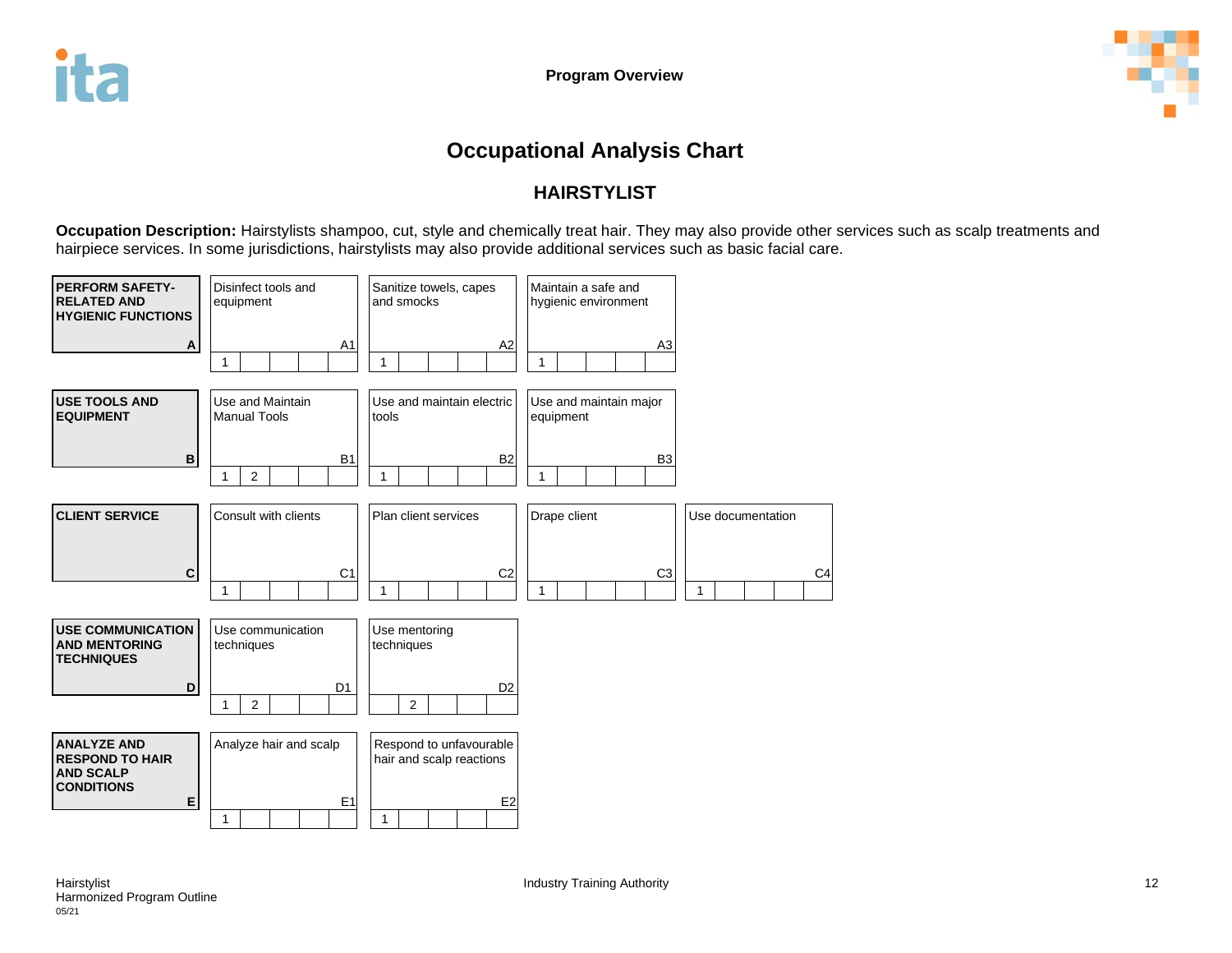



| <b>SHAMPOO AND</b><br><b>CONDITION HAIR AND</b><br><b>SCALP</b>                       | Prepare hair for<br>shampoo           | Manipulate hair and<br>scalp using shampoo<br>and conditioner | Perform hair and scalp<br>treatment              |  |  |
|---------------------------------------------------------------------------------------|---------------------------------------|---------------------------------------------------------------|--------------------------------------------------|--|--|
| F                                                                                     | F <sub>1</sub>                        | F <sub>2</sub>                                                | F <sub>3</sub>                                   |  |  |
|                                                                                       | $\mathbf{1}$                          | $\mathbf{1}$                                                  | $\mathbf{1}$                                     |  |  |
| <b>CUT DIVERSE</b><br><b>TEXTURES OF HAIR</b><br><b>USING CUTTING</b><br><b>TOOLS</b> | Cut hair with elevation               | Cut hair without elevation<br>G <sub>2</sub>                  | Customize haircuts                               |  |  |
| G                                                                                     | G <sub>1</sub><br>$\overline{2}$<br>1 | $\overline{2}$<br>1                                           | G <sub>3</sub><br>$\overline{2}$<br>$\mathbf{1}$ |  |  |
|                                                                                       |                                       |                                                               |                                                  |  |  |
| <b>CUT FACIAL AND</b><br><b>NAPE HAIR</b>                                             | Trim and remove nape<br>hair          | Trim and remove facial<br>hair                                |                                                  |  |  |
| н                                                                                     | H1                                    | H2                                                            |                                                  |  |  |
|                                                                                       | 2<br>1                                | 1<br>$\overline{2}$                                           |                                                  |  |  |
| <b>STYLE WET HAIR</b>                                                                 | Prepare and style wet<br>hair         | Set wet hair                                                  |                                                  |  |  |
|                                                                                       | $\vert$ 1                             | 12                                                            |                                                  |  |  |
|                                                                                       | $\mathbf{1}$                          | $\mathbf{1}$                                                  |                                                  |  |  |
| <b>STYLE DRY HAIR</b>                                                                 | Prepare and Style Dry<br>Hair         | Style updos and finish<br>hair                                |                                                  |  |  |
| J                                                                                     | J <sub>1</sub>                        | J <sub>2</sub>                                                |                                                  |  |  |
|                                                                                       | 1                                     | $\overline{2}$                                                |                                                  |  |  |
| <b>PERFORM CHEMICAL</b><br><b>TEXTURE SERVICES</b><br><b>ON HAIR</b>                  | Chemically wave hair                  | Chemically relax and<br>smooth hair                           |                                                  |  |  |
| Κ                                                                                     | K1<br>1                               | K <sub>2</sub><br>2                                           |                                                  |  |  |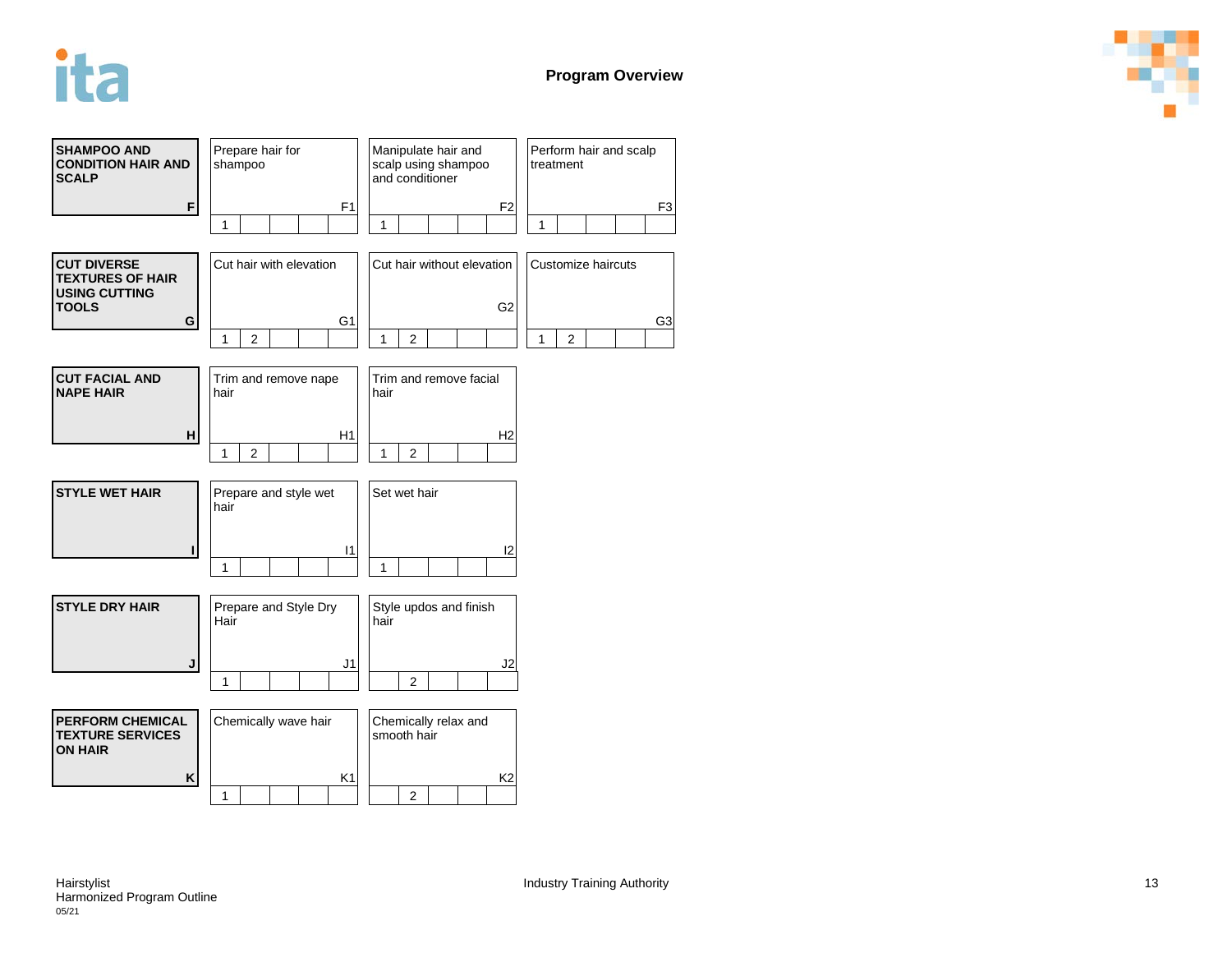



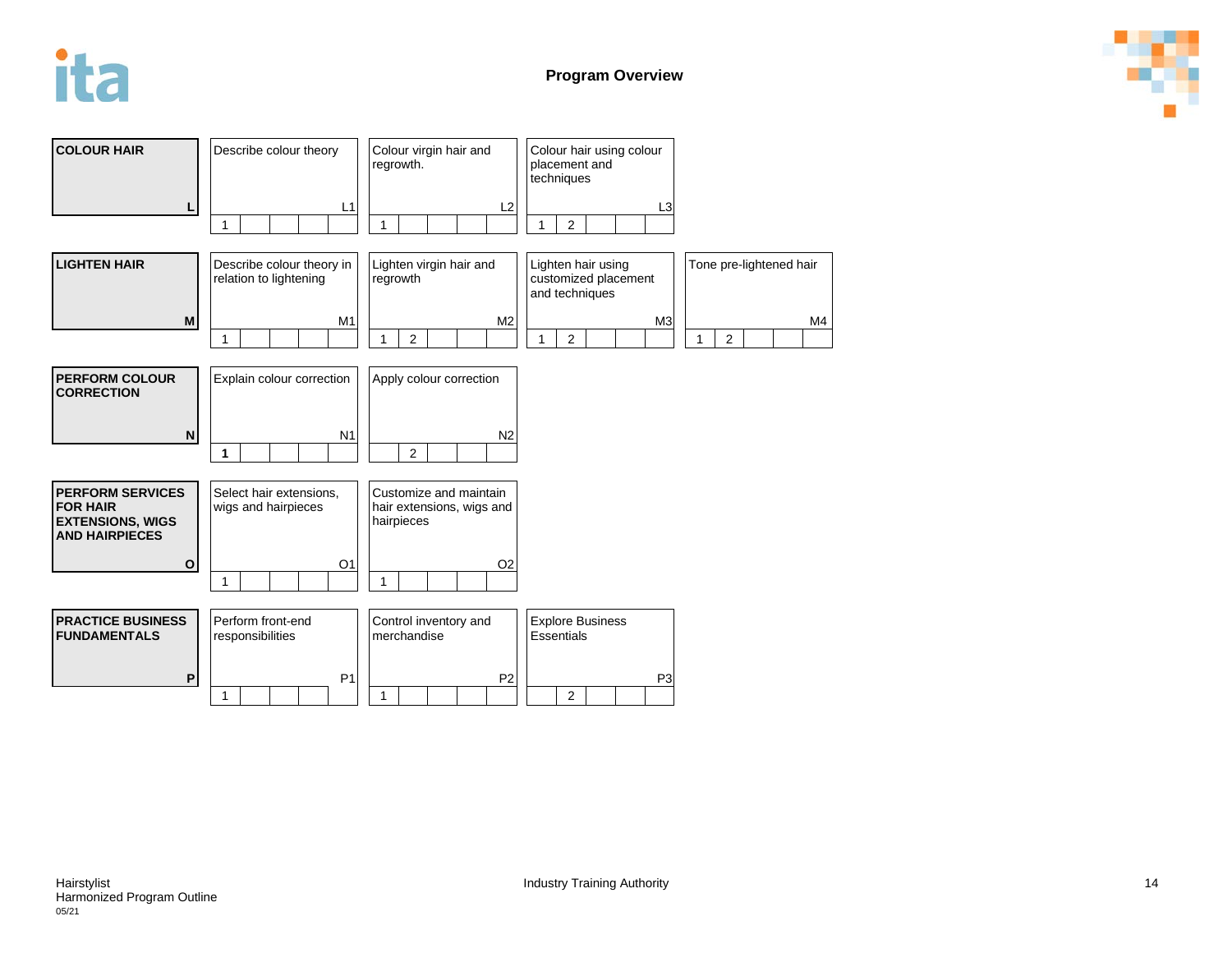

# <span id="page-15-0"></span>**Training Topics and Suggested Time Allocation**

# **HAIRSTYLIST – LEVEL 1**

## **% of Time Theory Practical Total Line A PERFORM SAFETY-RELATED AND HYGIENIC FUNCTIONS 3%** 50% 50% **100%** A1 Disinfect tools and equipment the state of the state of the state of the state of the state of the state of the state of the state of the state of the state of the state of the state of the state of the state of the sta A2 Sanitize towels, capes and smocks and the state of the state of the state of the state of the state of the state of the state of the state of the state of the state of the state of the state of the state of the state of A3 Maintain safe and hygienic work environment and the state of the state of the state of the state of the state of the state of the state of the state of the state of the state of the state of the state of the state of th **Line B USE TOOLS AND EQUIPMENT 3%** 40% 60% **100%** B1 Use and maintain manual tools **EXALL SIMUS DESIGNAL SIMUS DESIGNAL SIMUS DESIGNAL SIMUS** B2 Use and maintain electric tools B3 Use and maintain major equipment the state of the state of the state of the state of the state of the state of the state of the state of the state of the state of the state of the state of the state of the state of the **Line C CLIENT SERVICE 5%** 60% 40% **100%**  $C1$  Consult with clients  $\downarrow$   $\downarrow$   $\downarrow$ C2 Plan client services  $C3$  Drape client  $\checkmark$ C4 Use documentation **Line D USE COMMUNICATION AND MENTORING TECHNIQUES 2%** 70% 30% **100%** D1 Use communication techniques and the state of the state of the state of the state of the state of the state of the state of the state of the state of the state of the state of the state of the state of the state of the **Line E ANALYZE AND RESPOND TO HAIR AND SCALP CONDITIONS 4%** 70% 30% **100%** E1 Analyze hair and scalp entitled by the state of the state of the state of the state of the state of the state of the state of the state of the state of the state of the state of the state of the state of the state of th E2 Respond to unfavourable hair and scalp reactions  $\sqrt{2}$ **Line F SHAMPOO AND CONDITION HAIR AND SCALP 5%** 70% 30% **100%** F1 Prepare hair for shampoo example and the state of the state of the state of the state of the state of the state of the state of the state of the state of the state of the state of the state of the state of the state of F2 Manipulate hair and scalp using shampoo and conditioner  $\checkmark$ F3 Perform hair and scalp treatment  $\begin{array}{ccc} \hline \end{array}$   $\begin{array}{ccc} \hline \end{array}$ **Line G CUT DIVERSE TEXTURES OF HAIR USING CUTTING TOOLS 20%** 40% 60% **100%** G1 Cut hair with elevation  $\sqrt{a}$ G2 Cut hair without elevation G3 Customize haircuts in the set of the set of the set of the set of the set of the set of the set of the set of the set of the set of the set of the set of the set of the set of the set of the set of the set of the set o **Line H CUT FACIAL AND NAPE HAIR 3%** 40% 60% **100%** H<sub>1</sub> Trim and remove nape hair

**% of Time Allocated to:**

H2 Trim and remove facial hair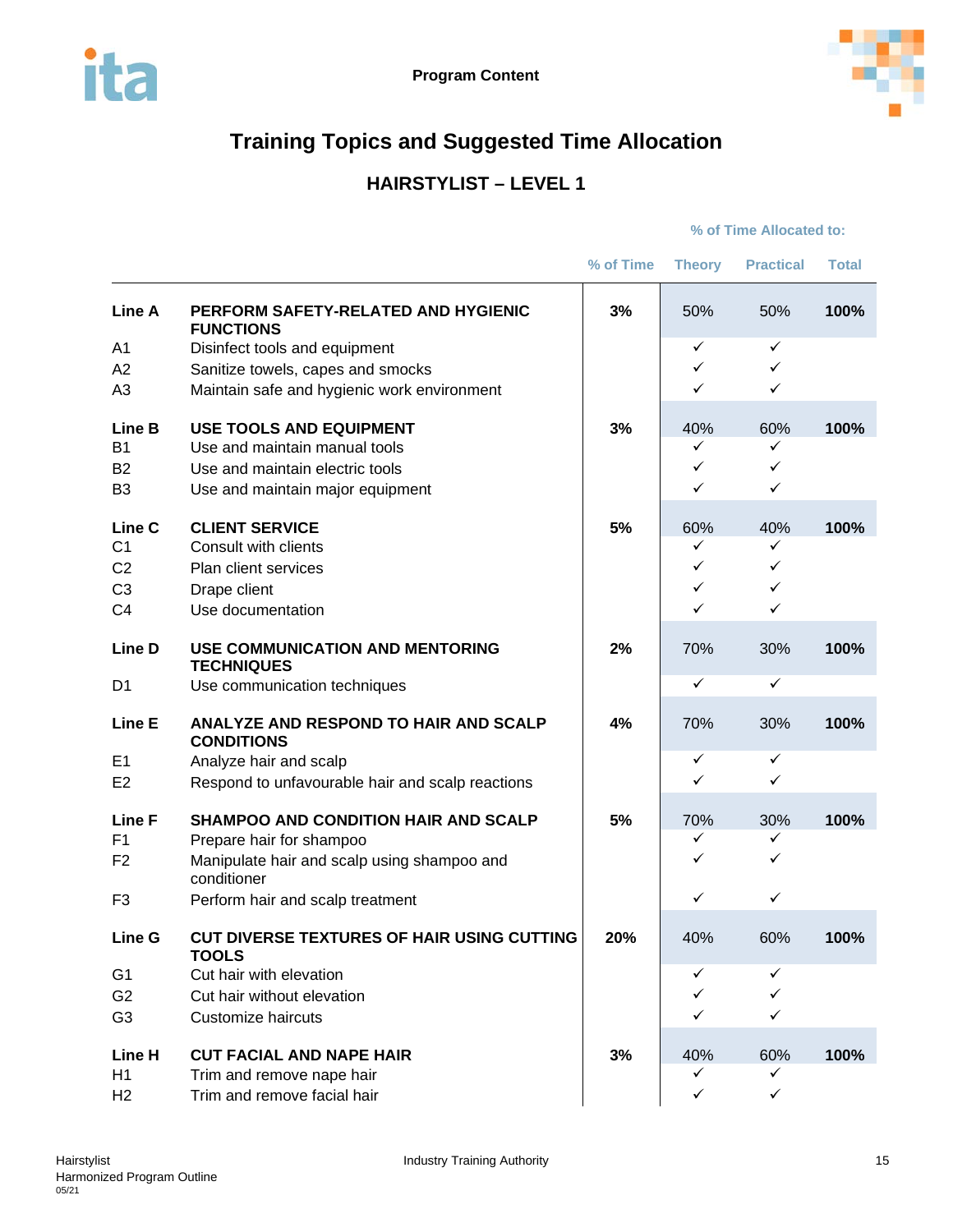



#### **% of Time Allocated to:**

|                    |                                                                     | % of Time | <b>Theory</b>                | <b>Practical</b>  | Total |
|--------------------|---------------------------------------------------------------------|-----------|------------------------------|-------------------|-------|
| Line I             | <b>STYLE WET HAIR</b>                                               | 7%        | 40%                          | 60%               | 100%  |
| $\mathsf{I}$<br>12 | Prepare and style wet hair<br>Set wet hair                          |           | ✓<br>✓                       | ✓<br>✓            |       |
| Line J             | <b>STYLE DRY HAIR</b>                                               | 7%        | 40%                          | 60%               | 100%  |
| J1                 | Prepare and style dry hair                                          |           | ✓                            | ✓                 |       |
| <b>Line K</b>      | PERFORM CHEMICAL TEXTURE SERVICES ON<br><b>HAIR</b>                 | 10%       | 60%                          | 40%               | 100%  |
| K <sub>1</sub>     | Chemically wave hair                                                |           | $\checkmark$                 | $\checkmark$      |       |
| Line L             | <b>COLOUR HAIR</b>                                                  | 12%       | 40%                          | 60%               | 100%  |
| L1                 | <b>Describe Colour Theory</b>                                       |           | ✓                            |                   |       |
| L2                 | Colour virgin hair and regrowth                                     |           | $\checkmark$<br>$\checkmark$ | $\checkmark$<br>✓ |       |
| L <sub>3</sub>     | Colour hair using colour placement and techniques                   |           |                              |                   |       |
| <b>Line M</b>      | <b>LIGHTEN HAIR</b>                                                 | 10%       | 40%                          | 60%               | 100%  |
| M <sub>1</sub>     | Describe colour theory in relation to lightening                    |           | ✓                            |                   |       |
| M <sub>2</sub>     | Lighten virgin hair and regrowth                                    |           | $\checkmark$                 | $\checkmark$      |       |
| M <sub>3</sub>     | Lighten hair using customized placement and<br>techniques           |           | $\checkmark$                 | $\checkmark$      |       |
| M4                 | Tone pre-lightened hair                                             |           | ✓                            | ✓                 |       |
| Line N             | PERFORM COLOUR CORRECTION                                           | 3%        | 50%                          | 50%               | 100%  |
| N <sub>1</sub>     | <b>Explain Colour Correction</b>                                    |           | $\checkmark$                 |                   |       |
| Line O             | PERFORM SERVICES FOR HAIR EXTENSIONS,<br><b>WIGS AND HAIRPIECES</b> | 3%        | 80%                          | 20%               | 100%  |
| O <sub>1</sub>     | Select hair extensions, wigs and hairpieces                         |           | ✓                            | $\checkmark$      |       |
| O <sub>2</sub>     | Customize and maintain hair extensions, wigs and<br>hairpieces      |           | ✓                            |                   |       |
| <b>Line P</b>      | <b>PRACTICE BUSINESS FUNDAMENTALS</b>                               | 3%        | 70%                          | 30%               | 100%  |
| P <sub>1</sub>     | Perform front-end responsibilities                                  |           | ✓                            | ✓                 |       |
| P <sub>2</sub>     | Control inventory and merchandise                                   |           | $\checkmark$                 | $\checkmark$      |       |
|                    | <b>Total Percentage for Hairstylist Level 1</b>                     | 100%      |                              |                   |       |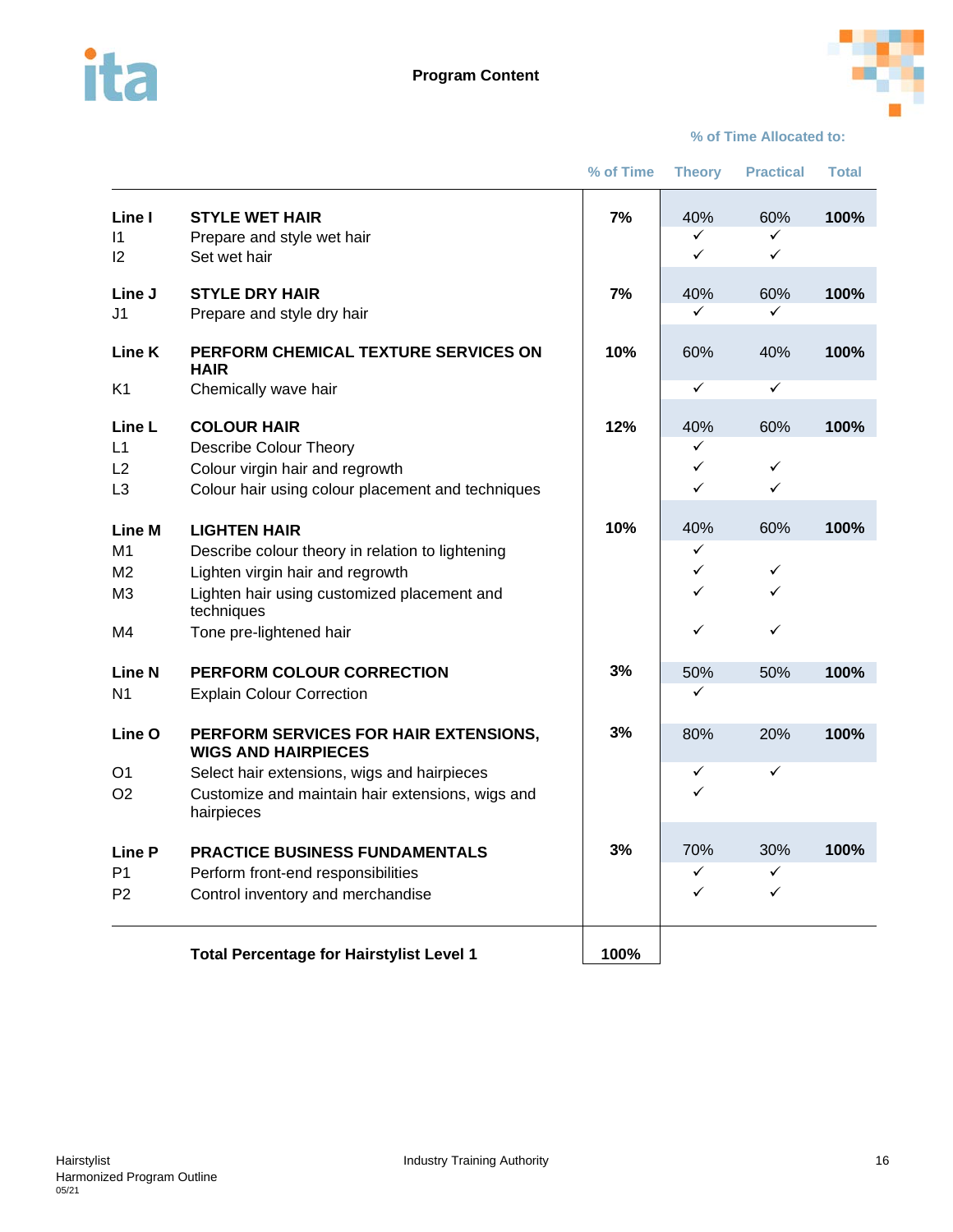

# <span id="page-17-0"></span>**Training Topics and Suggested Time Allocation**

# **HAIRSTYLIST – LEVEL 2**

#### **% of Time Allocated to:**

|                          |                                                                         | % of Time | <b>Theory</b> | <b>Practical</b>    | <b>Total</b> |
|--------------------------|-------------------------------------------------------------------------|-----------|---------------|---------------------|--------------|
| Line B<br><b>B1</b>      | <b>USE TOOLS AND EQUIPMENT</b><br>Use and maintain manual tools         | 3%        | 30%<br>✓      | 70%<br>$\checkmark$ | 100%         |
| Line D                   | <b>USE COMMUNICATION AND MENTORING</b><br><b>TECHNIQUES</b>             | 10%       | 70%           | 30%                 | 100%         |
| D <sub>1</sub>           | Use communication techniques                                            |           | ✓             | $\checkmark$        |              |
| D <sub>2</sub>           | Use mentoring techniques                                                |           | ✓             | $\checkmark$        |              |
| Line G                   | <b>CUT DIVERSE TEXTURES OF HAIR USING CUTTING</b><br><b>TOOLS</b>       | 15%       | 30%           | 70%                 | 100%         |
| G <sub>1</sub>           | Cut hair with elevation                                                 |           | ✓             | $\checkmark$        |              |
| G <sub>2</sub>           | Cut hair without elevation                                              |           | ✓             | $\checkmark$        |              |
| G <sub>3</sub>           | Customize hair                                                          |           | ✓             | ✓                   |              |
| Line H                   | <b>CUT FACIAL AND NAPE HAIR</b>                                         | 20%       | 50%           | 50%                 | 100%         |
| H1                       | Trim and remove nape hair                                               |           | ✓             | ✓                   |              |
| H <sub>2</sub>           | Trim and remove facial hair                                             |           | ✓             | ✓                   |              |
| Line J                   | <b>STYLE DRY HAIR</b>                                                   | 10%       | 30%           | 70%                 | 100%         |
| J2                       | Style updos and finish hair                                             |           | ✓             | $\checkmark$        |              |
| Line K                   | PERFORM CHEMICAL TEXTURE SERVICES ON<br><b>HAIR</b>                     | 15%       | 60%           | 40%                 | 100%         |
| K <sub>2</sub>           | Chemically relax and smooth hair                                        |           | ✓             | $\checkmark$        |              |
| Line L<br>L <sub>3</sub> | <b>COLOUR HAIR</b><br>Colour hair using colour placement and techniques | 5%        | 30%<br>✓      | 70%<br>$\checkmark$ | 100%         |
| <b>Line M</b>            | <b>LIGHTEN HAIR</b>                                                     | 5%        | 30%           | 70%                 | 100%         |
| M <sub>2</sub>           | Lighten virgin hair and regrowth                                        |           | ✓             | $\checkmark$        |              |
| M <sub>3</sub>           | Lighten hair using customized placement and<br>techniques               |           | ✓             | $\checkmark$        |              |
| M4                       | Tone pre-lightened hair                                                 |           | ✓             | $\checkmark$        |              |
| <b>Line N</b>            | PERFORM COLOUR CORRECTION                                               | 15%       | 50%           | 50%                 | 100%         |
| N <sub>2</sub>           | Apply colour correction                                                 |           | ✓             | ✓                   |              |
| Line P                   | <b>PRACTICE BUSINESS FUNDAMENTALS</b>                                   | 2%        | 80%           | 20%                 | 100%         |
| P <sub>3</sub>           | Explore business essentials                                             |           | $\checkmark$  |                     |              |
|                          |                                                                         |           |               |                     |              |
|                          | <b>Total Percentage for Hairstylist Level 2</b>                         | 100%      |               |                     |              |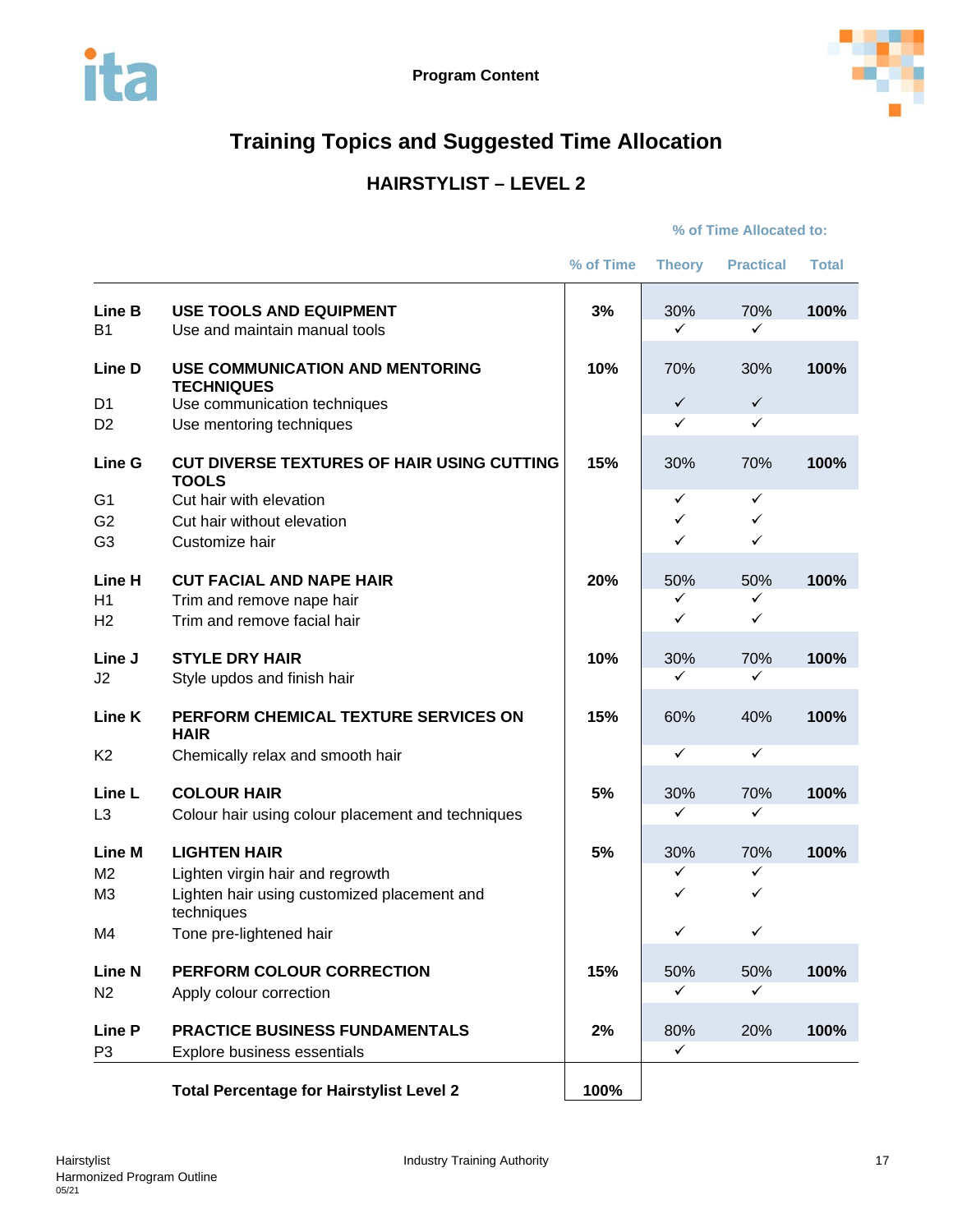<span id="page-18-0"></span>



# **Section 3 PROGRAM CONTENT**

# **Hairstylist**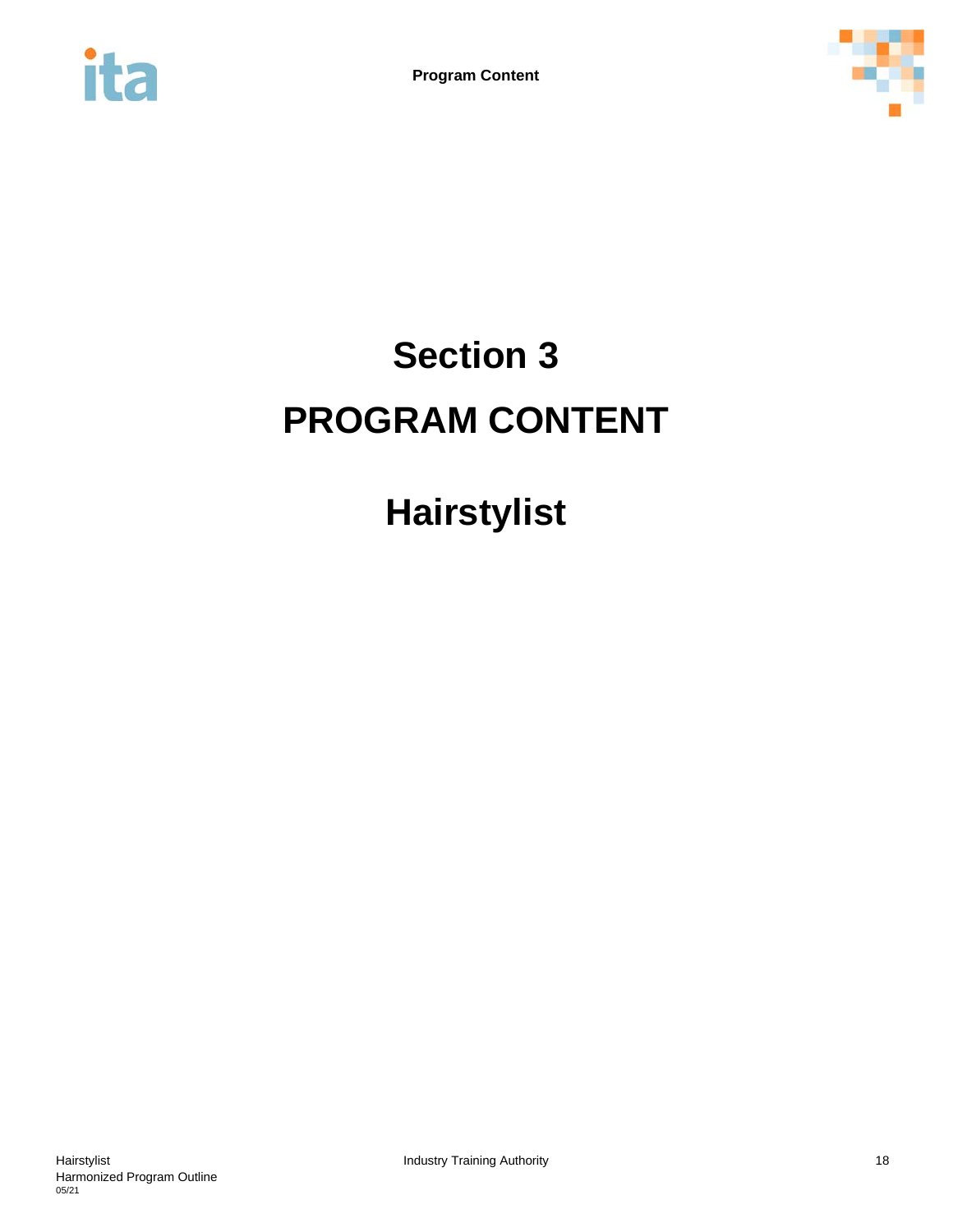<span id="page-19-0"></span>



# **Level 1 Hairstylist**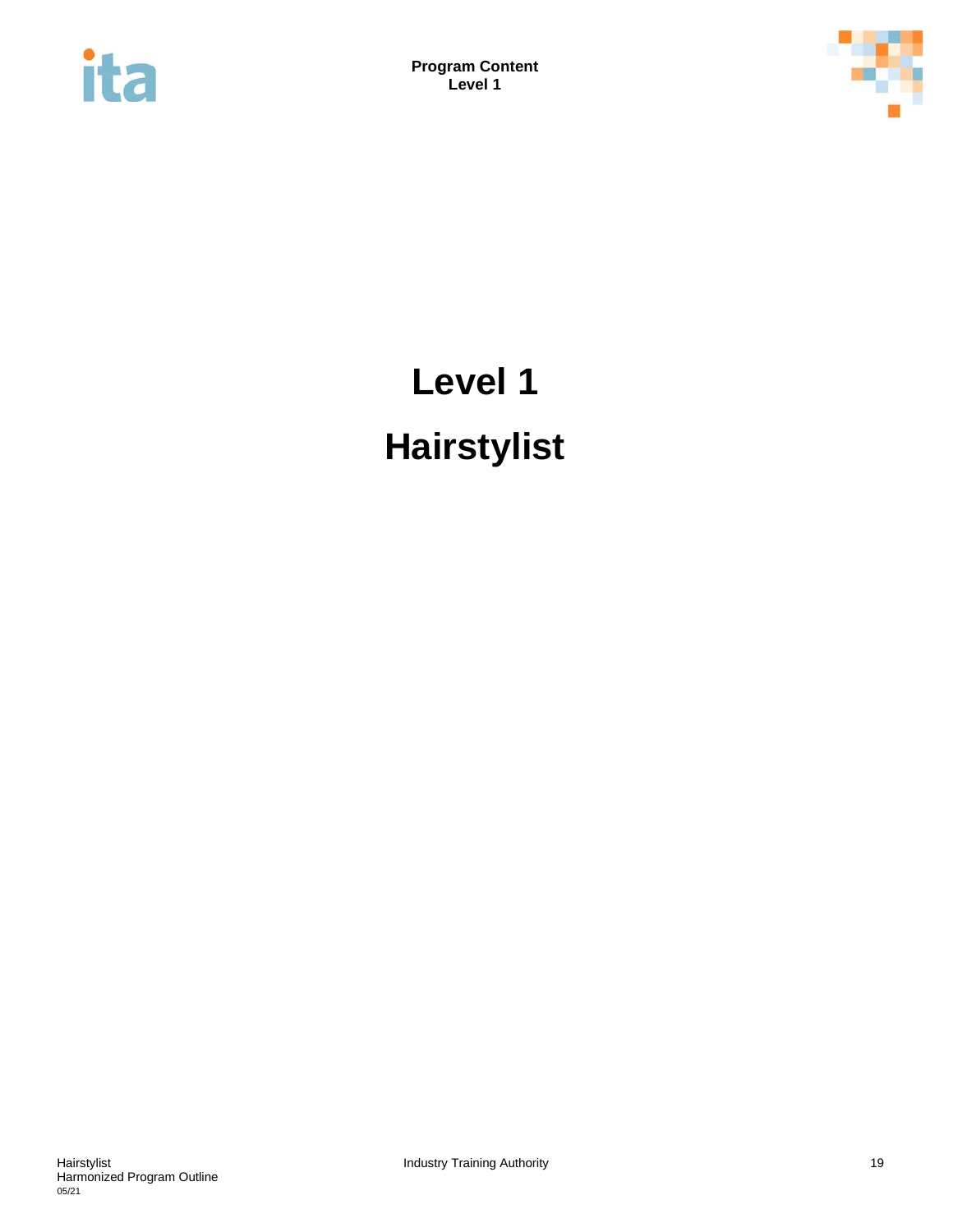

# **Line (GAC): A PERFORM SAFETY-RELATED AND HYGIENIC FUNCTIONS**

**Competency: A1 Disinfect tools and equipment**

#### **Objectives**

To be competent in this area, the individual must be able to:

- Clean/sanitize tools and equipment to avoid cross-contamination.
- Disinfect tools and equipment to avoid cross-contamination.

#### **LEARNING TASKS CONTENT**

### 2. Identify methods of infection control **•** Bacteria

3. Select method of disinfection **•** Health and safety regulations

#### 4. Disinfect tools and equipment • Health and safety regulations

- 5. Replace disinfecting solution **Fig. 2** 6 Fig. 2 Fig. 2 Fig. 2 Fig. 2 Fig. 2 Fig. 2 Fig. 2 Fig. 2 Fig. 2 Fig. 2 Fig. 2 Fig. 2 Fig. 2 Fig. 2 Fig. 2 Fig. 2 Fig. 2 Fig. 2 Fig. 2 Fig. 2 Fig. 2 Fig. 2 Fig. 2 Fig. 2 Fig. 2 Fig
- 6. Store sanitizing and disinfecting solutions **•** Health and safety regulations

- 1. Clean tools and equipment **Exercise 3** and equipment prepared for disinfection
	- Procedures
	-
	- **Viruses**
	- Blood born pathogens
	- Cleaning/sanitization
	- Disinfection
	- Sterilization
	-
	- Types of contamination
	- Form of disinfectant
		- o Spray
		- o Wipe
		- o Soak
	- Types of disinfecting tools and equipment
	-
	- Manufacturers' specifications
	- Procedures
	-
	- Manufacturers' specifications
	- Procedures
	-
	- Manufacturers' specifications
	- **Procedures**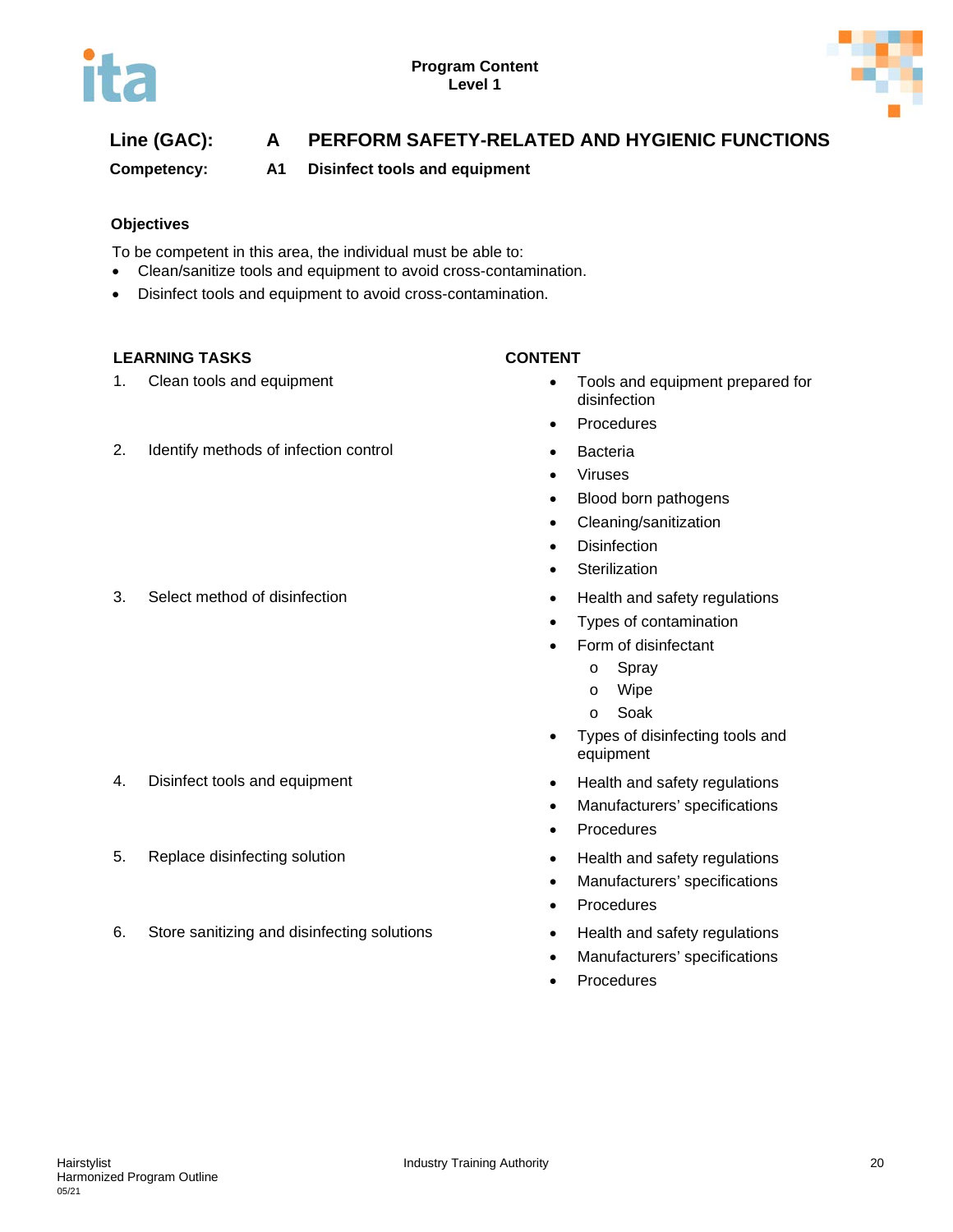



# **Line (GAC): A PERFORM SAFETY-RELATED AND HYGIENIC FUNCTIONS**

**Competency: A2 Sanitize towels, capes and smocks**

#### **Objectives**

To be competent in this area, the individual must be able to:

• Sanitize and maintain client towels, capes and smocks.

#### **LEARNING TASKS CONTENT**

1. Operate washing and drying machine **•** Detergent selection

#### 2. Maintain towels, capes and smocks **•** Health and safety regulations

- 
- Washing
- Drying
- 
- Communicable diseases
- Sanitizing equipment
- Disposal requirements
- Storage techniques
- Inspection
	- o Wear and tear
	- o Stains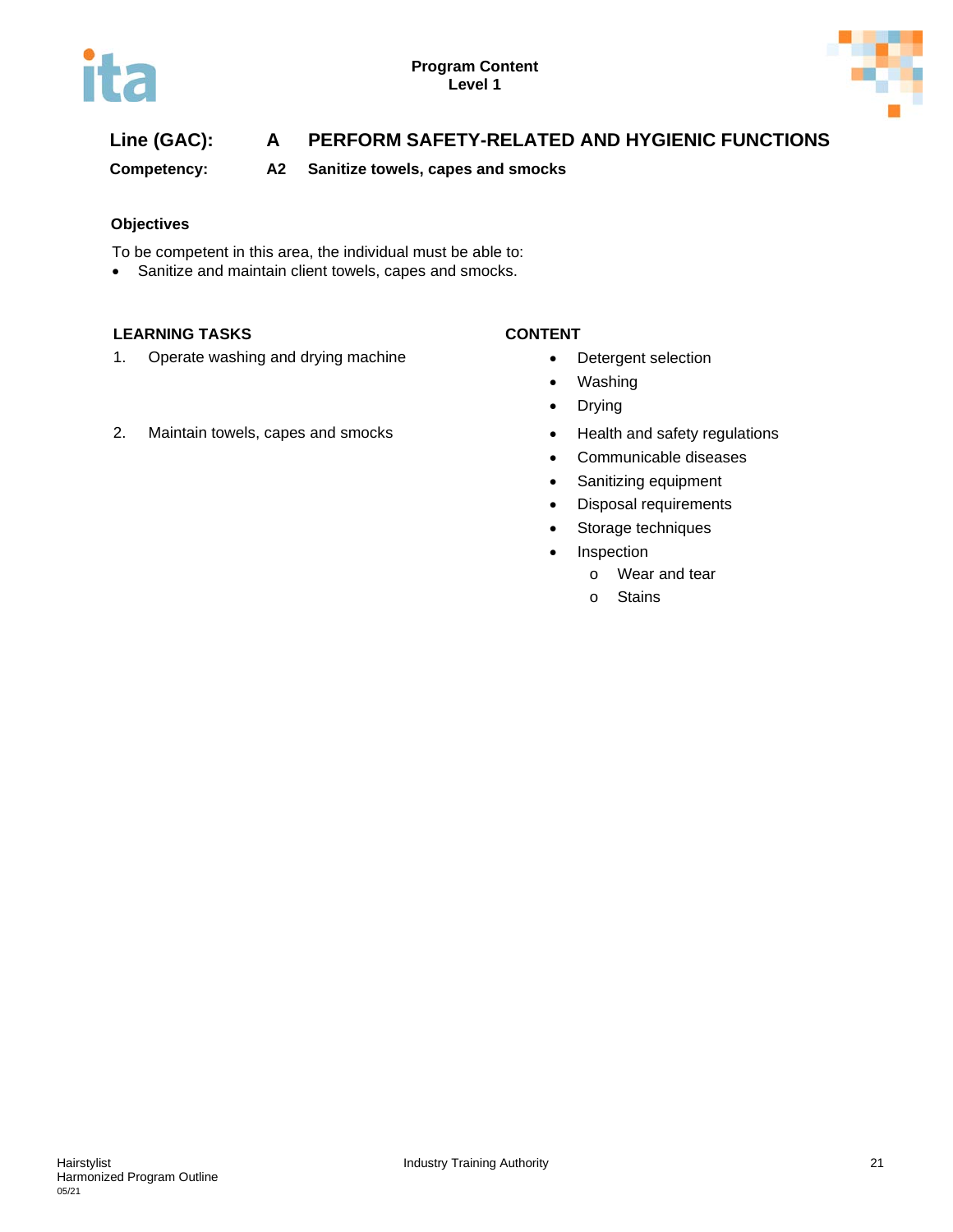

# **Line (GAC): A PERFORM SAFETY-RELATED AND HYGIENIC FUNCTIONS**

**Competency: A3 Maintain safe and hygienic work environment**

### **Objectives**

To be competent in this area, the individual must be able to:

• Maintain safe and hygienic environment.

#### **LEARNING TASKS CONTENT**

1. Ensure that all areas for clients and employees are safe

- Occupational Health and Safety (OH&S)
- WHMIS
- Safety Data Sheets (SDS)
- Workplace hazards
- WorkSafeBC guidelines
- Clean work area
	- o Supplies storage
- 
- Safety glasses
- Smocks / Aprons
- 
- Eyewash station
- Safety plan
- Tongs
- Covered containers
- 4. Perform basic first aid **•** Safety Data Sheets (SDS)
	- First-aid kit
	- - o Disposable towels
		- o Covered, foot-controlled garbage container
		- o Liquid soap dispenser
	- Personal hygiene
- 2. Use personal protective equipment (PPE) Gloves
- 3. Use safety equipment **•** Sharps container
- 
- 5. Practice hygiene **•** Public hygiene **•** Public hygiene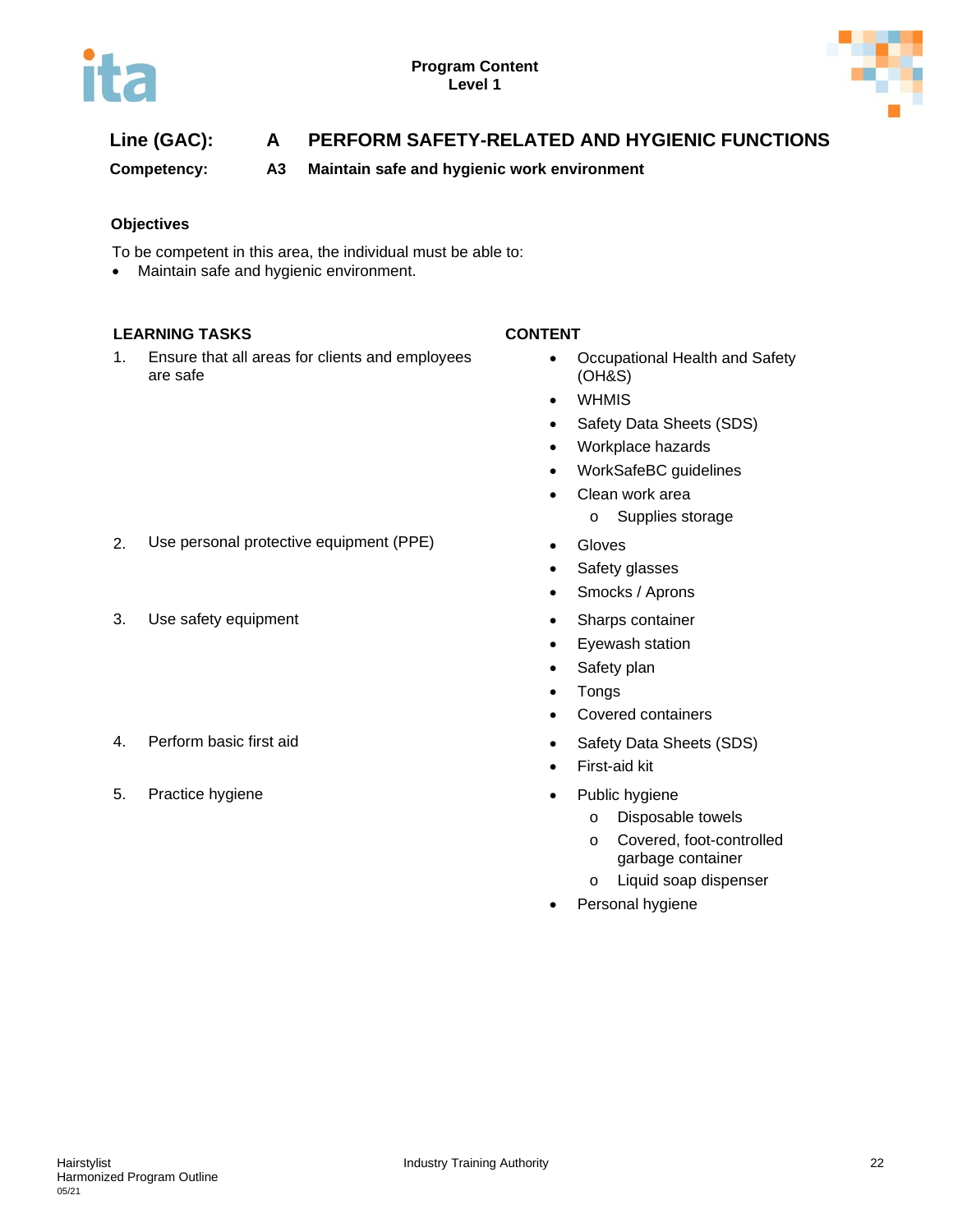



## **Line (GAC): B USE TOOLS AND EQUIPMENT**

**Competency: B1 Use and maintain manual tools**

#### **Objectives**

To be competent in this area, the individual must be able to:

- Describe different types of manual tools.
- Use and maintain manual tools and accessories.

#### **LEARNING TASKS CONTENT**

1. Use manual tools **be a set of the Cutting tools • Cutting tools** 

- - o Shears
		- o Speciality Shears
			- − Texturizing
			- − Thinning
			- − Notching
		- o Razors
			- − Straight
			- − Texturizing
		- o Neck duster
		- o Combs
		- o Spray bottle
- Styling tools
	- o Combs
	- o Brushes
	- o Rollers
	- o Clips and clamps
- Colouring tools
	- o Applicator bottles
	- o Non-metallic bowls
	- o Reusable highlighting caps and hooks
	- o Colour brushes
- Single-use tools and accessories
	- o Bobby pins
	- o Foils
	- o Gloves
	- o Hair pins
	- o Straight razor
- 
- Communicable diseases
- 2. Maintain manual tools  **Health and safety**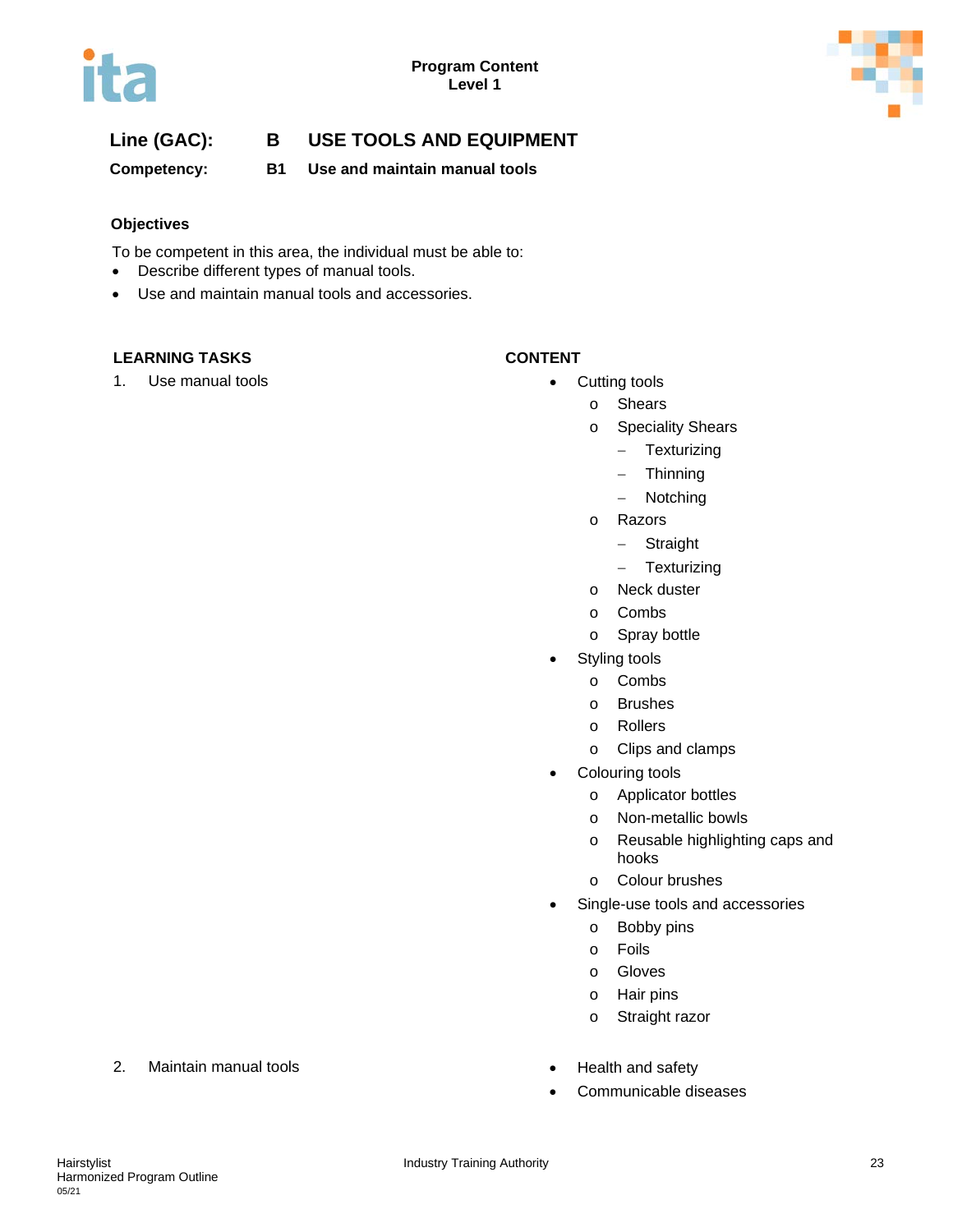

## **LEARNING TASKS CONTENT**

- Sanitizing tools
- Disinfecting tools
- Disposal requirements
- Inspection
- Component replacement as needed
- Storage techniques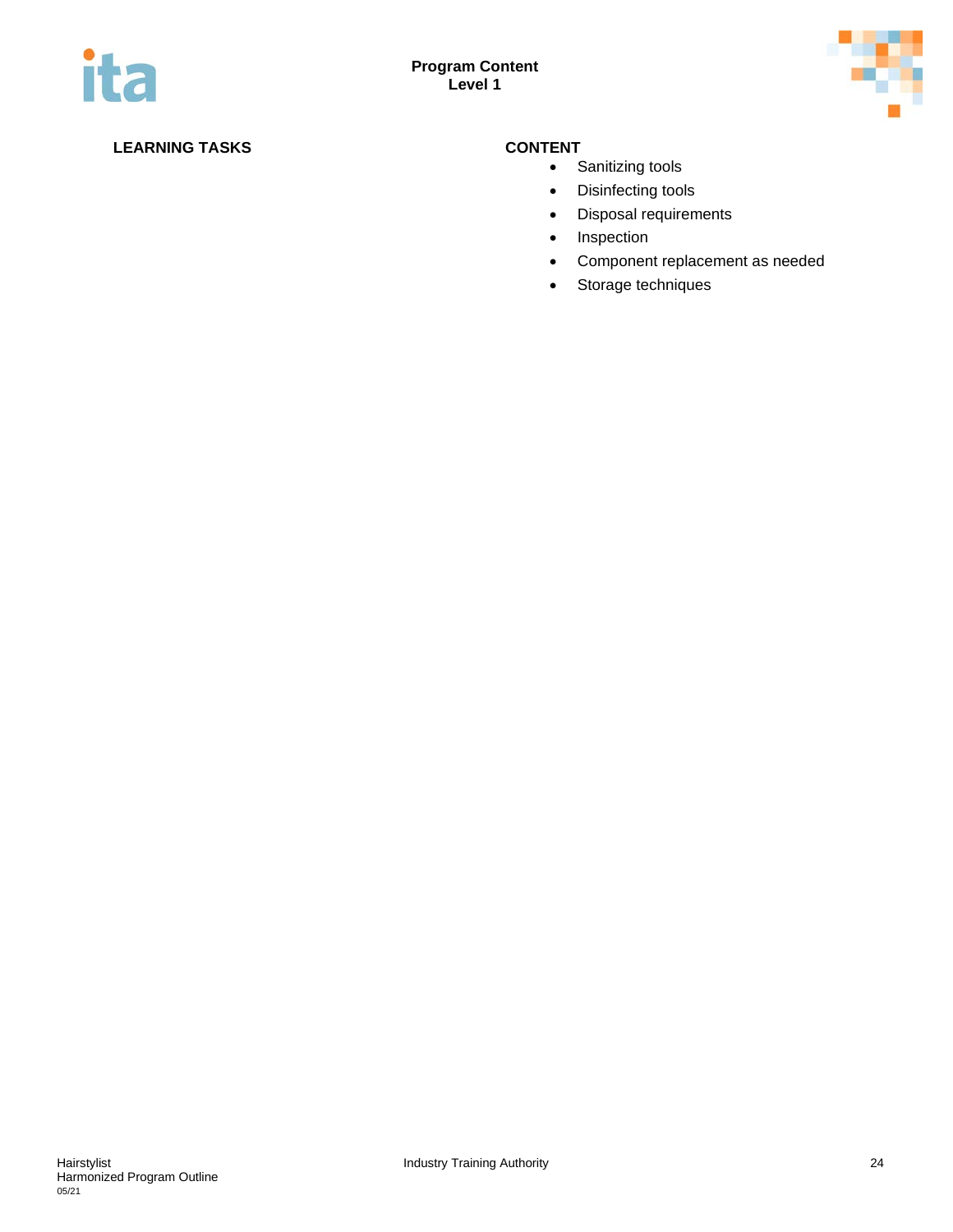



## **Line (GAC): B USE TOOLS AND EQUIPMENT**

**Competency: B2 Use and maintain electric tools**

#### **Objectives**

To be competent in this area, the individual must be able to:

- Describe different types of electric tools.
- Use and maintain electric tools and accessories.

#### **LEARNING TASKS CONTENT**

1. Use electric tools **and a set of the Contract Contract Contract Contract Contract Contract Contract Contract Contract Contract Contract Contract Contract Contract Contract Contract Contract Contract Contract Contract Co** 

- - o Curling irons
	- o Flat iron
	- o Specialty irons
	- o Hot rollers
- Hair dryers
	- o Concentrator
	- o Diffuser
- Overhead dryers
- Colour processing equipment
- Clippers
- Trimmers
- 2. Maintain electric tools Debris removal from
	- o clippers and trimmers
	- o filter in hair dryers
	- o surface of electric tools
	- Oil application
	- Inspection
	- Component replacement as needed
	- Health and safety
	- Communicable diseases
	- Sanitizing tools
	- Disinfecting tools
	- Storage
	- Disposal requirements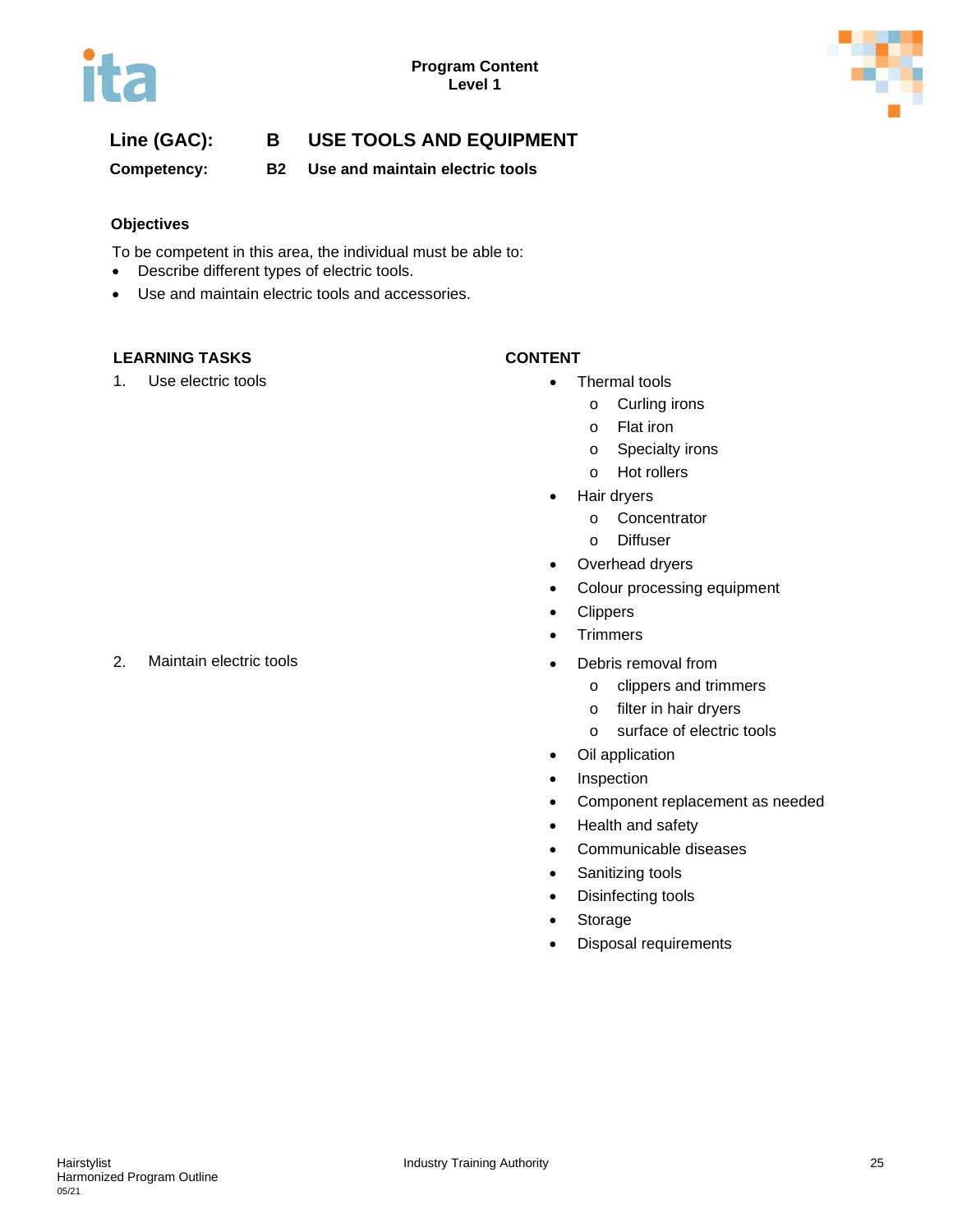



## **Line (GAC): B USE TOOLS AND EQUIPMENT**

**Competency: B3 Use and maintain major equipment**

#### **Objectives**

To be competent in this area, the individual must be able to:

- Describe major equipment used.
- Use and maintain major equipment.

#### **LEARNING TASKS CONTENT**

1. Use major equipment **and the set of the set of the set of the set of the set of the set of the set of the set of the set of the set of the set of the set of the set of the set of the set of the set of the set of the set** 

- o Chairs
	- − Hydraulic chairs
	- − Shampoo chairs
	- o Hood dryers
		- − Overhead
		- − Stationary
	- o Sinks
	- o Trolleys
	- o Washing machine and dryer
- 2. Maintain major equipment **Figure 1** and  $\bullet$  Equipment adjustment according to client needs
	- Workstation organization
	- Inspection to identify deficiencies
	- Health and safety
	- Communicable diseases
	- Sanitizing equipment
	- Disinfecting equipment
	- Disposal requirements
	- Storage techniques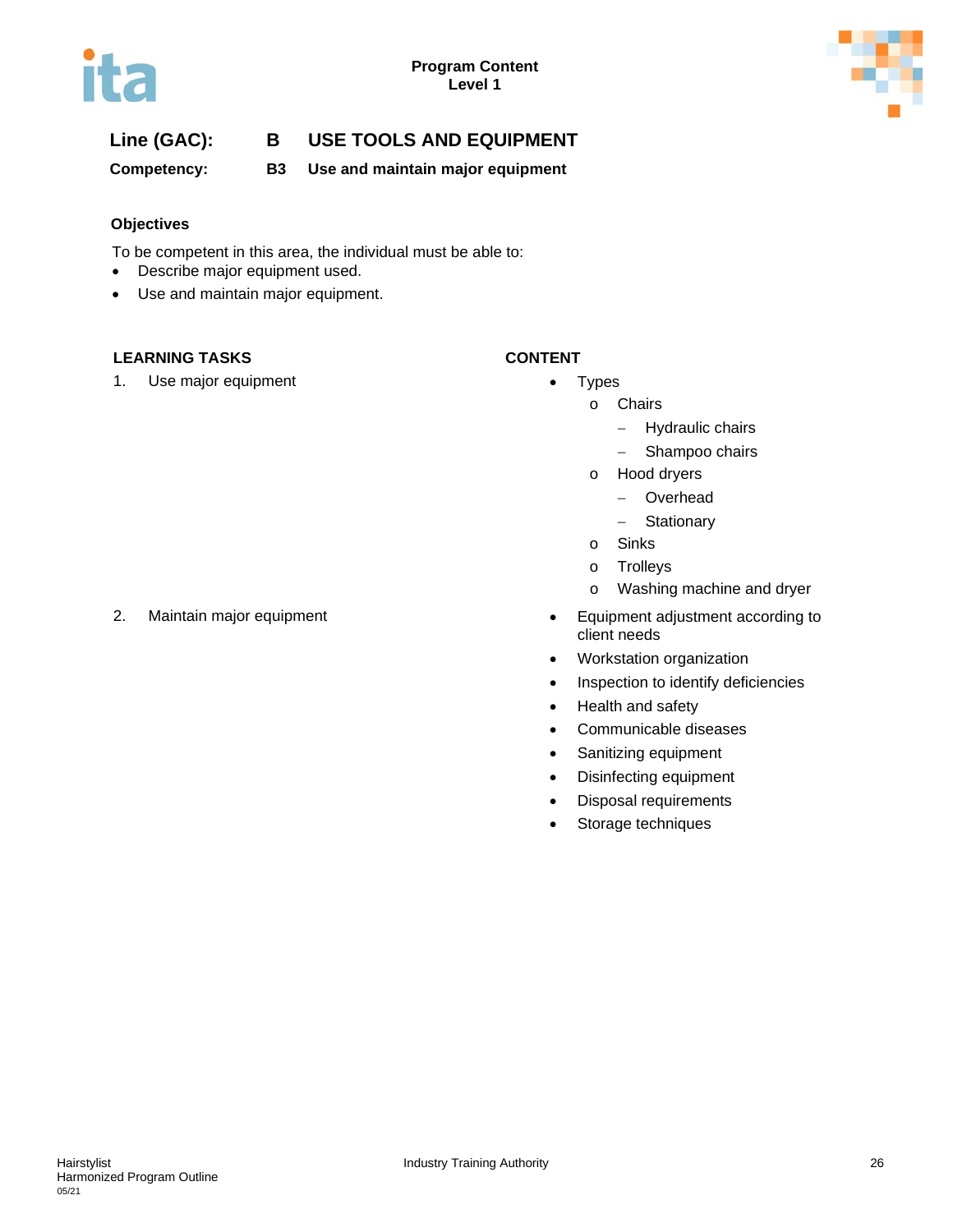



**Competency: C1 Consult with clients**

### **Objectives**

To be competent in this area, the individual must be able to:

• Obtain and determine client information.

### **LEARNING TASKS CONTENT**

1. Obtain client information **by a client profile** Client profile

- 
- Hair history
- Medical condition
	- o Allergies
	- o Sensitivity
	- o Medications
	- o Physical limitations
- 
- Hair and scalp condition
- Client features
- Client service requests
- 2. Determine client needs **•** Style desires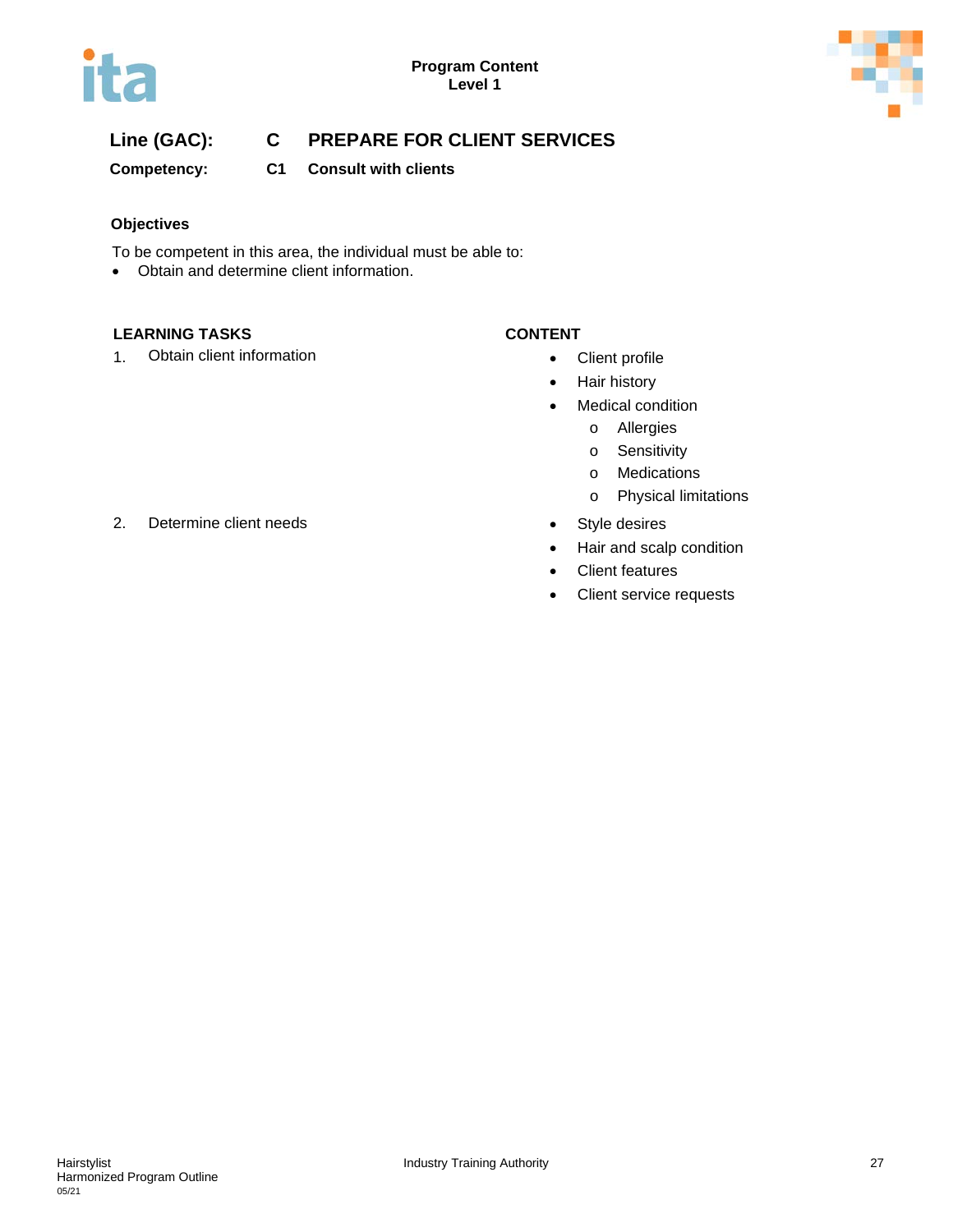

## **Competency: C2 Plan client services**

### **Objectives**

To be competent in this area, the individual must be able to:

- Determine elements needed to prepare for client service.
- Determine client service.
- Prepare for client service.

### **LEARNING TASKS CONTENT**

1. Analyze gathered information and needs **•** Design decisions

- - o Face shape
		- o Suitablilty
	- o Shape and form
- Hair and scalp conditions
- Technique decisions
	- o Styling
	- o Cutting
	- o Colouring
	- o Texturizing
- 2. Confirm services with client **•** Time
	- Cost
	- Maintenance required
- 3. Determine requirements Supplies
	- o Tools
		- o Products
		- o Equipment
	- Time
		- o Schedule organization
		- o Coordinate multiple clients
	-
	- **Products**
	- Equipment
- 4. Organize supplies Tools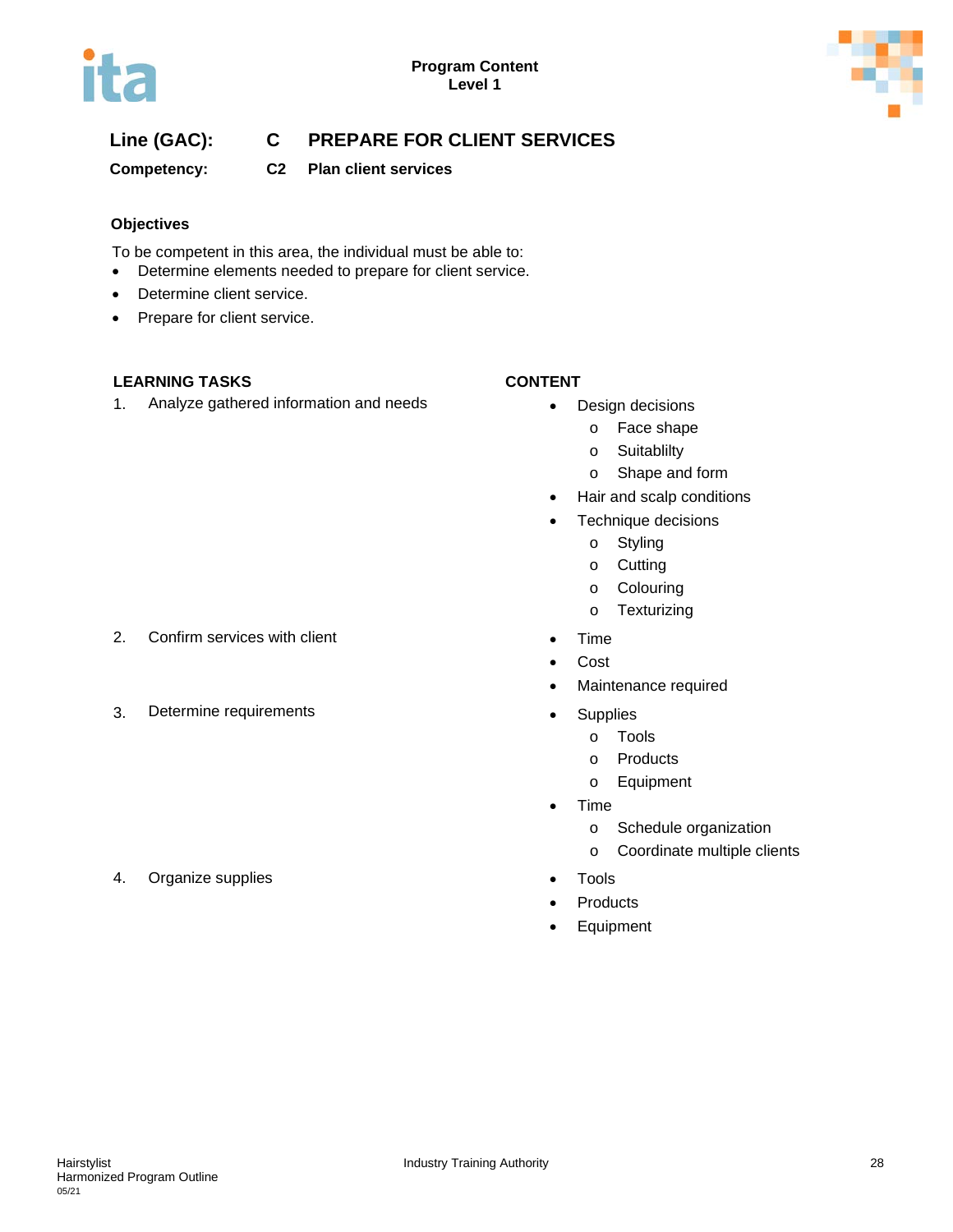

**Competency: C3 Drape client**

### **Objectives**

To be competent in this area, the individual must be able to:

- Describe draping.
- Determine draping procedures.

### **LEARNING TASKS CONTENT**

1. Describe types of client draping **Fig. 2.1 Contains 1. Container Straps •** Draping

- - o Cutting cape
	- o Styling cape
	- o Chemical cape
	- o Shampoo cape
	- o Smocks
	- o Robes
- Towels
- 2. Drape client **•** Cape selection
	- Towel selection
	- Barrier between neck and cape
		- o Neck strip
		- o Towel
	- Cape closure
		- o Velcro
			- o Snaps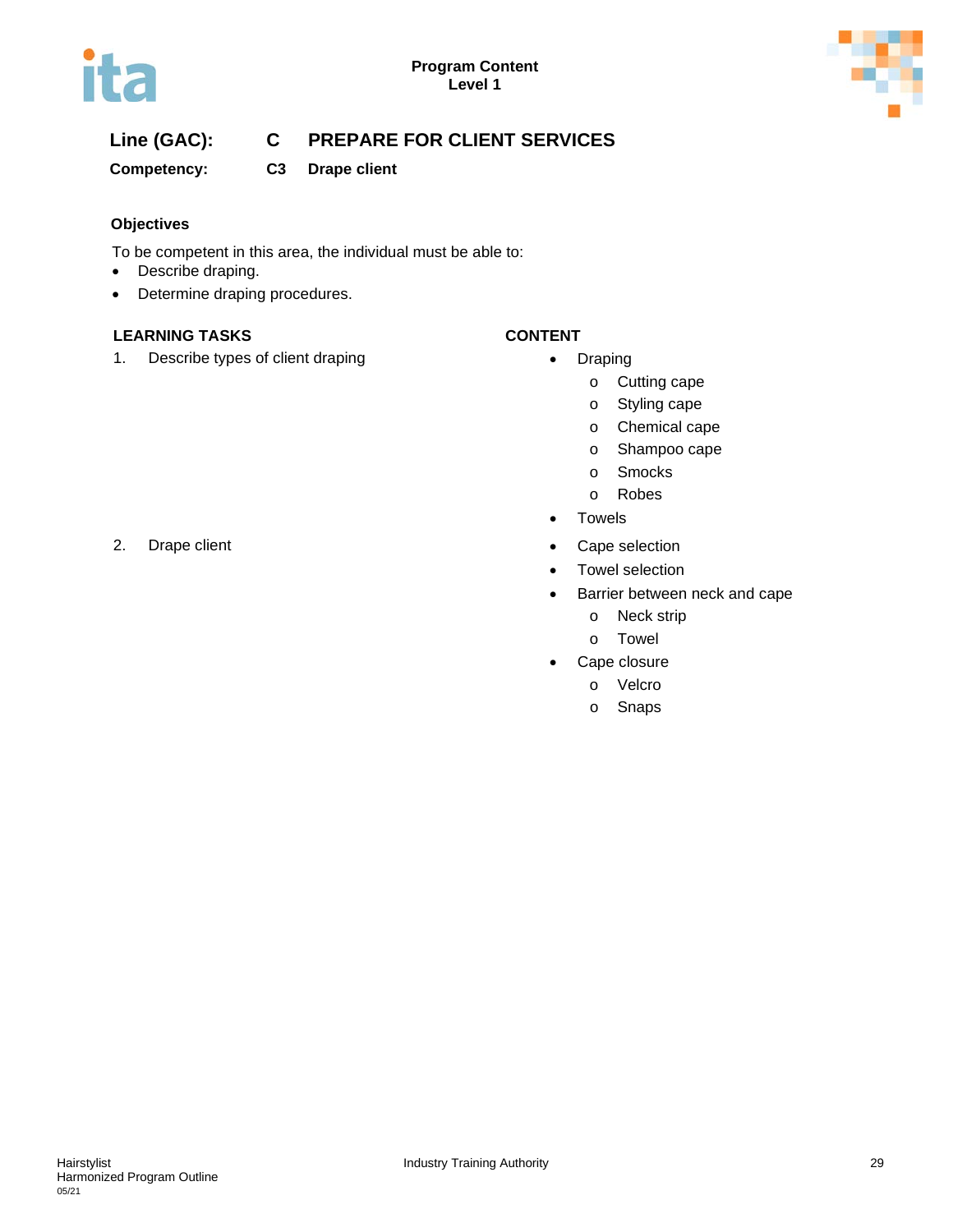



**Competency: C4 Use documentation**

#### **Objectives**

To be competent in this area, the individual must be able to:

- Describe and manage salon documentation.
- Demonstrate use of salon documentation.

#### **LEARNING TASKS CONTENT**

1. Describe types of salon documents **•** Client records

- 
- Release forms
- Scheduling
- Manufacturers' specifications and directions
- Colour charts/swatches
- Receipts
- Records and storage
	- o Electronic
	- o Paper
- Salon documents
- Colour charts/swatches
- Client information updates and organization

2. Demonstrate knowledge of trade-related documents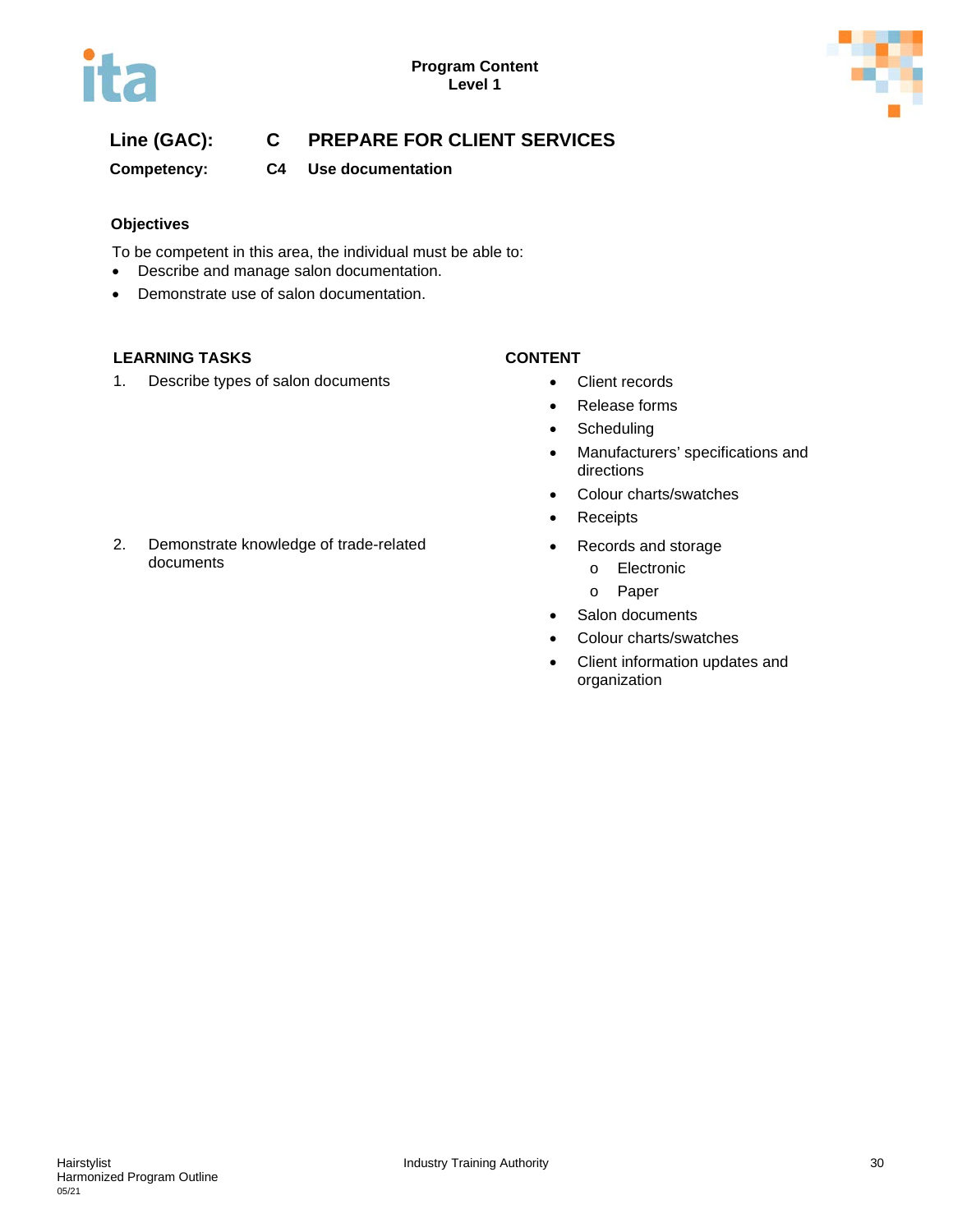



# **Line (GAC): D USE COMMUNICATION AND MENTORING TECHNIQUES**

**Competency: D1 Use communication techniques**

#### **Objectives**

To be competent in this area, the individual must be able to:

• Communicate effectively.

#### **LEARNING TASKS CONTENT**

1. Demonstrate effective communication practices • Verbal

- 
- Non-Verbal
- Active listening practices
- Constructive feedback
	- o Receive and respond
	- o Explain and provide
- Meeting participation
	-
	- Harasssment
	- Discrimination
		- o Religion
		- o Ethnicity
		- o Gender
	- Personal responsibility
		- o Accountability
		- o Attitude

2. Demonstrate respectful workplace practices • Diversity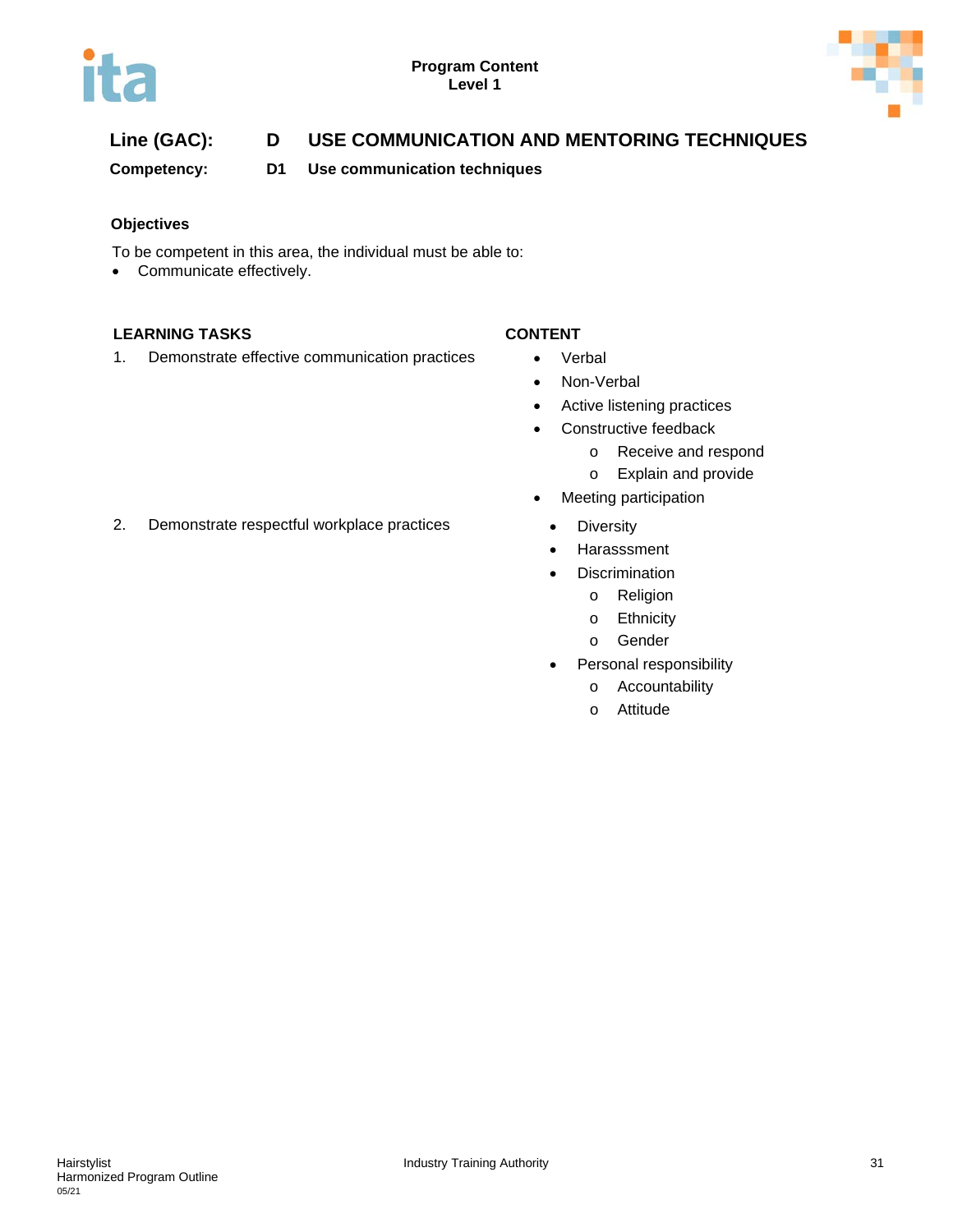



## **Line (GAC): E ANALYZE AND RESPOND TO HAIR AND SCALP CONDITIONS**

**Competency: E1 Analyze hair and scalp**

#### **Objectives**

To be competent in this area, the individual must be able to:

- Analyze hair and scalp.
- Identify hair and scalp conditions.

#### **LEARNING TASKS CONTENT**

1. Analyze hair and scalp **Fig. 2018 • Visual inspection** 

- - Hair characteristics
		- o Density
		- o Porosity
		- o Texture
		- o Wave pattern
		- o Elasticity
		- o Growth pattern
		- o Hair enhancements
			- Extensions
			- − Wefts
			- − Clips
- Health condition and medical history
	- o Medication
	- o Hormonal changes
	- o Allergies
- Chemical services
	- o Hair chemical history
	- o Environmental factors
	- o Strand test
	- o Patch test
- 
- Cortex
- **Madulla**
- - o Split ends
	- o Breakage
	- o Chemical damage
	- o Fragile hair
	- o Lice nits
- Scalp disorders and condtions
- 2. Identify hair structure **•** Cuticle Cuticle
- 3. Identify hair and scalp conditions Hair disorders and conditions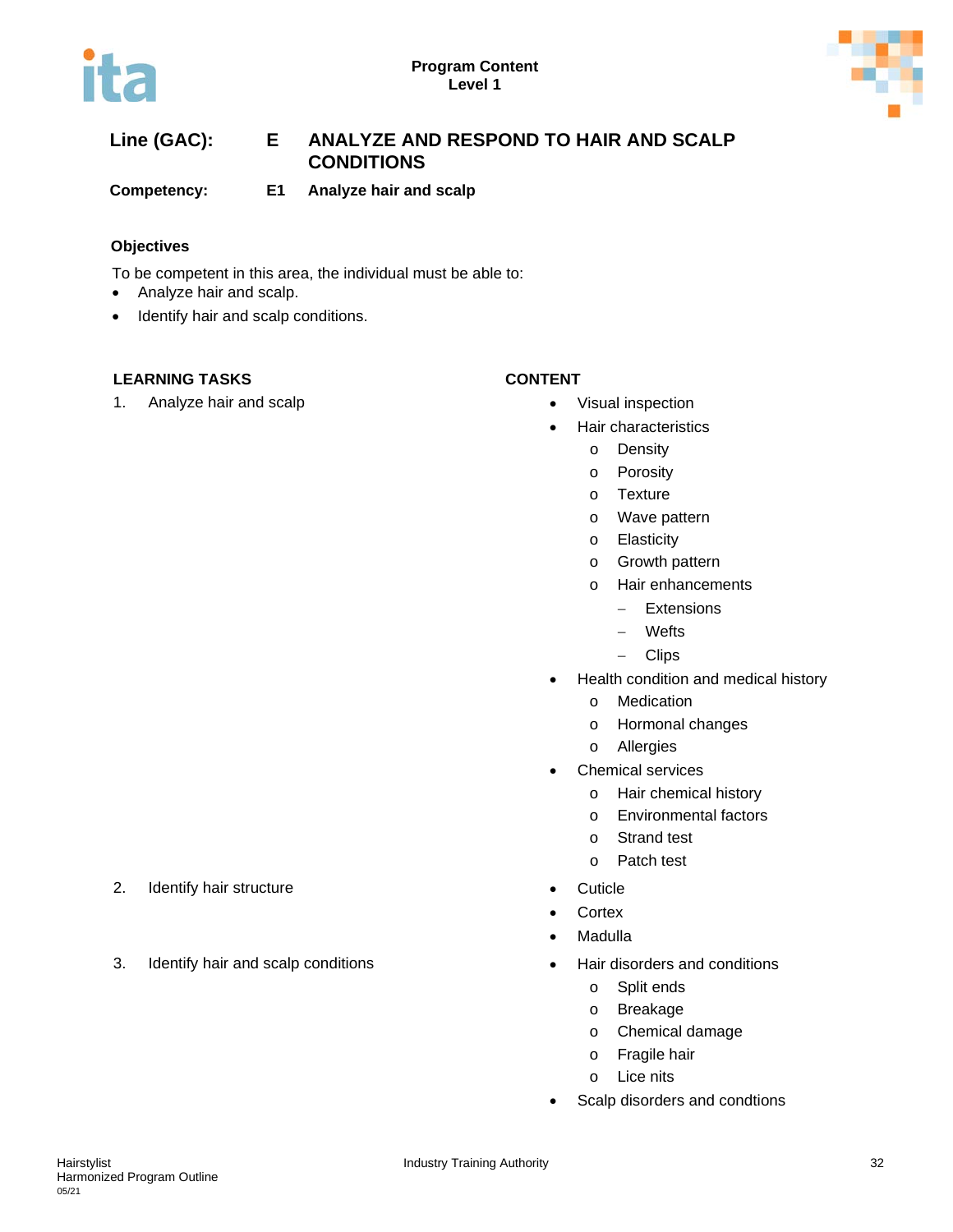

## **LEARNING TASKS CONTENT**

- o Head lice
- o Ring worm
- o Psoriasis
- o Alopecia
- o Abrasions
- o Dandruff
- o Eczema
- according to jurisdictional regulations, and salon policies and procedures
- 4. Respond to hair and scalp condition **•** Client advised of next steps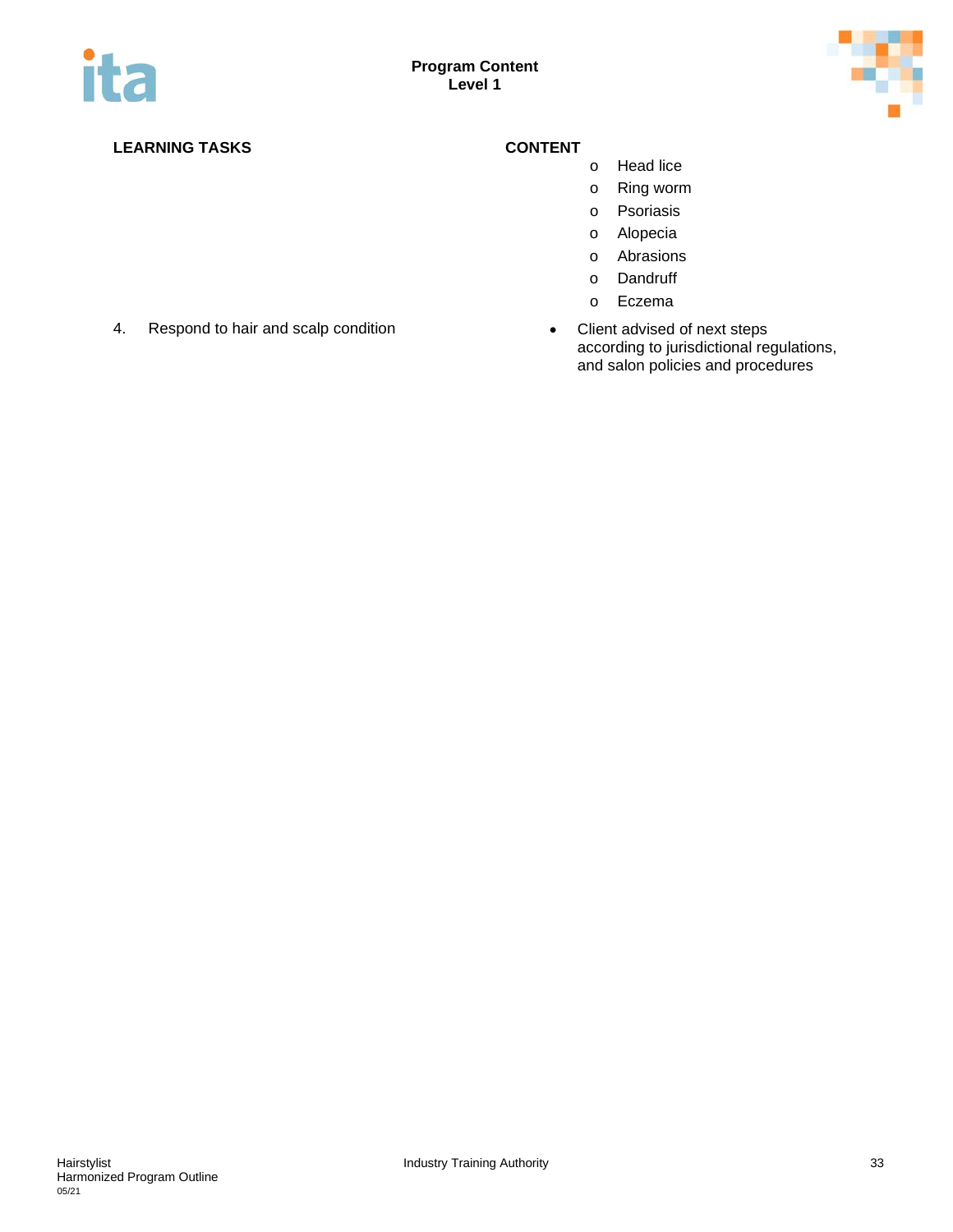



## **Line (GAC): E ANALYZE AND RESPOND TO HAIR AND SCALP CONDITIONS**

**Competency: E2 Respond to unfavourable hair and scalp reactions**

#### **Objectives**

To be competent in this area, the individual must be able to:

- Monitor hair and scalp.
- Identify unfavourable reactions.
- Advise clients on unfavourable reactions.

#### **LEARNING TASKS CONTENT**

1. Monitor hair and scalp visually during and after services

- Scalp irritation and hair damage
	- o Dryness
	- o Redness
	- o Burning
	- o Swelling
	- o Breakage
- Water temperature and pressure adjustment
- Product and solution rinse from hair and scalp
- Tool and material removal from hair
- Client advised of next steps according to
	- o Manufacturers' directions
	- o Jurisdictional regulations
	- o Salon policies and procedures

2. Advise client of next steps based on unfavourable reaction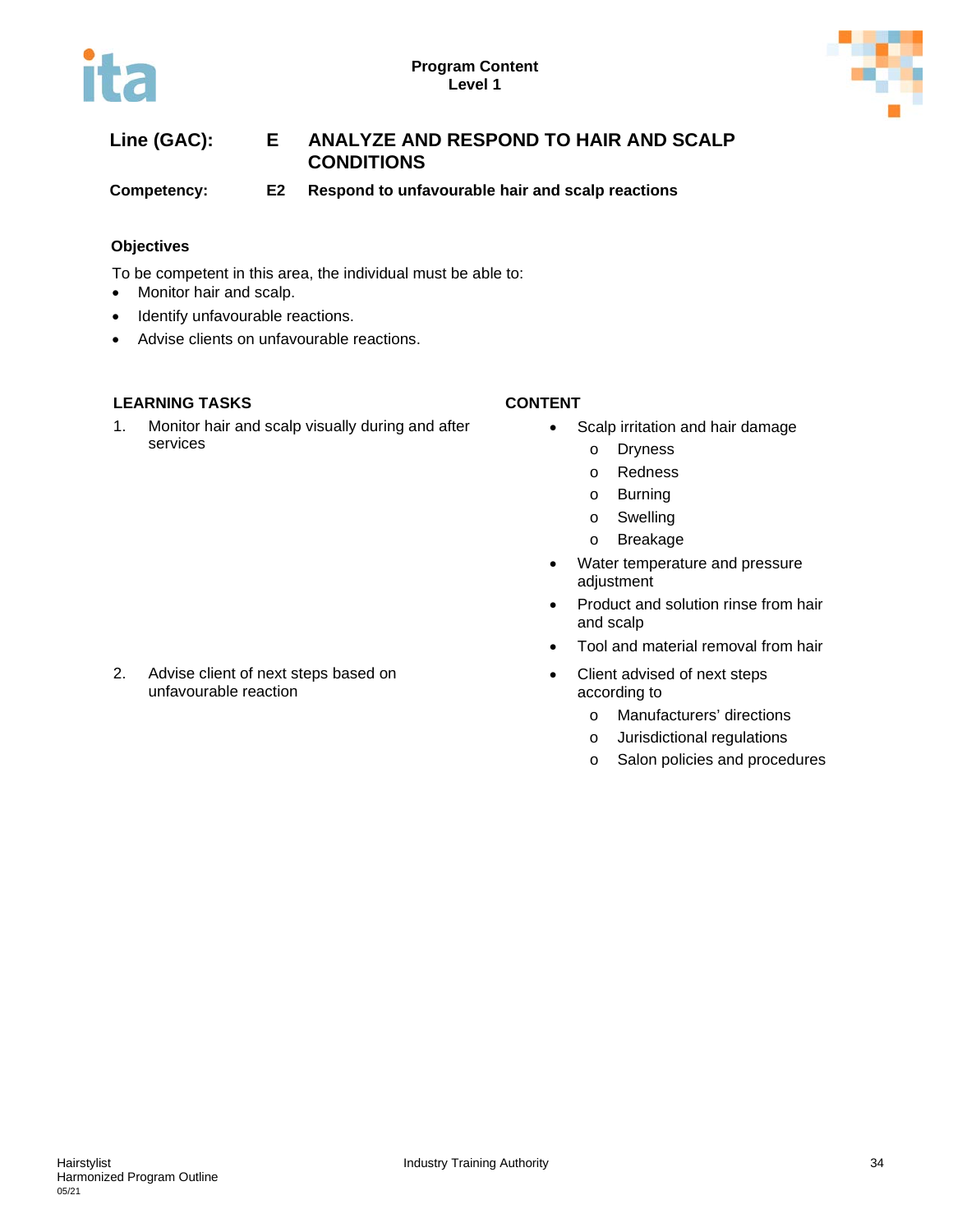

# **Line (GAC): F SHAMPOO AND CONDITION HAIR AND SCALP**

**Competency: F1 Prepare hair for shampoo**

## **Objectives**

To be competent in this area, the individual must be able to:

• Prepare hair for shampoo service.

### **LEARNING TASKS CONTENT**

1. Prepare hair **•** Brush hair

- - o Brush selection and usage
	- o Tangle removal
		- o Brush movement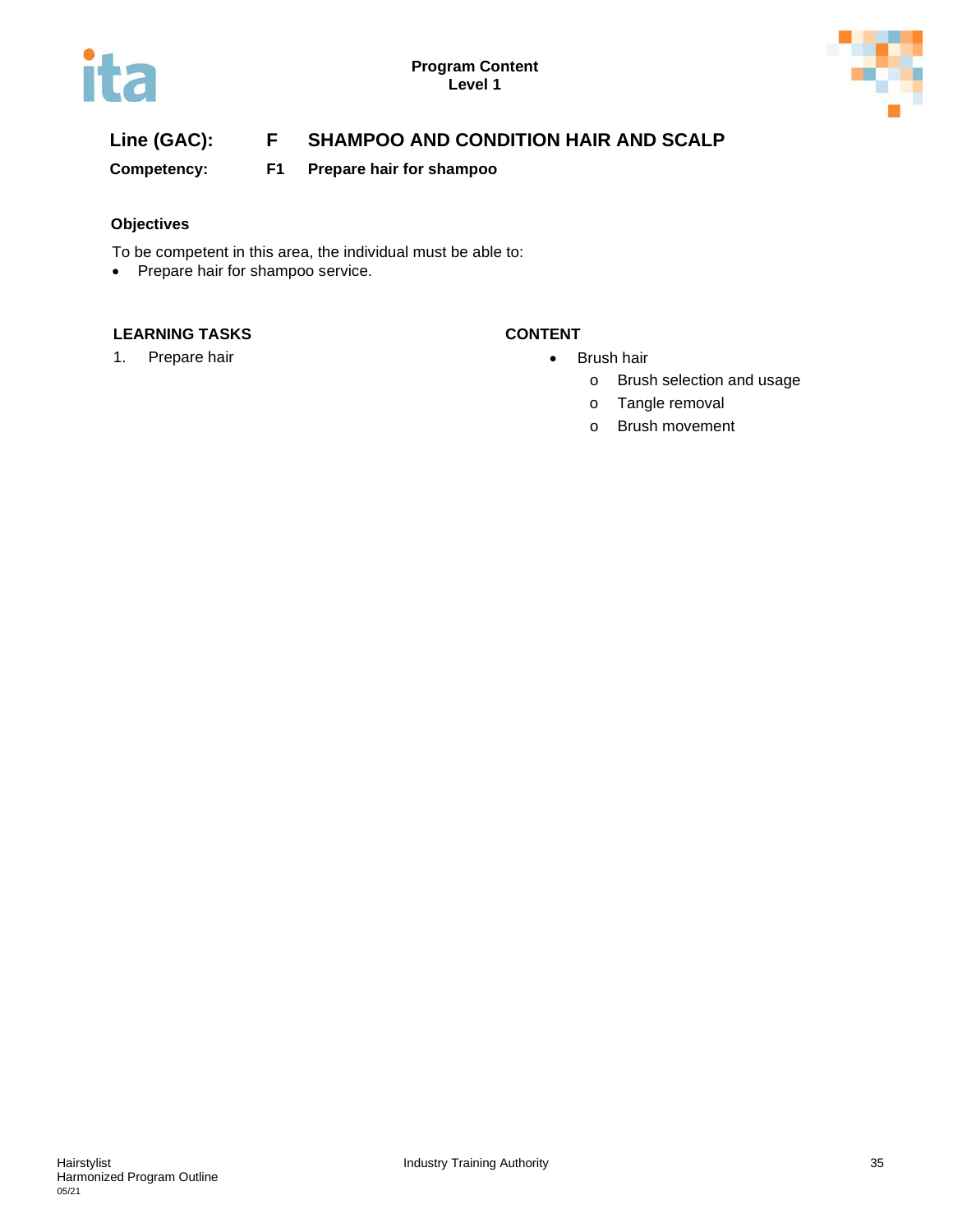

# **Line (GAC): F SHAMPOO AND CONDITION HAIR AND SCALP**

**Competency: F2 Manipulate hair and scalp using shampoo and conditioner**

### **Objectives**

To be competent in this area, the individual must be able to:

- Shampoo according to client's hair and scalp needs, and service to be performed.
- Condition according to client's hair and scalp needs, and service to be performed.

### **LEARNING TASKS CONTENT**

1. Control flow and temperature of water **•** Water pressure

### 2. Perform shampoo service **•** Shampoo selection

- 
- Water temperature
- Direction control
- 
- Shampoo distribution onto palm
- Shampoo emulsified before application to scalp and hair
- Shampoo application
- Shampoo lathered and manipulations performed
- Rinse
- Excess water removal
- 3. Perform conditioning service Conditioner selection
	- Conditioner distributed onto palm
	- Conditioner application
	- Hair and scalp manipulation
	- Rinse
	-
	- Wrap and secure damp hair in towel
- 4. Finish shampoo and conditioner service **•** Excess water removal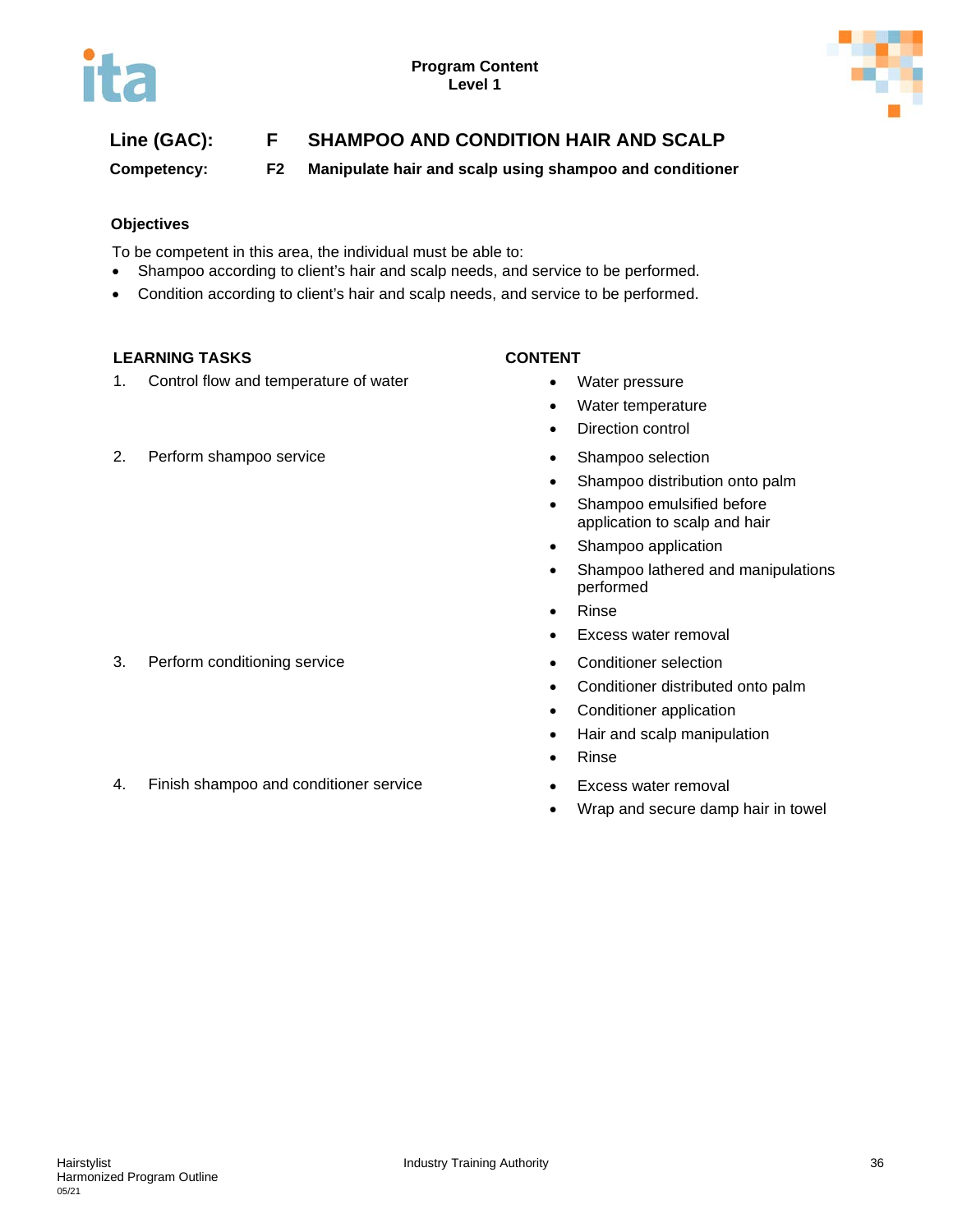

# **Line (GAC): F SHAMPOO AND CONDITION HAIR AND SCALP**

**Competency: F3 Perform hair and scalp treatment**

### **Objectives**

To be competent in this area, the individual must be able to:

- Perform hair treatment.
- Perform scalp treatment.
- Identify benefits of hair treatment.
- Identify benefits of scalp treatment.

### **LEARNING TASKS CONTENT**

### 2. Identify hair treatment benefits **•** Hair integrity improvement

4. Identify scalp treatment benefits • Blood circulation enhancement

- 1. Perform hair treatment Hair treatment requirements according to hair analysis
	- Hair treatment application and removal as per manufacturers' specifications
	- Heat application as needed as per manufacturers' specifications
	- - o Moisture
		- o Strength
		- o Smoothing
- 3. Perform scalp treatment **•** Determine scalp treatment requirements according to scalp analysis
	- Scalp treatment application and removal as per manufacturers' specifications
	- Scalp massage and manipulation
	- Heat application as needed as per manufacturers' specifications
	-
	- Relaxation
	- Natural scalp oil diffusion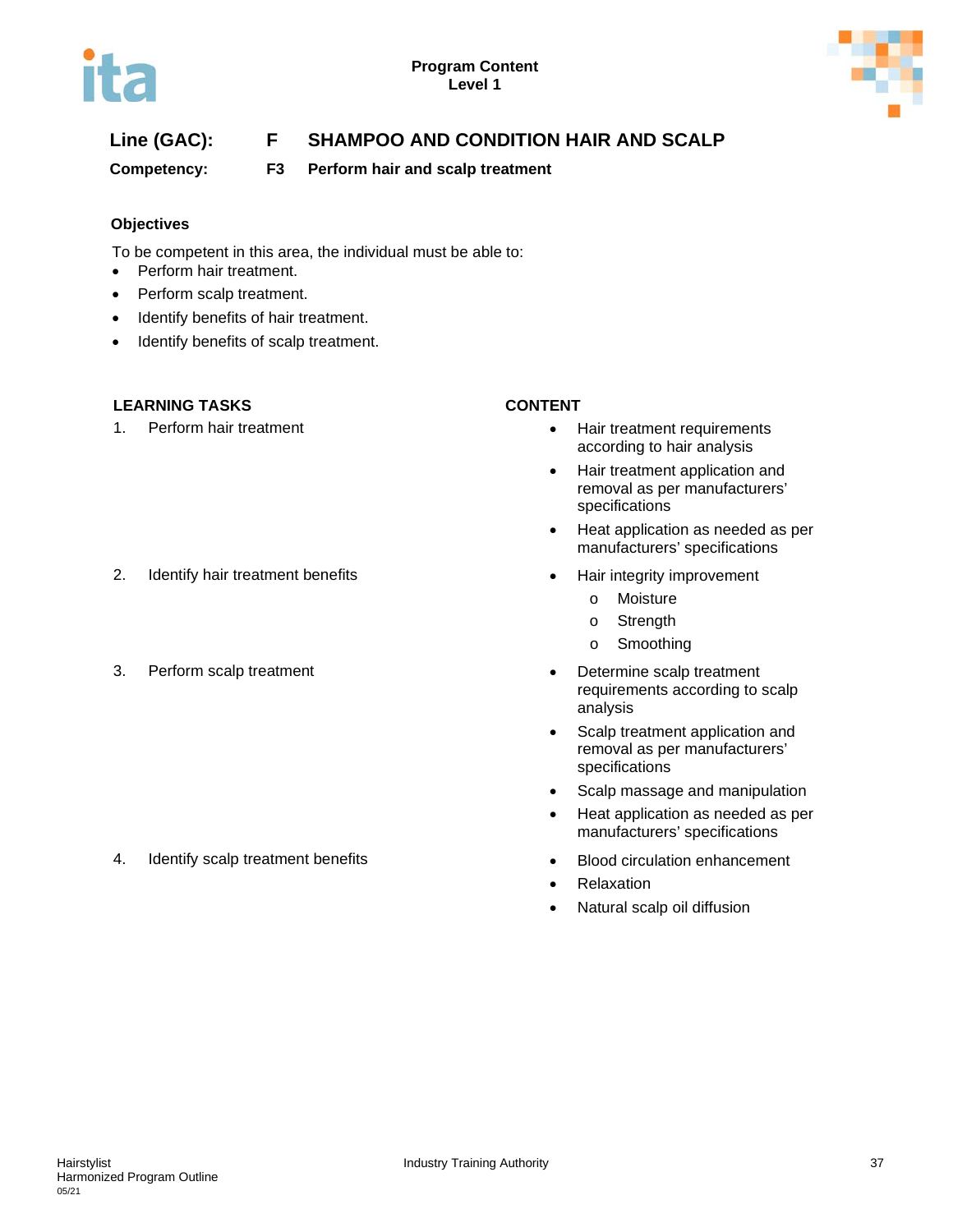



# **Line (GAC): G CUT DIVERSE TEXTURES OF HAIR USING CUTTING TOOLS**

**Competency: G1 Cut hair with elevation**

### **Objectives**

To be competent in this area, the individual must be able to:

- Define haircut with elevation.
- Perform haircut with elevation.

### **LEARNING TASKS CONTENT**

1. Define haircut with elevation **Form •** Form

- 
- Shape
- Design lines
	- o Head shape
	- o Horizontal
	- o Diagonal
	- o Vertical
- Elevation
	- o Projection
	- o Natural fall
	- o Weight
	- o Volume
	- o Distribution
	- o Tension
	- o Client head position
- - o Face shape analysis
	- o Hair characteristics analysis
- Technical considerations
- Cutting tool selection
	- o Shears
	- o Combs
	- o Clips
- Hair Sections
	- o Sub-sections
- **Guideline** 
	- o Travelling/mobile
	- o Stationary
	- o Interior
	- o Perimeter
- Consistency of

2. Perform haircut with elevation **•** Suitability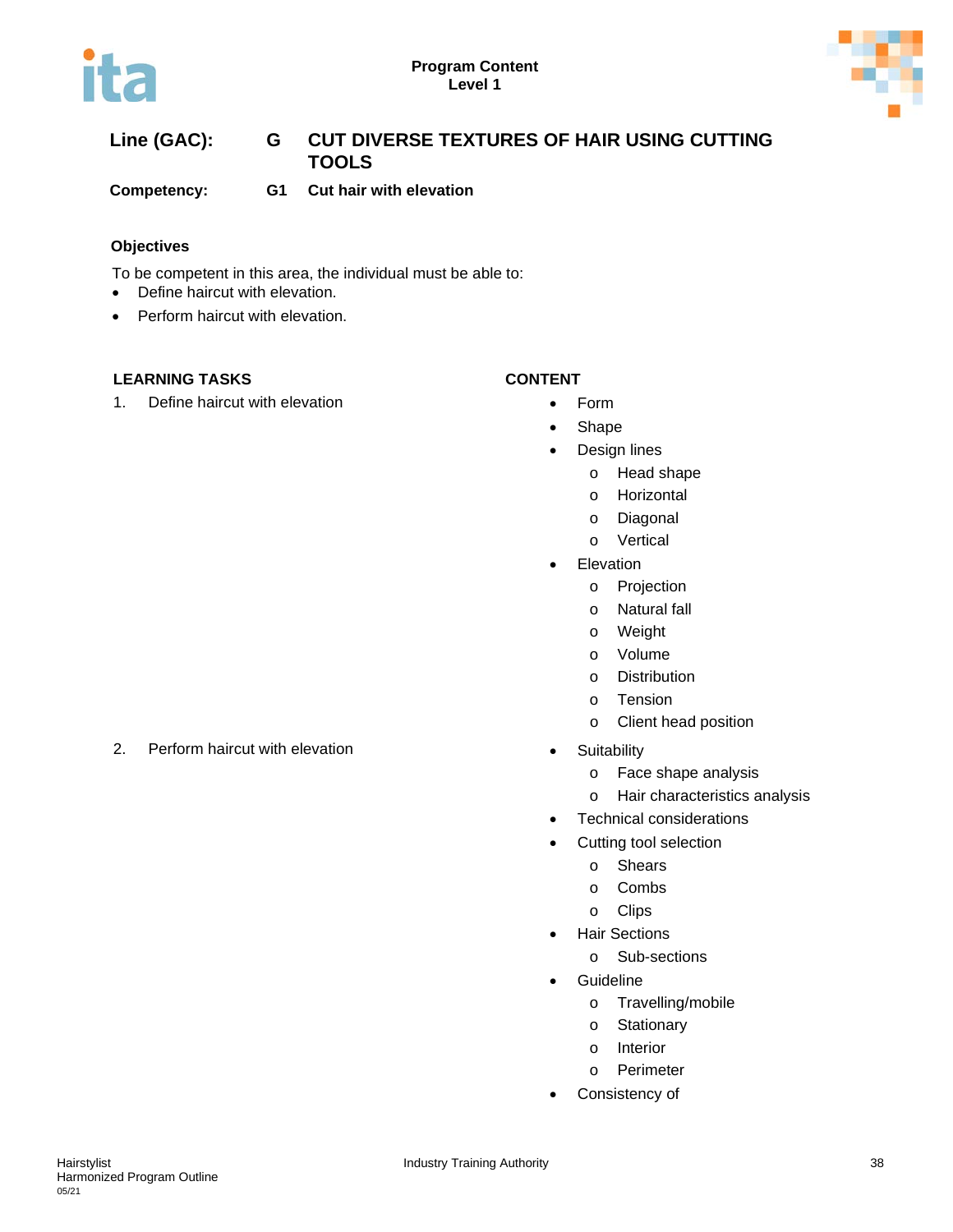

- o Guidelines
- o Tension
- o Elevation
- o Moisture
- o Client head position
- Body stance
	- o Ergonomics
	- o Position in relation to client
- Hair cut assessment
	- o Cross-check
	- o Balance
	- o Accuracy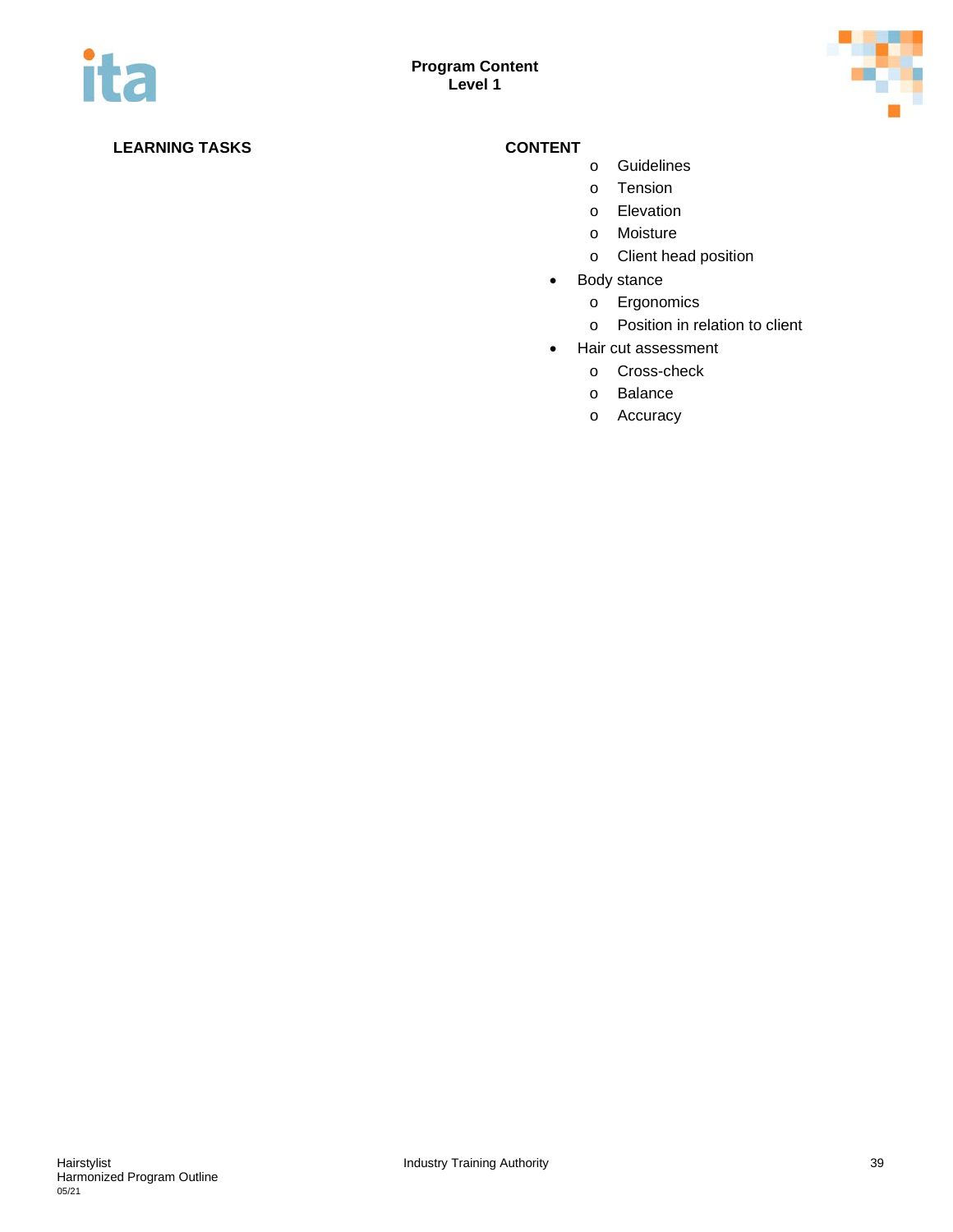



# **Line (GAC): G CUT DIVERSE TEXTURES OF HAIR USING CUTTING TOOLS**

**Competency: G2 Cut hair without elevation**

### **Objectives**

To be competent in this area, the individual must be able to:

- Define haircut without elevation.
- Perform haircut without elevation.

### **LEARNING TASKS CONTENT**

1. Define elements of haircut without elevation • Form

- 
- Shape
- Design lines
	- o Head shape
	- o Horizontal
	- o Diagonal
- Zero-degree elevation
	- o Projection
	- o Natural fall
	- o Weight
	- o Volume
	- o Distribution
	- o Tension
	- o Client head and body position
- 2. Perform haircut without elevation **•** Suitability
	- o Face shape analysis
	- o Hair characteristics analysis
	- Technical considerations
		- o Under bevel
	- Cutting tool selection
		- o Shears
		- o Combs
		- o Clips
	- Hair sections
		- o Sub-sections
	- **Guideline** 
		- o Stationary
		- o Interior
		- o Perimeter
	- Consistency of
		- o Guideline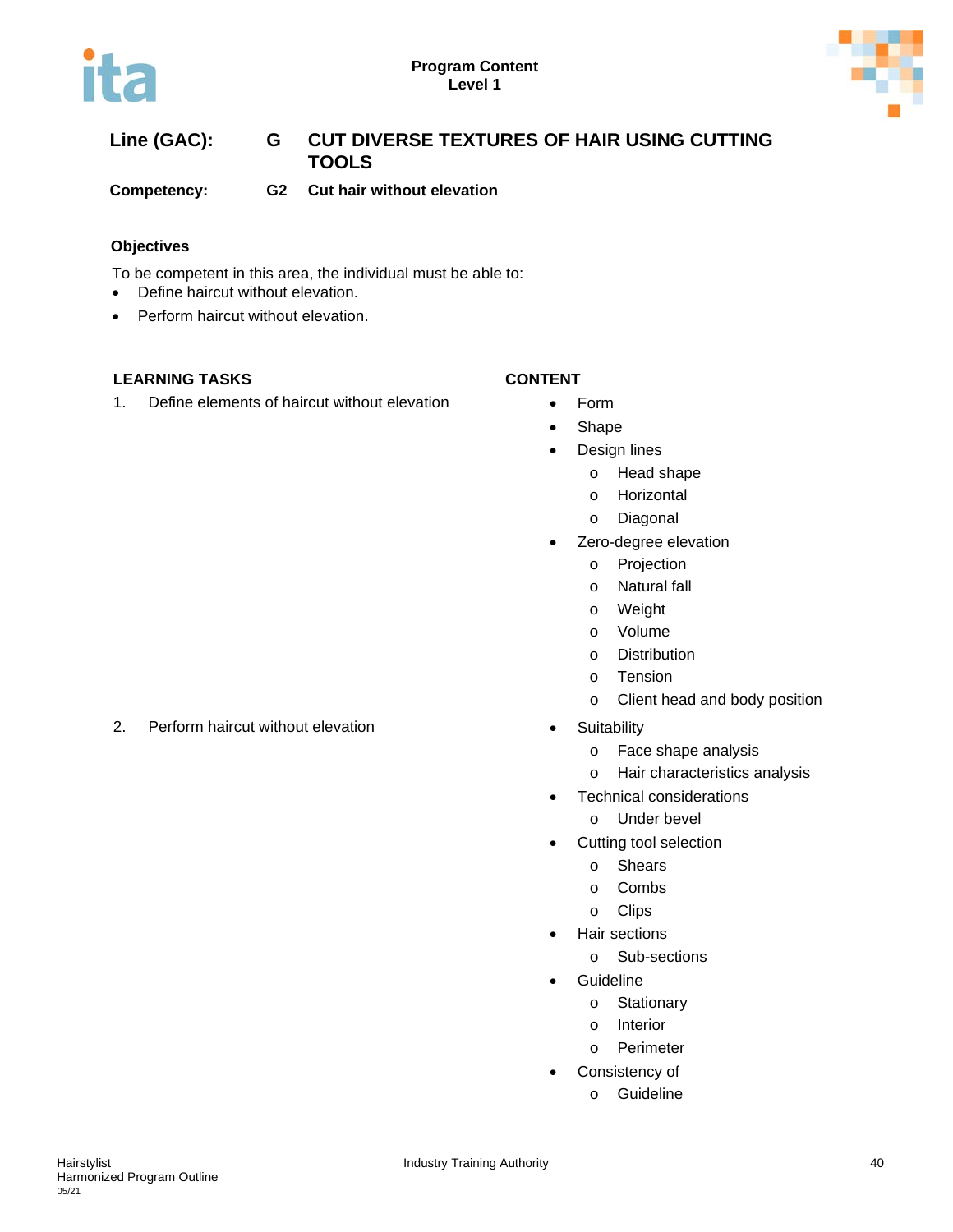

- o Tension
- o Elevation
- o Moisture
- o Client head position
- Body stance
	- o Ergonomics
	- o Position in relation to client
- Hair cut assessment
	- o Cross-check
	- o Balance
	- o Accuracy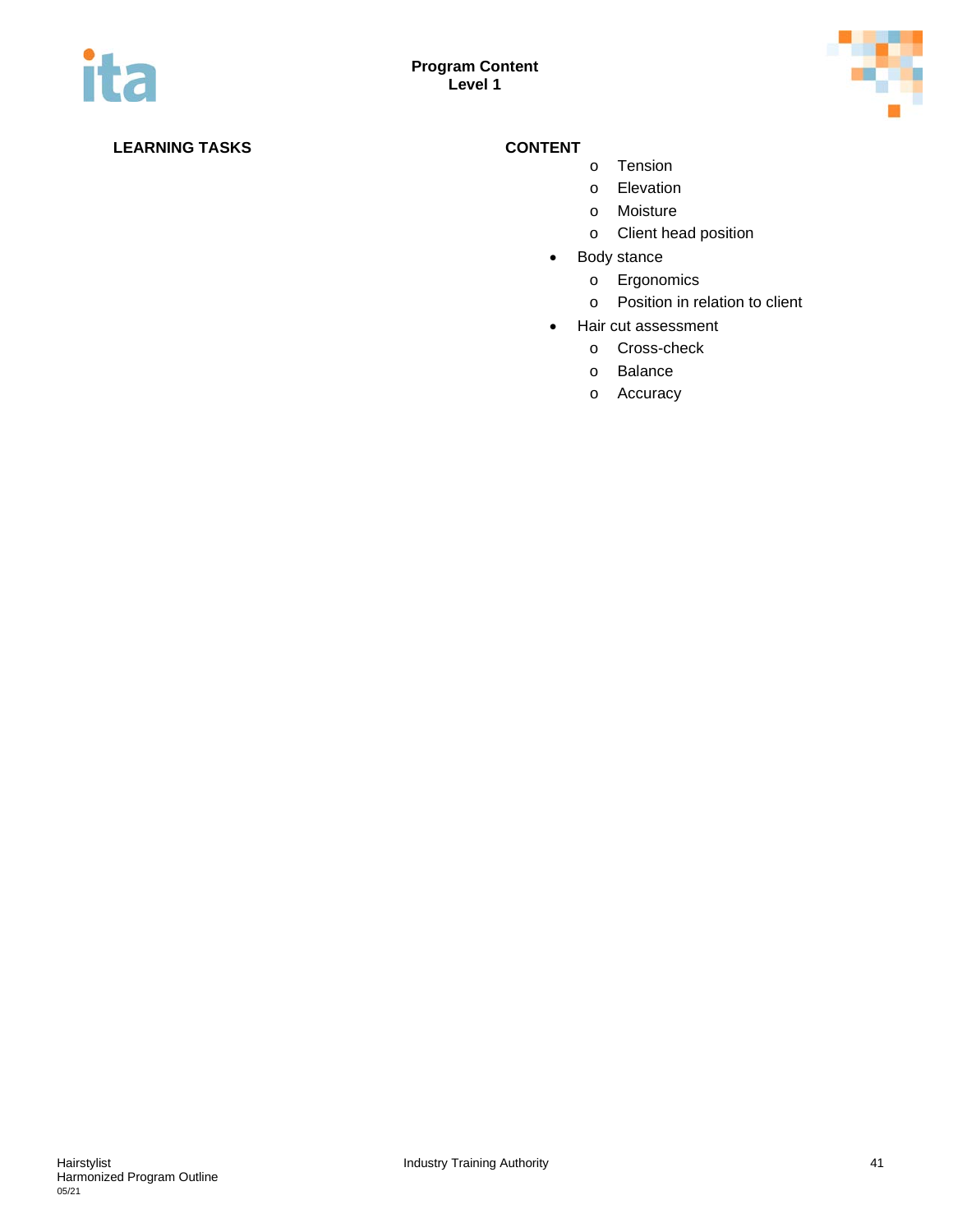# TE



# **Line (GAC): G CUT DIVERSE TEXTURES OF HAIR USING CUTTING TOOLS**

**Competency: G3 Customize haircuts**

### **Objectives**

To be competent in this area, the individual must be able to:

- Describe customization of haircuts.
- Perform combination form haircuts.
- Perform texturizing techniques.

### **LEARNING TASKS CONTENT**

#### 1. Describe customization of hair **•** Combination forms

- - o Shape
	- o Design lines
		- − Head shape
			- − Horizontal
			- − Diagonal
		- − Vertical
	- o Elevation
		- − Projection
		- − Natural fall
		- − Weight
		- − Volume
		- − Distribution
		- − Tension
		- − Client head and body
			- position
- Texturizing techniques
	- o Tool selection
		- − Shears
		- − Texturizing shears
		- − Razors
		- − Clippers
	- o Tool use
		- − Bulk removal
		- − Blending
- - o Face shape analysis
	- o Hair characteristics analysis
- Technical considerations
- Cutting tools selection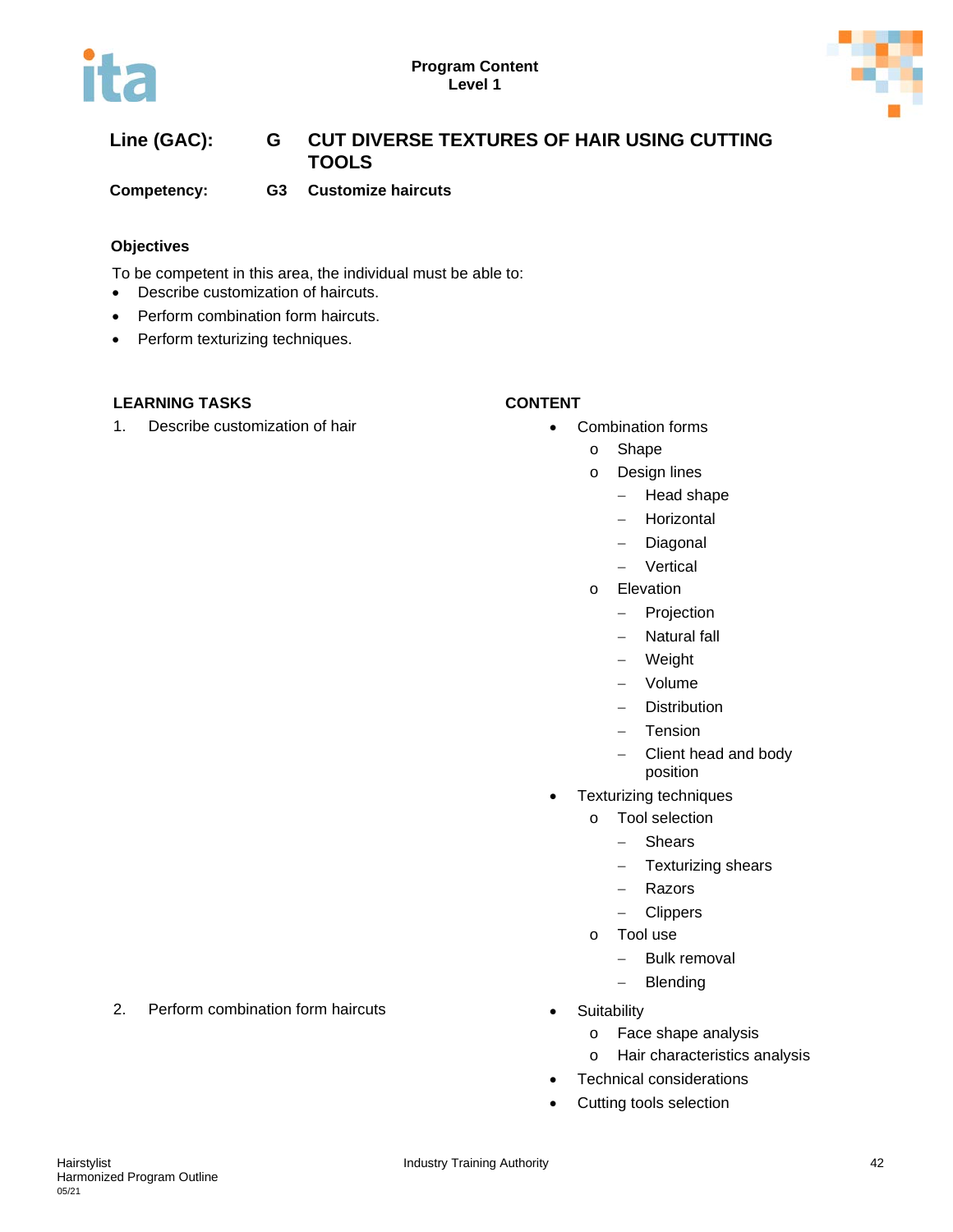

- o Shears
	- o Combs
	- o Clips
- Hair Sections
	- o Sub-sections
- **Guideline** 
	- o Travelling/mobile
	- o Stationary
	- o Interior
	- o Perimeter
- Consistency of
	- o Guidelines
	- o Tension
	- o Elevation
	- o Moisture
	- o Client head position
- Body stance
	- o Ergonomics
	- o Position in relation to client
- Haircut assessment
	- o Cross-check
	- o Balance
	- o Accuracy
- - o Shears
		- o Texturizing shears
- Techniques
	- o Bulk removal

#### **Achievement Criteria**

|            | Performance The learner will cut hair using various tools and techniques. |
|------------|---------------------------------------------------------------------------|
| Conditions | The learner will be given:                                                |

- Access to:
	- o a fully equipped salon or simulated salon environment
	- o a range of hairstyling products, tools and equipment
	- o multiple clients with a variety of hairstyling service requirements

### Criteria The learner will score 70% or better on a rating sheet that reflects the following criteria:

- A pre-cut analysis is conducted before the haircut
- Determine procedure to cut hair with elevation, without elevation, and customized haircuts

3. Perform texturizing techniques **•** Tools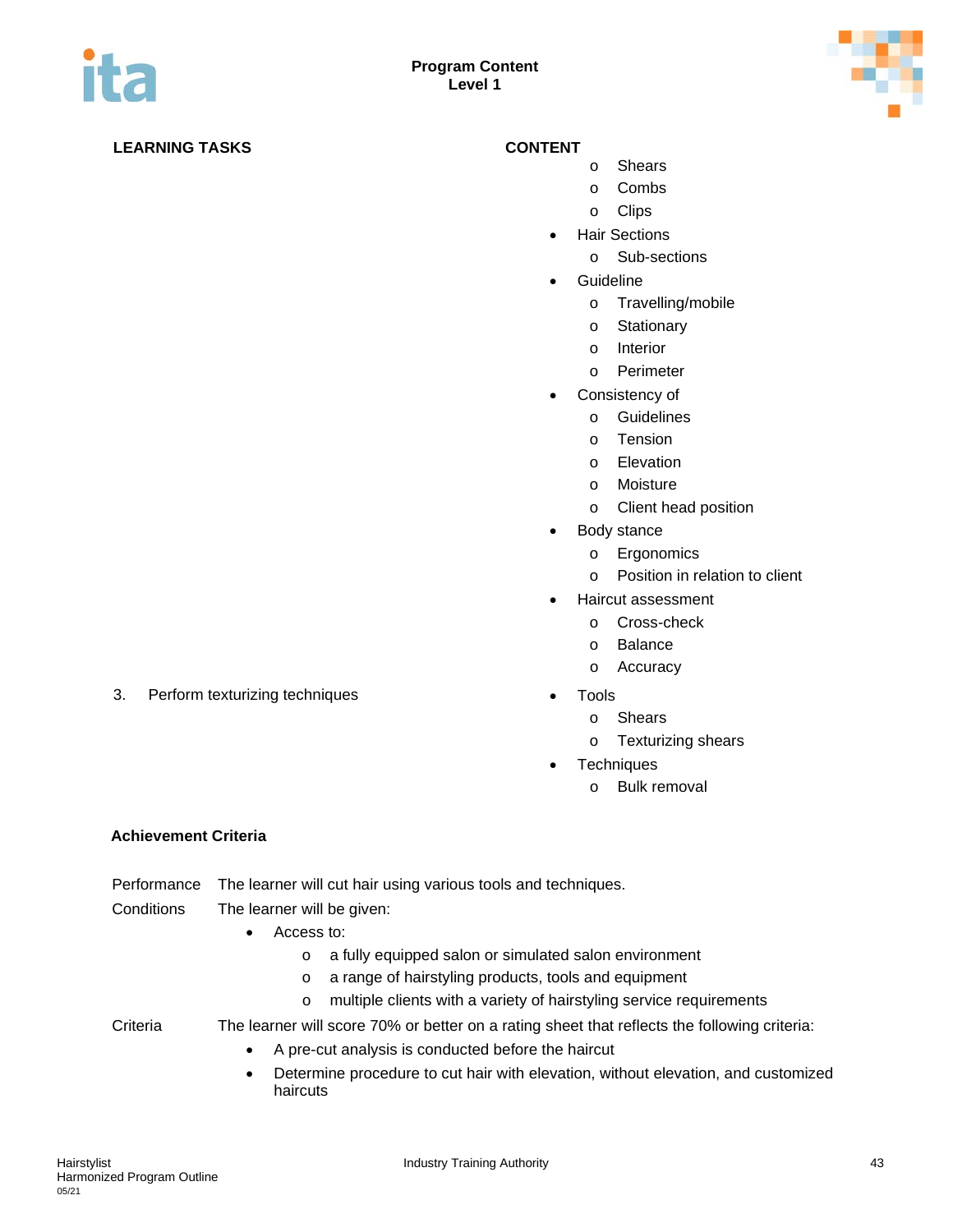



- Appropriate tools are used for cutting hair:
	- o Hair is prepared for cutting service
	- o Hair is sectioned to ensure even distribution and balance
	- o A guideline is established to give a starting point and a line to follow throughout cut
	- o The required length of hair is removed using the cutting tool
	- o The desired shape and style is completed according to client requirements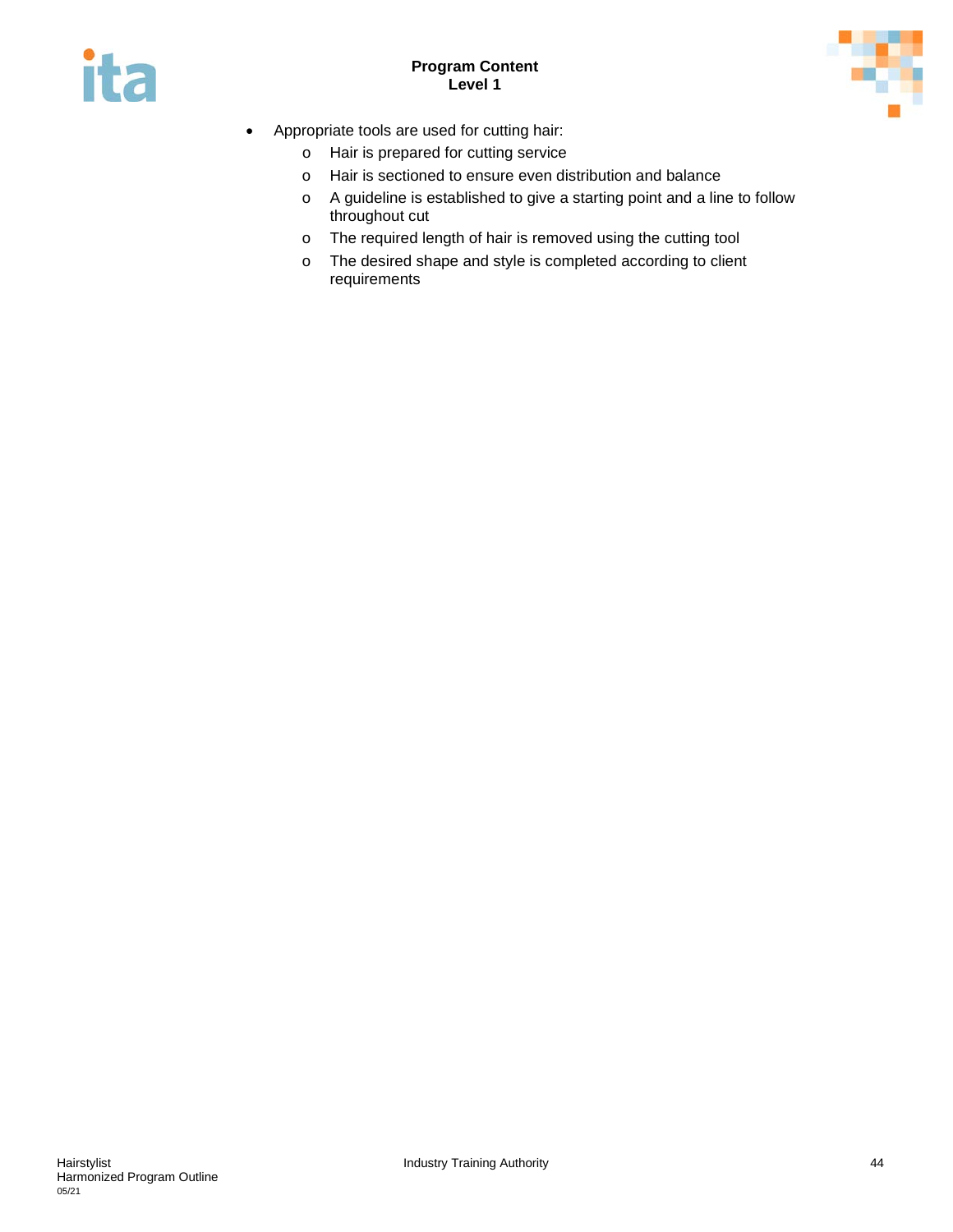

# **Line (GAC): H CUT FACIAL AND NAPE HAIR**

**Competency: H1 Trim and remove nape hair**

### **Objectives**

To be competent in this area, the individual must be able to:

- Describe principles involved in cutting nape hair.
- Describe tools and techniques used.
- Perform procedure to trim nape hair.
- Perform procedure to remove nape hair with guarded razor.

### **LEARNING TASKS CONTENT**

1. Describe principles involved in cutting nape hair • Analysis

- - o Skin growths
		- o Blemishes
		- o In-grown hairs
		- o Scarring
		- o Sensitivity
- Style analysis
	- o Head shape
		- o Growth patterns
		- o Nape
- 2. Describe tools and techniques used **•** Tool selection
	- o Shears
	- o Clippers
	- o Trimmers
	- o Guards
	- o Guarded razor
	- o Combs
	- Detailing techniques
		- o Clipper over comb
		- o Scissor over comb
		- o Inverted
		- o Rocking
		- o Angled
	- - o Trimmer
		- o Clipper
		- o Shears
		- o Comb
	- Tool selection
		- o Guarded razor
- 3. Perform procedure to trim nape hair **•** Tool selection
- 4. Perform procedure to remove nape hair with guarded razor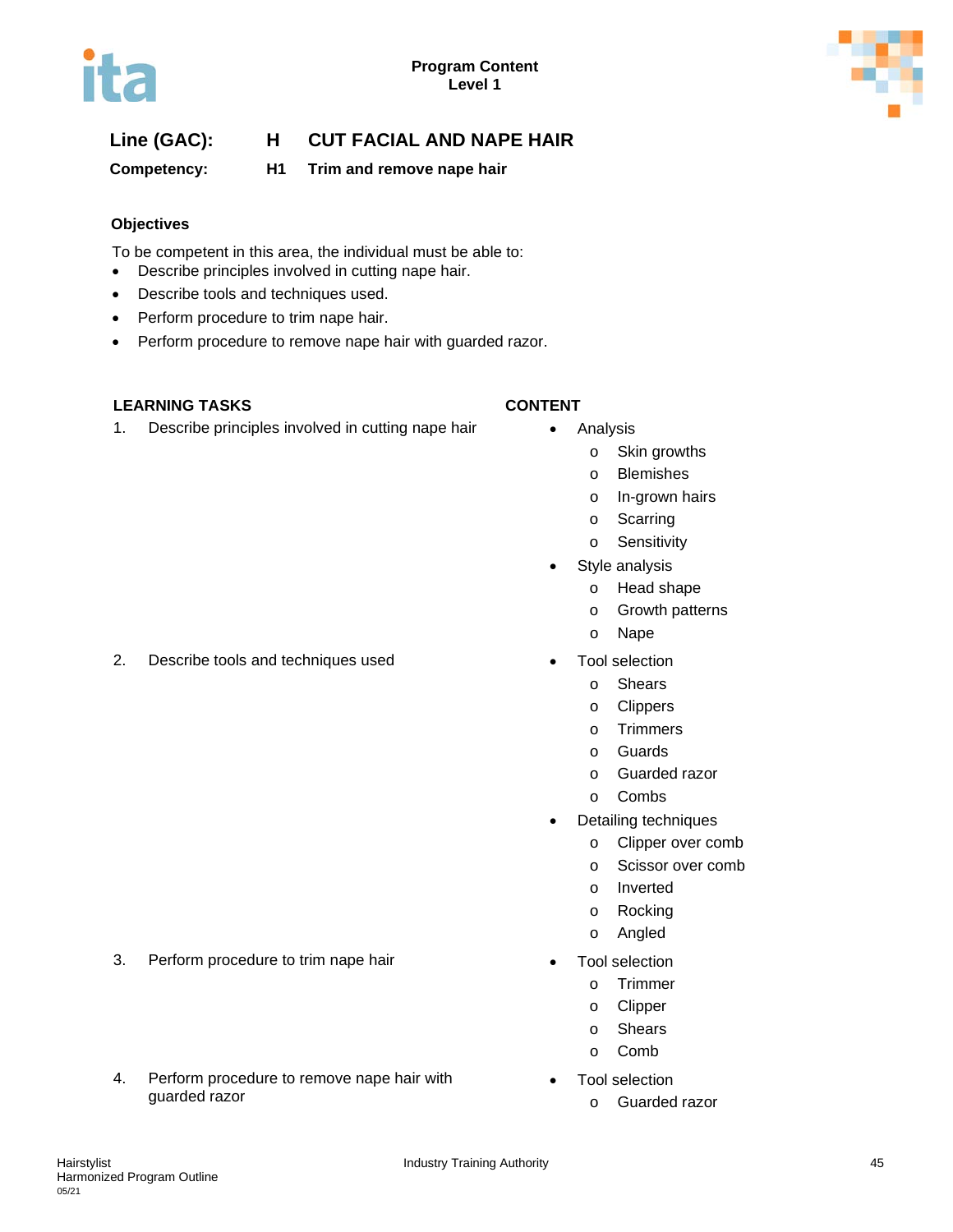

- o Trimmer
- o Comb
- o Lubricants
	- − Cream
	- − Oil
	- − Foam
- Visual inspection
- Aftercare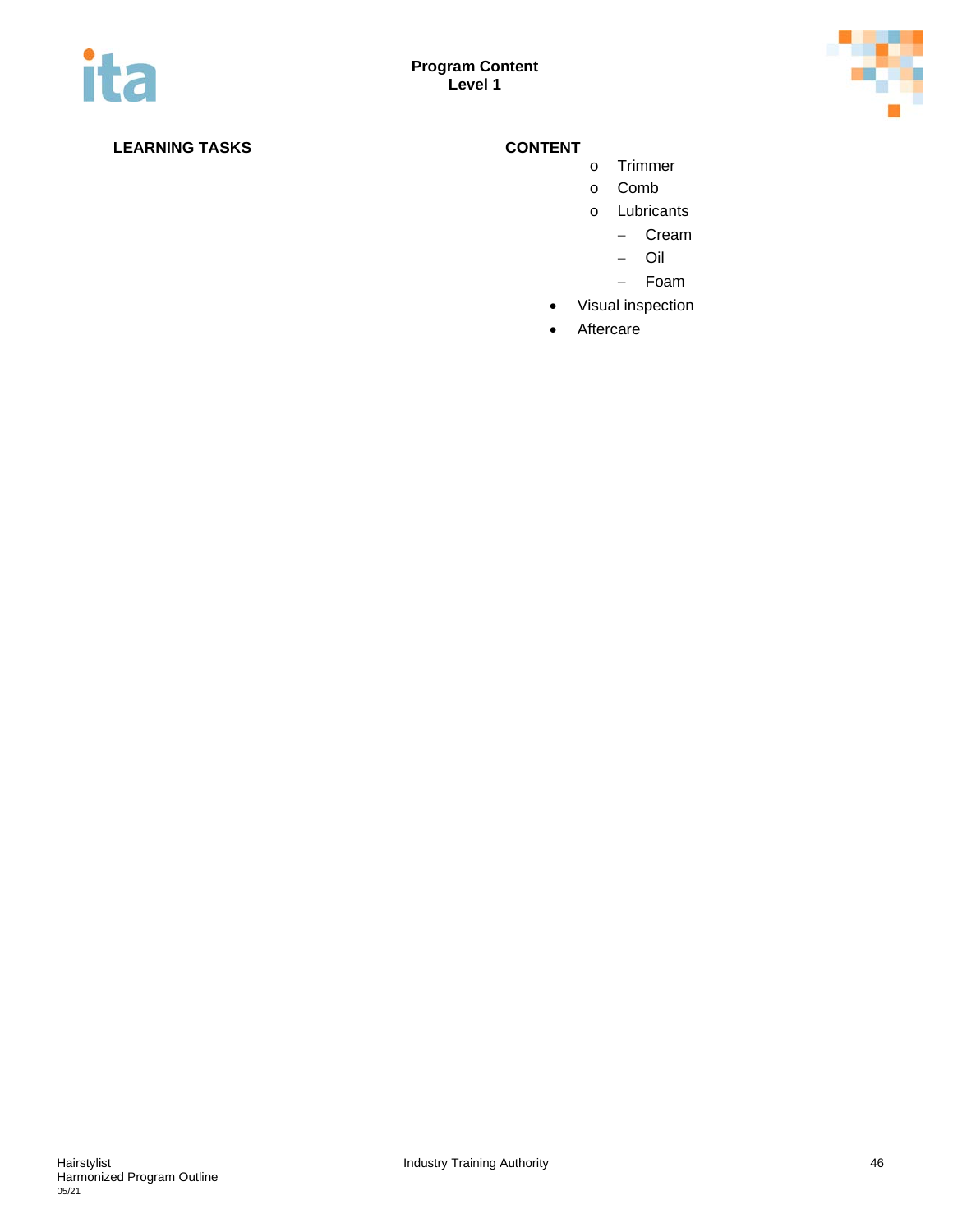

# **Line (GAC): H CUT FACIAL AND NAPE HAIR**

**Competency: H2 Trim and remove facial hair** 

### **Objectives**

To be competent in this area, the individual must be able to:

- Describe principles involved in trimming facial hair.
- Describe tools and techniques used.
- Perform procedure to trim facial hair.

### **LEARNING TASKS CONTENT**

1. Describe principles involved in trimming facial hair

- Analysis
	- o Skin growths
	- o Blemishes
	- o In-grown hairs
	- o Scarring
	- o Sensitivity
	- Style analysis
		- o Face shape
		- o Growth patterns
- 2. Describe tools and techniques used Style selection
	- o Beard
	- o Moustache
	- o Sideburns
	- o Finishing
		- − Eyebrow
		- − Ear hair
	- Tool selection
		- o Shears
		- o Clippers
		- o Trimmers
		- o Guards
		- o Combs
	- Detailing techniques
		- o Clipper over comb
		- o Scissor over comb
		- o Inverted
		- o Angled
	- - o Trimmer
		- o Clipper
		- o Guards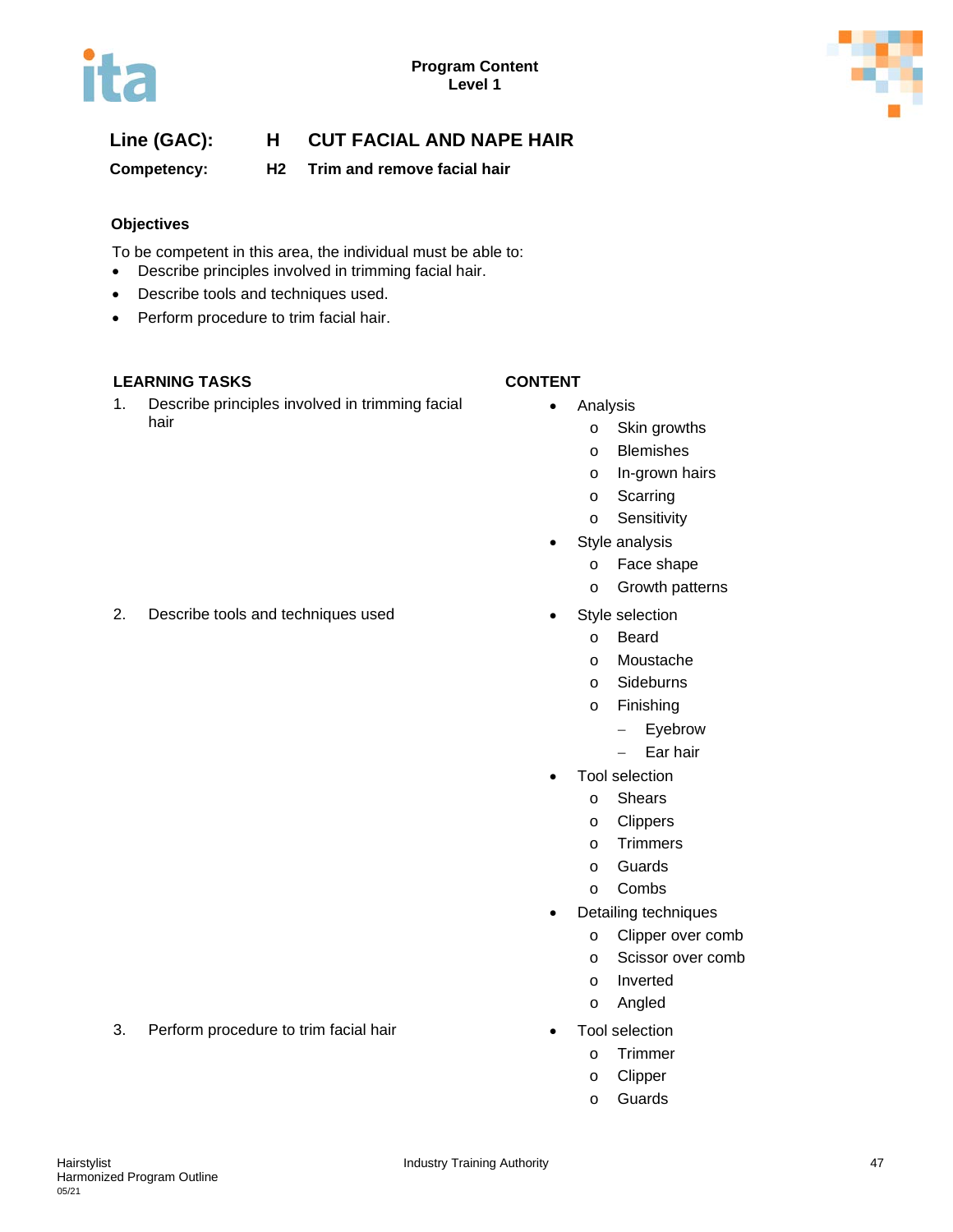



o Shears

o Comb

#### **Achievement Criteria**

Performance The learner will cut unwanted facial and nape hair using various tools and techniques. Conditions The learner will be given:

- Access to:
	- o a fully equipped salon or simulated salon environment
	- o a range of hairstyling products, tools and equipment
	- o multiple clients with a variety of hairstyling service requirements
- Criteria The learner will score 70% or better on a rating sheet that reflects the following criteria:
	- A pre-cut analysis is conducted before cutting unwanted facial and nape hair
	- Appropriate tools and techniques are used for cutting:
		- o Hair is prepared for cutting service
		- o Hair is positioned to ensure even distribution and balance
		- o A guideline is established to give a starting point and a line to follow throughout the design
		- o The required length of hair is removed using the cutting tool
		- o The desired shape and style is completed according to client requirements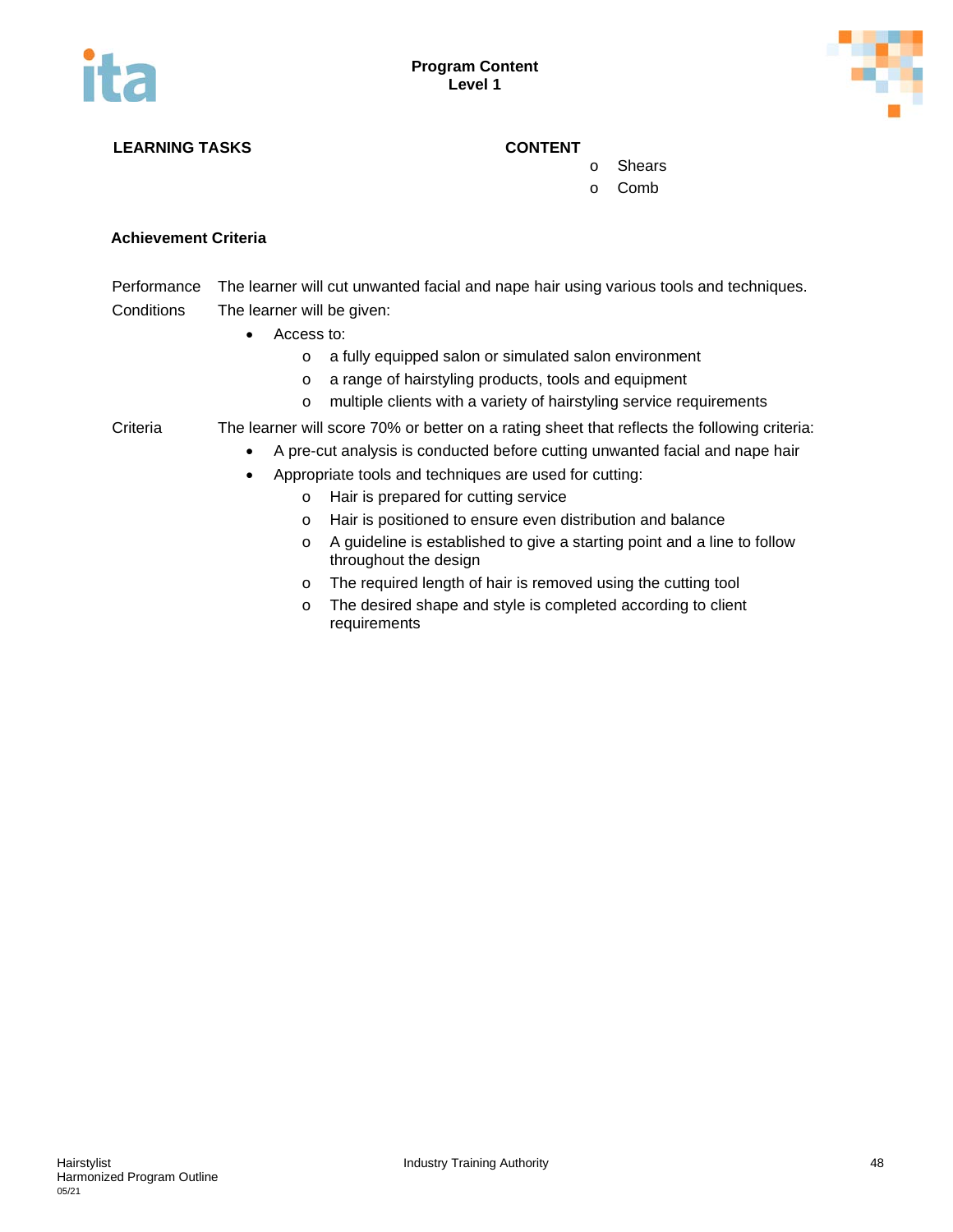

# **Line (GAC): I STYLE WET HAIR**

**Competency: I1 Prepare and style wet hair**

### **Objectives**

To be competent in this area, the individual must be able to:

- Use styling aids for wet hair.
- Dry hair.
- Place hair using freestyle techniques.

### **LEARNING TASKS CONTENT**

1. Use styling aids for wet hair **• Excess moisture removal** 

- 
- Styling aids selection
	- o Mousse
	- o Serums
	- o Gel
	- o Thermal protectors
	- o Setting lotions
- Styling aids distribution
	- o As per manufacturers' specifications and directions
	- o Desired results
		- − Volume
		- − Texture
		- − Direction
- 2. Dry hair **but a controlled a controlled a controlled a controlled a Pre-drying technique selection** 
	- Drying equipment selection
		- o Blow dryer
			- − Concentrator
			- Diffuser
		- o Hood dryer
	- Styling tool selection
		- o Rollers
		- o Brushes
		- o Combs
		- o Clips
	- Styling tool placement
		- o Base control
	- Dryer placement
		- o Distance
		- o Temperature
		- o Speed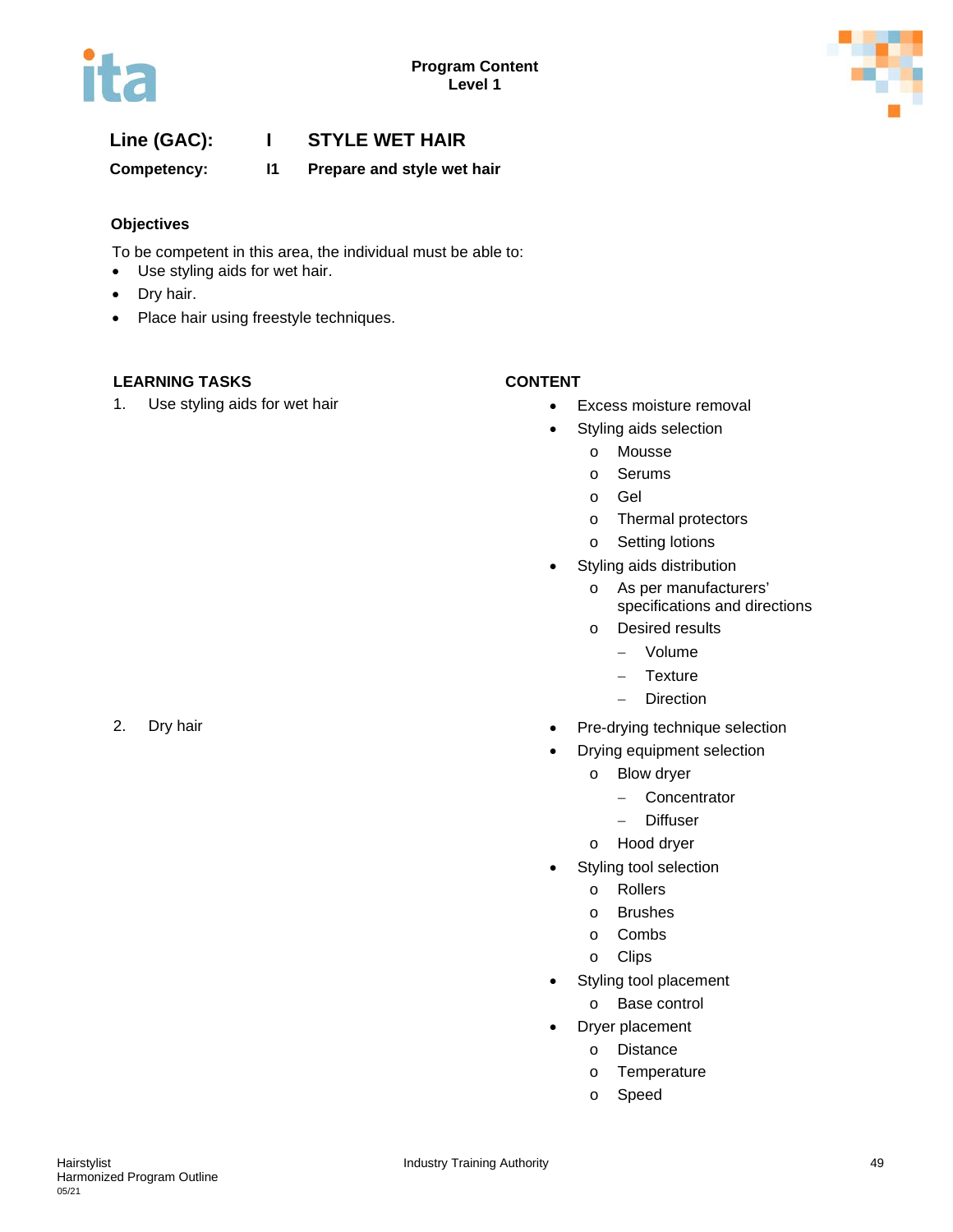

3. Place hair using freestyle techniques **•** Hair arrangement

- o Direction
- Hair test for dryness
- - o Air form with fingers

#### **Achievement Criteria**

Performance The learner will prepare and style hair using various styling tools and techniques. Conditions The learner will be given:

- Access to:
	- o a fully equipped salon or simulated salon environment
	- o relevant documentation, including occupational health and safety legislation and regulations, workplace policy and procedures manuals and manufacturer's product safety data sheets
- A range of clients with different hair styling requirements
- Styling tools
- Styling aids and finishing aids
- Criteria The learner will score 70% or better on a rating sheet that reflects the following criteria:
	- Appropriate tools and techniques are used for preparing and styling hair
	- The determined tools and procedure are used to style hair:
		- o Prepare hair for styling service
		- o Place tools according to base control
		- o Use drying tools and equipment
		- o Finish according to style requirements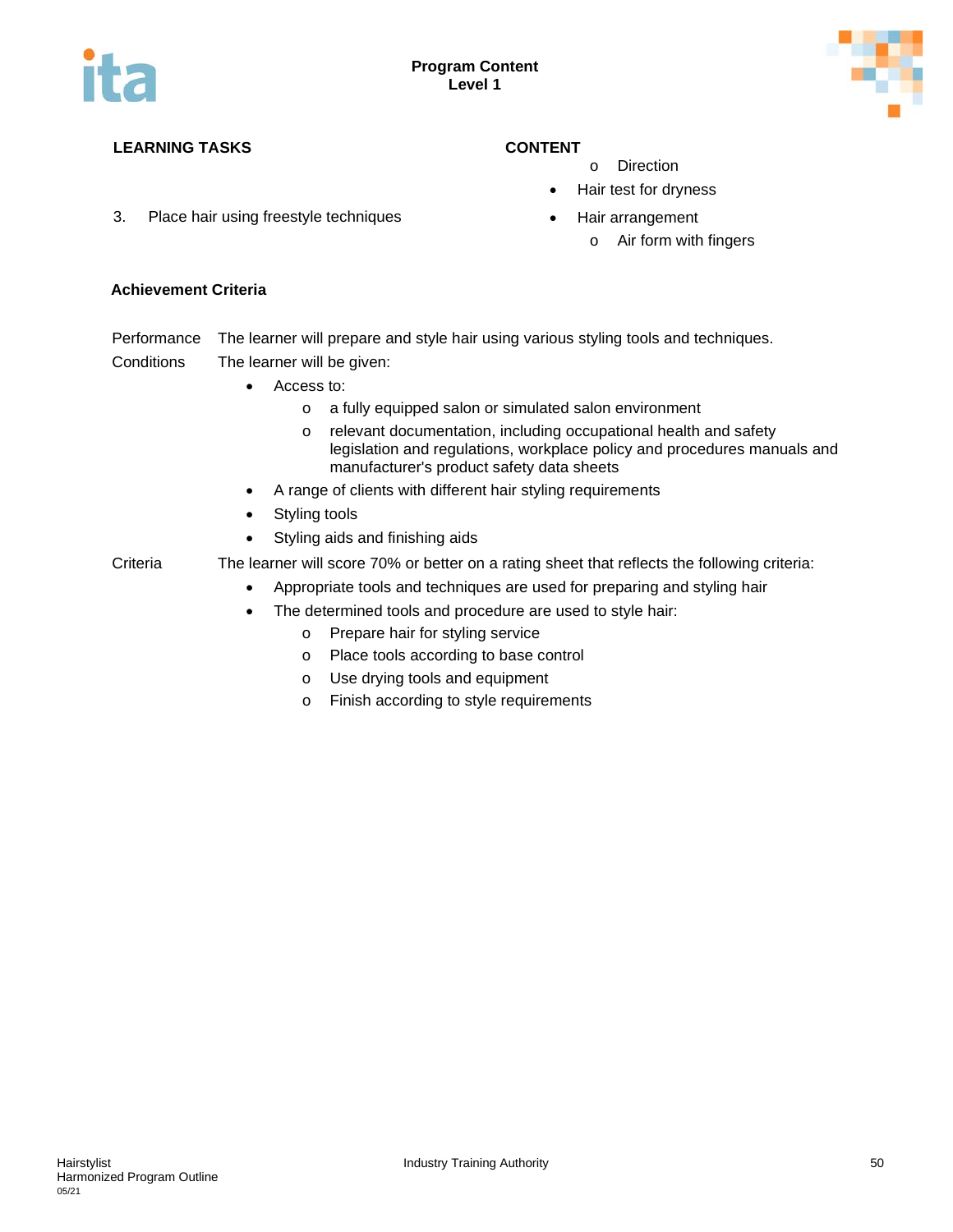

# **Line (GAC): I STYLE WET HAIR**

**Competency: I2 Set wet hair** 

### **Objectives**

To be competent in this area, the individual must be able to:

- Set wet hair in style pattern using setting tools.
- Style hair using finger waves.
- Style hair using pin curls.

### **LEARNING TASKS CONTENT**

1. Set wet hair in style pattern using setting tools **•** Tool selection

- - o Rollers
		- − Magnetic
		- − Velcro
		- − Wire mesh
		- − Size and shape
	- o Roller clips
	- o Comb
- Product selection
- Set pattern
	- o Sectioning
	- o Distribution
	- o Molding
- Curl placement
	- o On-base
	- o Half-off base
	- o Off-base
	- o Over-directed
	- o Under-directed
	- o Indentation
- Hair manipulation
	- o Smooth ends
	- o Tension
	- o Even distribution
- Finish
- - o Starting point
	- o Direction
	- o Movement
	- o Volume
	- o Natural growth
- 2. Style hair using finger waves **•** Style selection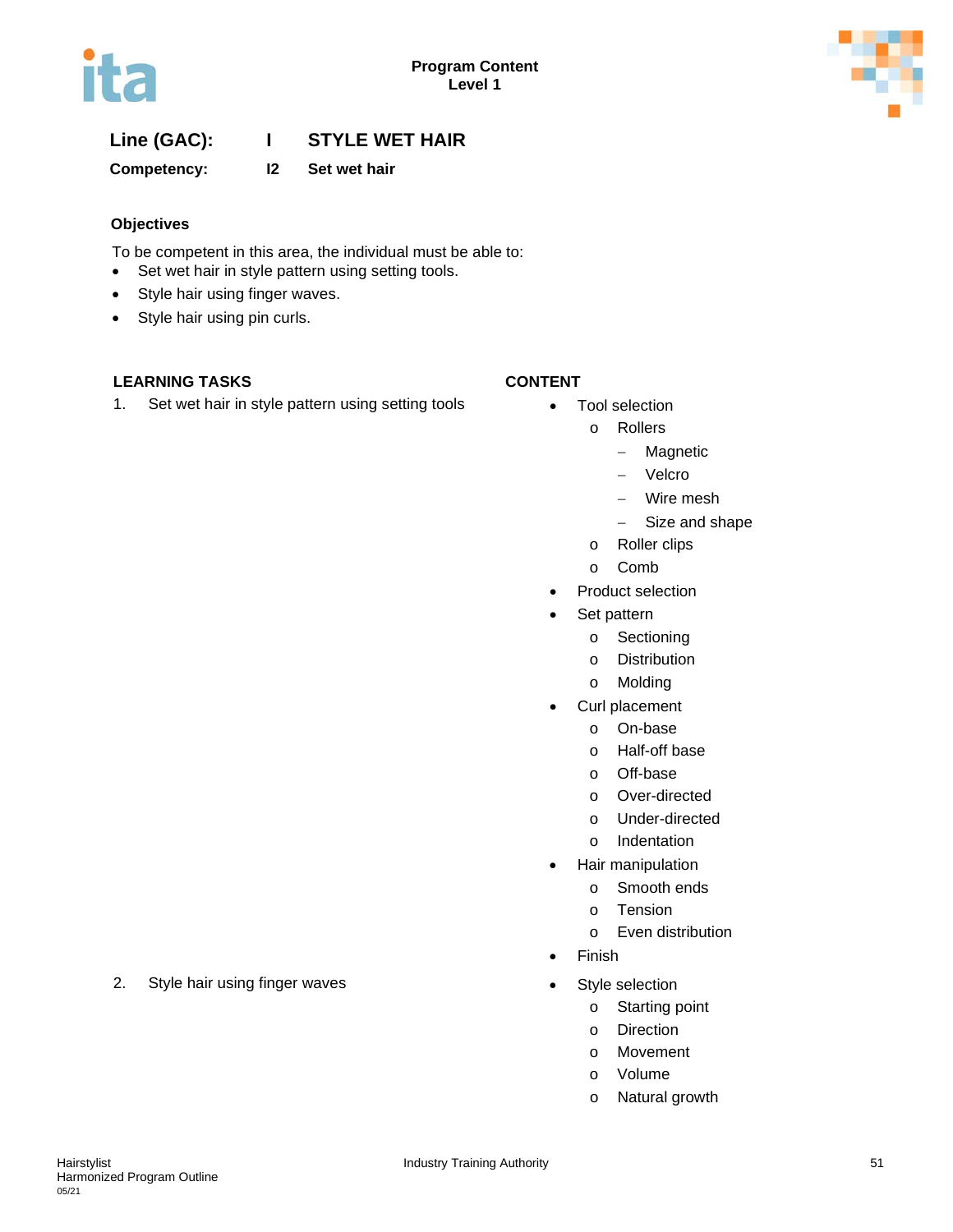

- Product selection
- Tools
	- o Combs
- Hair manipulation
	- o Fingers
	- o Combs
	- o Shaping
	- o Ridge connectrion
- Finish
- 3. Style hair using pin curls **•** Style selection
	- o Starting point
	- o Direction
	- o Movement
	- o Volume
	- o Natural growth
	- Product selection
	- **Tools** 
		- o Clips
		- o Comb
		- o Brush
	- Hair manipulation
		- o Smooth ends
		- o Tension
		- o Even distribution
	- Pin curl types
		- o Flat
		- o Volume
		- o Stand-up
	- Finish

### **Achievement Criteria**

Performance The learner will prepare and style hair using finger waves and pin curls. Conditions The learner will be given:

- Access to:
	- o a fully equipped salon or simulated salon environment
	- o relevant documentation, including occupational health and safety legislation and regulations, workplace policy and procedures manuals and manufacturers' product safety data sheets
- A range of clients with different hair styling requirements
- Styling tools
- Styling aids and finishing aids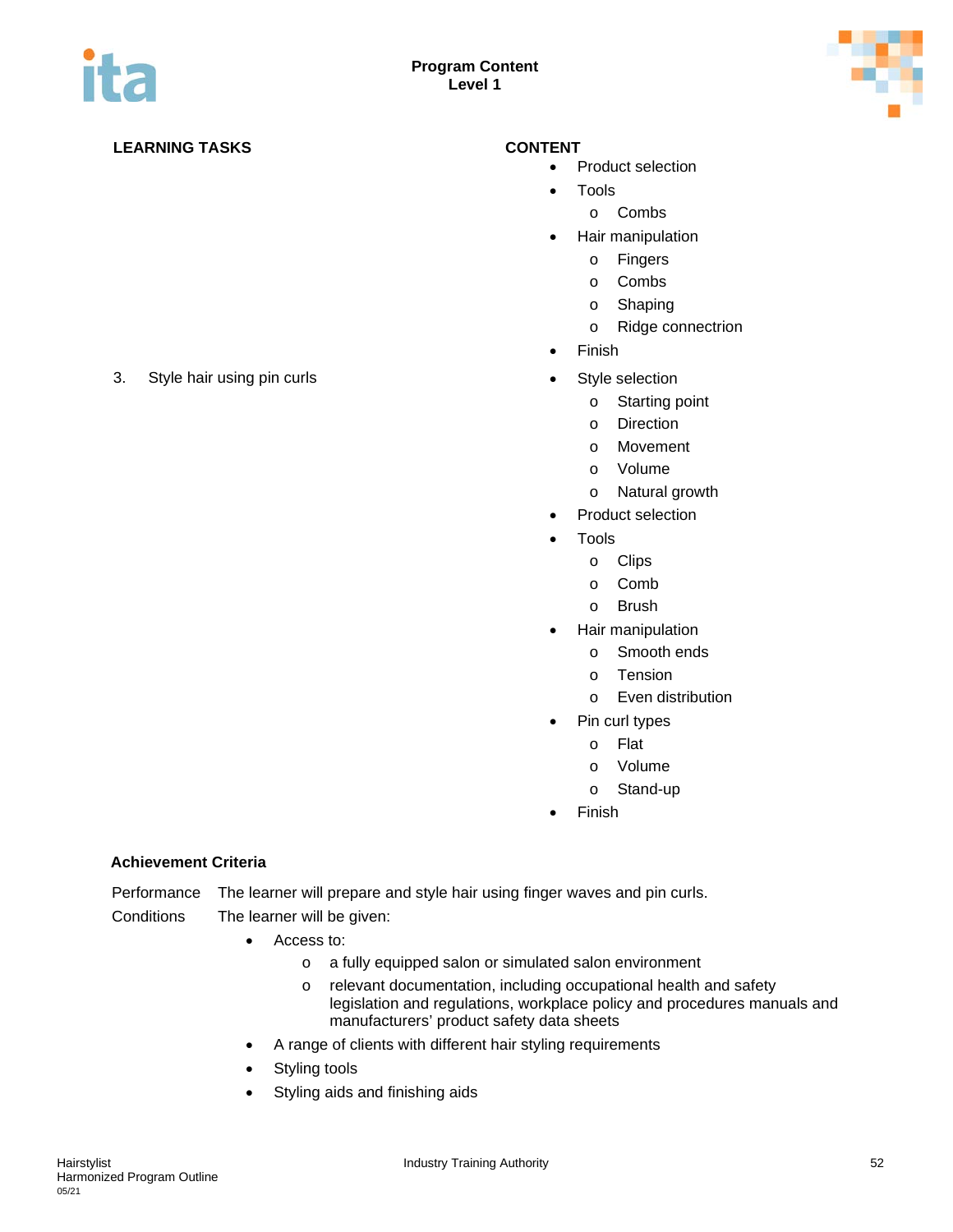

ņ

Criteria The learner will score 70% or better on a rating sheet that reflects the following criteria:

- Appropriate techniques are used
- The determined procedure is used to style hair:
	- o Prepare hair for styling service
	- o Place hair according to desired result
	- o Finish according to style requirements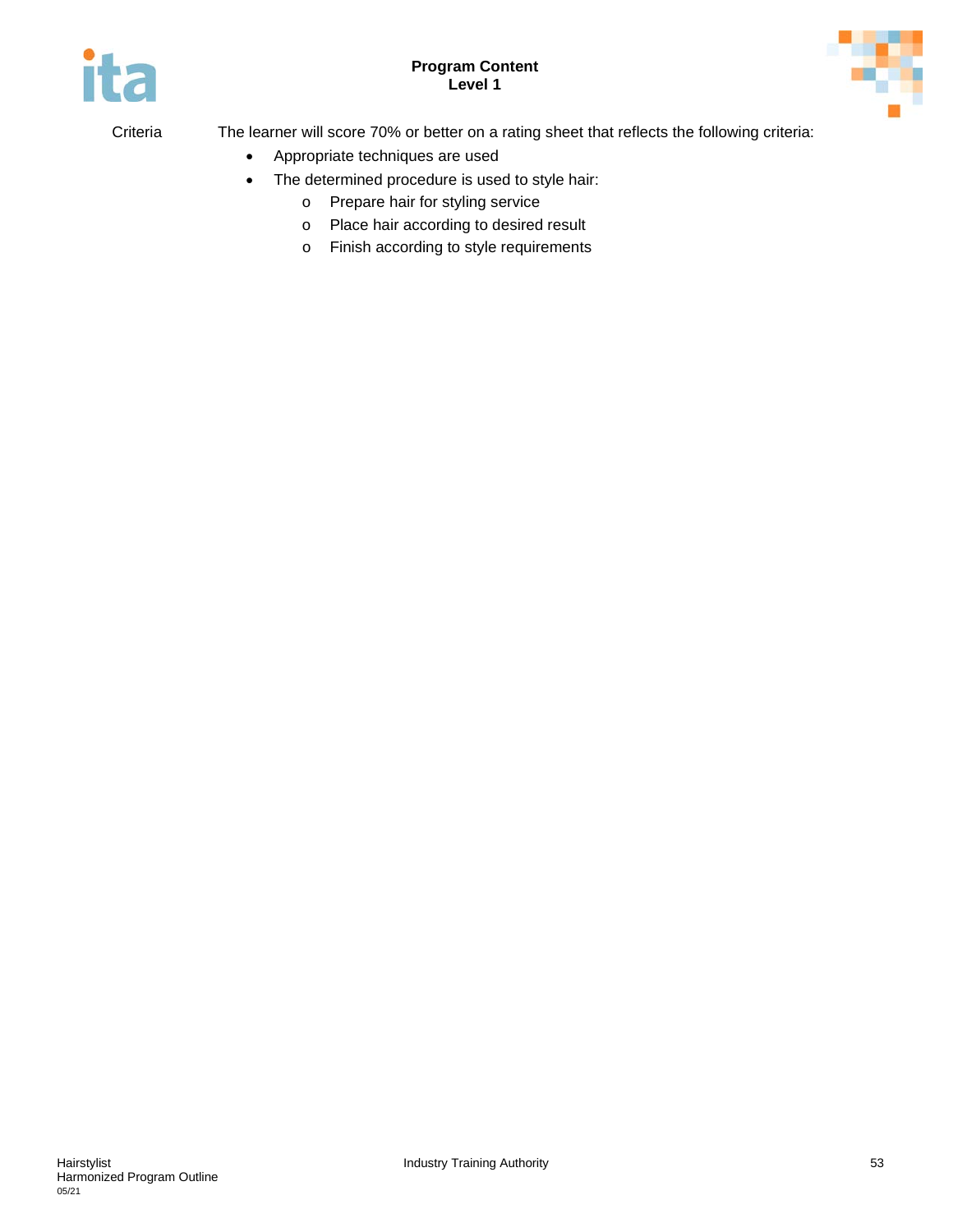

# **Line (GAC): J STYLE DRY HAIR**

### **Competency: J1 Prepare and style dry hair**

#### **Objectives**

To be competent in this area, the individual must be able to:

- Use styling and finishing aids for dry hair.
- Style hair using thermal tools and equipment.
- Finish style.

### **LEARNING TASKS CONTENT**

1. Use styling and finishing aids for dry hair **•** Styling and finishing aids

- - o Types
		- − Sprays
		- − Pastes
		- − Serums
		- − Thermal protection
	- o Application as per manufacturers' specifications
	- - o Flat iron
		- o Curling iron
		- o Specialty iron
		- o Pressing comb
		- o Hot rollers
	- Styling tool selection
		- o Brushes
		- o Heat-resistant comb
		- o Combs
		- o Clips
	- **Techniques** 
		- o Base-to-ends
		- o Ends-to-base
		- o Spiral
		- o Overlap
	- Styling tool placement
		- o Base control
	- Heat settings
	- Scalp protection
	- Tool pressure
	- Hair manipulation
		- o Tension

# 2. Style hair using thermal tools and equipment • Thermal tool selection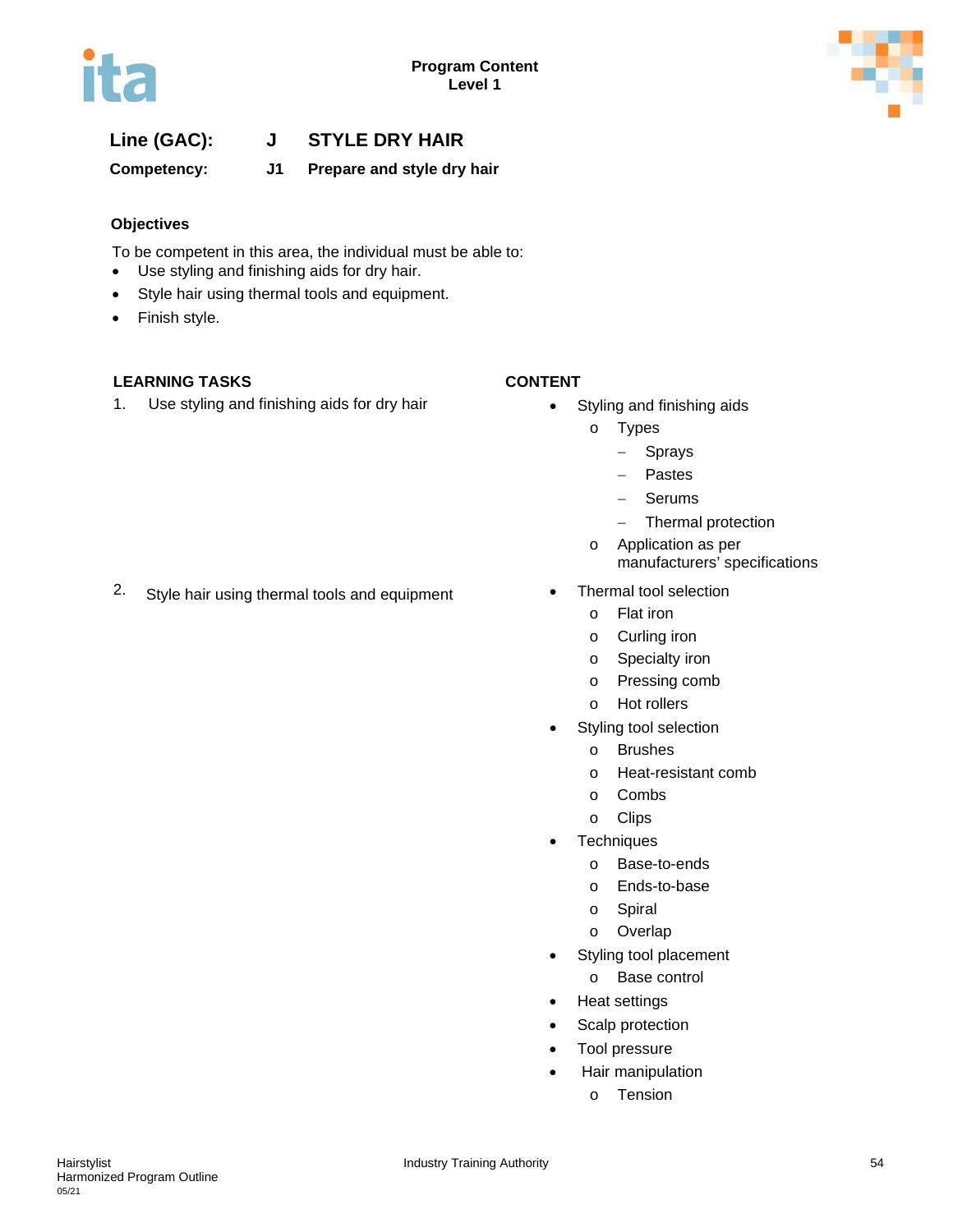

- o Distribution
- o Movement
- o Smooth ends
- Tool manipulation
	- o Pressure
	- o Tension
	- o Fluidity
- 3. Finish style Comb out
	- o Using fingers
		- o Using tools
			- − Brushes
				- − Combs
		- o Hair smoothing

#### **Achievement Criteria**

#### Performance The learner will finish hair using various styling tools and techniques.

- Conditions The learner will be given:
	- Access to:
		- o a fully equipped salon or simulated salon environment
		- o a range of hairstyling products, tools and equipment
		- o relevant documentation, including occupational health and safety legislation and regulations, workplace policy and procedures manuals and manufacturer's product safety data sheets
	- A range of clients with different hair finishing requirements

- Criteria The learner will score 70% or better on a rating sheet that reflects the following criteria:
	- Appropriate tools and techniques are used for finishing hair
	- The procedure is performed according to desired finish
	- An accurate result is produced that is free of obvious imperfections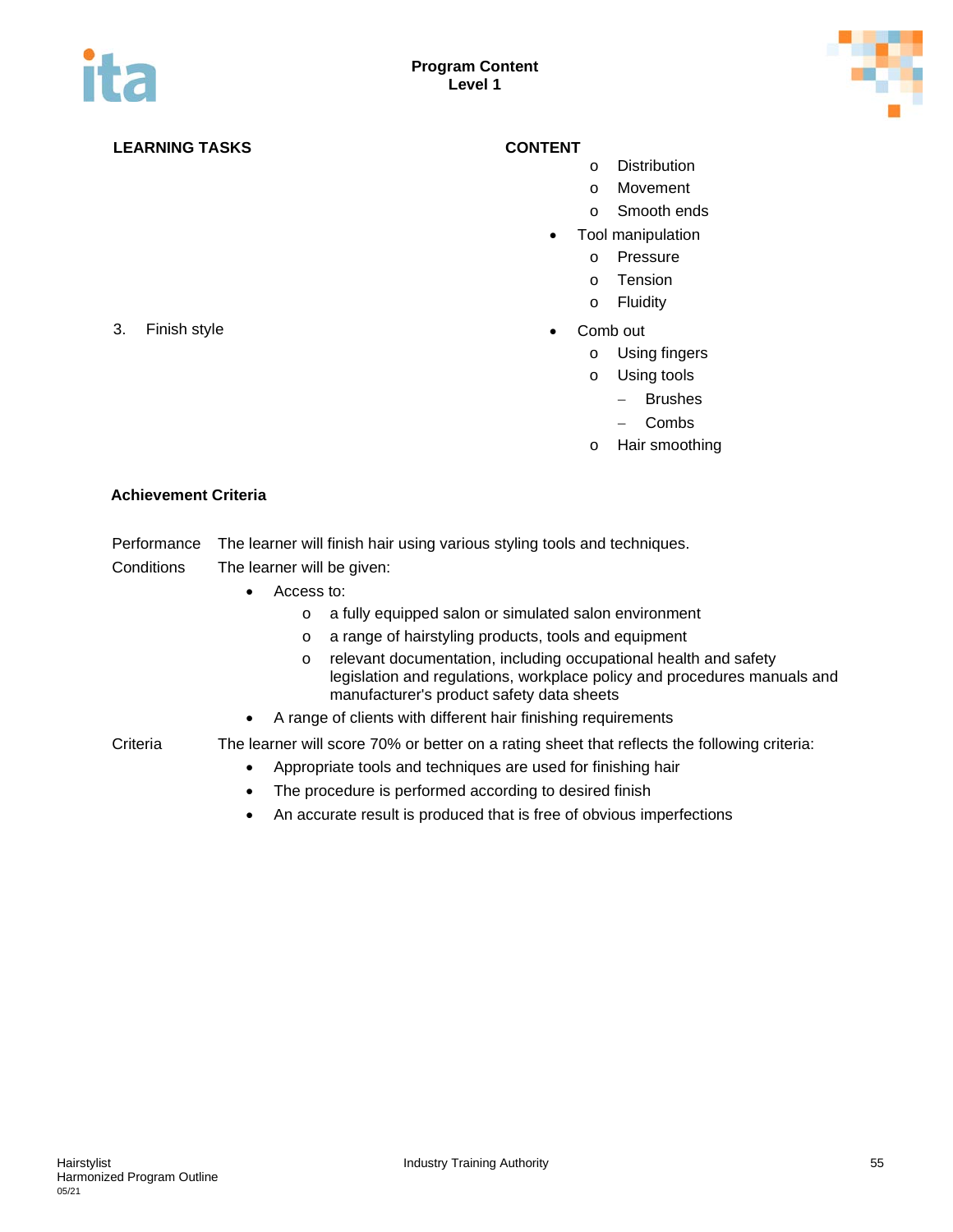

# **Line (GAC): K PERFORM CHEMICAL TEXTURE SERVICES ON HAIR**

**Competency: K1 Chemically wave hair**

### **Objectives**

To be competent in this area, the individual must be able to:

- Wrap hair.
- Process hair with waving solution.
- Process hair with neutralizing solution.

### **LEARNING TASKS CONTENT**

- 1. Wrap hair  **Client consultations** 
	- o Records
	- o Style decisions
	- Hair preparation
		- o Chelating shampoo
		- o According to manufacturers' specifications
	- Tools and accessories
		- o Chemical cape
		- o Perm rods
			- − Size
			- − Concave
			- − Straight
			- − Specialty
		- o Product
			- − Perm lotion
			- − Neutralizer
			- − Protective cream
		- o End papers
		- o Tail comb
		- o Spray bottle
		- o Drip tray
		- o Processing cap
		- o Cotton coil
	- Wrapping patterns
		- o 9-section (6-panel)
		- o Spiral
		- o Brick lay
		- o Specialty
	- **Sections** 
		- o Sub-sections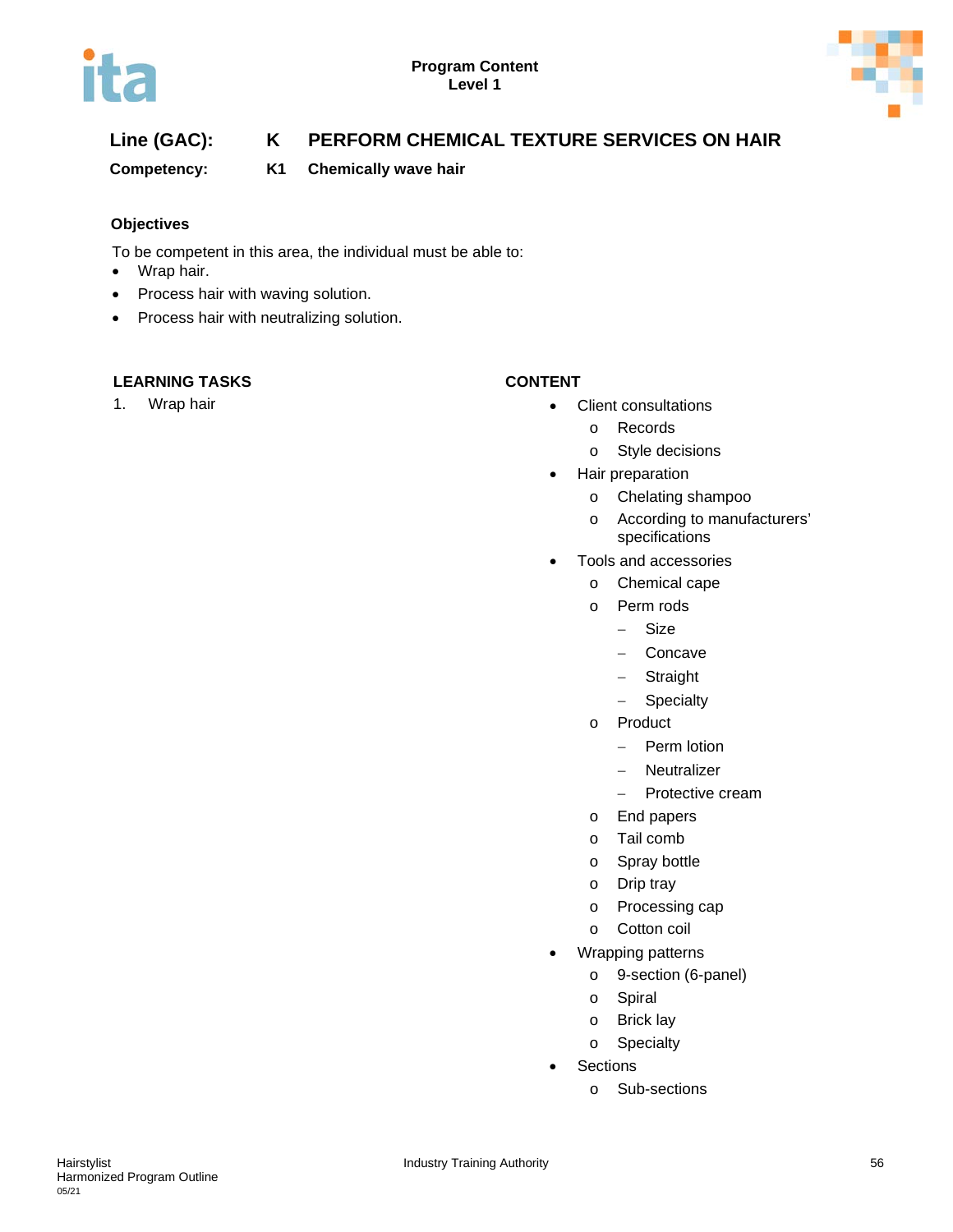

- o Base size
- Wrapping procedures
	- o Tool position
	- o Distribution
	- o Tension
	- o Smooth ends
	- o End papers
		- − Bookend
		- − Double-wrap
- Tool secured
- Tool position
- Base control
- - o Protective cream application
	- o Cotton at hairline
- Waving solution application
	- o Process according to manufacturers' directions
		- − Test curl
		- − Processing time
		- − Heat
		- − No heat
- Rinse according to manufacturers' directions
	- o Water temperature
	- o Time
- Excess moisture removal
	- o Blotting
	- o Air oxidizing
- 3. Process hair with neutralizing solution **•** Safety practices
	- o Protective cream application
	- o Cotton at hairline
	- Application and removal of neutralizer according to manufacturers' directions
		- o Time
		- o Tool removal

2. Process hair with waving solution **•** Safety practices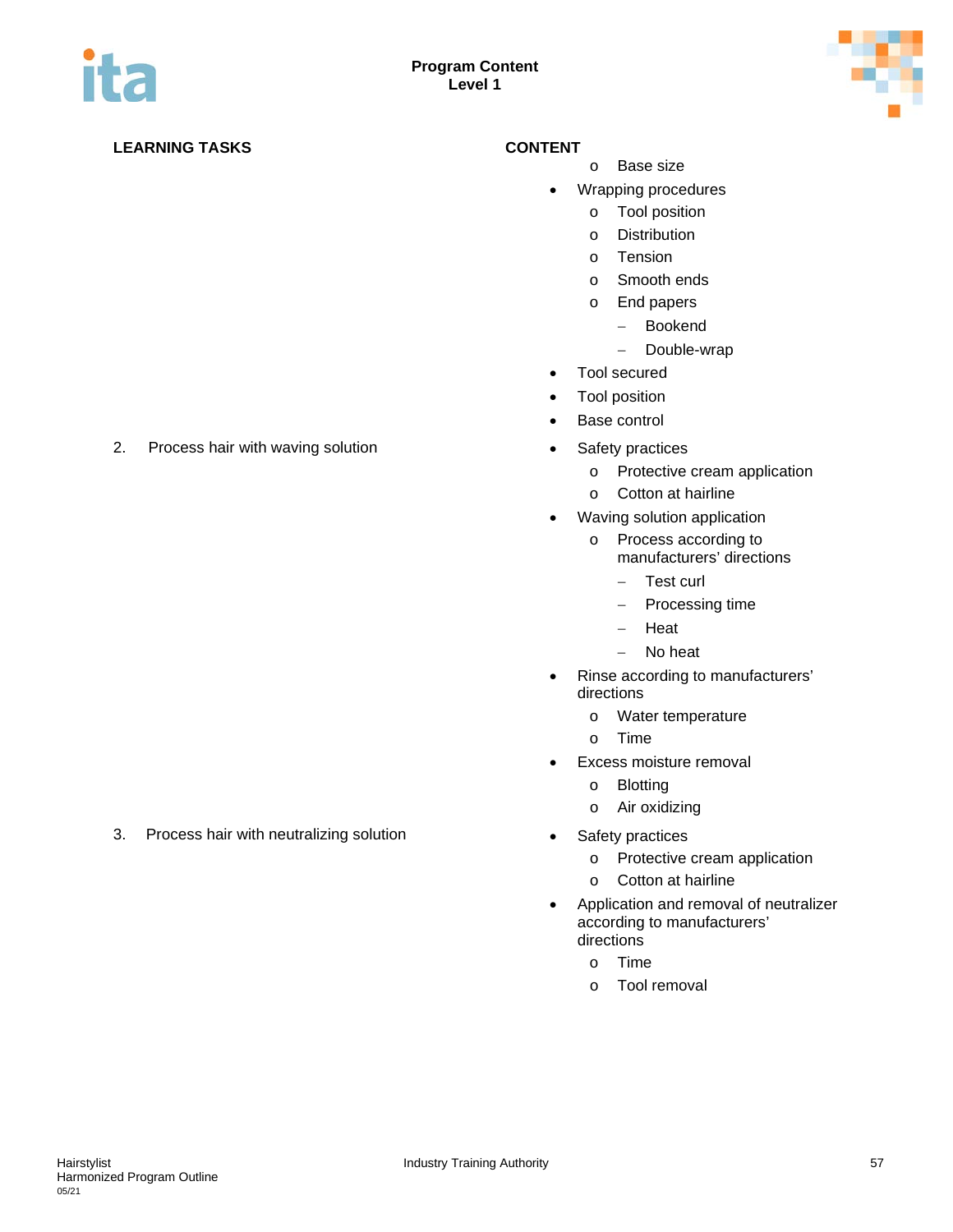

# **Line (GAC): L COLOUR HAIR**

**Competency: L1 Describe Colour Theory**

#### **Objectives**

To be competent in this area, the individual must be able to:

• Explain colour theory.

### **LEARNING TASKS CONTENT**

1. Explain colour theory **• Law of Colour** 

- - o Colour wheel
- International level systems
- Formulations of colour
	- o Natural level
	- o Underlying pigment
	- o Target colour
	- o Percentage of grey
		- − Pre-softening
- Product selection
	- o Oxidative
	- o Non-oxidative
	- o Developers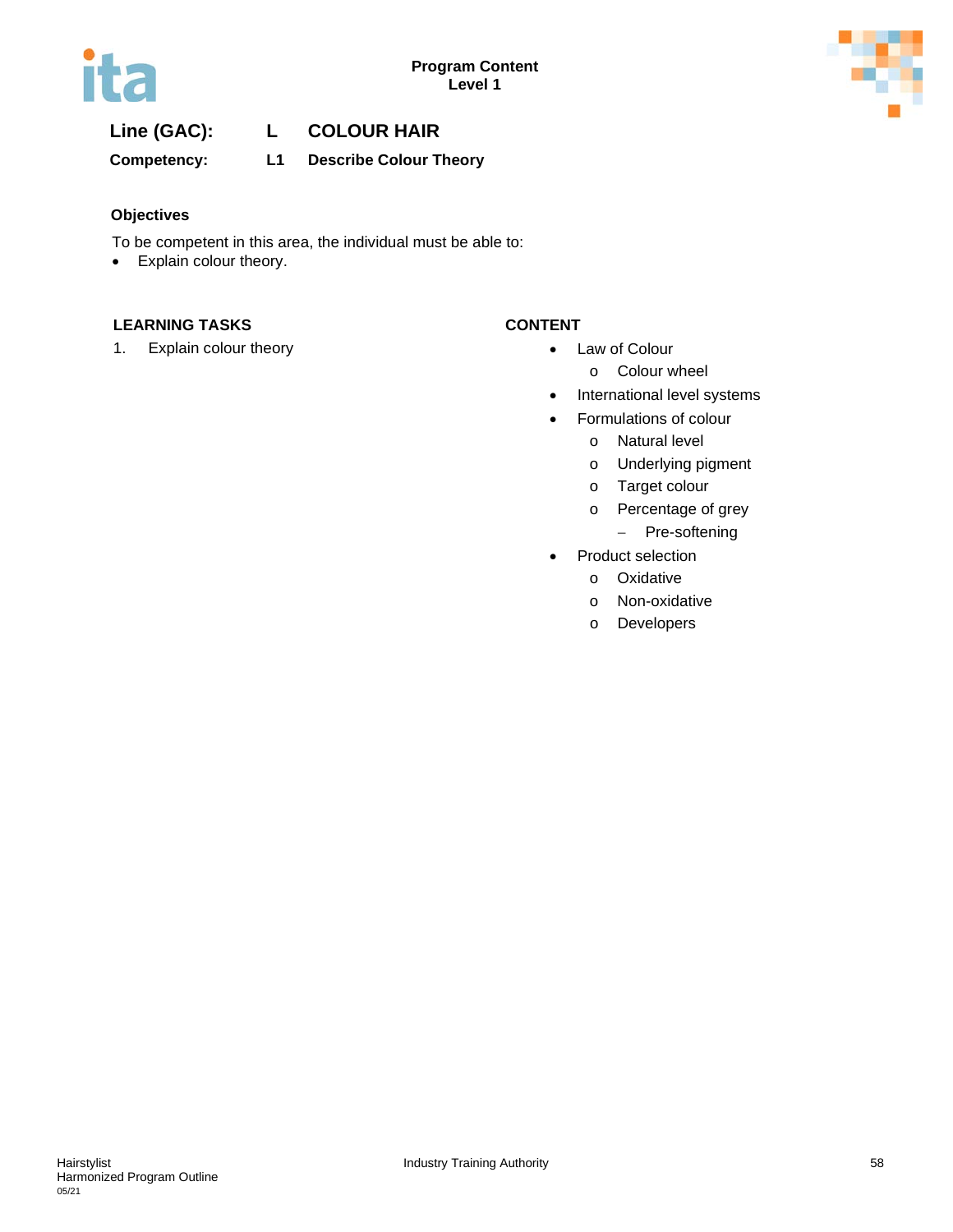

# **Line (GAC): L COLOUR HAIR**

**Competency: L2 Colour virgin hair and regrowth**

#### **Objectives**

To be competent in this area, the individual must be able to:

- Prepare for colouring hair.
- Colour virgin hair.
- Apply colour to regrowth.

### **LEARNING TASKS CONTENT**

1. Prepare for colouring hair **•** Client consultations

- - o Records
	- o Target colour
	- o Patch test
	- o Strand test
	- o Hair and scalp analysis
- Colour formula selection
- Application technique selection
	- o Sectioning
		- − Sub-sections
- Tool selection and accessories
	- o Combs
	- o Swatch book
	- o Colour charts
	- o Non-metallic bowls
	- o Gloves
	- o Barrier cream
	- o Chemical cape
	- o Application brush
	- o Application bottle
	- o Towels
- Hair preparation
	- o According to manufacturers' directions
- 
- Processing time
- Monitor colouring process and client observation
- Product removal as per manufacturers' directions
- 
- 2. Apply colour to virgin hair **•** Product application
- 3. Apply colour to regrowth **•** Product application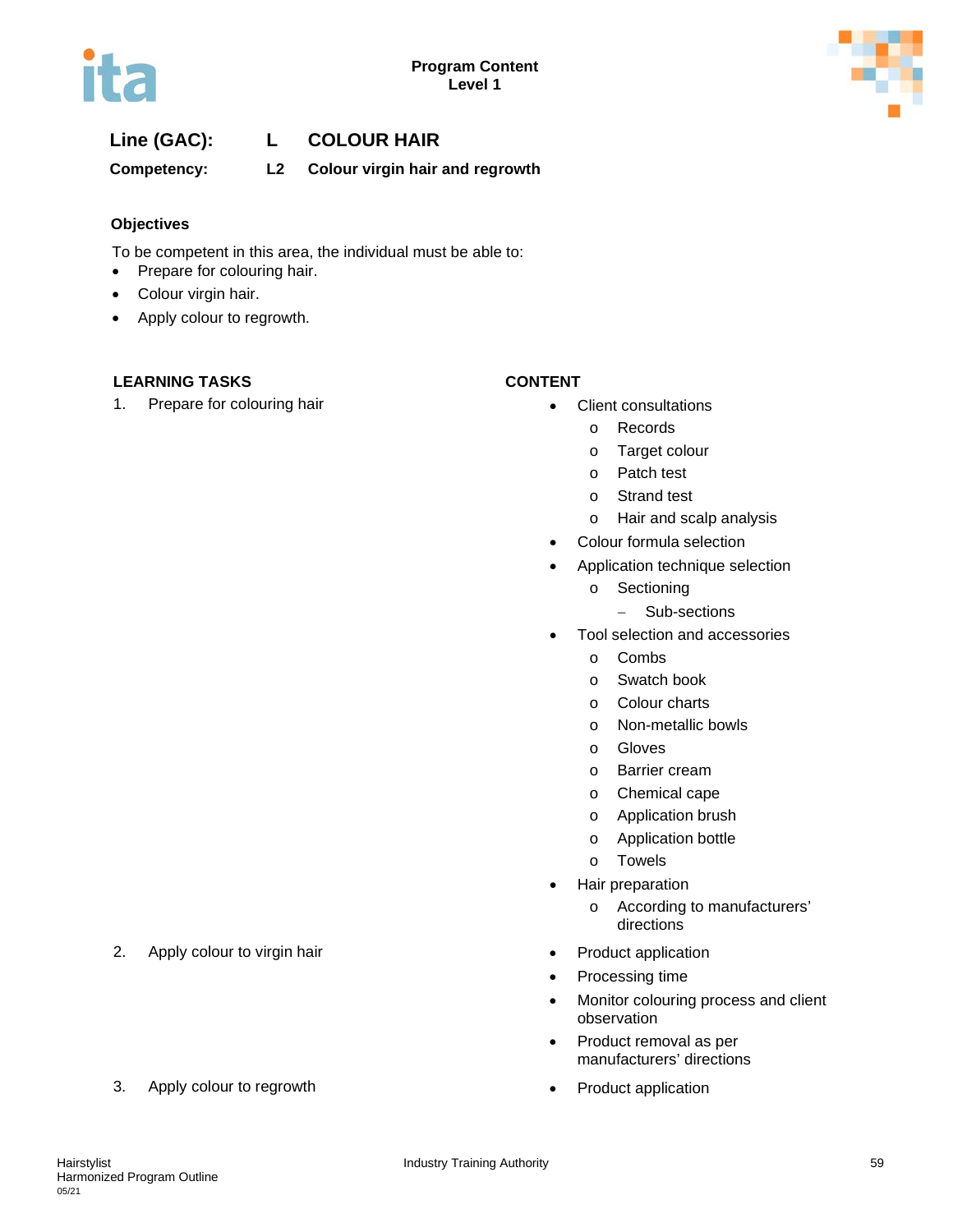

- Processing time
- Monitor colouring process and client observation
- Product removal as per manufacturers' directions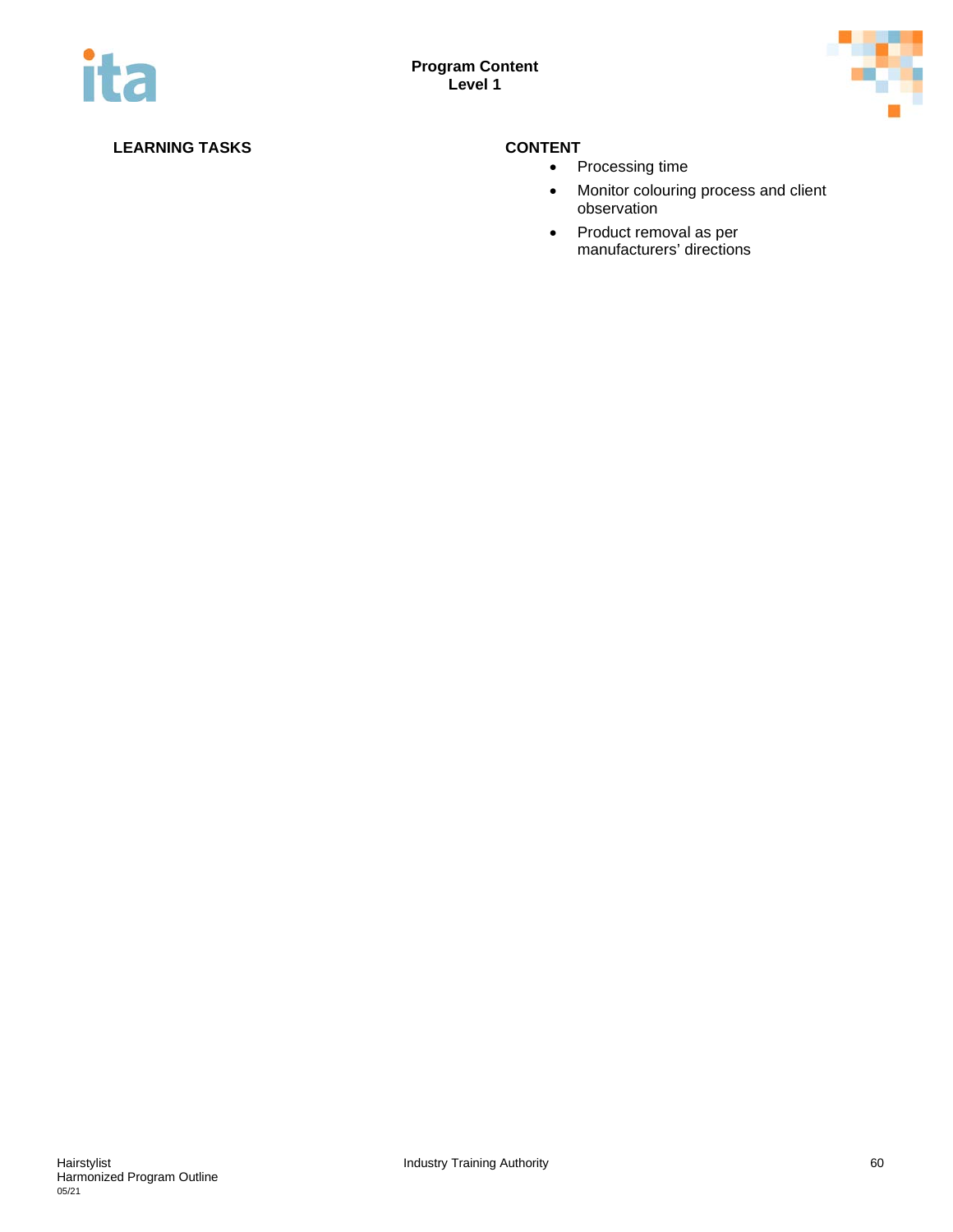



# **Line (GAC): L COLOUR HAIR**

**Competency: L3 Colour hair using colour placement and techniques**

### **Objectives**

To be competent in this area, the individual must be able to:

- Perform foiling.
- Perform guided specialized colour placement and techniques.

### **LEARNING TASKS CONTENT**

- 1. Perform foiling **1. In the consultation of the Client consultations Client consultations** 
	- o Records
		- o Target colour
		- o Strand test
		- o Hair and scalp analysis
	- Colour formula and placement selection
		- o Highlights
		- o Lowlights
		- o Full head
		- o Partial head
	- Application technique selection
		- o Sectioning
			- − Sub-sections
		- o Weaves
		- o Slices
	- Tools for application
		- o Chemical cape
		- o Foiling comb
		- o Swatches
		- o Colour chart
		- o Brushes
		- o Non-metallic bowls
		- o Foils
			- − Foil alternatives
		- o Towels
	- Processing time
	- Monitoring of colouring process and client observation
	- Product removal
	- Colour Trends: application and placement selection
		- o Freehand

2. Perform guided specialized colour placement and techniques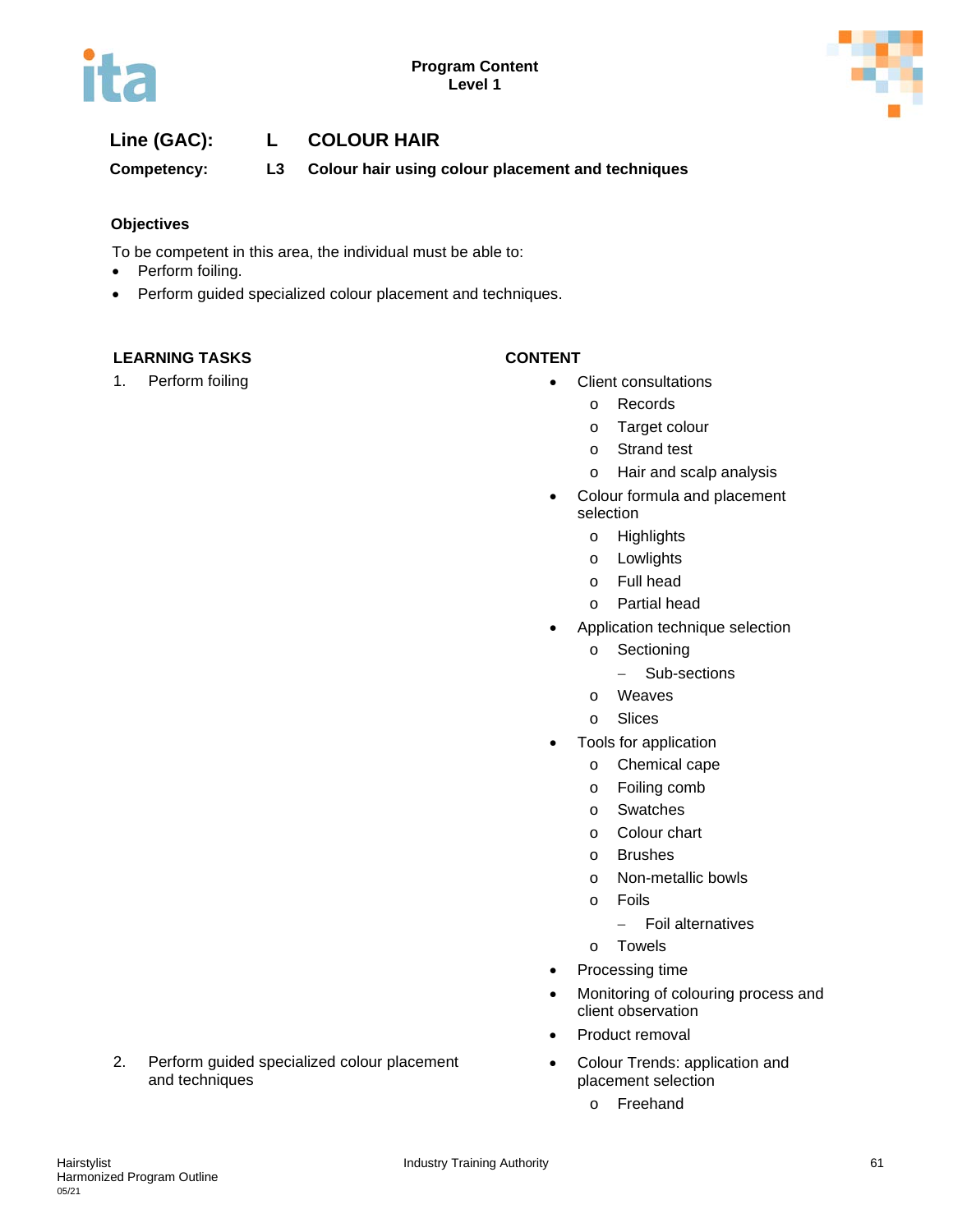

- o Colour blending
- o Balayage (hand painting)
- o Ombré
- o Shadow root
- o Drop root

#### **Achievement Criteria**

- Performance The learner will colour virgin hair, regrowth, and grey hair
- Conditions The learner will be given:
	- Access to:
		- o a fully equipped salon or simulated salon environment
		- o a range of hairstyling products, tools and equipment
		- o multiple clients with a variety of hairstyling service requirements
		- o relevant documentation, including occupational health and safety legislation and regulations, workplace policy and procedures manuals and manufacturer's product safety data sheets
- Criteria The learner will score 70% or better on a rating sheet that reflects the following criteria:
	- A hair analysis is performed to determine suitability
	- Application method is determined according to desired result
	- Appropriate tools and techniques are used for colouring hair
	- An accurate colour result is produced that is free of obvious imperfections.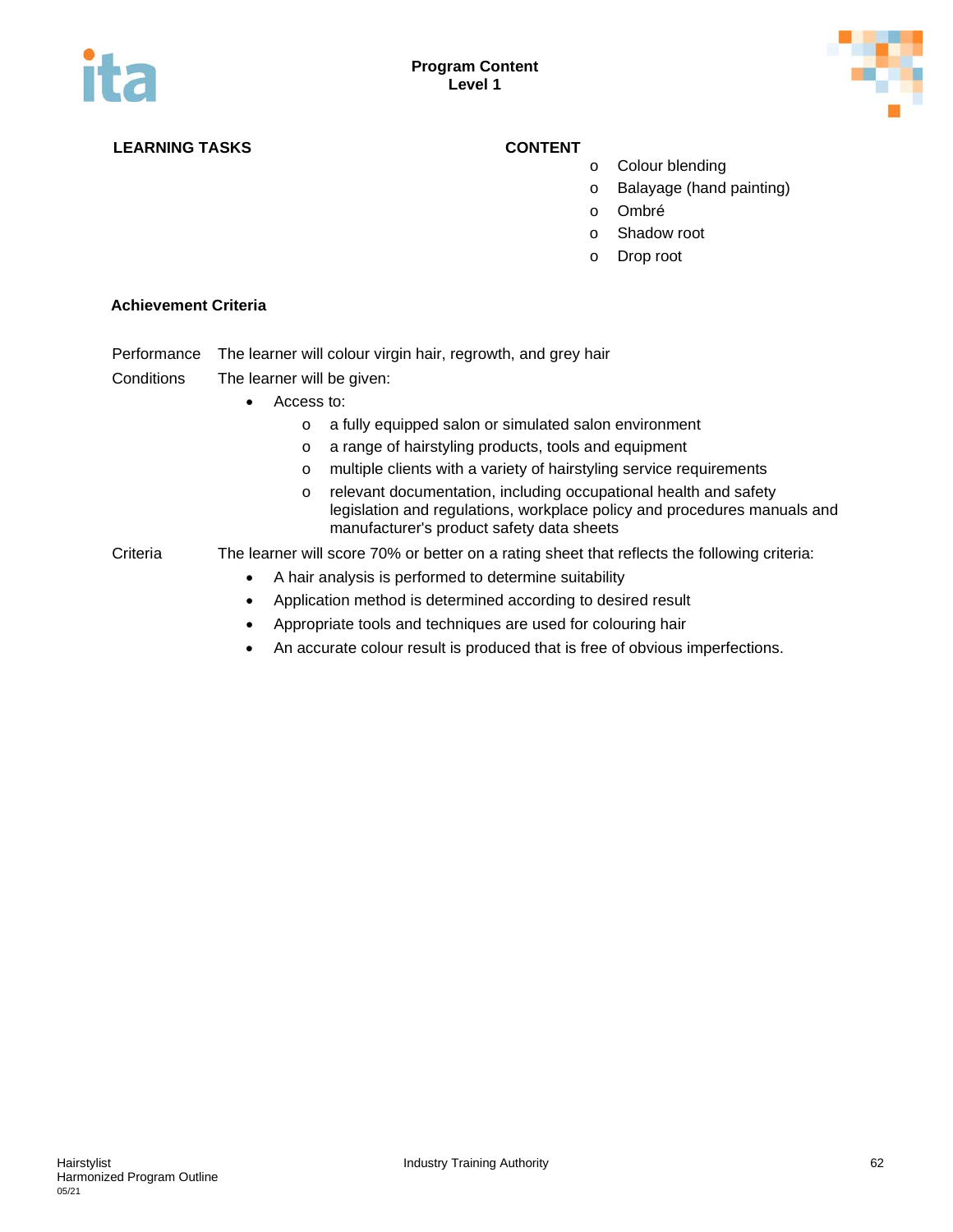



**Competency: M1 Describe colour theory in relation to lightening**

#### **Objectives**

To be competent in this area, the individual must be able to:

• Describe colour theory in relation to lightening.

### **LEARNING TASKS CONTENT**

1. Describe colour theory in relation to lightening **•** Stages of decolourization

- 
- Interaction with natural and artifical pigment
- Interaction with colour or lightener
- Lightening formula and developer selection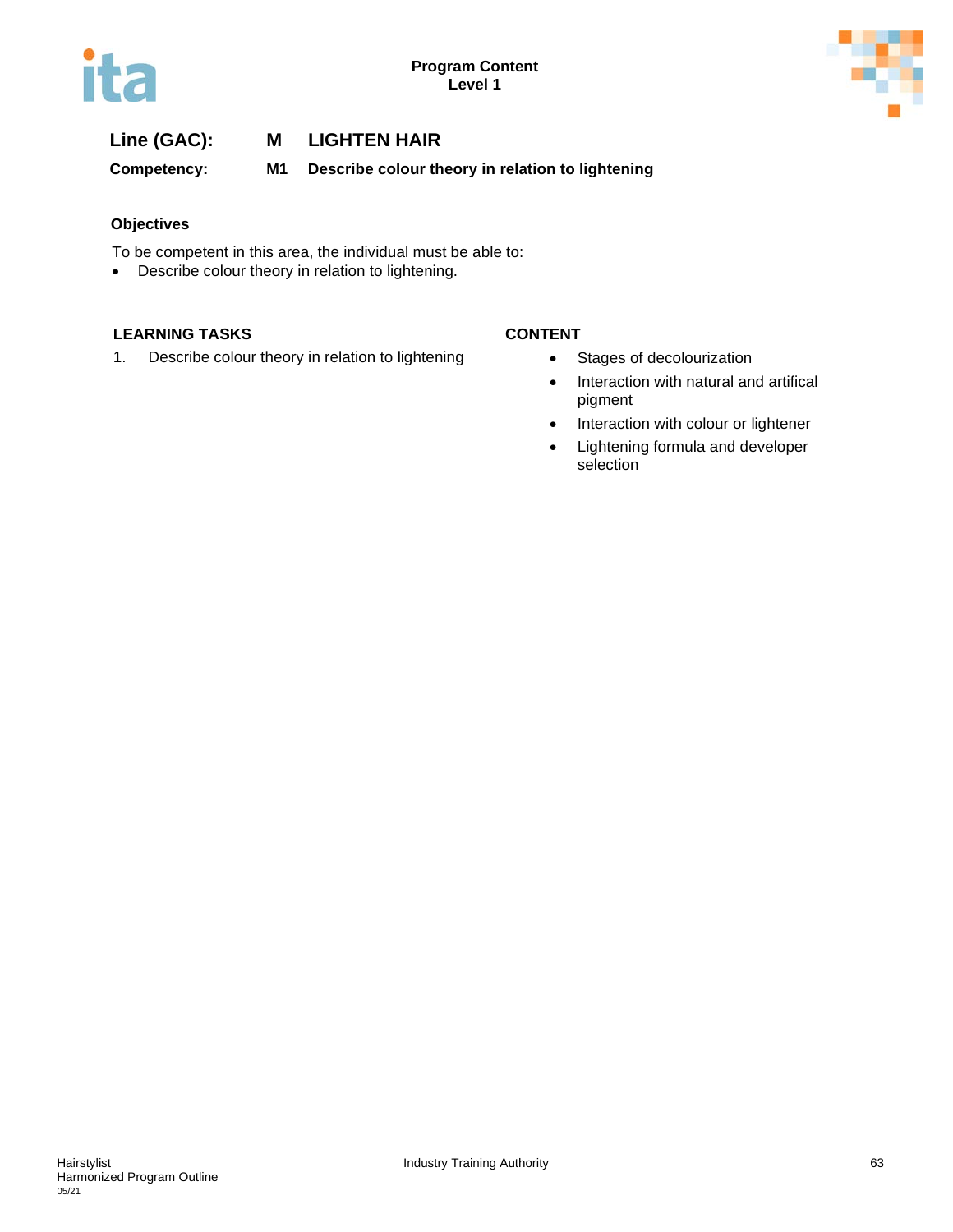

**Competency: M2 Lighten virgin hair and regrowth**

#### **Objectives**

To be competent in this area, the individual must be able to:

- Prepare lightener application, with guidance.
- Perform lightener application, with guidance.

#### **LEARNING TASKS CONTENT**

1. Prepare lightener application, with guidance **•** Client consultations

- - o Records
	- o Target level
	- o Patch test
	- o Strand test
	- o Hair and scalp analysis
- Lightener formula selection
	- o On-scalp
		- o Off-scalp
- Application technique selection
	- o Sectioning
		- Sub-sections
- Tool selection and accessories
	- o Combs
	- o Swatch book
	- o Non-metallic bowls
	- o Gloves
	- o Barrier cream
	- o Chemical cape
	- o Application brush
	- o Towels
	- o Cotton coil
- Hair preparation
	- o According to manufacturers' directions
- - o Virgin
	- o Regrowth
- Processing time
- **Monitor** 
	- o Decolourization
	- o Hair integrity
	- o Scalp reaction
- Product removal as per manufacturers' directions
	- o Water temperature

2. Perform lightener application with guidance • Product application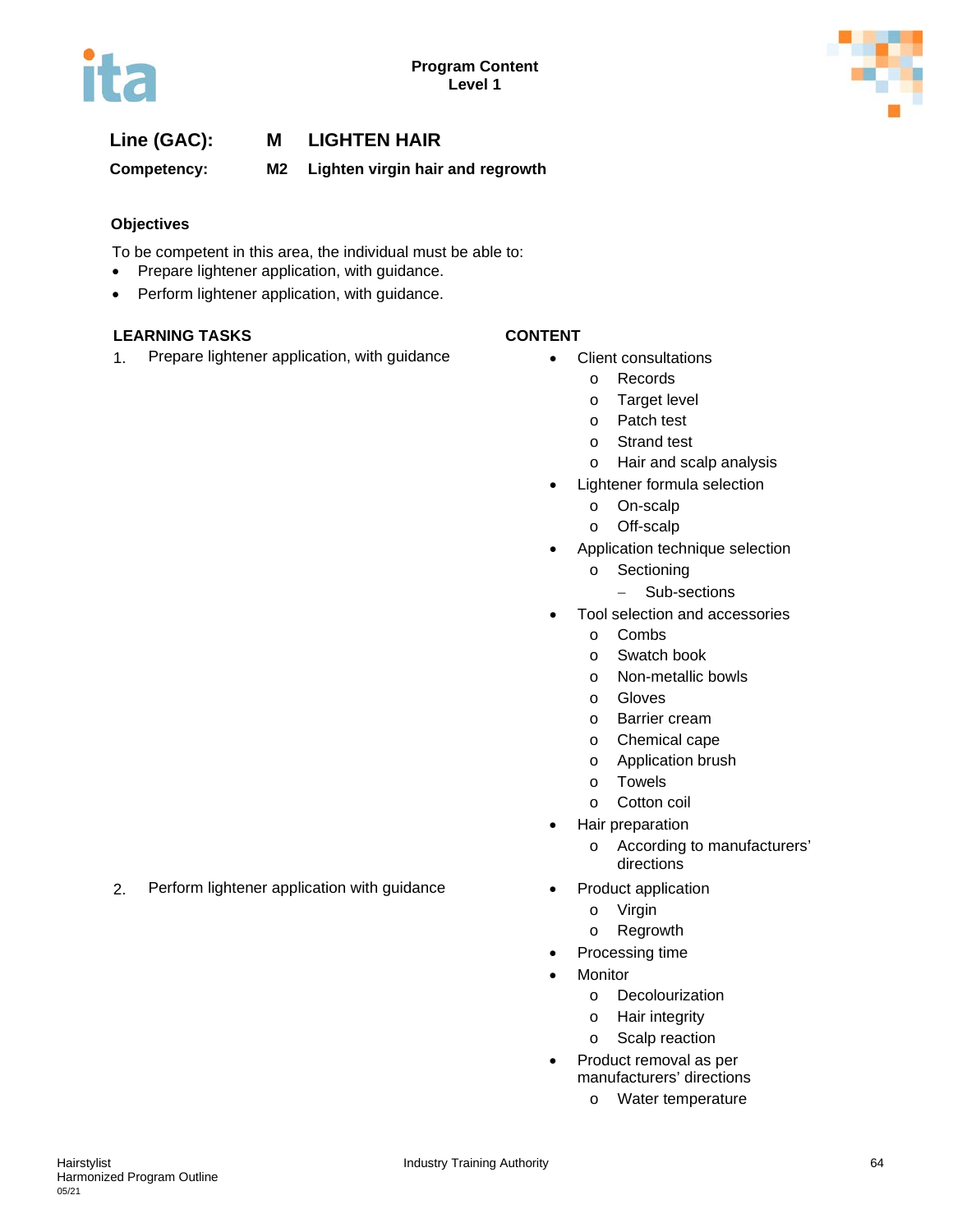

**Competency: M3 Lighten hair using customized placement and techniques**

### **Objectives**

To be competent in this area, the individual must be able to:

- Perform foiling with lightener.
- Perform guided specialized placement and techniques.

### **LEARNING TASKS CONTENT**

1. Perform foiling with lightener **•** Client consultations

- - o Records
	- o Target level
	- o Strand test
	- o Hair and scalp analysis
- Lightener formula and placement selection
	- o Highlights
	- o Full head
	- o Partial head
- Application technique selection
	- o Sectioning
		- − Sub-sections
	- o Weaves
	- o Slices
- Tools for application
	- o Chemical cape
	- o Foiling comb
	- o Swatches
	- o Brushes
	- o Non-metallic bowls
	- o Foils
		- − Foil alternatives
	- o Towels
- Processing time
- Monitoring of colouring process and client observation
- Product removal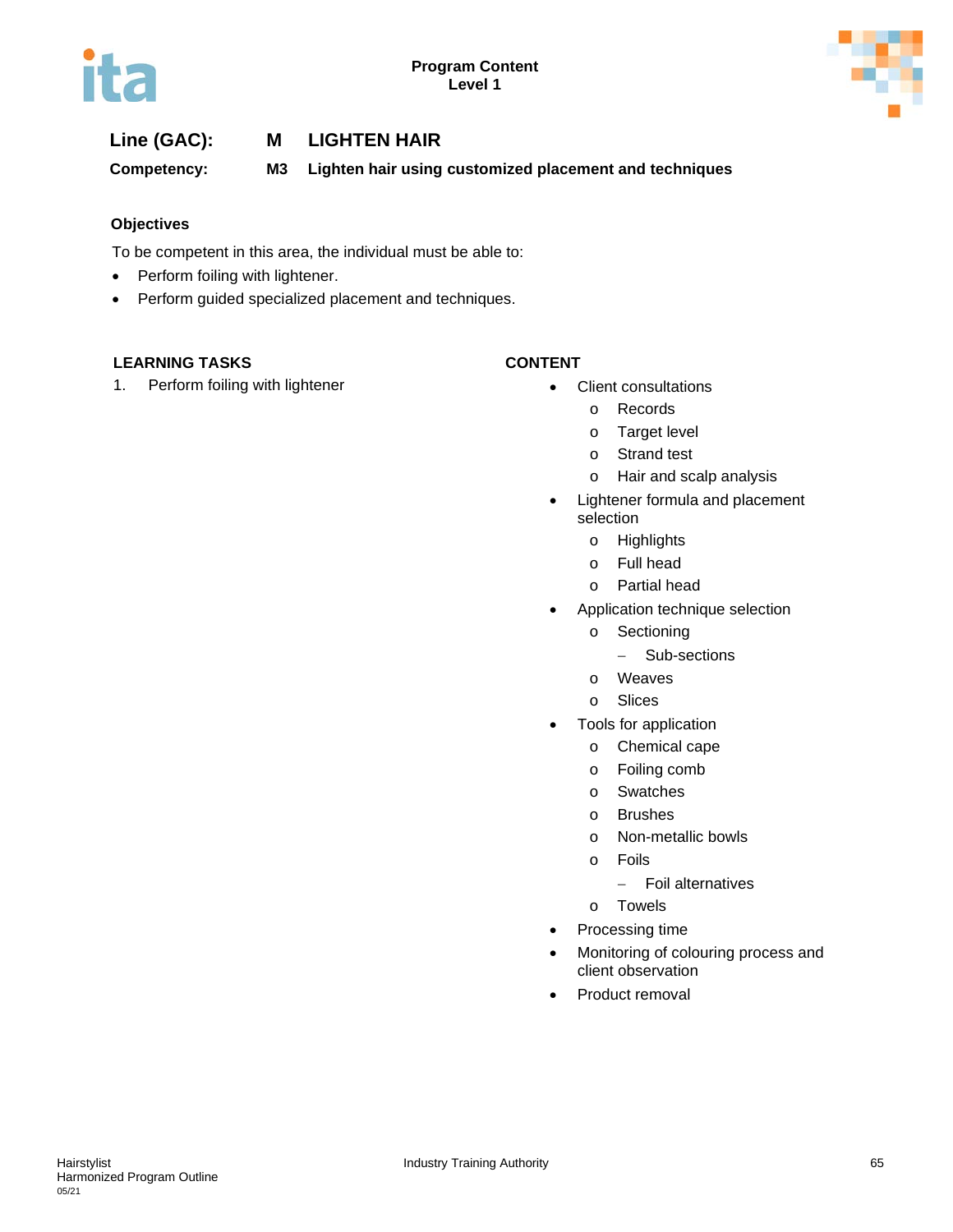

2. Perform guided specialized placement and techniques

- Trends: application and placement selection
	- o Freehand
	- o Blending
	- o Balayage (hand painting)
	- o Ombré
	- o Shadow root
	- o Drop root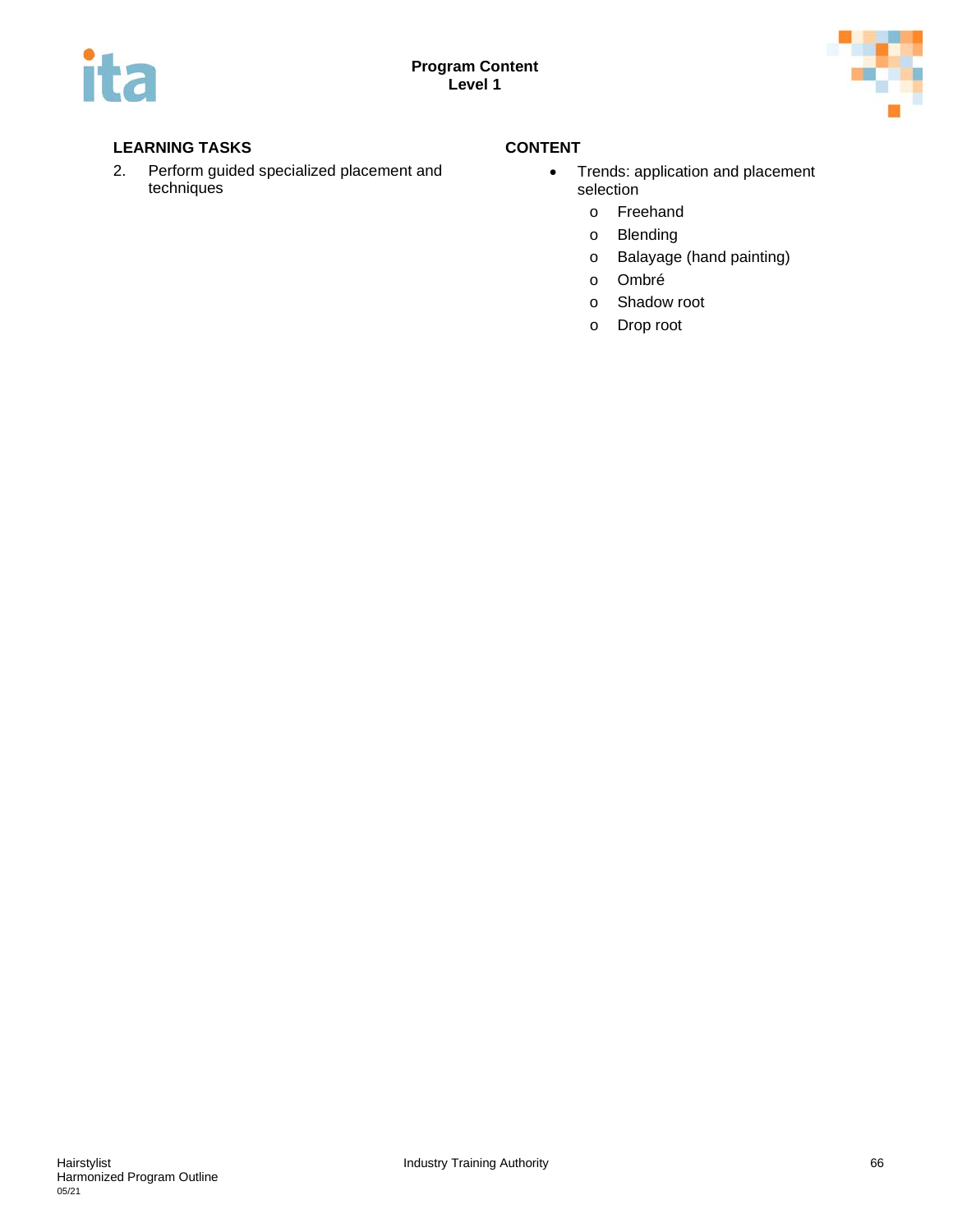

**Competency: M4 Tone pre-lightened hair**

### **Objectives**

To be competent in this area, the individual must be able to:

- Explain principles of double-process.
- Perform guided analysis of pre-lightened hair.
- Perform guided toner application.

### **LEARNING TASKS CONTENT**

1. Explain principles of double-process **•** Law of Colour

- - o Colour wheel
		- − Enhanced
		- − Refined
		- − Warm
		- − Cool
		- − Neutral
- International level systems
- Formulations of colour
	- o Contributing (underlying) pigment
	- o Target colour
- Product selection
	- o Oxidative
	- o Non-oxidative
	- o Developers
	- o Fashion shades
- 2. Perform guided analysis of pre-lightened hair **•** Level of pre-lightened hair
	- Degree of contributing pigment
	- Toning formula selection
		- o Neutralized
		- o Enhanced
	- Toning placement selection
		- o Porosity
		- o Residual pigment
	- Hair integrity
		- o Oxidative
		- o Non-oxidative
		- o Trends
- 3. Perform guided toner application **•** Tool selection
	- o Brush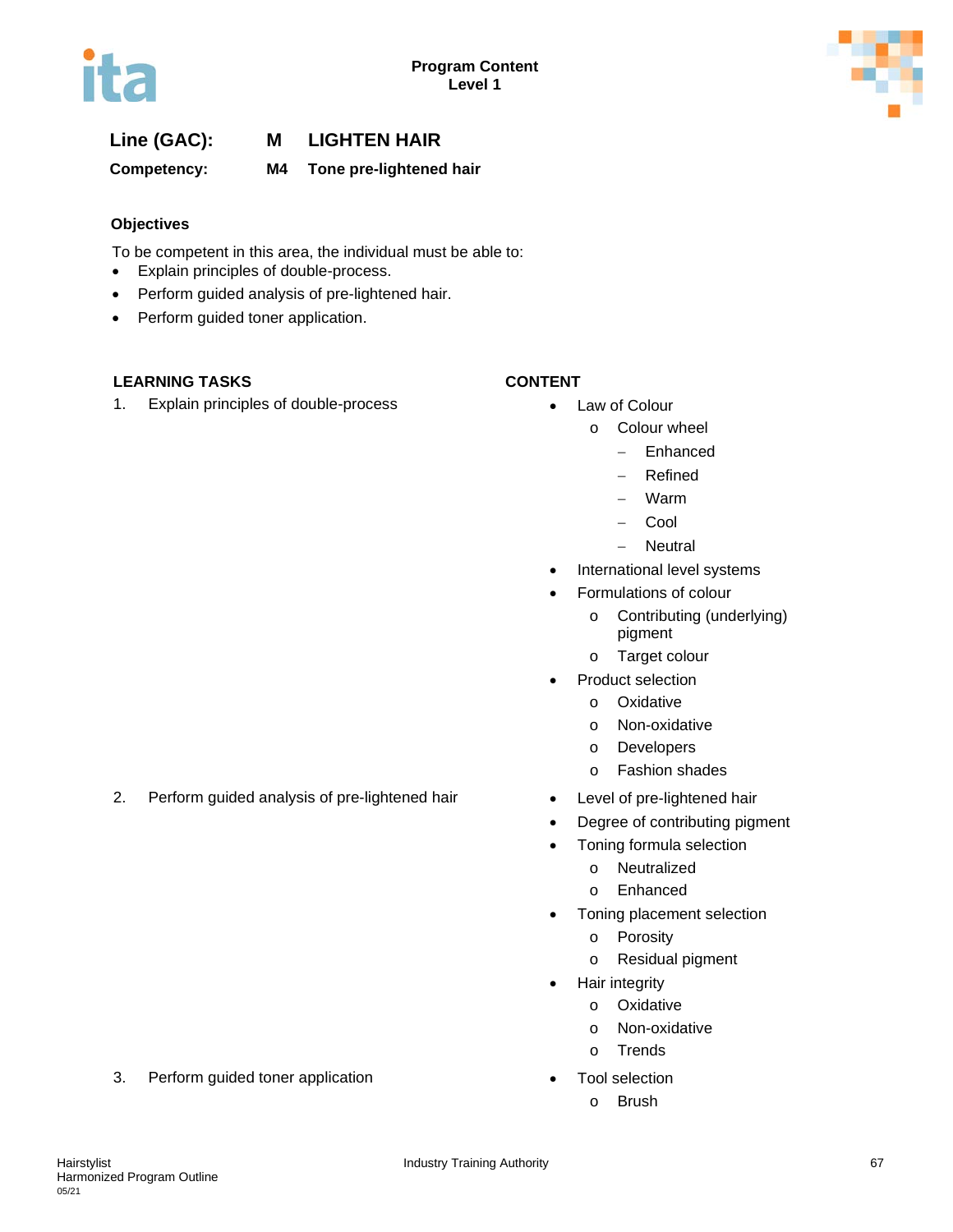

- o Bowl
- o Bottle
- Toner application
	- o According to manufacturers' directions
	- o Neutralize
	- o Enhance
- Processing time
	- o Monitoring
	- o Strand test
- Product removal according to manufacturers' directions
	- o Water temperature
		- − Hair condition verification
- **Aftercare**

#### **Achievement Criteria**

Performance The learner will lighten virgin hair and regrowth, and tone pre-lightened hair. Conditions The learner will be given:

- Access to:
	- o a fully equipped salon or simulated salon environment
	- o a range of hairstyling products, tools and equipment
	- o multiple clients with a variety of hairstyling service requirements
	- o relevant documentation, including occupational health and safety legislation and regulations, workplace policy and procedures manuals and manufacturer's product safety data sheets
- Criteria The learner will score 70% or better on a rating sheet that reflects the following criteria:
	- A hair analysis is performed to determine suitability
	- Application method is determined according to desired result
	- Appropriate tools and techniques are used for colouring hair
	- An accurate colour result is produced that is free of obvious imperfections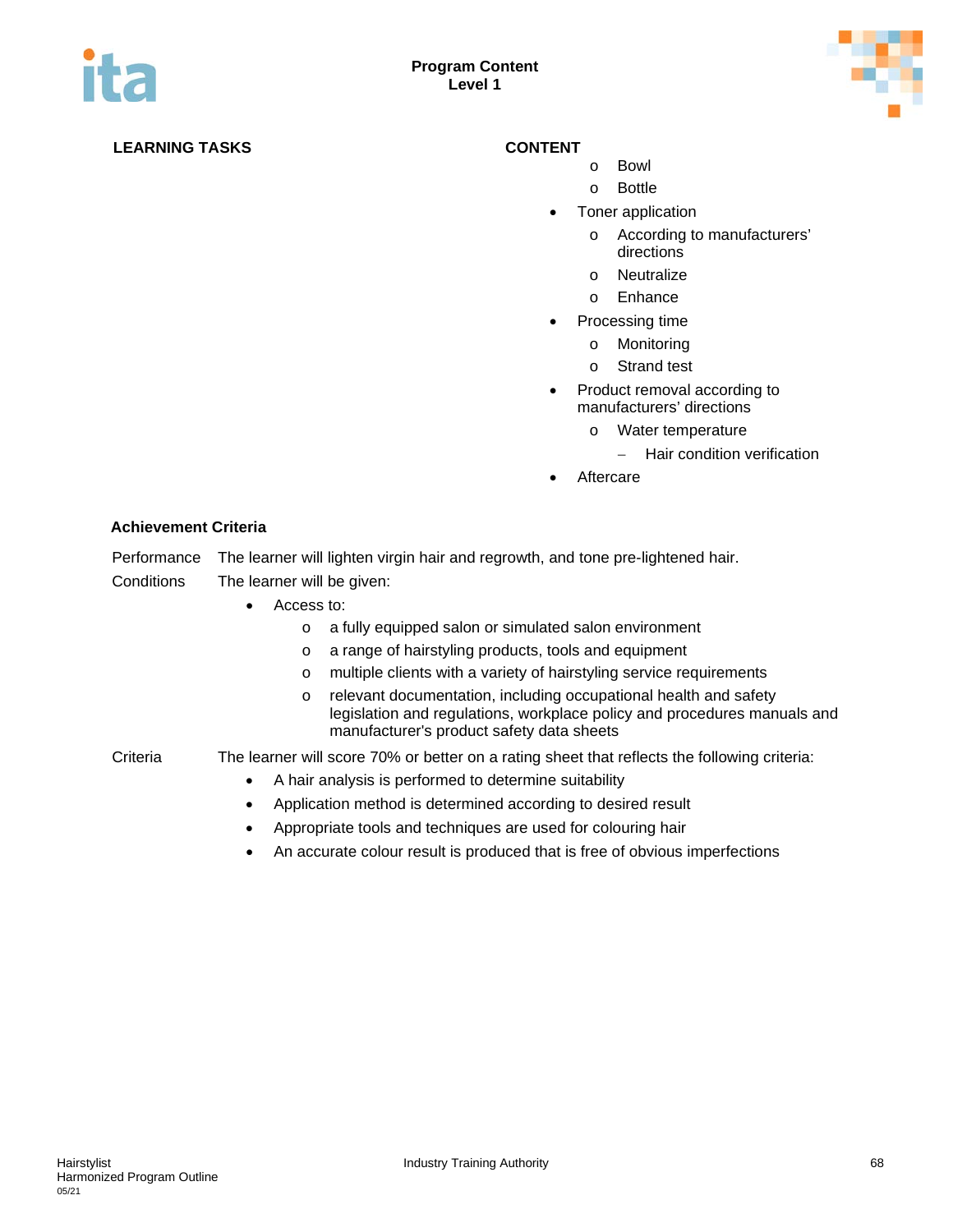



# **Line (GAC): N PERFORM COLOUR CORRECTION**

**Competency: N1 Explain colour correction**

### **Objectives**

To be competent in this area, the individual must be able to:

• Determine process.

### **LEARNING TASKS CONTENT**

1. Determine process **and a set of the set of the set of the set of factors • Range of factors** 

- - o Level
	- o Tone
	- o Hair integrity
	- o Desired results
- Determintation of technique
	- o Tint-back
		- − Filler
	- o Decolourization
		- − Colour remover
		- − Shampoo cocktail
- Determination of formula
	- o Multiple formulas
	- o Multiple applications
	- o Pre-pigmentation
	- o Decolourizer
	- o Processing time
	- o Product sequencing

.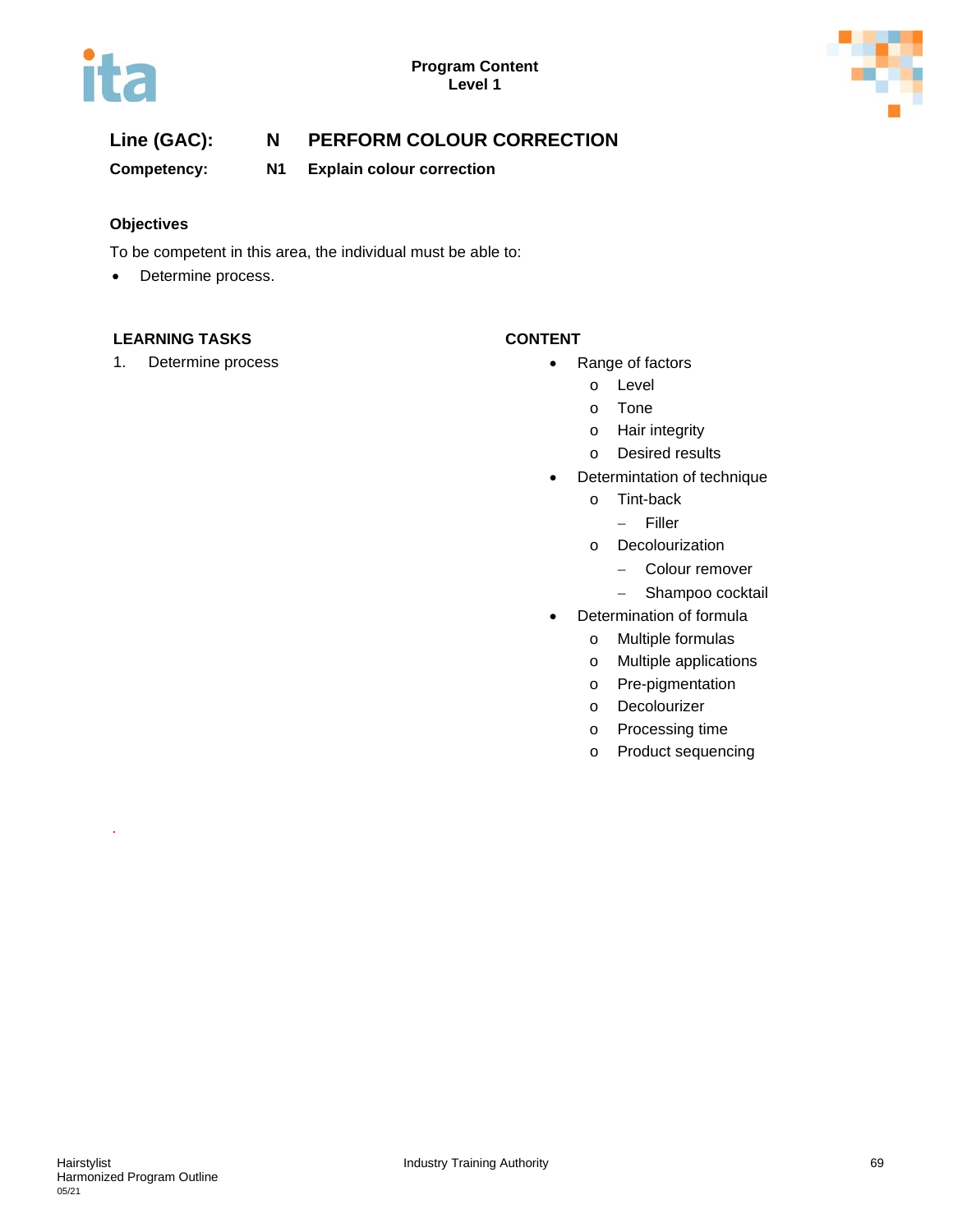

# **Line (GAC): O PERFORM SERVICES FOR HAIR EXTENSIONS, WIGS AND HAIRPIECES**

**Competency: O1 Select hair extensions, wigs and hairpieces**

### **Objectives**

To be competent in this area, the individual must be able to:

- Select hair extensions, wigs and hairpieces.
- Match extensions, wigs and hairpieces.
- Determine fastening method.

### **LEARNING TASKS CONTENT**

1. Select hair extensions, wigs and hairpieces • Types of extension, wig or hairpiece

- - o Coverage requirement
	- o Length
	- o Density
	- o Material
		- − Synthetic
		- − Human
		- − Animal
		- − Mixed
	- o Construction
		- − Hand-made
		- − Machine-made
- 2. Match extensions, wigs and hairpieces Colour
	- Texture
	- Density
- 3. Determine fastening method Clip-in
	- Glue
	- Tape
	- Sewn
	- Weaving
	- **Bonded**
	- Beaded
	- **Fusion**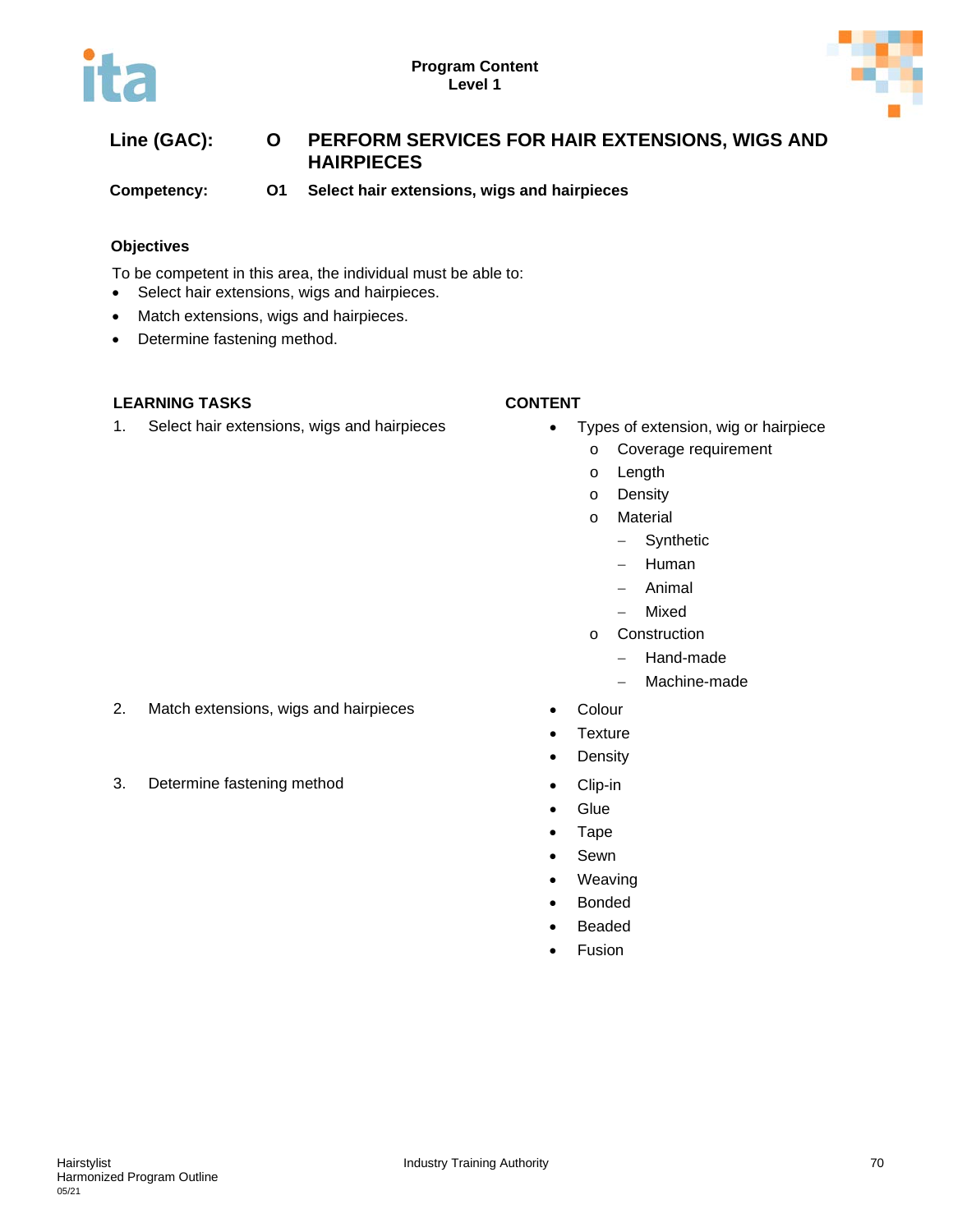



# **Line (GAC): O PERFORM SERVICES FOR HAIR EXTENSIONS, WIGS AND HAIRPIECES**

**Competency: O2 Customize and maintain hair extensions, wigs and hairpieces**

### **Objectives**

To be competent in this area, the individual must be able to:

- Identify tools.
- Apply extensions, wigs and hairpieces.
- Maintain extensions, wigs and hairpieces.

### **LEARNING TASKS CONTENT**

1. Identify tools **• Tools** 

- - o Block
		- o Desk clamp
		- o T-pins
		- o Measuring tape
		- o Fastener
		- o Plastic wrap
		- o Tape
		- o Thread and needle
		- o Hair cap
	- Cutting tools
	- Styling tools
	-
	- **Alterations** 
		- o Tool use
			- − Length
			- − Density
			- − Style
			- − Texture
		- o Range of alterations
			- − Colour
			- − Texture
			- − Sizing
			- − Fasteners
- 3. Maintain extensions, wigs and hairpieces Removal
	- Cleaning
	- Re-positioning
	- Blocking

2. Apply extensions, wigs and hairpieces • Application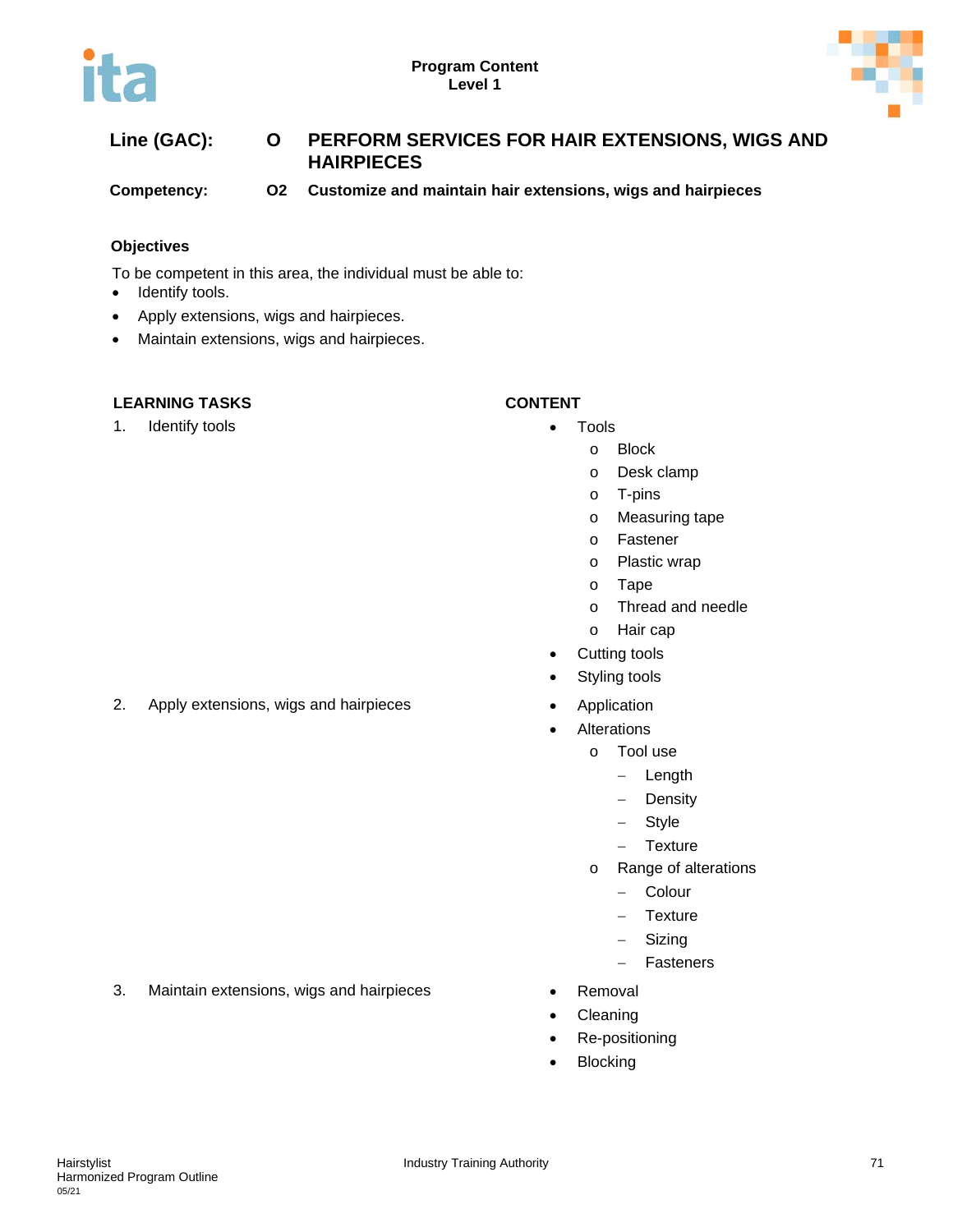

# **Line (GAC): P PRACTICE BUSINESS FUNDAMENTALS**

**Competency: P1 Perform front-end responsibilities**

#### **Objectives**

To be competent in this area, the individual must be able to:

- Present guided professionalism.
- Perform communication duties.
- Schedule appointments.
- Interact with clients.
- Complete financial transactions.
- Use office equipment.

#### **LEARNING TASKS CONTENT**

1. Present guided professionalism **•** Image

#### 2. Perform communication duties • Professional communication

- - o Appearance and presentation
	- o Etiquette
	- o Online identities
		- − Histories
	- o Workplace behaviours
		- − Face-to-face
		- − Online
	- - o Verbal
		- o Non-verbal
		- o Active
		- o Reflective
- Tasks
	- o Messages
	- o Follow-up communication
	- o Closing
	- o Records
		- − Freedom of Information and Protection of Privacy Act (FIPPA)
- 3. Schedule appointments Analog (paper-based)
	- Digital/electronic
	- Procedure
		- o Services required
		- o Time required
	- Client record management
	- **Confirmation**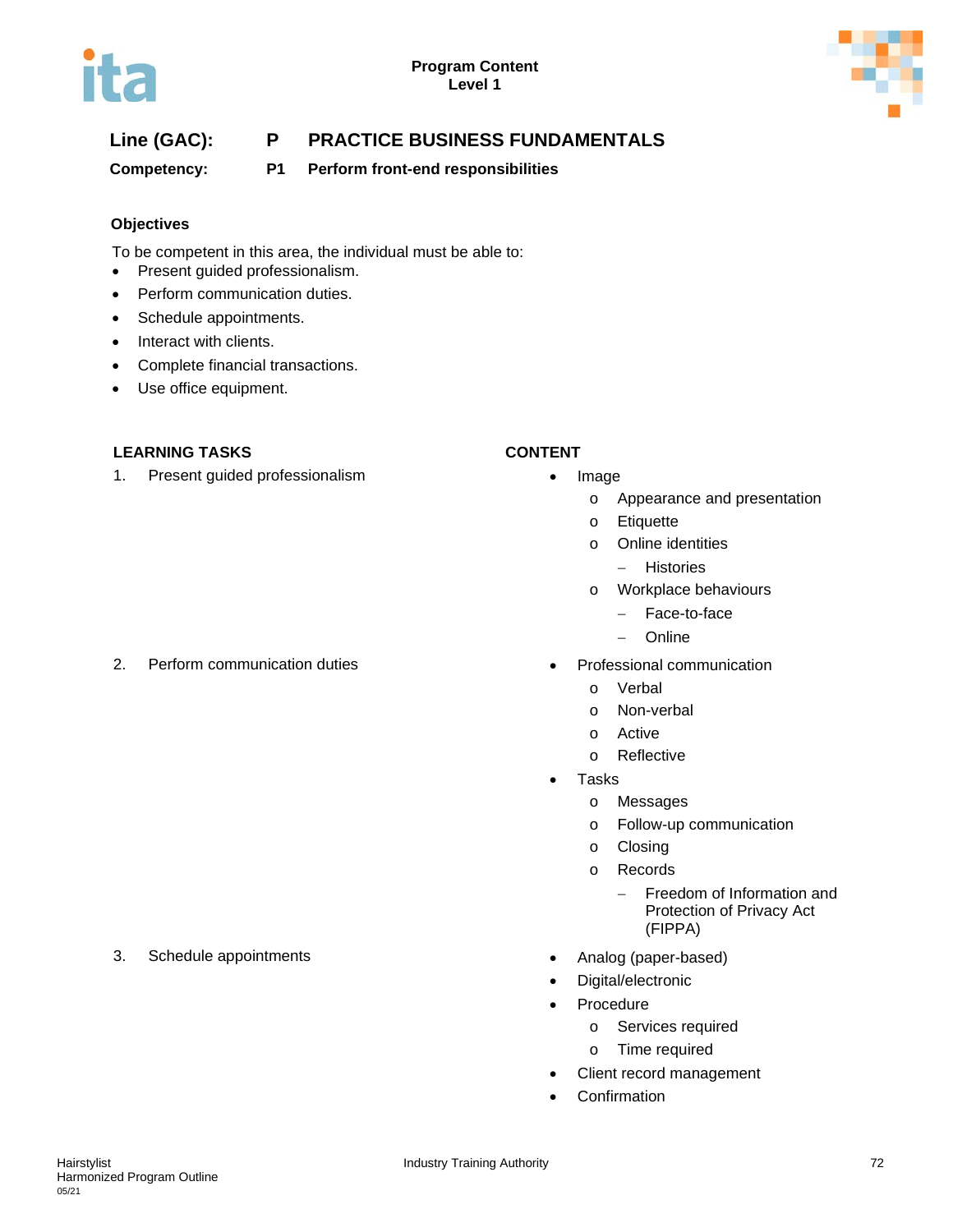

- 4. Interact with clients **•** Greeting
- 5. Complete financial transactions Calculations

- 
- Interpersonal communication skills
	- o Reflective listening
- - o Fractions
	- o Percentages
	- o Commissions
	- o Taxes
	- o Discounts
- Payment methods
	- o Point-of-sale (POS)
	- o Cash register
	- o Debit machine
	- o Computer
	- o Electronic payment
- 
- Printers
- Scanners
- POS
- Phones
- 6. Use office equipment **•** Computers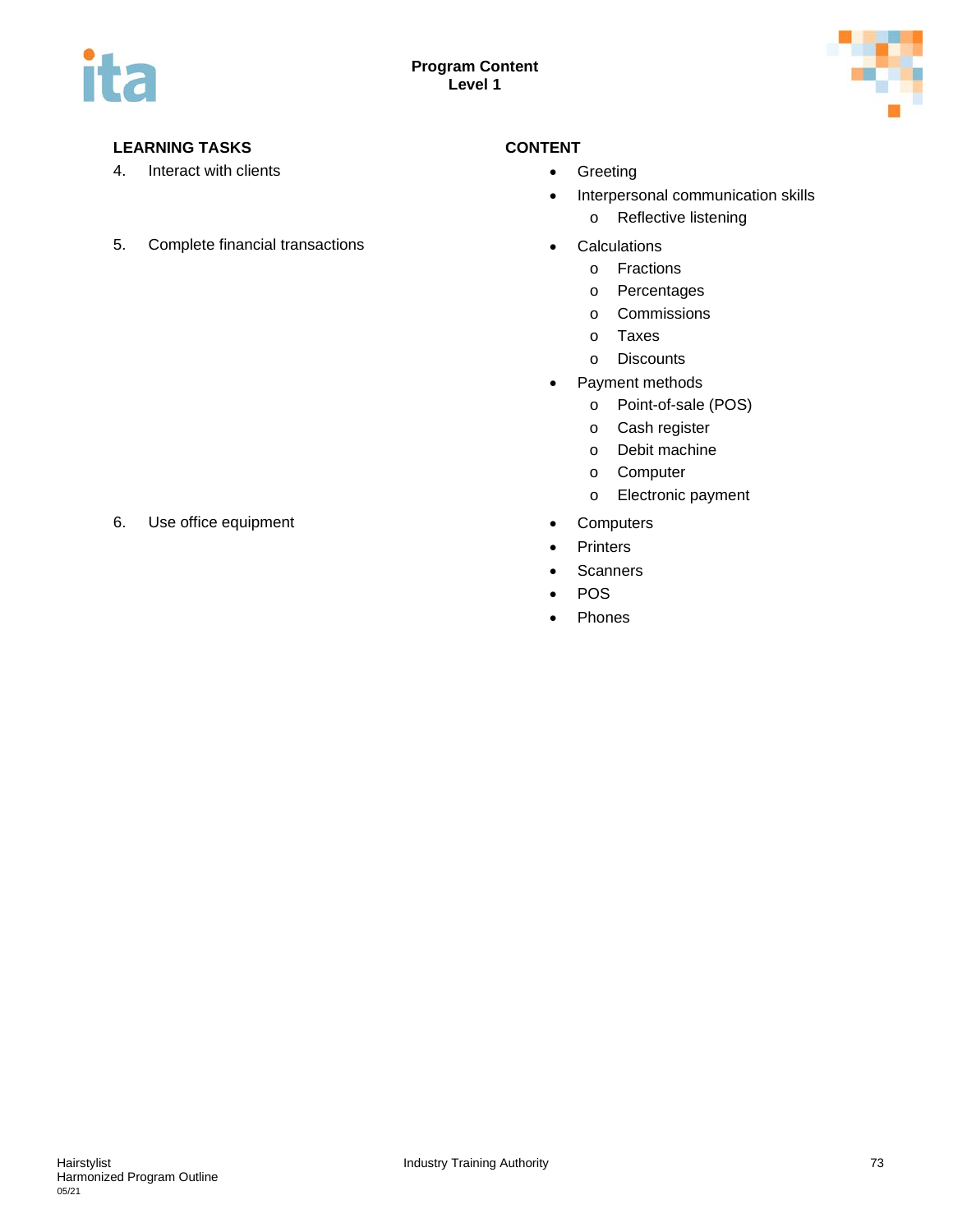



# **Line (GAC): P PRACTICE BUSINESS FUNDAMENTALS**

**Competency: P2 Control inventory and merchandise**

#### **Objectives**

To be competent in this area, the individual must be able to:

- Maintain inventory.
- Price retail products.
- Maintain retail displays.

#### **LEARNING TASKS CONTENT**

1. Maintain inventory example and the set of the set of the set of the line of the line of the line of the line of the line of the line of the line of the line of the line of the line of the line of the line of the line of

- 
- Stock levels
- Product orders
	- o Tracking
- Sales tracking
- Retail sales management
- 2. Price retail products **•** Markups and markdowns
	- Pricing equipment
	- Profit margin
	- Research
- 3. Maintain retail displays **but a state of the Contract Contract Contract Contract Contract Contract Contract Contract Contract Contract Contract Contract Contract Contract Contract Contract Contract Contract Contract Con** 
	- Promotional materials
- 
-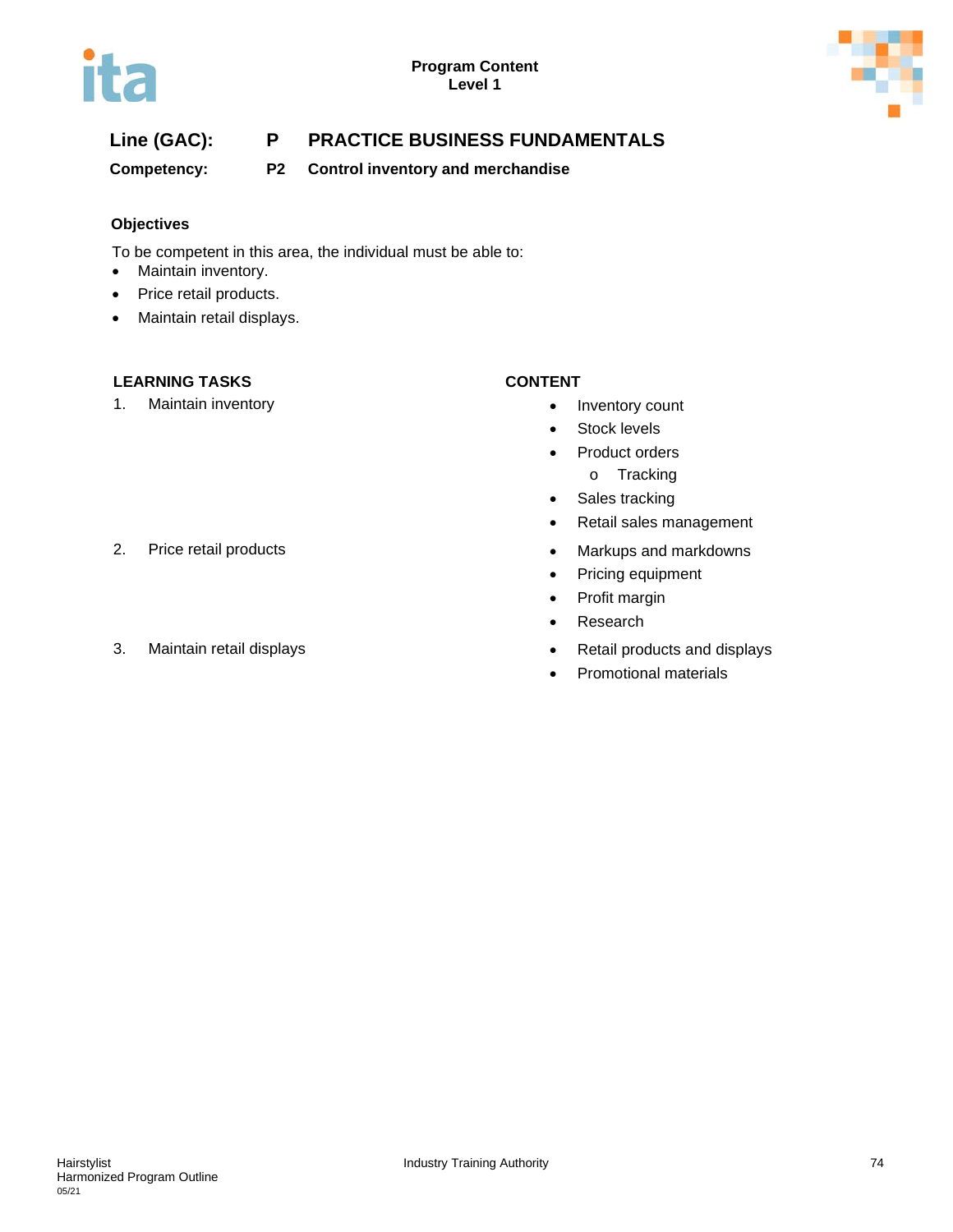



# **Level 2 Hairstylist**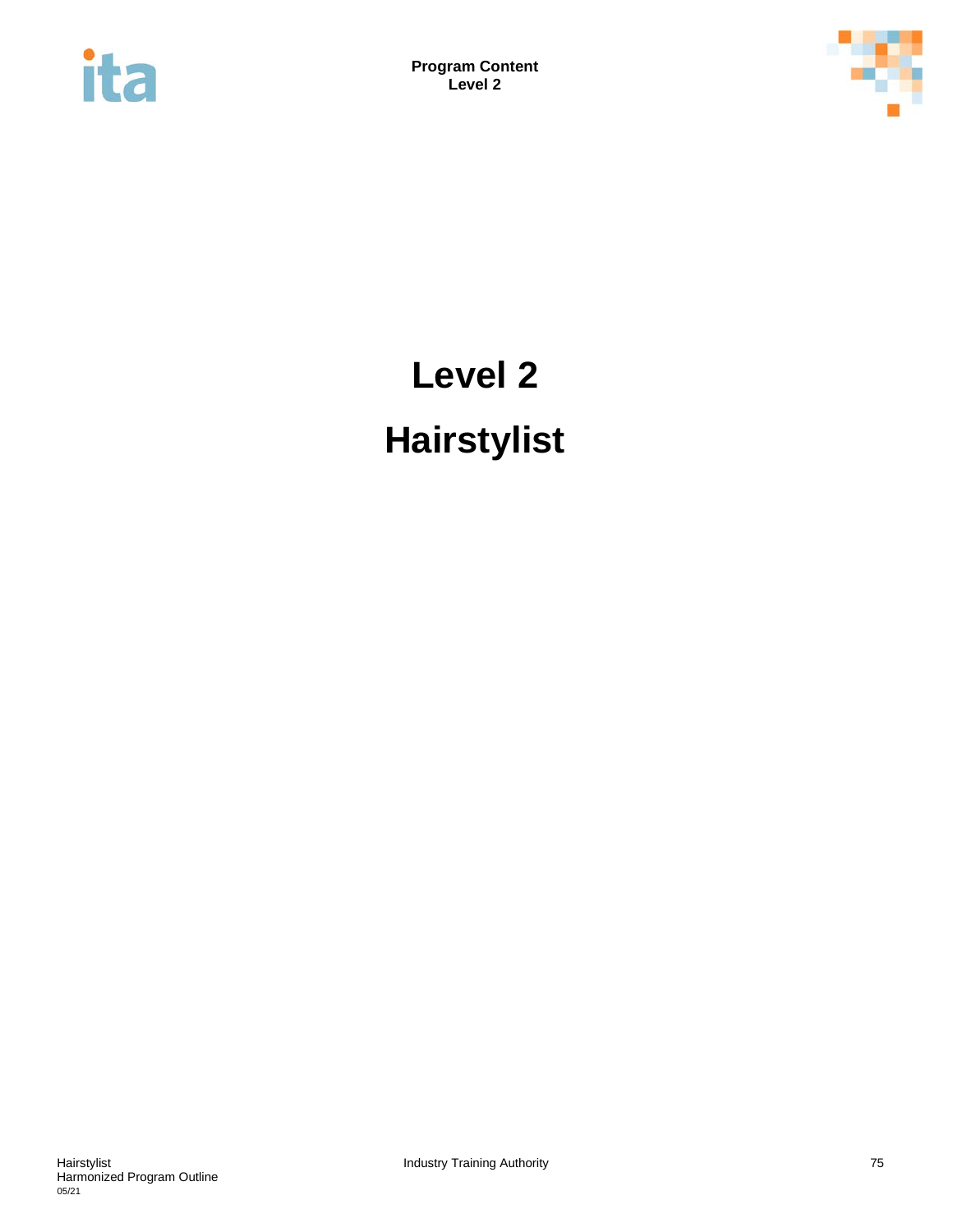



# **Line (GAC): B USE TOOLS AND EQUIPMENT**

**Competency: B1 Use and maintain manual tools**

### **Objectives**

To be competent in this area, the individual must be able to:

• Use and maintain manual tools and accessories.

### **LEARNING TASKS CONTENT**

- 1. Use manual tools  **Single-use tools and accessories** 
	- o Adhesive tape
	- o End papers
	- o Thread
	- o Cotton
	- Perming tools
		- o Perm rods
		- o Tail comb
		- o Clips and clamps
		- o Drip tray
	- Extension Needles
	-
	- Communicable diseases
	- Sanitizing tools
	- Disinfecting tools
	- Disposal requirements
	- Storage techniques
	- Component replacement as needed

2. Maintain manual tools **• All and State All and State All and State All and State All and State All and State All and State All and State All and State All and State All and State All and State All and State All and Stat**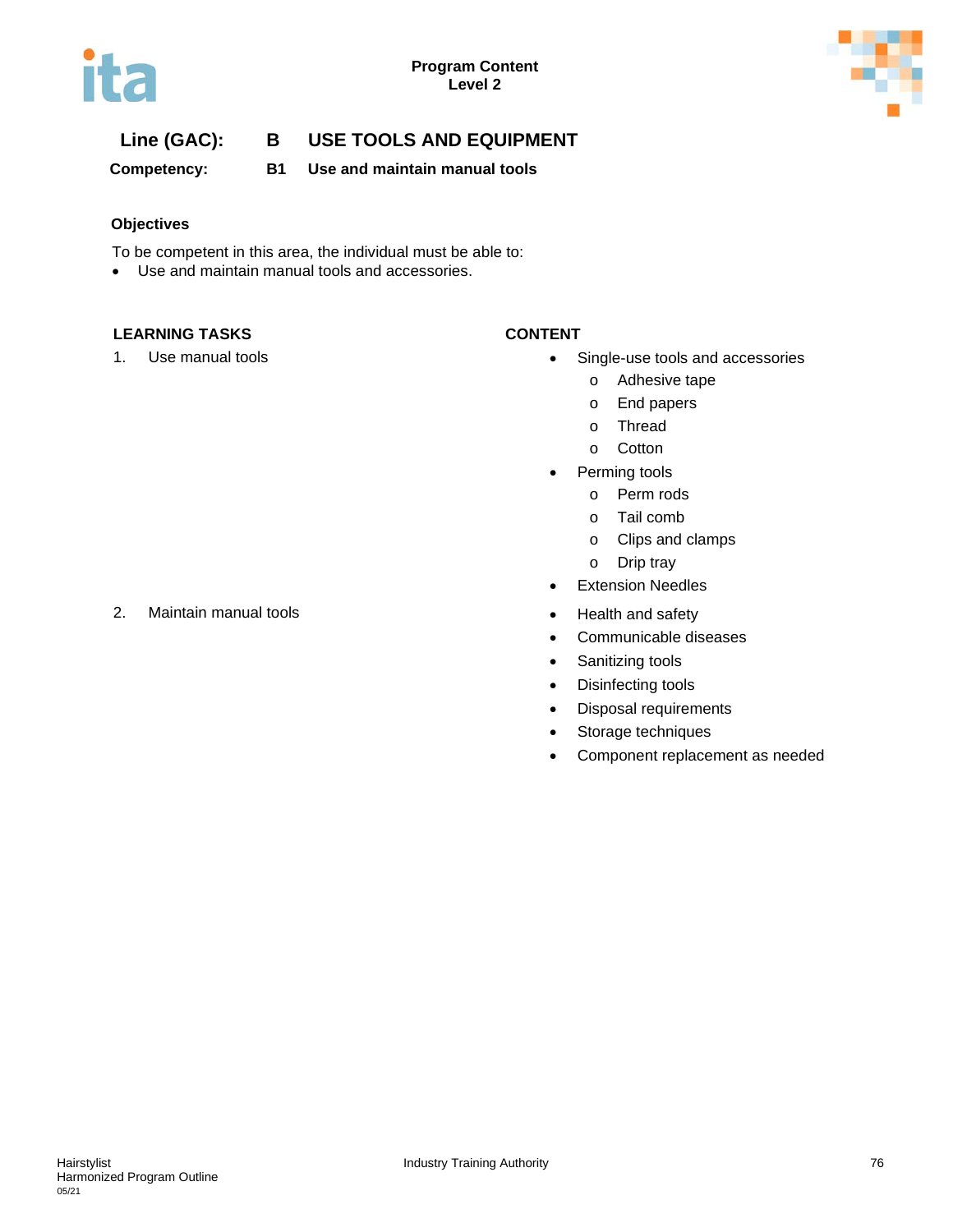



# **Line (GAC): D USE COMMUNICATION AND MENTORING TECHNIQUES**

**Competency: D1 Use communication techniques**

### **Objectives**

To be competent in this area, the individual must be able to:

• Interact with clients.

### **LEARNING TASKS CONTENT**

1. Interact with clients **and a set of the concernity of the Client concerns** 

- - o Problem solving
	- o Conflict resolution
	- o Salon policies
	- o Follow-up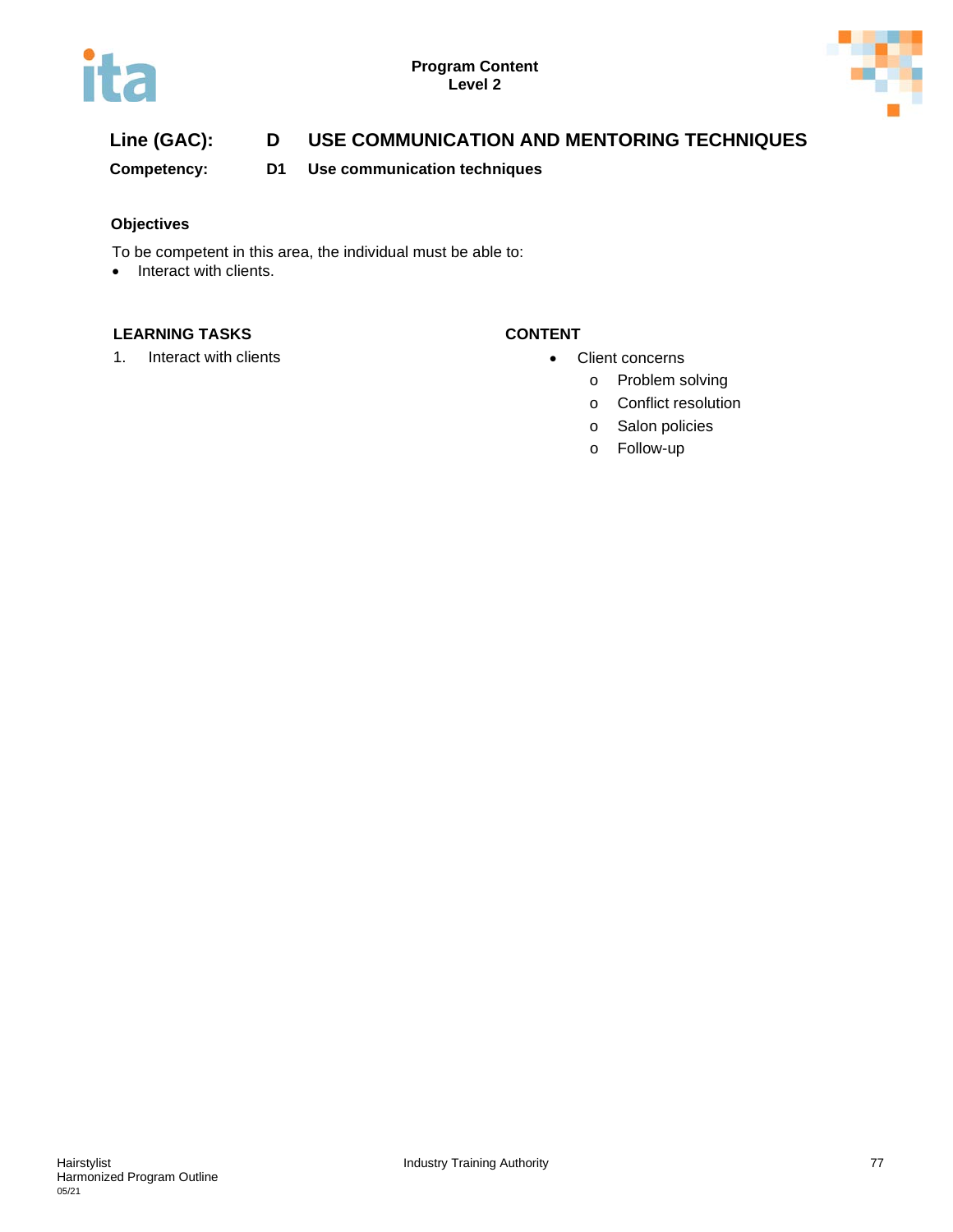

# **Line (GAC): D USE COMMUNICATION AND MENTORING TECHNIQUES**

**Competency: D2 Use mentoring techniques**

### **Objectives**

To be competent in this area, the individual must be able to:

- Identify learning objectives.
- Communicate learning objectives.
- Demonstrate learning objectives.
- Provide constructive feedback.

### **LEARNING TASKS CONTENT**

1. Identify and communicate learning objectives and point of lesson

- Industry expectations
- Demonstration of skill stages to an apprentice or learner
	- o Explain
	- o Identify who, what, when, where, and why
	- o Show
	- o Encourage
	- o Observe
	- o Follow up
- Conditions for skill practice
	- o Guided
	- o Limited independence
	- o Full independence
- Constructive feedback
	- o Supportive
	- o Corrective
	- o Reflective
- Continuous learning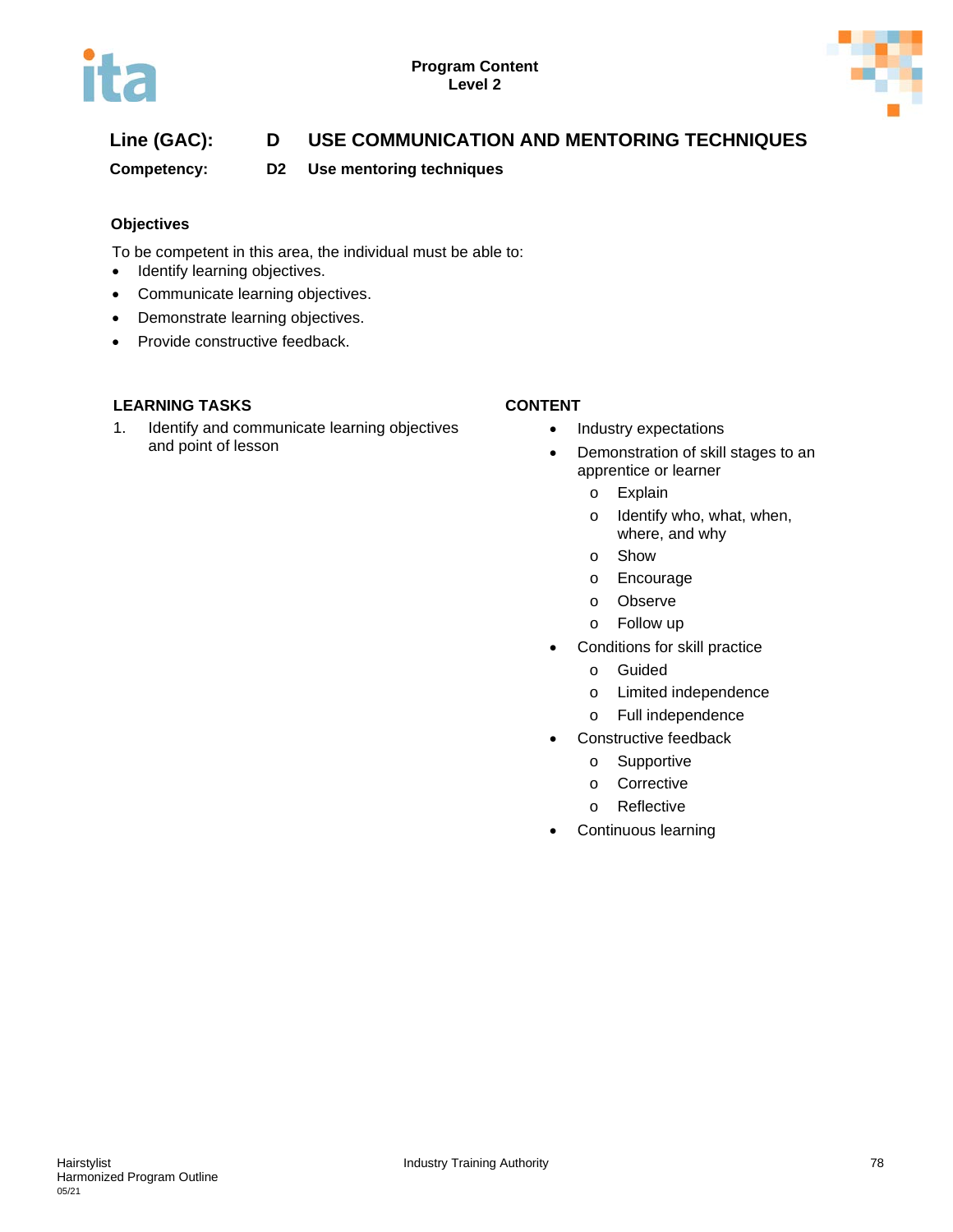



# **Line (GAC): G CUT DIVERSE TEXTURES OF HAIR USING CUTTING TOOLS**

**Competency: G1 Cut hair with elevation**

#### **Objectives**

To be competent in this area, the individual must be able to:

- Define variations of haircut with elevation.
- Perform variations of haircut with elevation.

#### **LEARNING TASKS CONTENT**

1. Define variations of haircut with elevation  $\bullet$  Form

- 
- Shape
- Design lines
	- o Head shape
	- o Horizontal
	- o Vertical
	- o Diagonal
	- o Curved
	- o Asymmetric
	- o Disconnection
- Elevation
	- o Projection
	- o Natural fall
	- o Weight
	- o Volume
	- o Distribution
	- o Tension
	- o Client head and body position
- Suitability
	- o Face shape analysis
	- o hair characteristics analysis
- Technical considerations
- Cutting tools selection
	- o Shears
	- o Clippers
	- o Razors
	- o Combs
	- o Clips
- Hair sections
	- o Sub-sections
- **Guideline** 
	- o Travelling/mobile

2. Perform variations of haircut with elevation without guidance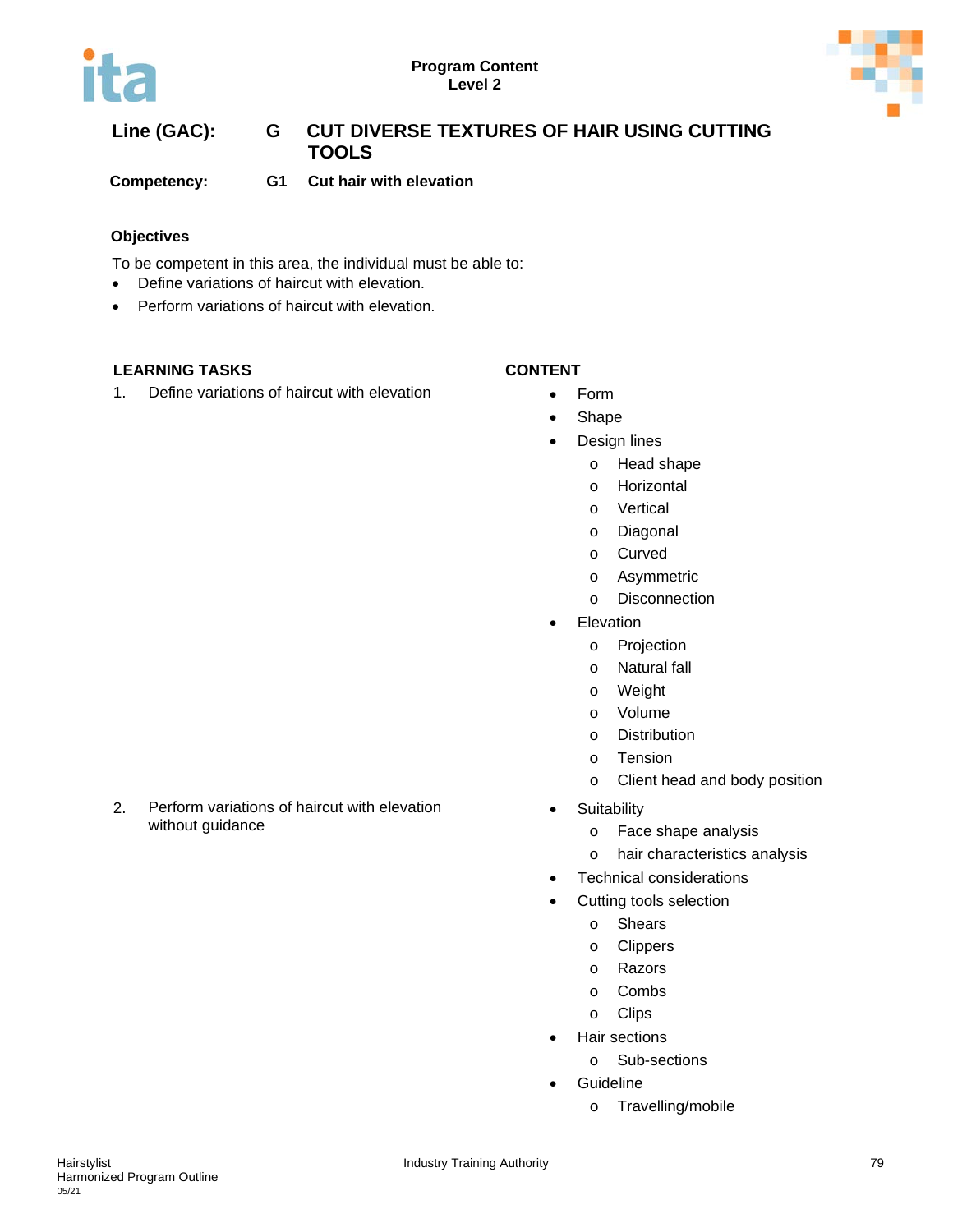

- o Stationary
- o Interior
- o Perimeter
- Consistency of:
	- o Guideline
	- o Tension
	- o Elevation
	- o Moisture
	- o Client head and body position
- Body stance
	- o Ergonomics
	- o Position in relation to client
- Hair cut assessment
	- o Cross-check
	- o Balance
	- o Accuracy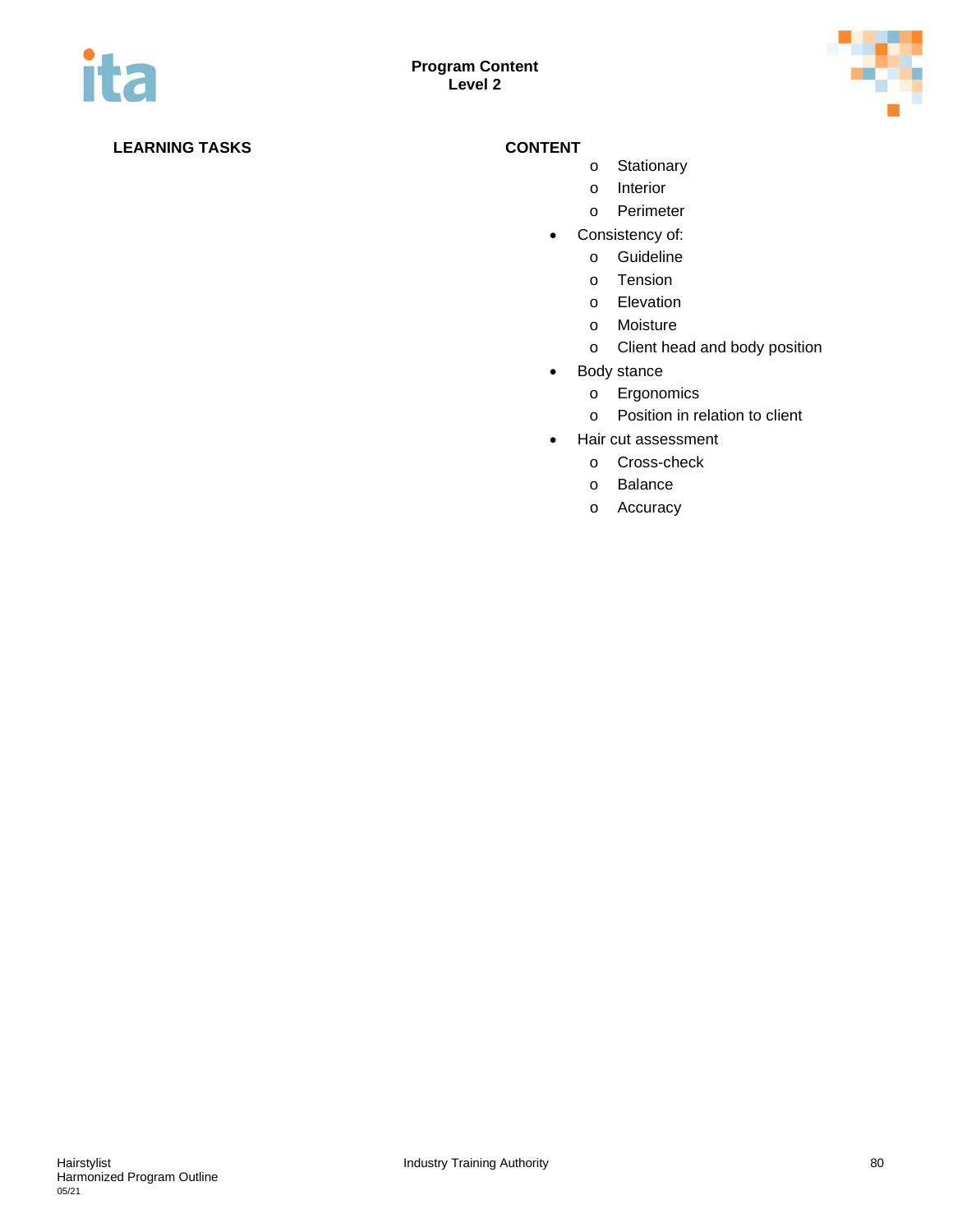



# **Line (GAC): G CUT DIVERSE TEXTURES OF HAIR USING CUTTING TOOLS**

**Competency: G2 Cut hair without elevation**

#### **Objectives**

To be competent in this area, the individual must be able to:

- Define variations of haircut without elevation.
- Perform variations of haircut without elevation.

### **LEARNING TASKS CONTENT**

1. Define variations of haircut without elevation • Form

- 
- Shape
- Design lines
	- o Head shape
	- o Horizontal
	- o Diagonal
	- o Curved
	- o Asymmetric
	- o Disconnection
- Zero-degree elevation
	- o Projection
	- o Natural fall
	- o Weight
	- o Volume
	- o Distribution
	- o Tension
	- o Client head and body position
- - o Face shape analysis
	- o hair characteristics analysis
- Technical considerations
	- o Under bevel
- Cutting tools selection
	- o Shears
	- o Clippers
	- o Razors
	- o Combs
	- o Clips
- Hair sectioning
- **Guideline** 
	- o Stationary

2. Perform variations of haircut without elevation • Suitability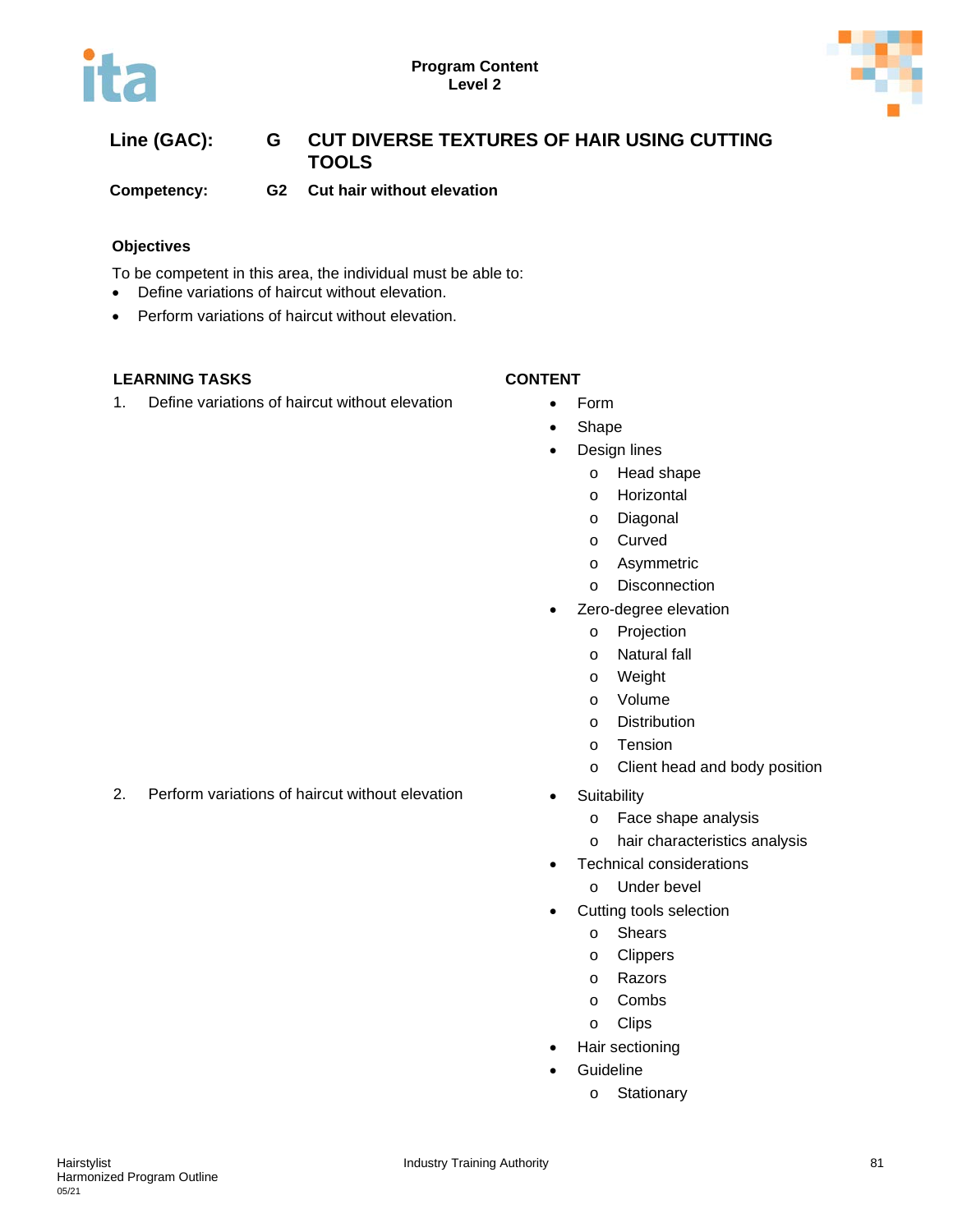

- o Interior
- o Perimeter
- Consistency of:
	- o Guidelines
	- o Tension
	- o Elevation
	- o Moisture
	- o Client head and body position
- Body stance
	- o Ergonomics
	- o Position in relation to client
- Hair cut assessment
	- o Cross-check
	- o Balance
	- o Accuracy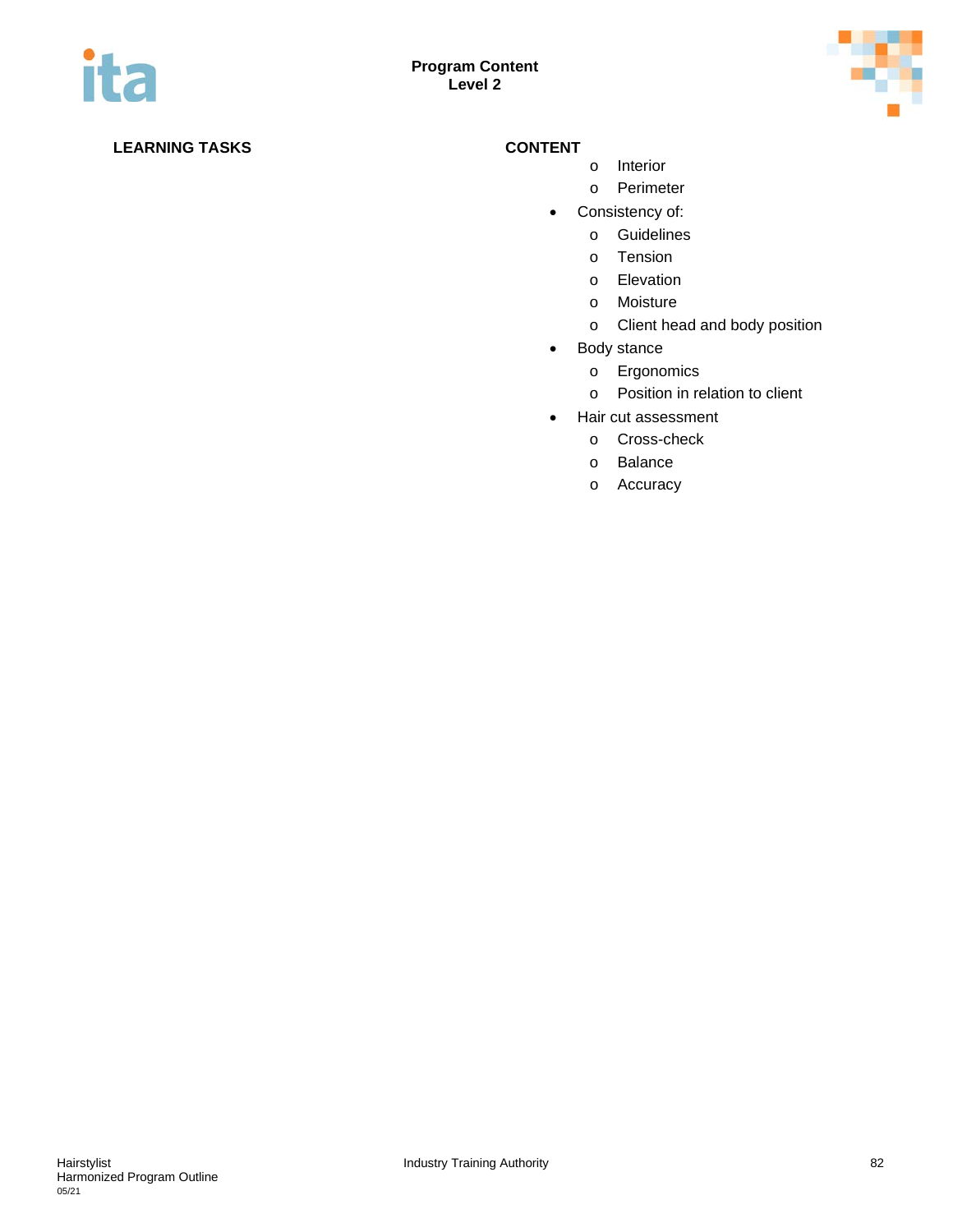



# **Line (GAC): G CUT DIVERSE TEXTURES OF HAIR USING CUTTING TOOLS**

**Competency: G3 Customize hair**

#### **Objectives**

To be competent in this area, the individual must be able to:

- Select customization of hair.
- Perform advanced combination form haircuts.
- Perform advanced texturizing techniques.

#### **LEARNING TASKS CONTENT**

#### 1. Select customization of hair **•** Combination forms

- - o Shape
	- o Design lines
		- − Head shape
			- − Horizontal
			- − Diagonal
			- − Vertical
	- o Elevation
		- − Projection
		- − Natural fall
		- − Weight
		- − Volume
		- − Distribution
		- − Tension
		- − Client head and body
			- position
- Texturizing techniques
	- o Tool selection
		- − Shears
		- − Texturizing shears
		- − Razors
		- − Clippers
	- o Tool use
		- − Bulk removal
		- − Blending
		- − Slide cutting
		- − Chunking
		- − Point cutting
		- − Slithering
- 2. Perform advanced combination form haircuts Suitability
	-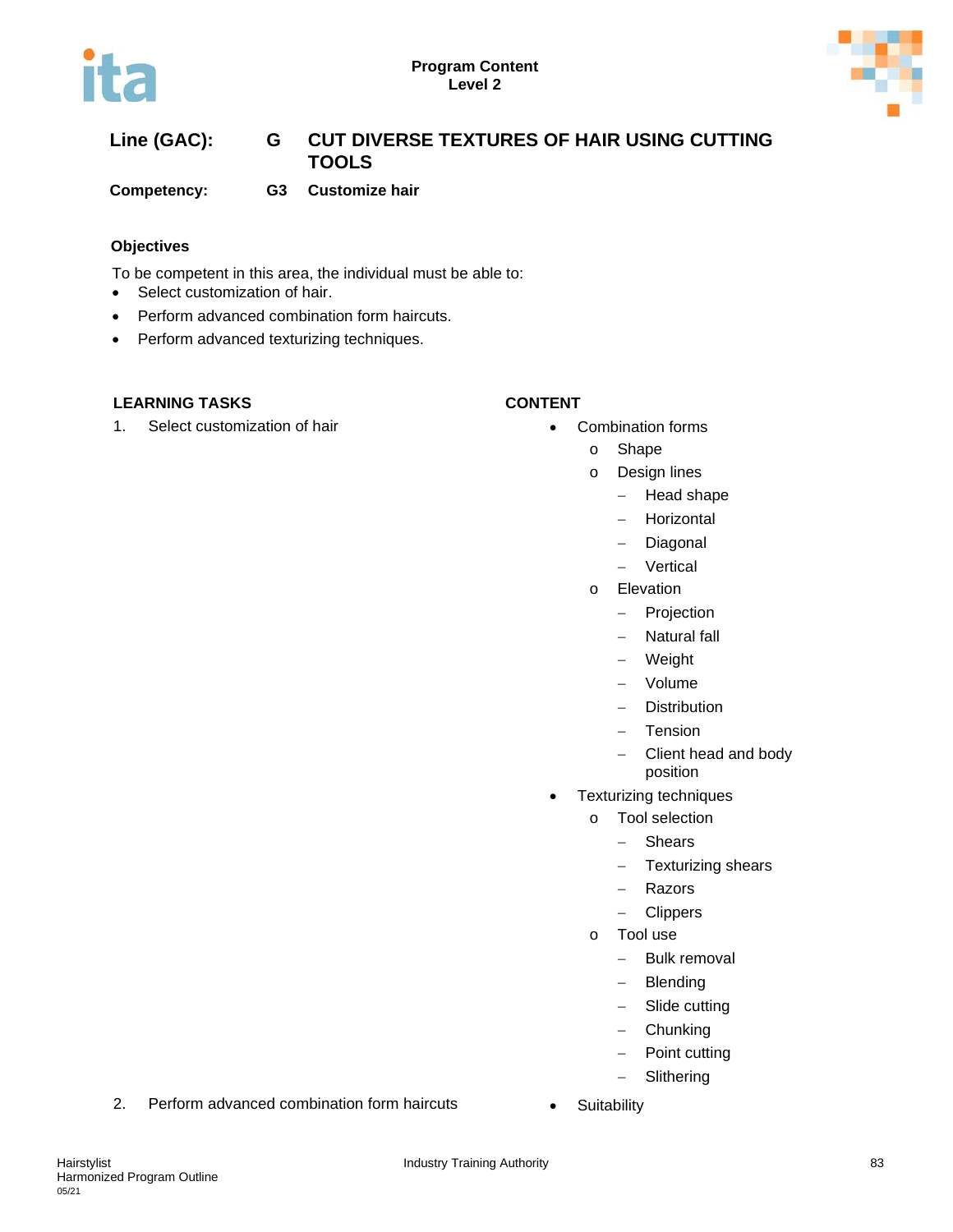

- o Face shape analysis
- o Hair characteristics analysis
- Technical considerations
	- o Form
	- o Shape
- Cutting tools selection
	- o Shears
	- o Texturizing shears
	- o Clippers
	- o Razors
	- o Combs
	- o Clips
- Hair Sections
	- o Sub-sections
- Guideline
	- o Travelling/mobile
	- o Stationary
	- o Interior
	- o Perimeter
- Consistency of:
	- o Guidelines
	- o Tension
	- o Elevation
	- o Moisture
	- o Client head and body position
- Body stance
	- o Ergonomics
	- o Position in relation to client
- Hair cut assessment
	- o Cross-check
	- o Balance
	- o Accuracy
- - o Shears
	- o Texturizing shears
	- o Razors
	- o Clippers
- Techniques
	- o Volume
		- − Increase
		- Decrease

3. Perform advanced texturizing techniques • Tools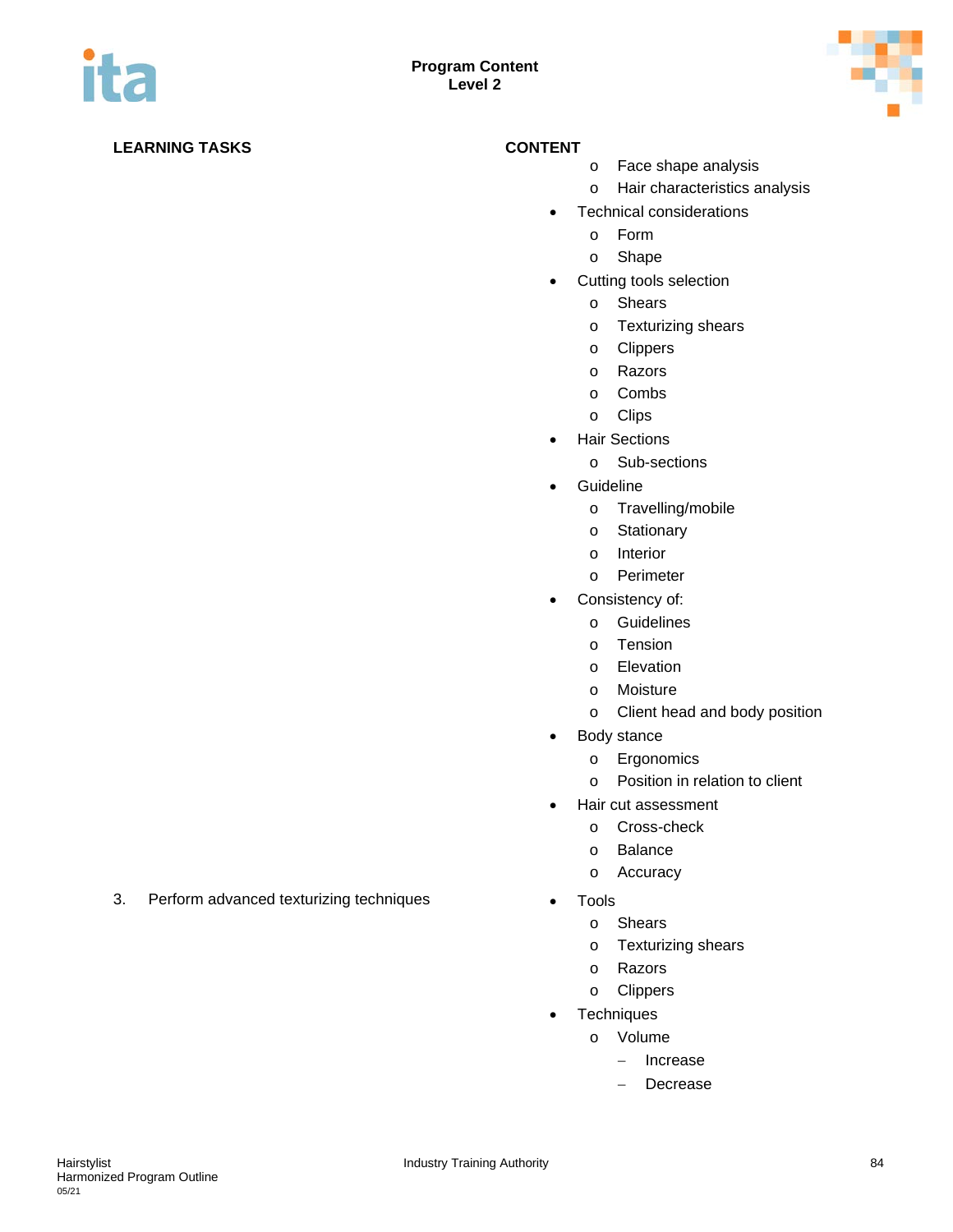

- o Accentuated effects
	- − Movement
	- − Visual texture

#### **Achievement Criteria**

Performance The learner will cut hair using various tools and techniques.

- Conditions The learner will be given:
	- Access to:
		- o a fully equipped salon or simulated salon environment
		- o a range of hairstyling products, tools and equipment
		- o multiple clients with a variety of hairstyling service requirements
- Criteria The learner will score 70% or better on a rating sheet that reflects the following criteria:
	- A pre-cut analysis is conducted before the haircut
	- Determine procedure to cut hair with elevation, without elevation, and customized haircuts
	- Appropriate tools are used for cutting hair:
		- o Hair is prepared for cutting service
		- o Hair is sectioned to ensure even distribution and balance
		- o A guideline is established to give a starting point and a line to follow throughout cut
		- o The required length of hair is removed using the cutting tool
		- o The desired shape and style is completed according to client requirements
		- o A result is produced that is limited in imperfections
	- Self-assessment procedures are demonstrated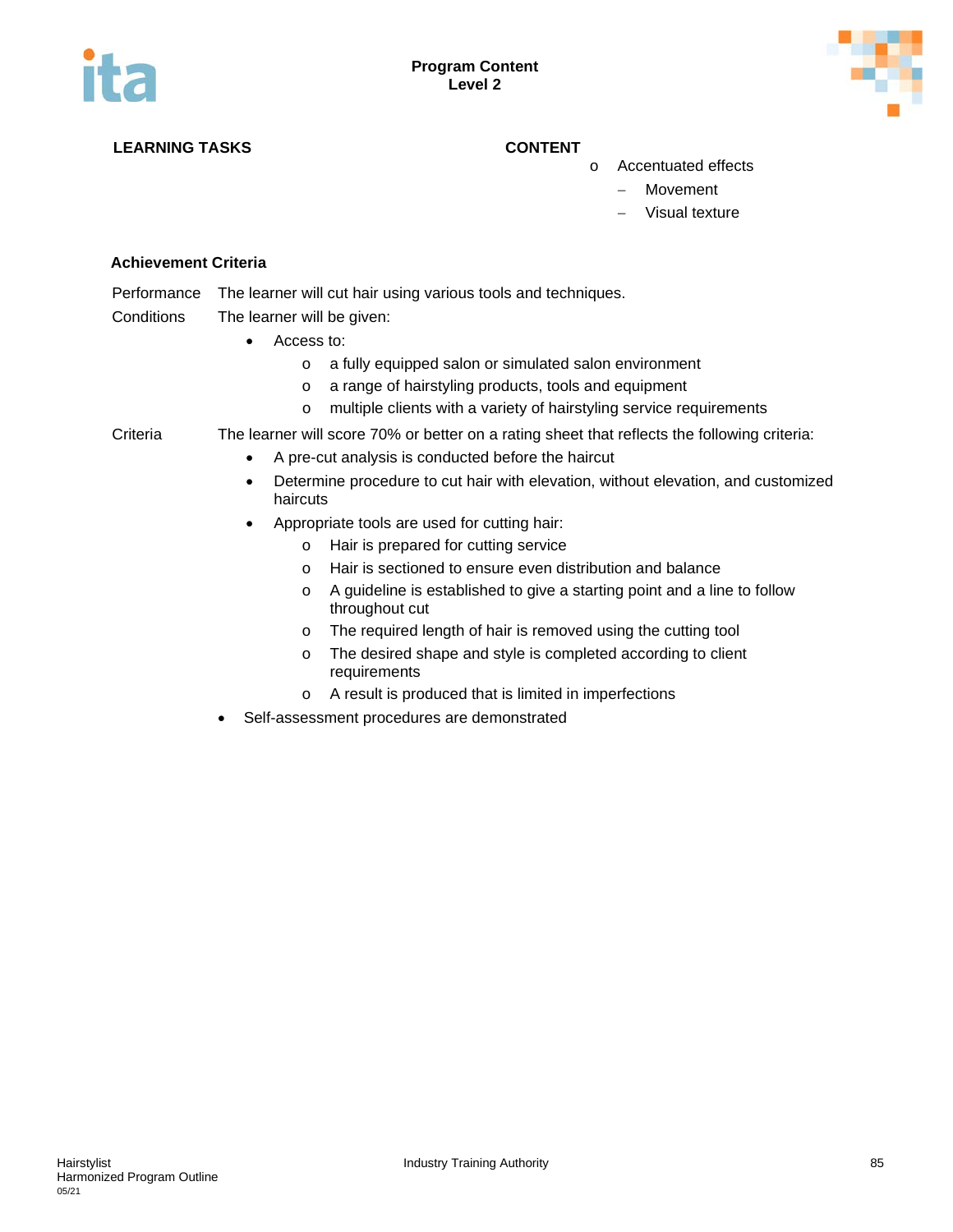

# **Line (GAC): H CUT FACIAL AND NAPE HAIR**

**Competency: H1 Trim and remove nape hair**

#### **Objectives**

To be competent in this area, the individual must be able to:

- Implement principles involved in removing nape hair.
- Use tools and techniques.
- Perform procedure to outline hair cut.
- Perform procedure to remove nape hair with straight razor.

### **LEARNING TASKS CONTENT**

1. Implement principles involved in removing nape hair

4. Perform procedure to remove nape hair with

- Analysis
	- o Skin growths
		- o Blemishes
		- o In-grown hairs
		- o Scarring
		- o Sensitivity
	- Style analysis
		- o Head shape
			- o Growth patterns
			- o Nape
- 2. Use tools and techniques **•** Tool selection
	- o Trimmer
	- o Straight razor
	- o Combs
	- Detailing techniques
		- o Straight razor
			- − Strokes
			- − Angled
		- o Trimmer position
			- − Inverted
			- − Flat
			- − Angled
- 3. Perform procedure to outline haircut **•** Tool selection
	- o Trimmer
		- o Comb
	- Visual inspection
	- Tool selection
		- o Straight razor
	- Skin preparation

Hairstylist **Industry Training Authority Industry Training Authority 100 and 200 and 200 and 200 and 200 and 200 and 200 and 200 and 200 and 200 and 200 and 200 and 200 and 200 and 200 and 200 and 200 and 200 and 200 a** Harmonized Program Outline 05/21

straight razor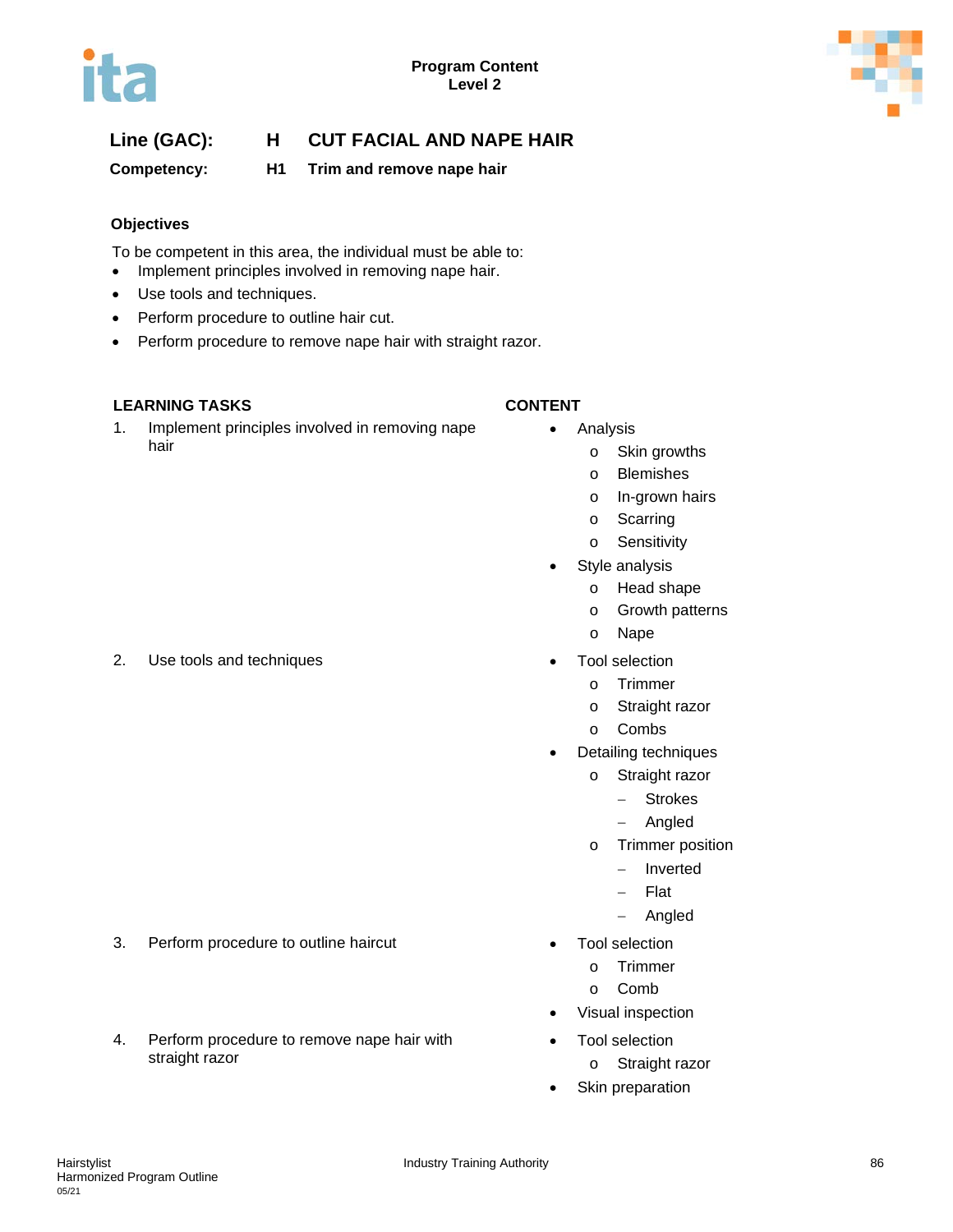

- o Lubricants
	- − Cream
	- − Oil
	- − Foam
- Visual inspection
- After shave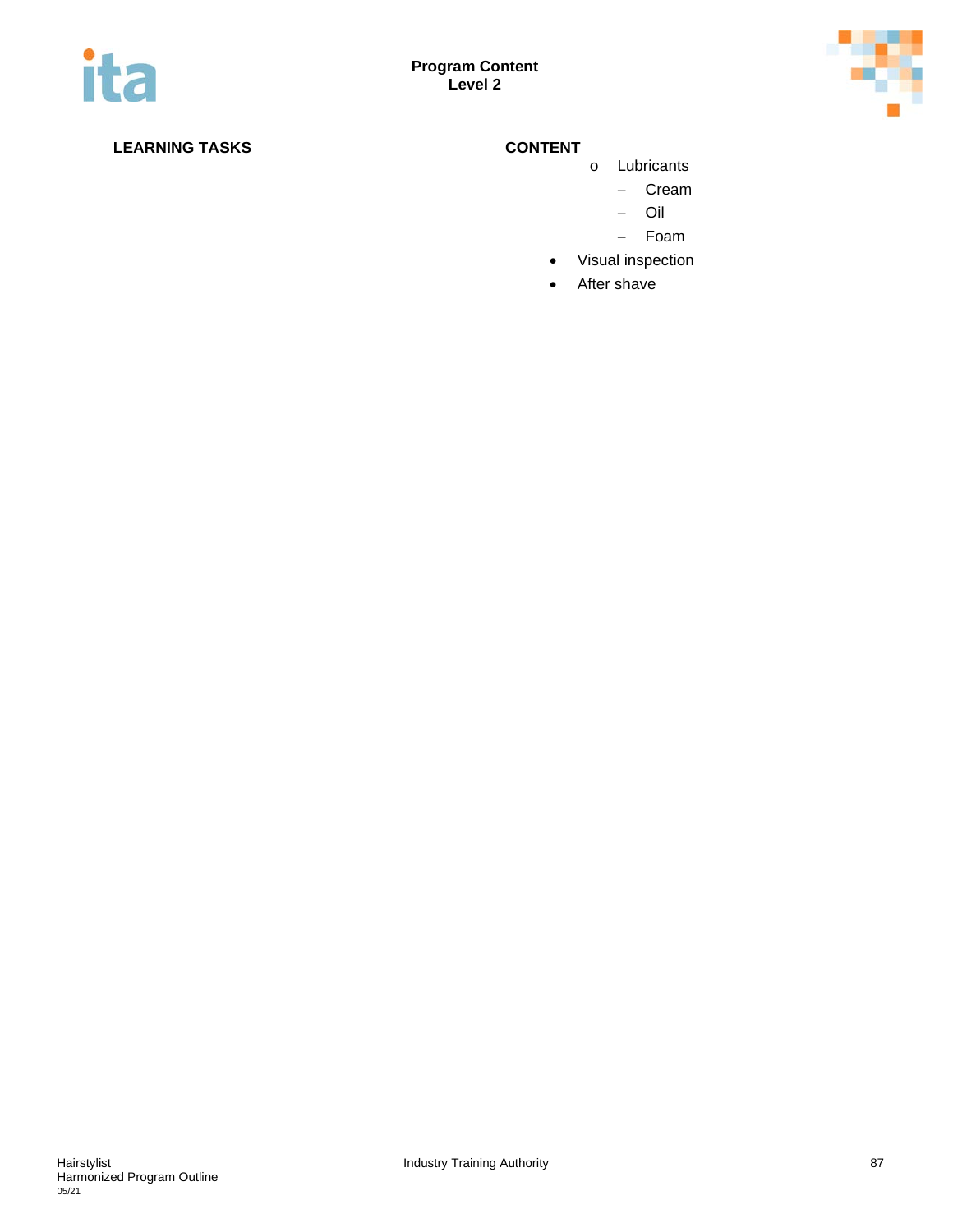

# **Line (GAC): H CUT FACIAL AND NAPE HAIR**

**Competency: H2 Trim and remove facial hair**

#### **Objectives**

To be competent in this area, the individual must be able to:

- Implement principles involved in trimming and removing facial hair.
- Perform pre-procedure to reduce facial hair style.
- Perform procedure for outlining.
- Perform procedure to remove facial hair with straight razor.

#### **LEARNING TASKS CONTENT**

1. Implement principles involved in trimming and removing facial hair

- Analysis
	- o Skin growths
		- o Blemishes
		- o In-grown hairs
		- o Scarring
		- o Sensitivity
	- Style analysis
		- o Face shape
			- o Growth patterns
	- - o Beard
			- o Moustache
			- o Sideburns
			- o Finishing
				- − Eyebrow
				- − Ear hair
- Tool selection
	- o Shears
	- o Clippers
	- o Trimmers
	- o Guards
	- o Combs
- Detailing techniques
	- o Clipper over comb
	- o Scissor over comb
	- o Inverted
	- o Angled
- - o Clipper
	- o Trimmer

#### 3. Perform procedure to outline **•** Tool selection

# 2. Perform pre-procedure to reduce facial hair style **•** Style selection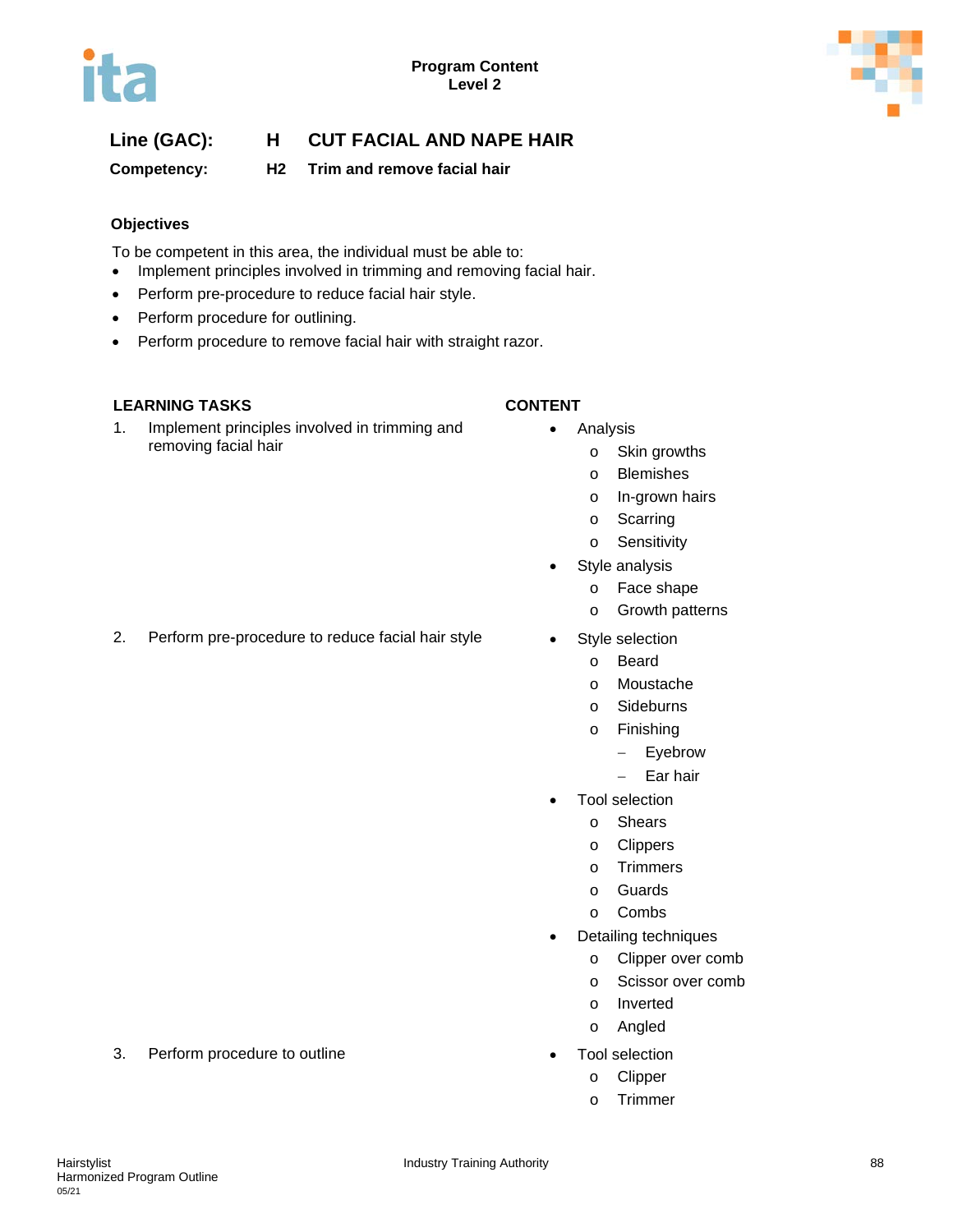

4. Perform procedure to remove facial hair with straight razor

- o Comb
- Facial hair perimeter established
- Pre-shave client consultation
	- o Medical history
- Tool and accessory selection
	- o Shaving brush
	- o Drip stand
	- o Straight razor
		- − Single-use blades
	- o Hot towels
- Products
	- o Pre-shave
	- o Shaving creams
		- − Foam
		- − Soap
		- − Lotions
		- − Gel
	- o Aftershave
- Execution
	- o Pre-shave application
	- o Hot towel application
	- o Pre-shave removal
	- o Shaving cream application
	- o Skin pulled taut
	- o Straight razor use
		- − Angle to contour
		- − Pressure on blade
	- o Moisture maintained throughout shave
- Shaving cream removal
- **Aftercare** 
	- o Aftershave
	- o Moisturizer
	- o Styptic powder
		- − Applicator
- Aftercare benefits
	- o Tighten/refine pores
	- o Infection prevention
	- o Hydration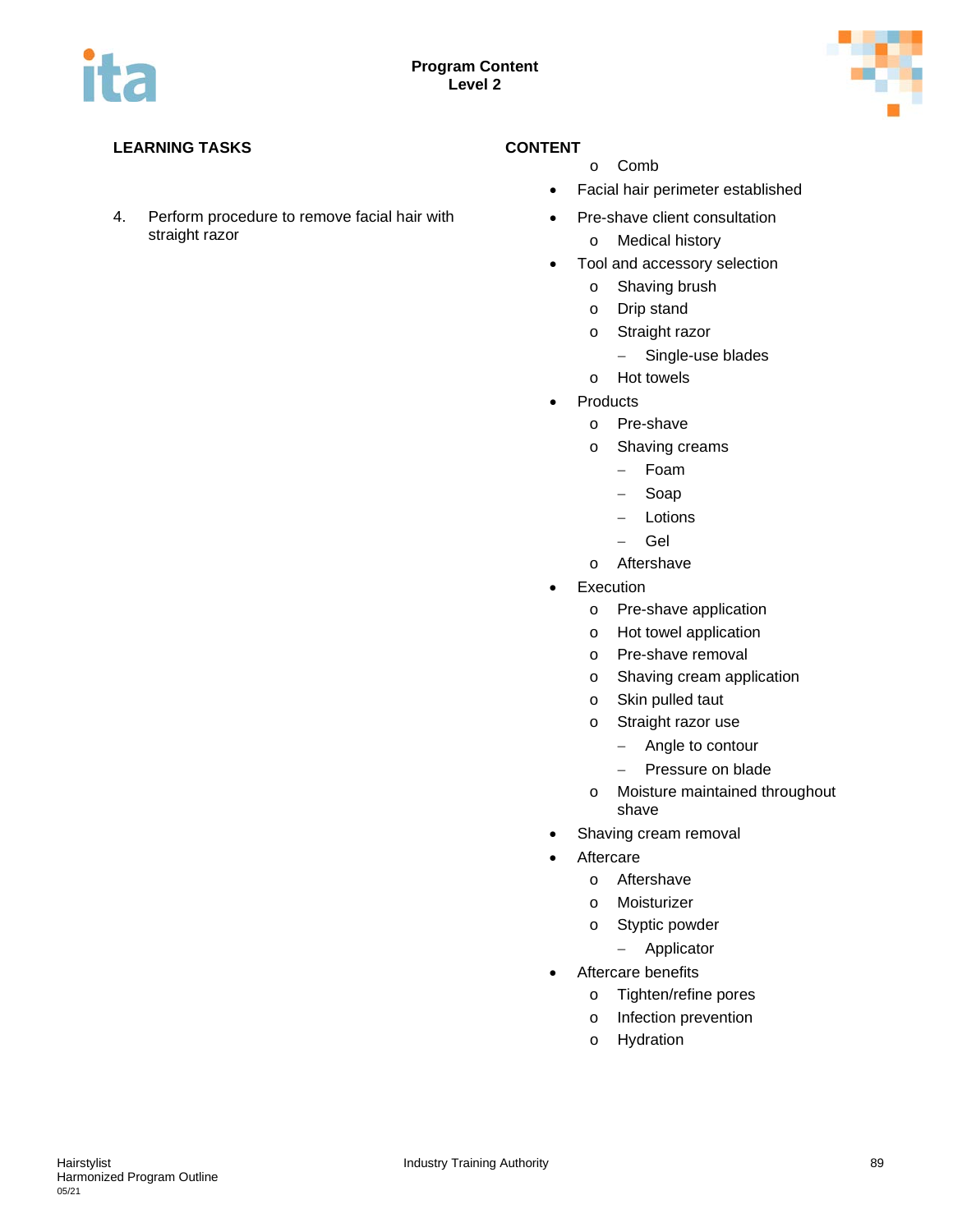



### **Achievement Criteria**

Performance The learner will cut unwanted facial hair using various tools and techniques.

- Conditions The learner will be given:
	- Access to:
		- o a fully equipped salon or simulated salon environment
		- o a range of hairstyling products, tools and equipment
		- o multiple clients with a variety of hairstyling service requirements

### Criteria The learner will score 70% or better on a rating sheet that reflects the following criteria:

- A pre-service analysis is conducted before removal of unwanted facial hair
- Appropriate tools and techniques are used for hair removal:
	- o Client is prepared for cutting service
	- o Facial hair is prepared to ensure even results
	- o Correct procedure is followed
	- o The desired shape is produced according to client requirements
	- o The result is limited in imperfections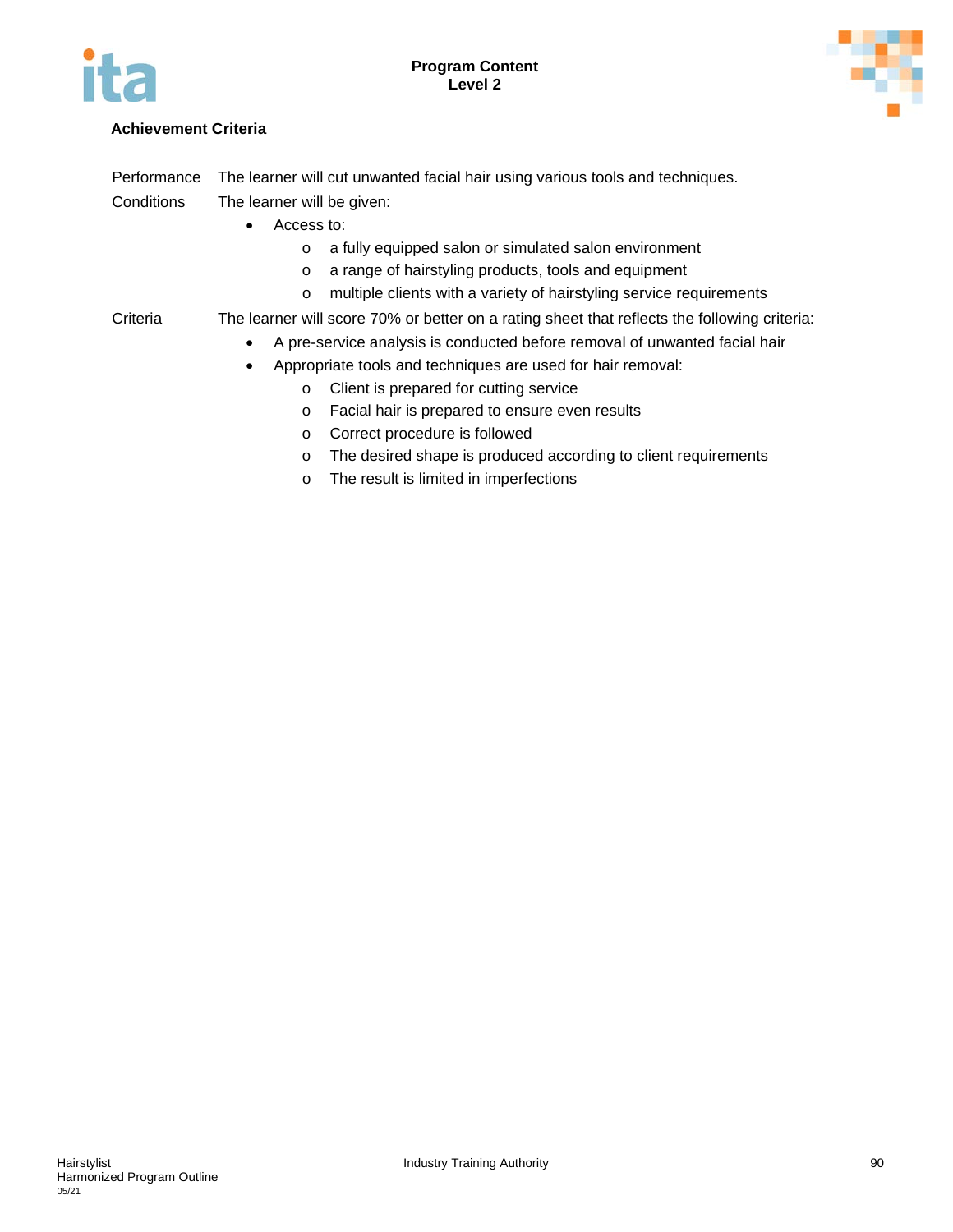



# **Line (GAC): J STYLE DRY HAIR**

**Competency: J2 Style updos and finish hair**

#### **Objectives**

To be competent in this area, the individual must be able to:

- Style updos.
- Finish hair.

### **LEARNING TASKS CONTENT**

- 1. Style updos **•** Preparation
	- o Design
	- o Set
	- o Movement
	- o Direction
	- Tool selection
		- o Bobby pins
		- o Hair pins
		- o Elastics
		- o Support
			- − Hair rat
				- − Donut
				- − Hair net
	- Support techniques
		- o Pinning
		- o Braiding
		- o Ponytails
	- Foundation support
		- o Back-combing
		- o Back-brushing
	- **Accessories** 
		- o Hair additions
		- o Feathers
		- o Ornamentation
		- o Flowers
	- Design secured
		- o Pin
		- o Sew
		- o Clip
	- Finished design assessment
		- o Design principles
			- − Form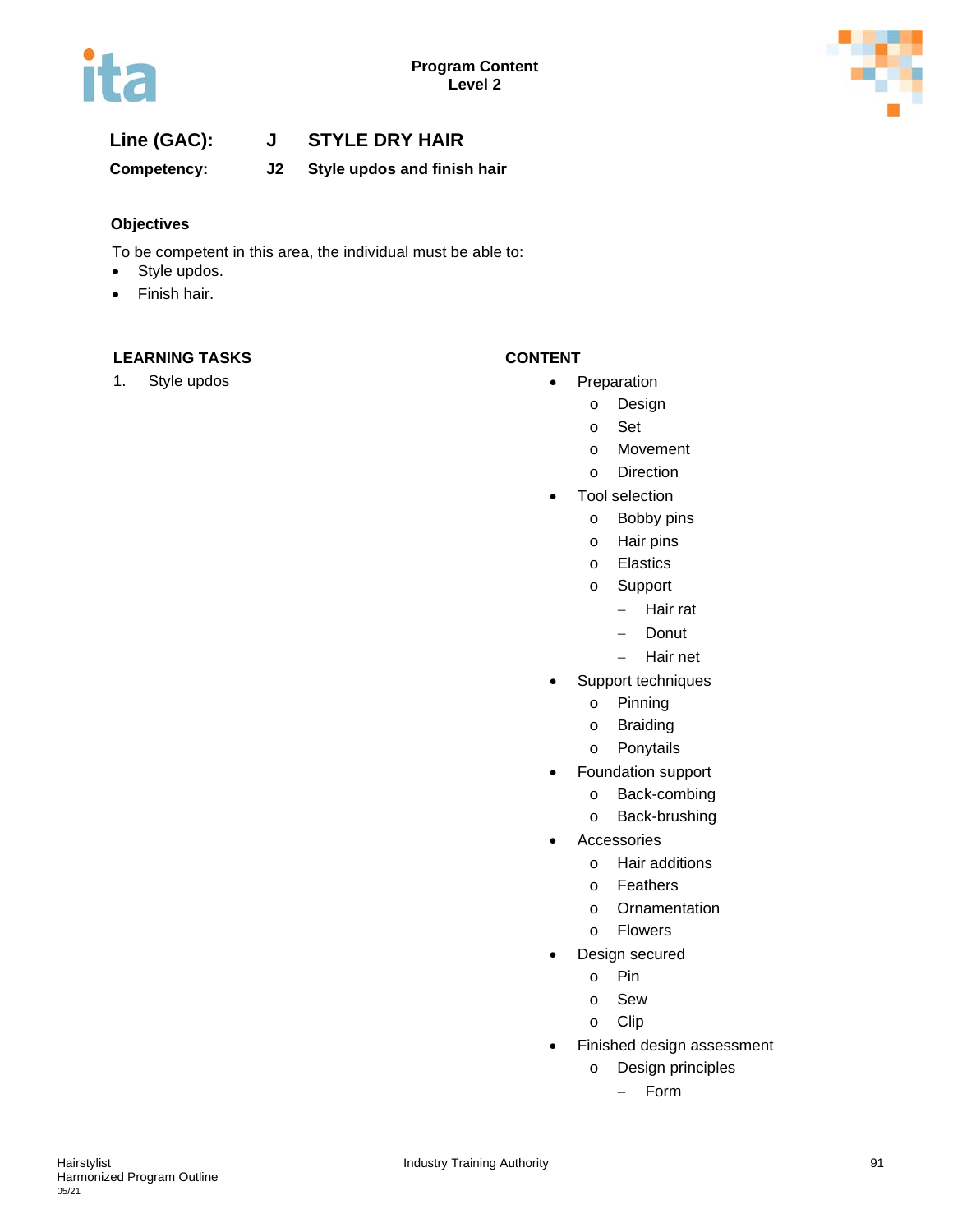

- − Shape
- Balance
- Line
- − Colour
- − Rhythm
- − Movement
- **Emphasis**
- - o Break up set pattern
	- o Blend
	- o Relax
	- o Smooth
- Tools
	- o Brushes
	- o Combs
	- o Pins
- Finishing products
	- o Sprays
	- o Serums
	- o Waxes
	- o Pomade

#### **Achievement Criteria**

Performance The learner will style hair by designing up-dos.

- Conditions The learner will be given:
	- Access to:
		- o a fully equipped salon or simulated salon environment
		- o a range of hairstyling products, tools and equipment
		- o multiple clients with a variety of hairstyling service requirements
		- o relevant documentation, including occupational health and safety legislation and regulations, workplace policy and procedures manuals and manufacturers' product safety data sheets

Criteria The learner will score 70% or better on a rating sheet that reflects the following criteria:

- Appropriate tools and techniques are used for styling up-dos
	- o Hair is prepared for up-do
	- o Foundation and support is created
	- o Correct technique is used to style hair
	- o Pins are inserted discreetely to secure the up-do
	- o A result is produced that is free of obvious imperfections
	- Self-assessment procedures are demonstrated

2. Finish hair **• Comb out • Comb out**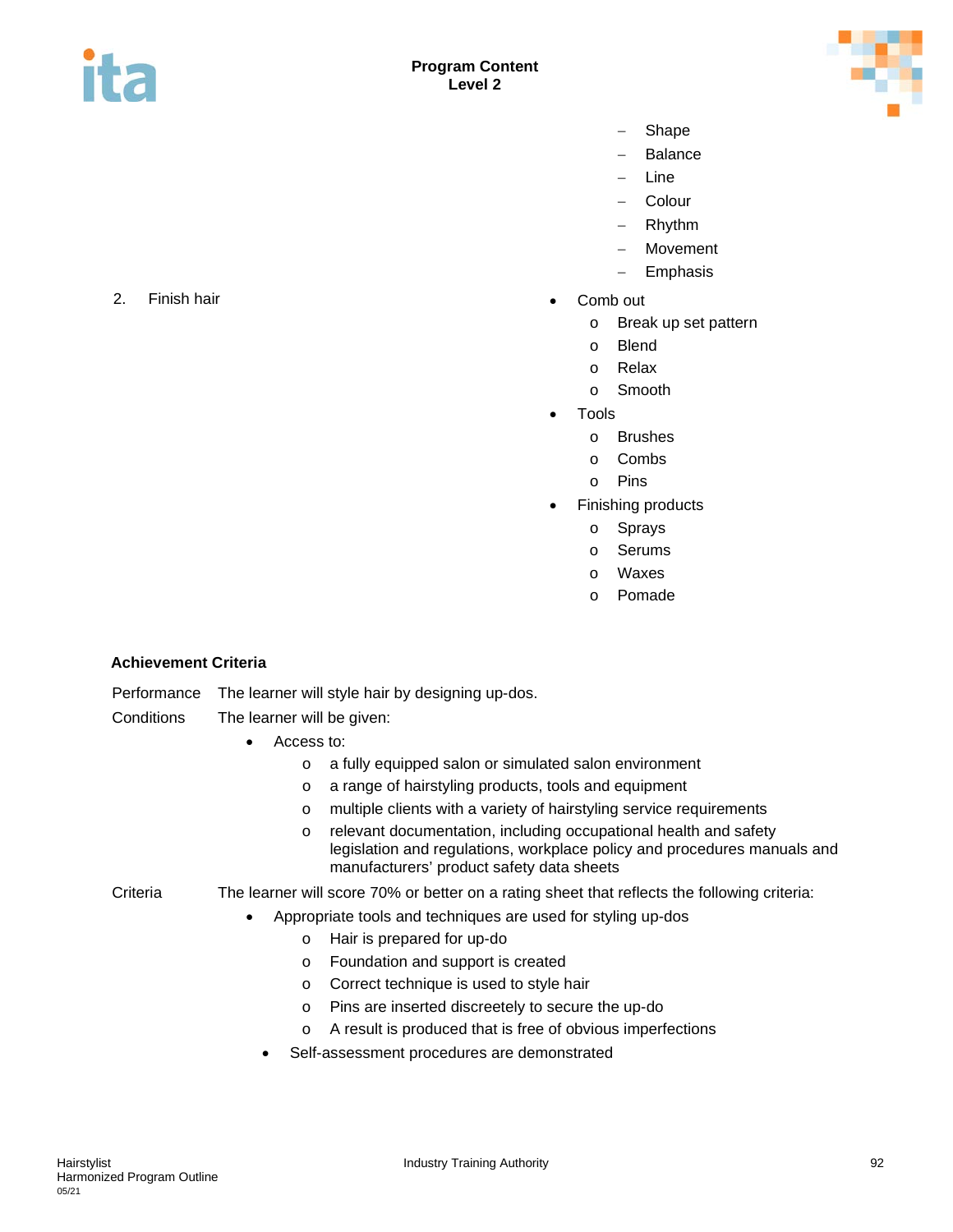

# **Line (GAC): K PERFORM CHEMICAL TEXTURE SERVICES ON HAIR**

**Competency: K2 Chemically relax and smooth hair**

### **Objectives**

To be competent in this area, the individual must be able to:

- Process hair with chemical relaxers and smoothing systems.
- Process hair with neutralizing agent.

#### **LEARNING TASKS CONTENT**

1. Process hair with chemical relaxers and Process hair with chemical relaxers and<br>smoothing systems<br>on Records

- - **Records**
	- o Style decisions
- Hair preparation
	- o According to manufacturers' directions
- Tools and accessories
	- o Chemical cape
	- o Non-metallic bowl
	- o Applicator brush
	- o Spatula
	- o Comb
	- o Clips
	- o Brush
	- o Flat iron
	- o Blow dryer
	- o Product
		- − Relaxer
			- **Sodium hydroxide**
			- **Ammonium** thioglycolate
			- No-lye relaxers
			- **Smoothing systems**
			- Re-forming systems
			- − Protective cream
			- − Cotton coil
- Application of chemical relaxing product or smoothing system according to manufacturers' directions
	- o Hair sections
	- o Distance from scalp
	- o Timing
	- o Heat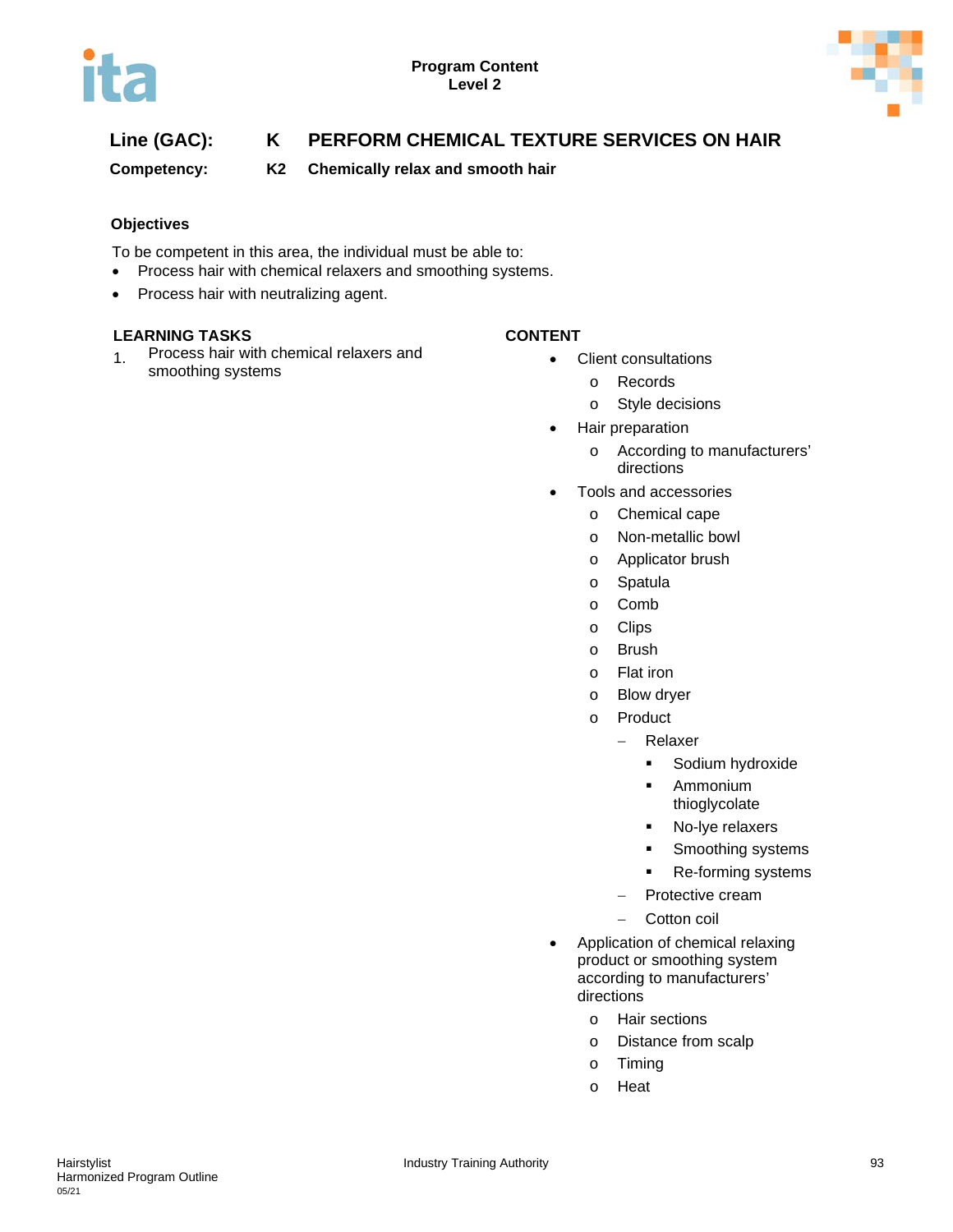

2. Process hair with neutralizing agent **•** Application of neutralizing agent

- o Comb testing
- o Rinsing
- according to manufacturers' directions
	- o Hair sections
	- o Distance from scalp
	- o Timing
	- o Rinsing

#### **Achievement Criteria**

|  |  | Performance The learner will chemically perm hair using specific tools, techniques and products. |
|--|--|--------------------------------------------------------------------------------------------------|
|  |  |                                                                                                  |

- Conditions The learner will be given:
	- Access to:
		- o a fully equipped salon or simulated salon environment
		- o a range of hairstyling products, tools and equipment
		- o multiple clients with a variety of hairstyling service requirements
		- o relevant documentation, including occupational health and safety legislation and regulations, workplace policy and procedures manuals and manufacturer's product safety data sheets

Criteria The learner will score 70% or better on a rating sheet that reflects the following criteria:

- A hair and scalp analysis is conducted
- The correct procedure is used to chemically perm hair:
	- o Hair is prepared for perm service
	- o Hair is sectioned in relation to head form and hair type to ensure balanced perm wrap
	- o The sub-section size is selected in relation to tool
	- o Demonstrates base control to achieve desired result
	- o Demonstrates tension according to manufacturer's directions
	- o Demonstrates application of solutions and test curl procedure
	- o Results reflect client's requirements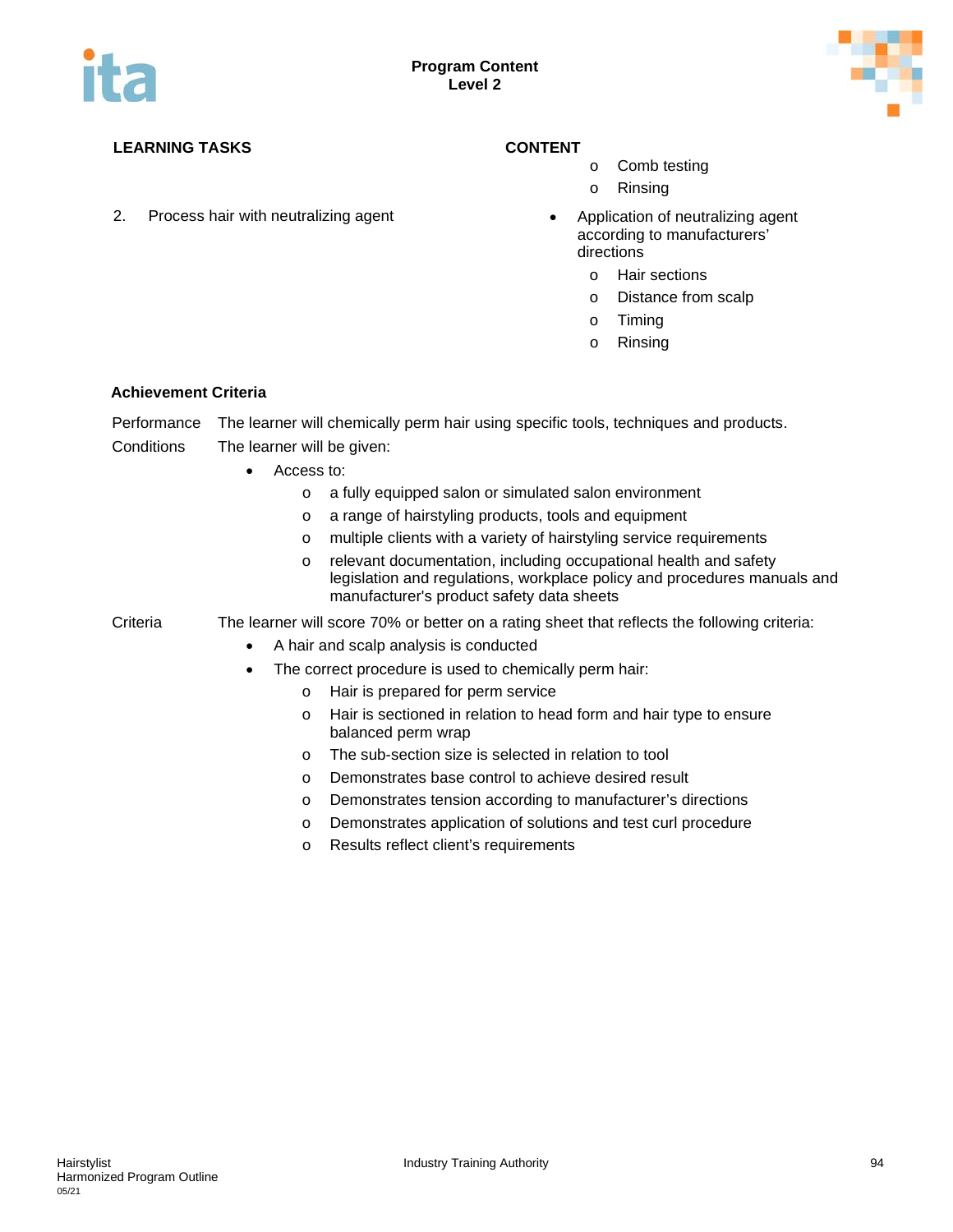

# **Line (GAC): L COLOUR HAIR**

**Competency: L3 Colour hair using colour placement and techniques** 

#### **Objectives**

To be competent in this area, the individual must be able to:

• Perform independent specialized colour placement and techniques.

#### **LEARNING TASKS CONTENT**

1. Perform independent specialized colour placement and techniques

- Client consultations
	- o Records
	- o Target colour
	- o Strand test
	- o Hair and scalp analysis
- Colour Trends: application and placement selection
	- o Freehand
	- o Colour blending
	- o Balayage (hand painting)
	- o Ombré
	- o Shadow root
	- o Drop root
- Colour formulation
	- o Colour trends
	- o Fashion colours
- Tools selection
- Processing time according to manufacturers' directions
- Monitoring of colouring process and client observation
- Product removal according to manufacturers' directions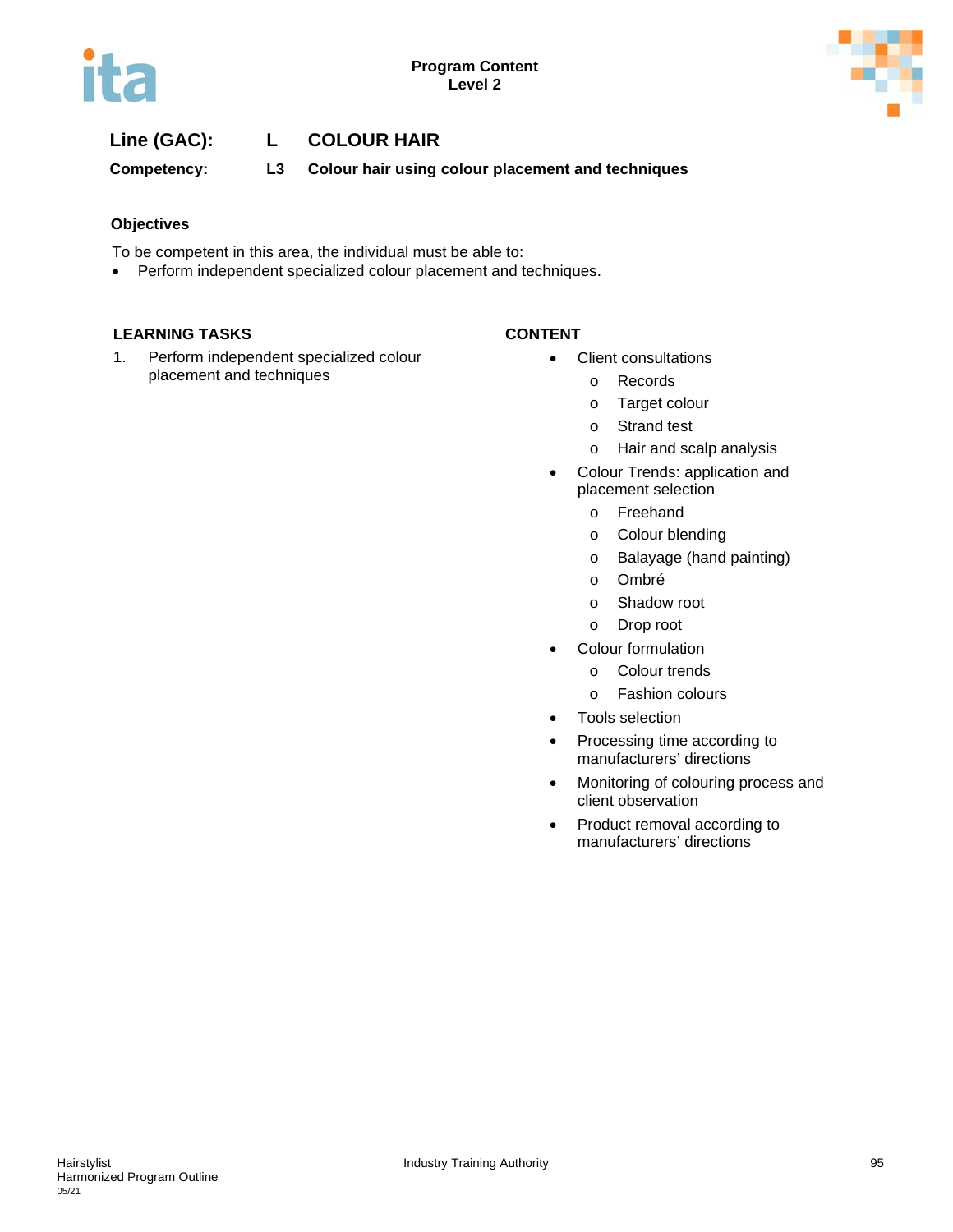



### **Achievement Criteria**

Performance The learner will independently perform colour placement and techniques Conditions The learner will be given:

- Access to:
	- o a fully equipped salon or simulated salon environment
	- o a range of hairstyling products, tools and equipment
	- o multiple clients with a variety of hairstyling service requirements
	- o relevant documentation, including occupational health and safety legislation and regulations, workplace policy and procedures manuals and manufacturer's product safety data sheets

Criteria The learner will score 70% or better on a rating sheet that reflects the following criteria:

- A hair analysis is performed to determine suitability
- Application method is determined according to desired result
- Appropriate tools and techniques are used for colouring hair
- An accurate colour result is produced that is free of obvious imperfections.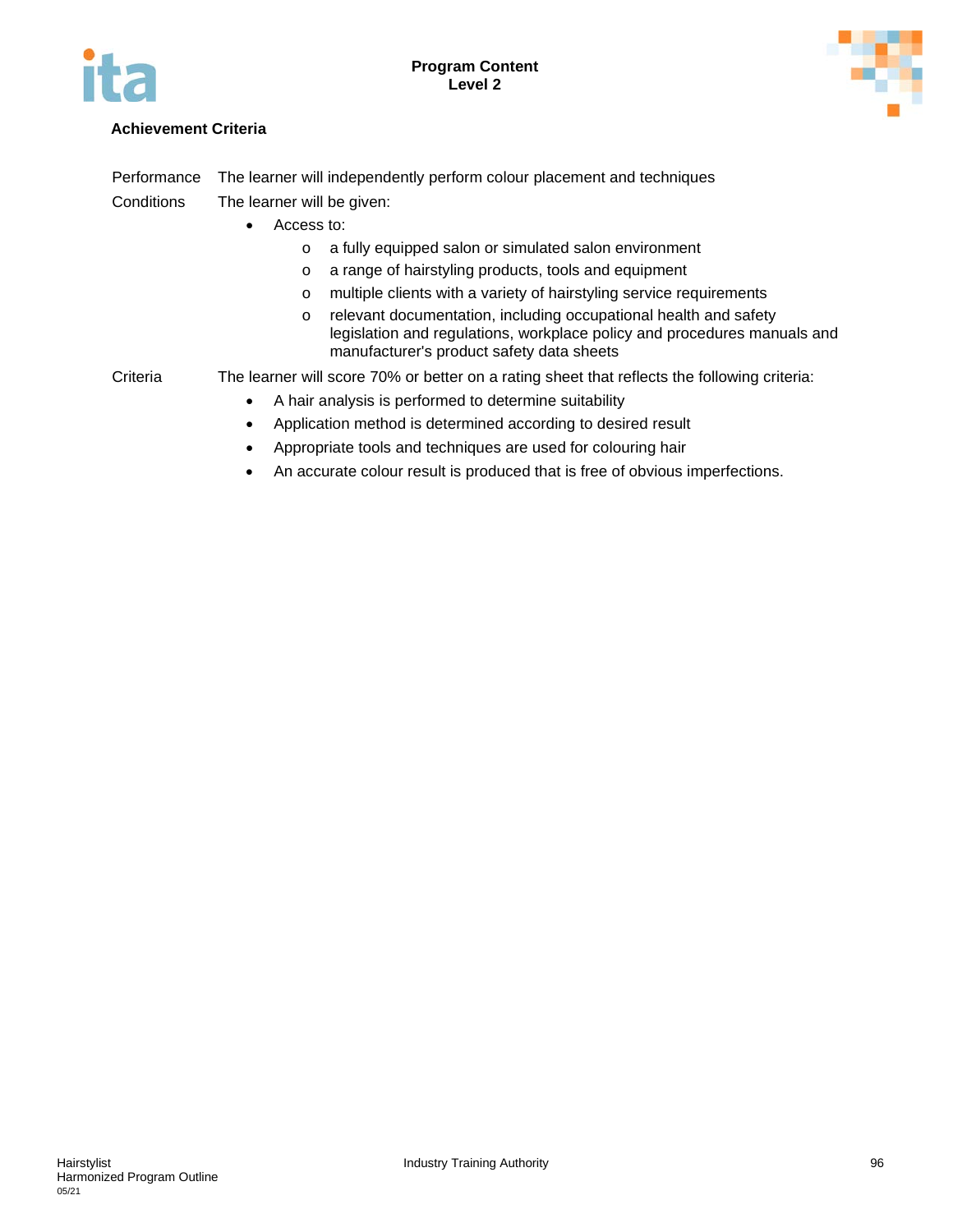

# **Line (GAC): M LIGHTEN HAIR**

**Competency: M2 Lighten virgin hair and regrowth**

#### **Objectives**

To be competent in this area, the individual must be able to:

- Prepare lightener application without guidance.
- Perform lightener application without guidance.

#### **LEARNING TASKS CONTENT**

1. Prepare lightener application without guidance • Client consultations

- - o Records
	- o Target level
	- o Patch test
	- o Strand test
	- o Hair and scalp analysis
- Lightener formula selection
	- o On-scalp
	- o Off-scalp
- Application technique selection
	- o Sectioning
		- − Sub-sections
- Tool selection and accessories
	- o Combs
	- o Swatch book
	- o Non-metallic bowls
	- o Gloves
	- o Plastic wrap
	- o Barrier cream
	- o Chemical cape
	- o Application brush
	- o Towels
	- o Cotton coil
- Hair preparation
	- o According to manufacturers' directions
- - o Virgin
	- o Regrowth
- Processing time
- **Monitor** 
	- o Decolourization
	- o Hair integrity
	- o Scalp reaction
- Product removal as per manufacturers' directions
	- o Water temperature

2. Perform lightener application without guidance • Product application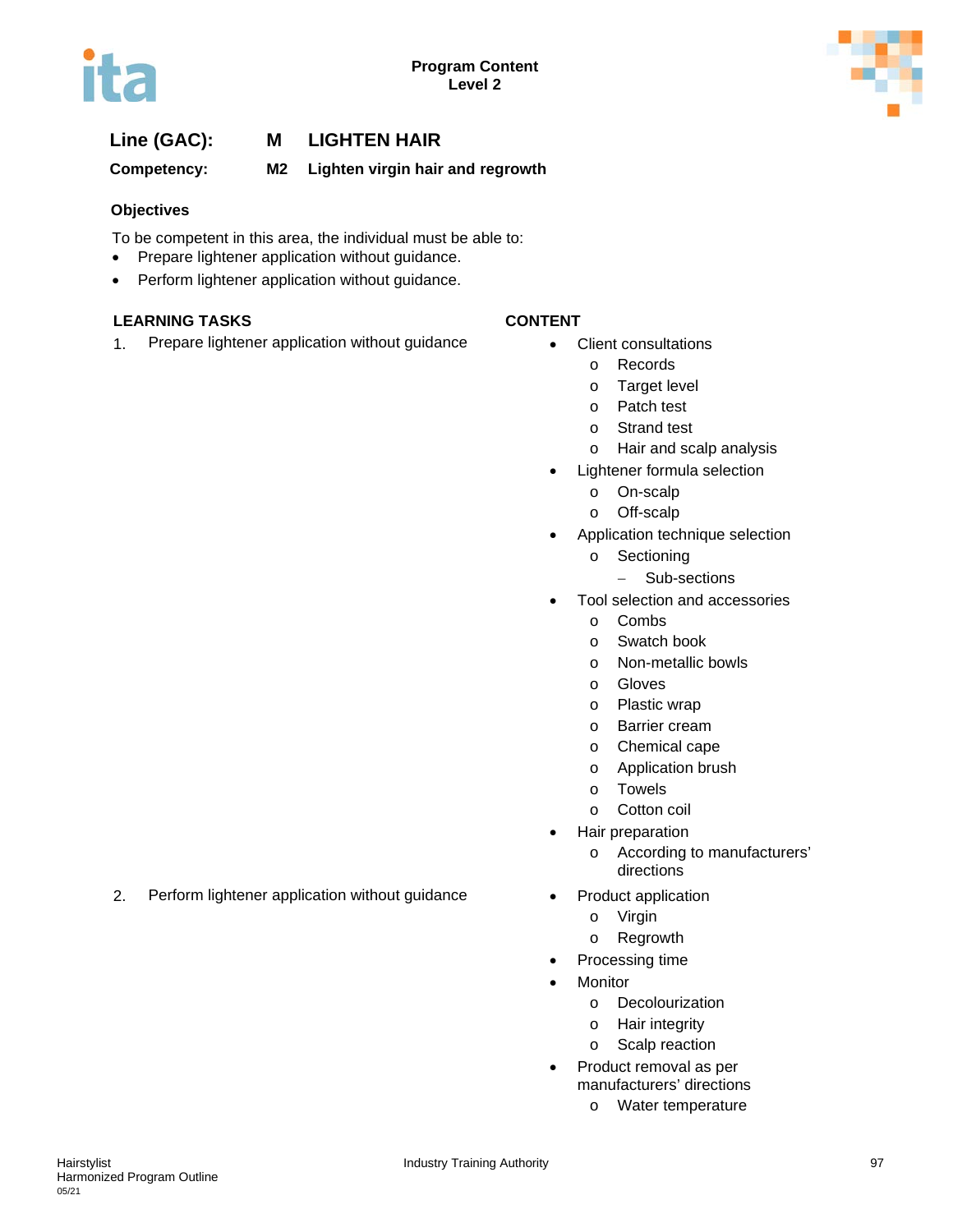

# **Line (GAC): M LIGHTENING**

**Competency: M3 Lighten hair using customized placement and techniques**

#### **Objectives**

To be competent in this area, the individual must be able to:

• Perform customized placement and techniques without guidance.

#### **LEARNING TASKS CONTENT**

1. Perform customized placement and techniques without guidance.

- Client consultations
	- o Records
	- o Target level
	- o Strand test
	- o Hair and scalp analysis
- Trends: application and placement selection
	- o Freehand
	- o Blending
	- o Balayage (hand painting)
	- o Ombré
	- o Shadow root
	- o Drop root
- Lightener formulation
	- o On-scalp
	- o Off-scalp
	- o Trends
- Tool selection
- Processing time according to manufacturers' directions
- **Monitor** 
	- o Decolourization
	- o Hair integrity
	- o Scalp reaction
- Product removal according to manufacturers' directions
	- o Water temperature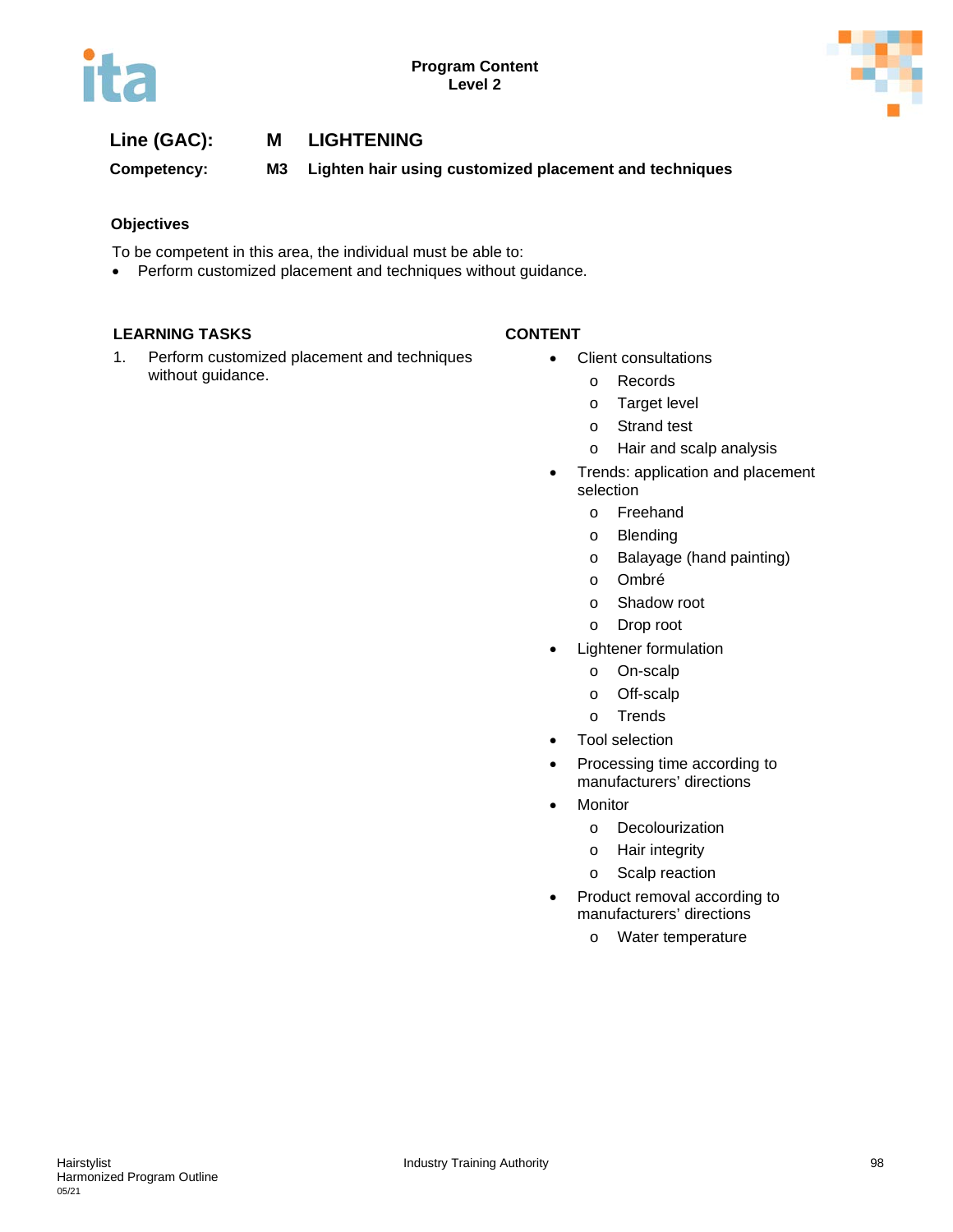

# **Line (GAC): M LIGHTEN HAIR**

**Competency: M4 Tone pre-lightened hair**

### **Objectives**

To be competent in this area, the individual must be able to:

- Perform analysis of pre-lightened hair without guidance.
- Perform toner application without guidance.

### **LEARNING TASKS CONTENT**

1. Perform analysis of pre-lightened hair without guidance

- Level of pre-lightened hair
- Degree of contributing pigment
- Toning formula selection
	- o Neutralized
	- o Enhanced
- Toning placement selection
	- o Porosity
	- o Residual pigment
- Hair integrity
	- o Oxidative
		- o Non-oxidative
	- o Trends
- 2. Perform toner application without guidance Tool selection
	- o Brush
	- o Bowl
	- o Bottle
	- Toner application
		- o According to manufacturers' directions
		- o Neutralize
		- o Enhance
	- Processing time
		- o Monitoring
		- o Strand test
	- Product removal according to manufacturers' directions
		- o Water temperature
			- − Hair condition verification
	- **Aftercare**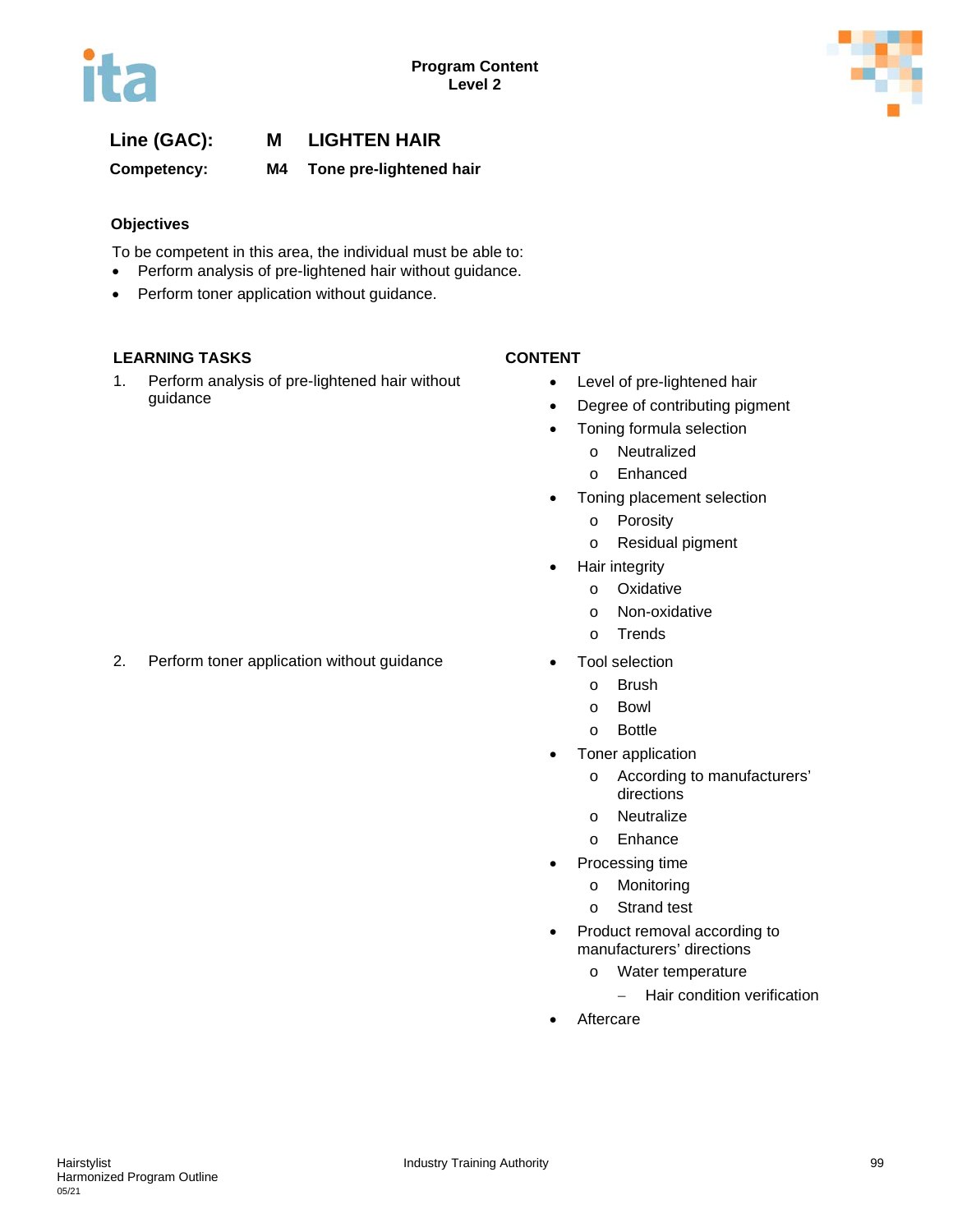



### **Achievement Criteria**

Performance The learner will tone pre-lightened hair.

Conditions The learner will be given:

- Access to:
	- o a fully equipped salon or simulated salon environment
	- o a range of hairstyling products, tools and equipment
	- o multiple clients with a variety of hairstyling service requirements
	- o relevant documentation, including occupational health and safety legislation and regulations, workplace policy and procedures manuals and manufacturer's product safety data sheets

Criteria The learner will score 70% or better on a rating sheet that reflects the following criteria:

- A hair analysis is performed to determine suitability
- Application method is determined according to desired result
- Appropriate tools and techniques are used for colouring hair
- An accurate colour result is produced that is free of obvious imperfections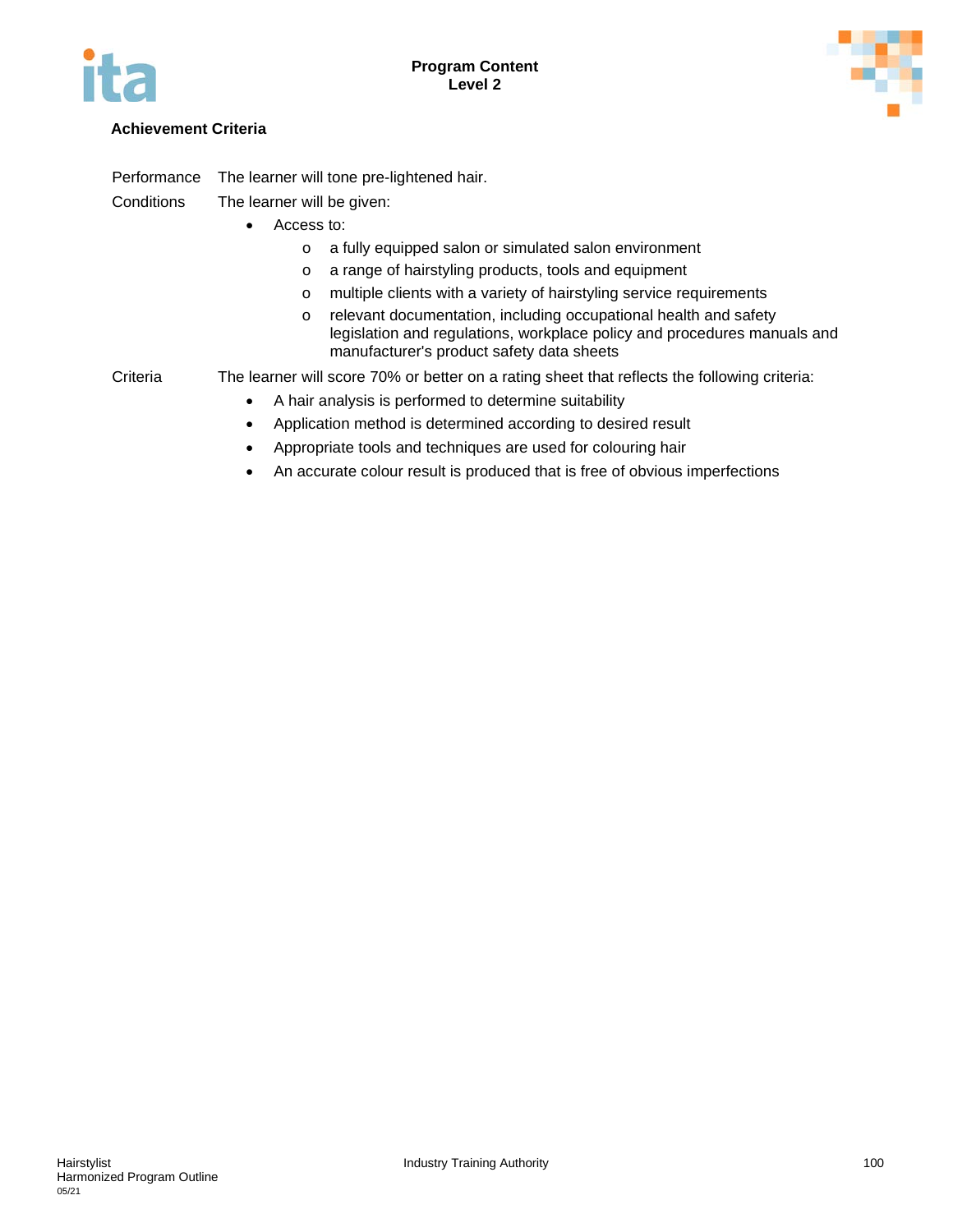



# **Line (GAC): N PERFORM COLOUR CORRECTION**

**Competency: N2 Apply Colour Correction**

### **Objectives**

To be competent in this area, the individual must be able to:

- Prepare for colour correction.
- Execute colour correction.

### **LEARNING TASKS CONTENT**

1. Prepare for colour correction **•** Client consultations

- - o Records
		- o Target colour
		- o Strand test
		- o Hair and scalp analysis
- Colour formula
	- o Multiple
	- o Filler
		- − Pre-pigmentation
		- − Porosity
	- o Decolourization
		- − Lightener
		- − Colour remover
			- **-** Oxidative
			- **Non-oxidative**
- Tool selection
- - o Multiple
- Processing time
	- o Desired results
- Monitoring
	- o Deposit
	- o Decolourization
	- o Hair integrity
	- o Scalp reaction
- Product removal according to manufacturers' directions
	- o Water temperature
- Results analysis
	- − Re-assess
		- − Re-formulate as needed
- Aftercare

2. Execute colour correction **•** Product application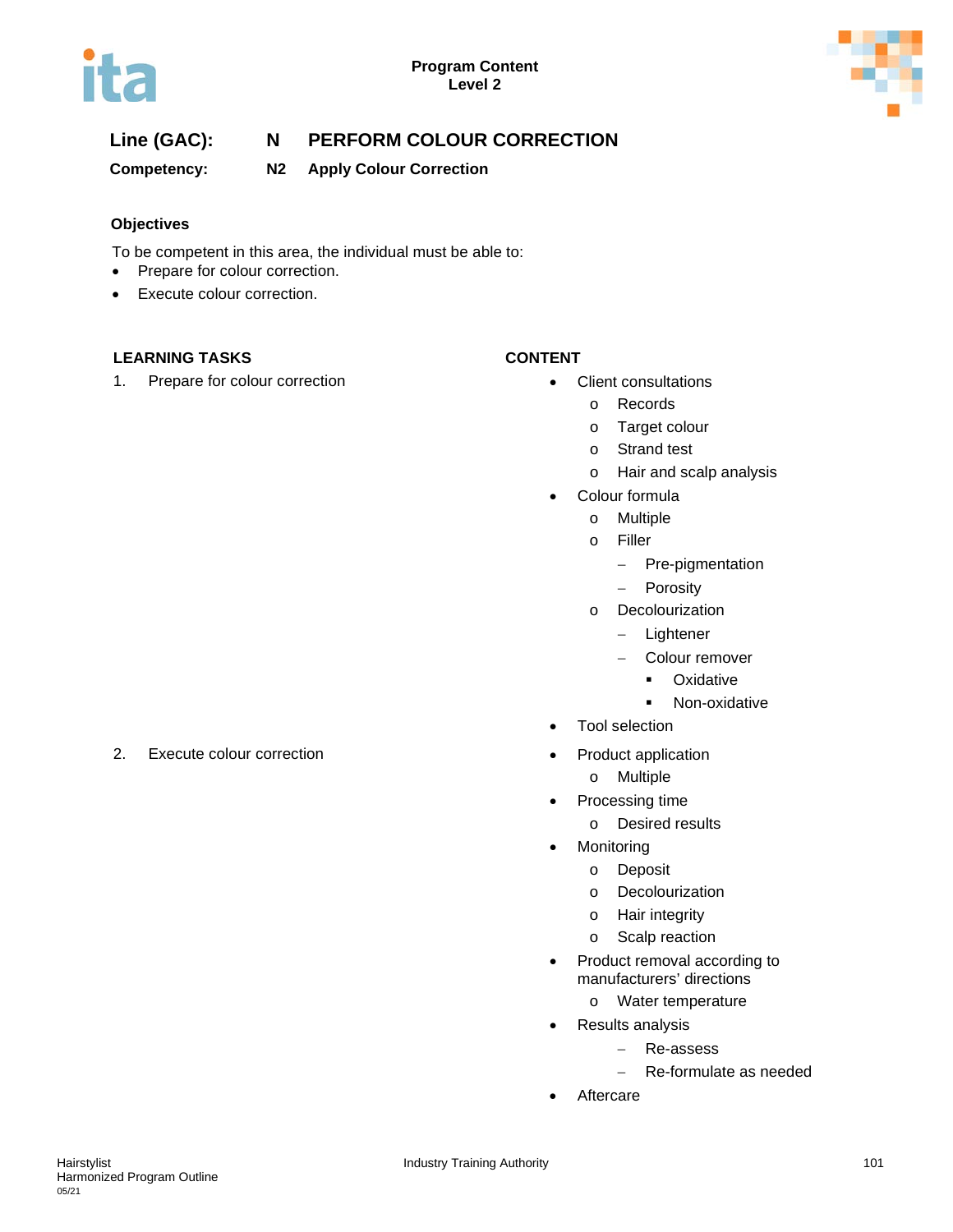



### **Achievement Criteria**

| Performance | The learner will adjust undesirable colour.                                                                                                                                                                                            |  |  |
|-------------|----------------------------------------------------------------------------------------------------------------------------------------------------------------------------------------------------------------------------------------|--|--|
| Conditions  | The learner will be given:                                                                                                                                                                                                             |  |  |
|             | Access to:                                                                                                                                                                                                                             |  |  |
|             | a fully equipped salon or simulated salon environment<br>$\circ$                                                                                                                                                                       |  |  |
|             | a range of hairstyling products, tools and equipment<br>$\circ$                                                                                                                                                                        |  |  |
|             | multiple clients with a variety of hairstyling service requirements<br>$\circ$                                                                                                                                                         |  |  |
|             | relevant documentation, including occupational health and safety<br>$\circ$<br>legislation and regulations, workplace policy and procedures manuals and<br>manufacturer's product safety data sheets                                   |  |  |
| Criteria    | The learner will score 70% or better on a rating sheet that reflects the following criteria:                                                                                                                                           |  |  |
|             | A pre-colour analysis is done to determine the condition and the quality of the hair<br>٠<br>(including hair characteristics such as porosity, density, texture and growth<br>patterns) to determine the suitability for the procedure |  |  |
|             | Hair is prepared for colour correction service<br>$\bullet$                                                                                                                                                                            |  |  |
|             | The appropriate procedure is used to adjust undesirable colour when:<br>٠                                                                                                                                                              |  |  |
|             | Colour is too light<br>$\circ$                                                                                                                                                                                                         |  |  |
|             | Colour is too cool (drab)<br>$\circ$                                                                                                                                                                                                   |  |  |
|             | Colour is too dark<br>$\circ$                                                                                                                                                                                                          |  |  |

- o Colour is too warm (brassy)
- An accurate and complementary colour result is produced that is free of obvious imperfections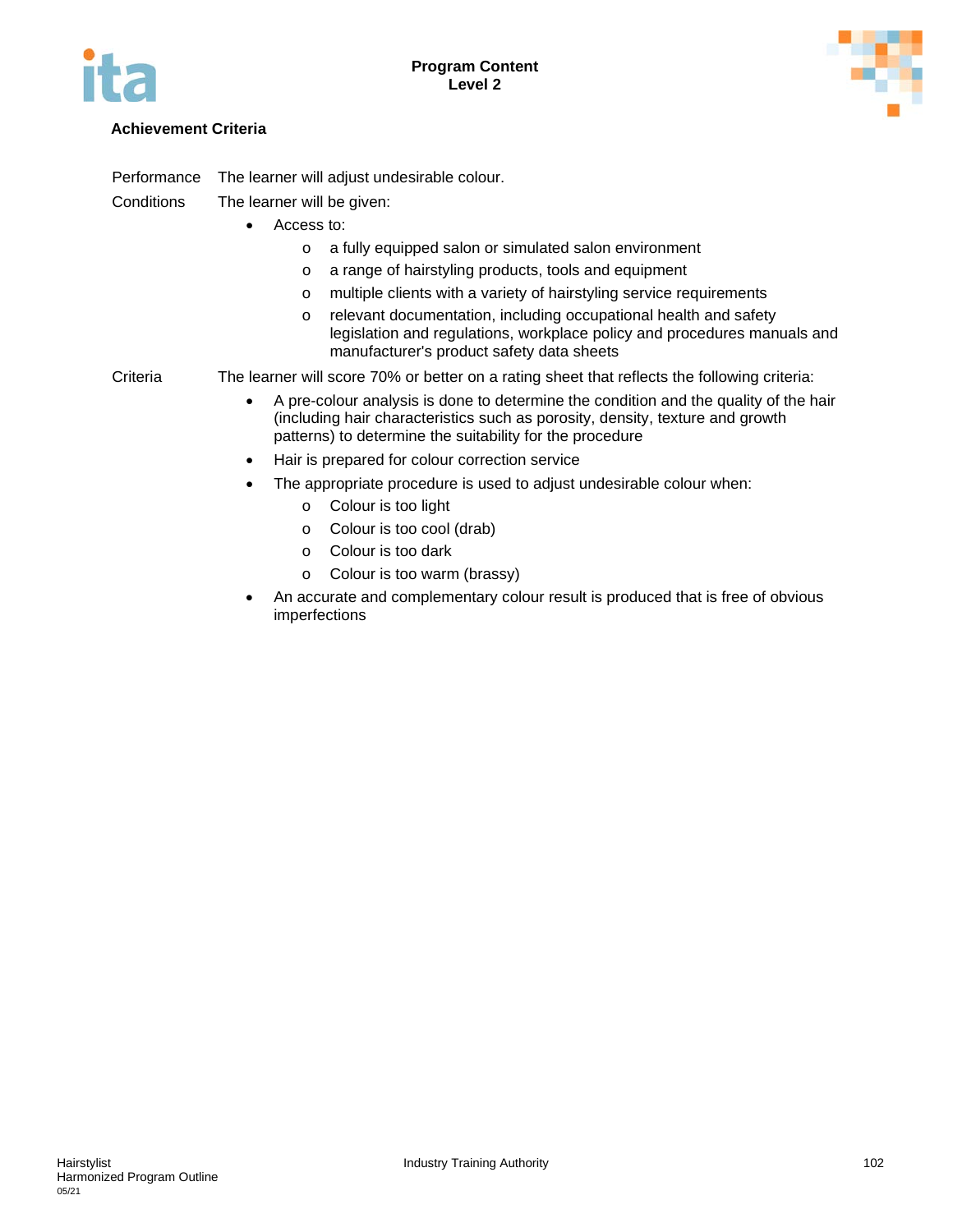

# **Line (GAC): P PRACTICE BUSINESS FUNDAMENTALS**

**Competency: P3 Explore business essentials**

### **Objectives**

To be competent in this area, the individual must be able to:

- Identify business models.
- Market products and services.

### **LEARNING TASKS CONTENT**

- 1. Identify business models **business in the set of the set of the set of the set of the set of the set of the set of the set of the set of the set of the set of the set of the set of the set of the set of the set of the s** 
	- o Sole-proprietorship
	- o Independent contractor
		- **Booth or chair** rental
	- o Partnership
	- o Corporation
		- − Franchise
	- Regulations
- 2. Market products and services **•** Market analysis
	- o Client demographics
	- o Client needs and preferences
	- Pricing policies and variables
	- Advertising strategies
		- o Local
		- o Regional
	- Promotional techniques
		- o Social media
		- o Speciality publications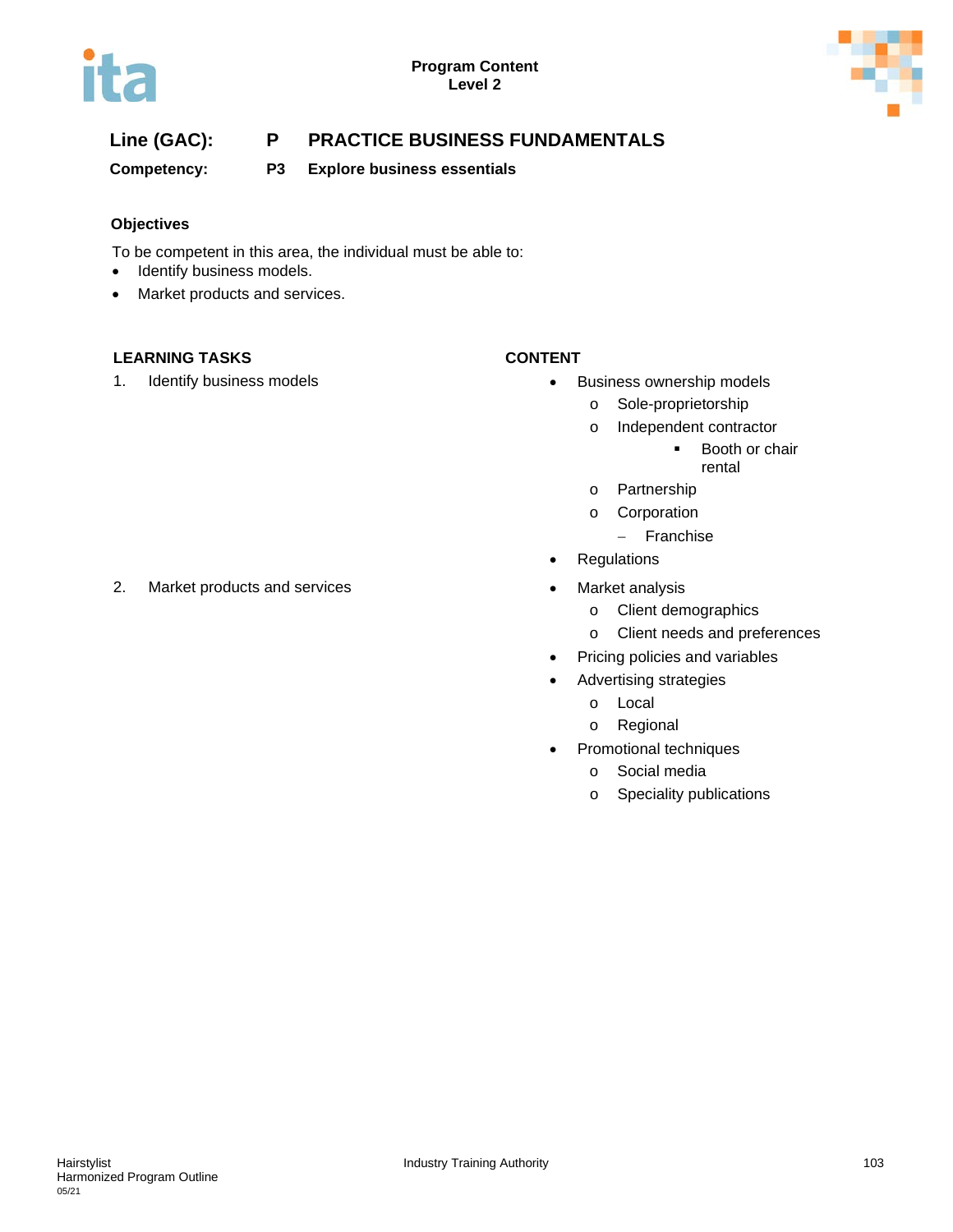



# **Section 4 ASSESSMENT GUIDELINES**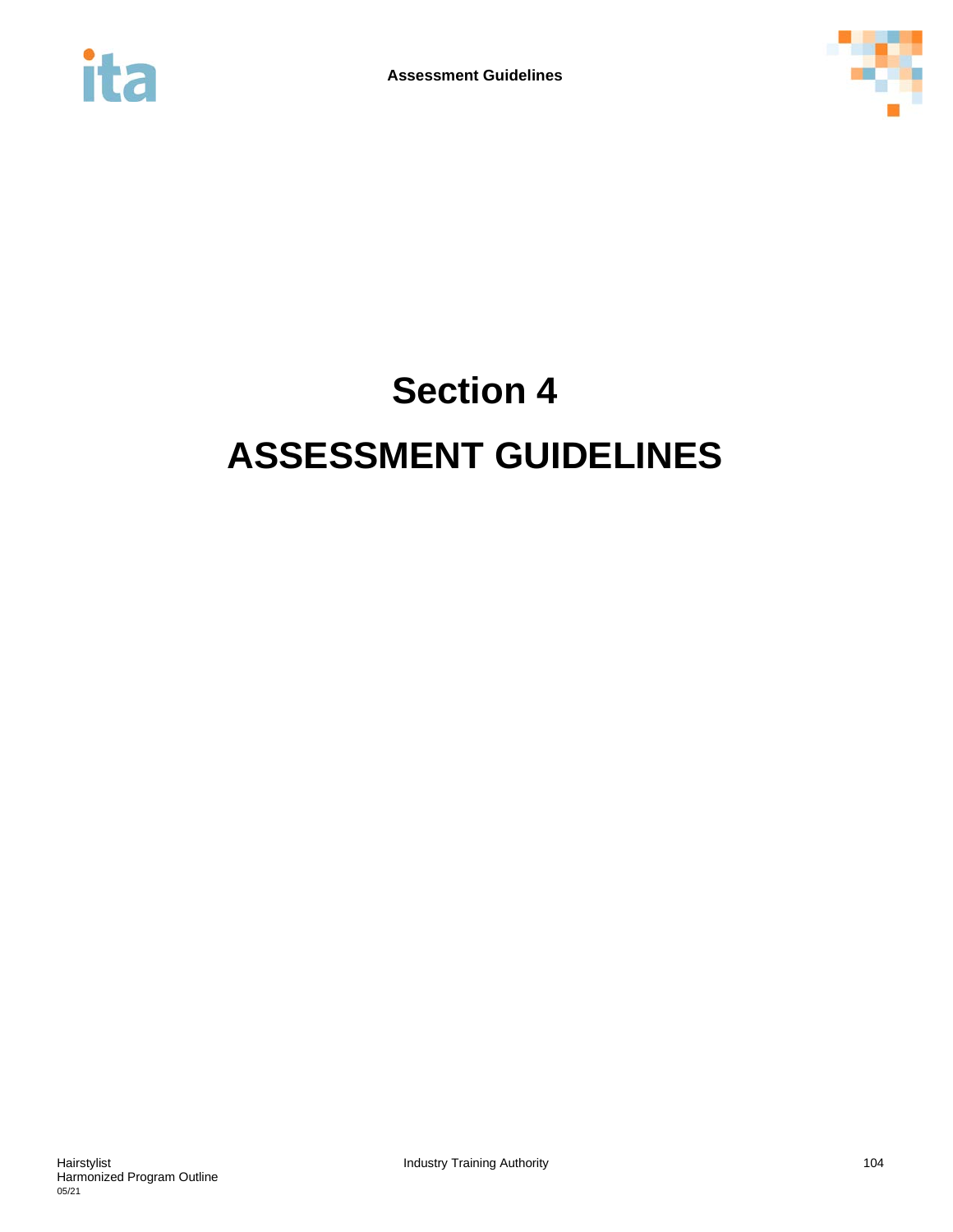

# **Assessment Guidelines – Level 1**

## **Level 1 Grading Sheet: Subject Competency and Weightings**

| <b>PROGRAM:</b> | <b>IN-SCHOOL TRAINING:</b>                                | <b>HAIRSTYLIST</b><br><b>LEVEL 1</b>                       |                                   |                                      |
|-----------------|-----------------------------------------------------------|------------------------------------------------------------|-----------------------------------|--------------------------------------|
| <b>LINE</b>     |                                                           | <b>TRAINING TOPICS</b>                                     | <b>THEORY</b><br><b>WEIGHTING</b> | <b>PRACTICAL</b><br><b>WEIGHTING</b> |
| A               | Perform Safety-Related and Hygienic Functions             |                                                            | 3%                                | 3%                                   |
| В               | Use Tools and Equipment                                   |                                                            | 3%                                | 3%                                   |
| $\mathsf{C}$    | <b>Client Service</b>                                     |                                                            | 4%                                | 4%                                   |
| D               | Use Communication and Mentoring Techniques                |                                                            | 2%                                | 2%                                   |
| Е               |                                                           | Analyze and Respond to Hair and Scalp Conditions           | 3%                                | 3%                                   |
| F               | Shampoo and Condition Hair and Scalp                      |                                                            | 2%                                | 2%                                   |
| G               |                                                           | Cut Diverse Textures of Hair Using Cutting Tools           | 18%                               | 18%                                  |
| H               | Cut Facial and Nape Hair                                  |                                                            | 1%                                | 1%                                   |
| $\mathsf{I}$    | Style Wet Hair                                            |                                                            | 10%                               | 10%                                  |
| J               | Style Dry Hair                                            |                                                            | 10%                               | 10%                                  |
| Κ               | <b>Chemically Wave Hair</b>                               |                                                            | 10%                               | 10%                                  |
| L               | <b>Colour Hair</b>                                        |                                                            | 15%                               | 15%                                  |
| M               | Lighten Hair                                              |                                                            | 11%                               | 11%                                  |
| $\mathsf{N}$    | <b>Perform Colour Correction</b>                          |                                                            | 3%                                | 3%                                   |
| O               |                                                           | Perform Services for Hair Extensions, Wigs and Hair Pieces | 1%                                | 1%                                   |
| P               | <b>Practice Business Fundamentals</b>                     |                                                            | 4%                                | 4%                                   |
|                 |                                                           | Total                                                      | 100%                              | 100%                                 |
|                 | In-school theory / practical subject competency weighting |                                                            | 50%                               | 50%                                  |
|                 | Final in-school percentage score                          |                                                            |                                   | IN-SCHOOL%                           |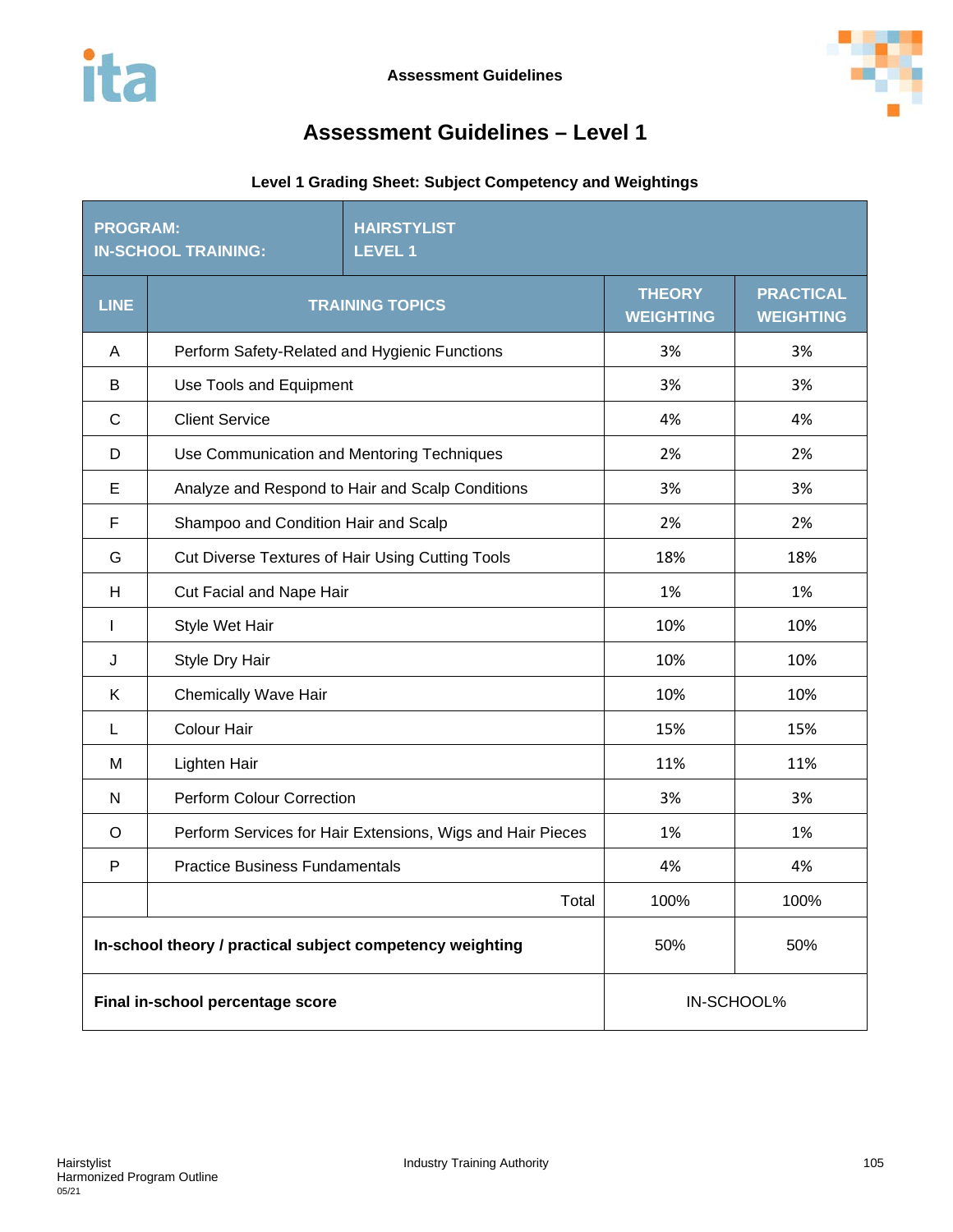



| <b>In-school Percentage Score</b><br>Combined theory and practical subject competency multiplied by | 80%        |
|-----------------------------------------------------------------------------------------------------|------------|
| <b>Standard Level Exam Percentage Score</b><br>The exam score is multiplied by                      | <b>20%</b> |
| <b>Final Percentage Score</b>                                                                       | FINAL%     |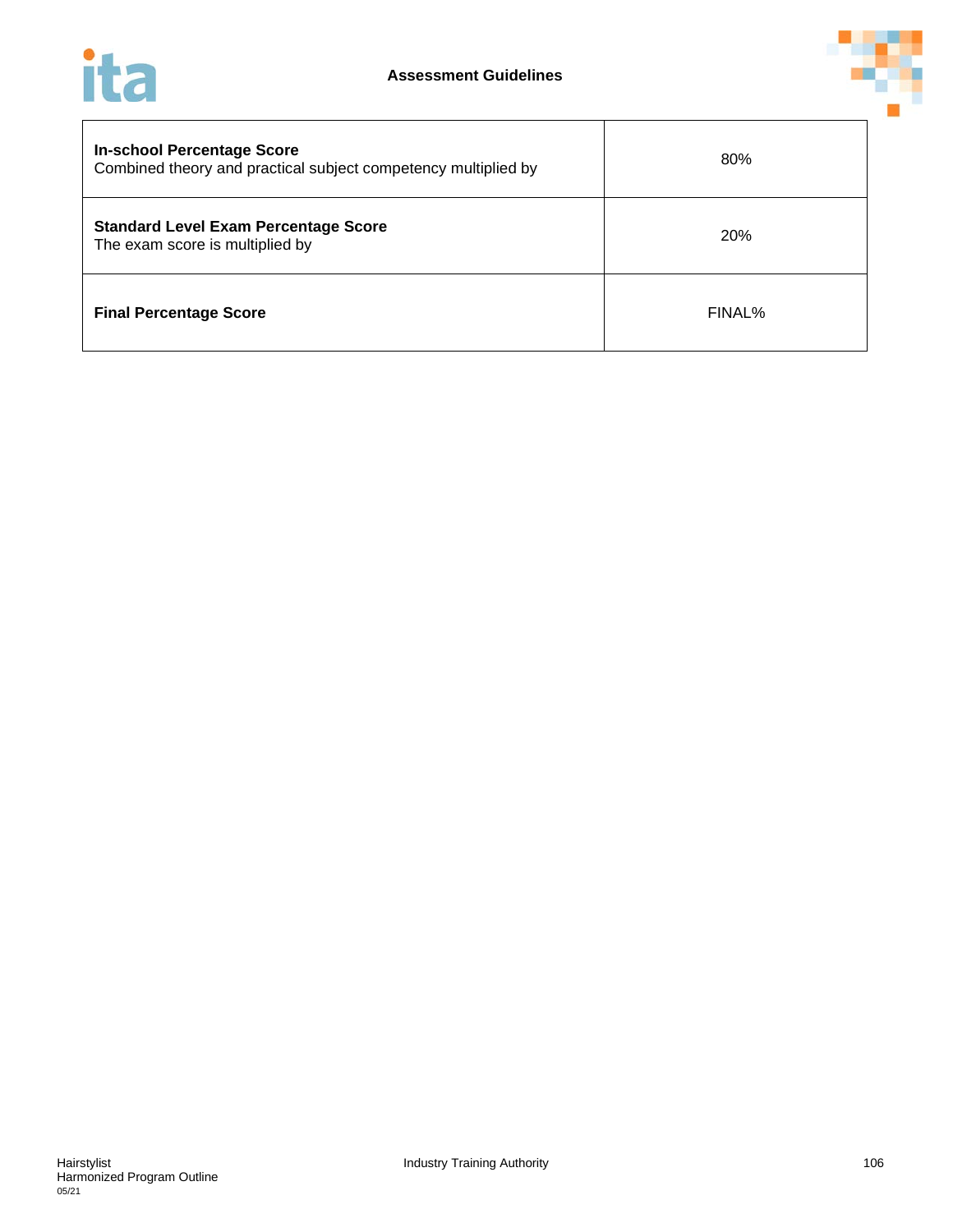

# **Assessment Guidelines – Level 2**

### **Level 2 Grading Sheet: Subject Competency and Weightings**

| <b>PROGRAM:</b> | <b>IN-SCHOOL TRAINING:</b>                                | <b>HAIRSTYLIST</b><br><b>LEVEL 2</b>             |                                   |                                      |
|-----------------|-----------------------------------------------------------|--------------------------------------------------|-----------------------------------|--------------------------------------|
| <b>LINE</b>     |                                                           | <b>TRAINING TOPICS</b>                           | <b>THEORY</b><br><b>WEIGHTING</b> | <b>PRACTICAL</b><br><b>WEIGHTING</b> |
| B               | Use Tools and Equipment                                   |                                                  | 2%                                | 2%                                   |
| D               | Use Communication and Mentoring Techniques                |                                                  | 3%                                | 3%                                   |
| G               |                                                           | Cut Diverse Textures of Hair Using Cutting Tools | 15%                               | 15%                                  |
| H               | Cut Facial and Nape Hair                                  |                                                  | 10%                               | 10%                                  |
| J               | Style Dry Hair                                            |                                                  | 10%                               | 10%                                  |
| K               | Perform Chemical Texture Services on Hair                 |                                                  | 20%                               | 20%                                  |
| L               | <b>Colour Hair</b>                                        |                                                  | 10%                               | 10%                                  |
| м               | Lighten Hair                                              |                                                  | 10%                               | 10%                                  |
| N               | <b>Perform Colour Correction</b>                          |                                                  | 12%                               | 12%                                  |
| P               | <b>Practice Business Fundamentals</b>                     |                                                  | 8%                                | 8%                                   |
|                 |                                                           | Total                                            | 100%                              | 100%                                 |
|                 | In-school theory / practical subject competency weighting |                                                  | 50%                               | 50%                                  |

| Apprentices must achieve a minimum 70% as the final in-school<br>percentage score to be eligible to write the Interprovincial Red Seal<br>Exam. | IN-SCHOOL % |
|-------------------------------------------------------------------------------------------------------------------------------------------------|-------------|
|-------------------------------------------------------------------------------------------------------------------------------------------------|-------------|

**All apprentices who complete Levels 1-2 of the Hairstylist Program with a FINAL level percentage score of 70% or greater will write the Interprovincial Red Seal examination as their final assessment.** 

**ITA will enter the apprentices' Interprovincial Red Seal examination percentage score in ITA Direct Access. A minimum percentage score of 70% on this written exam is required for a pass.** 

**After passing the Interprovincial Red Seal examination and practical exam, the apprentice will be granted the Interprovincial Red Seal endorsement on their Certificate of Qualification.**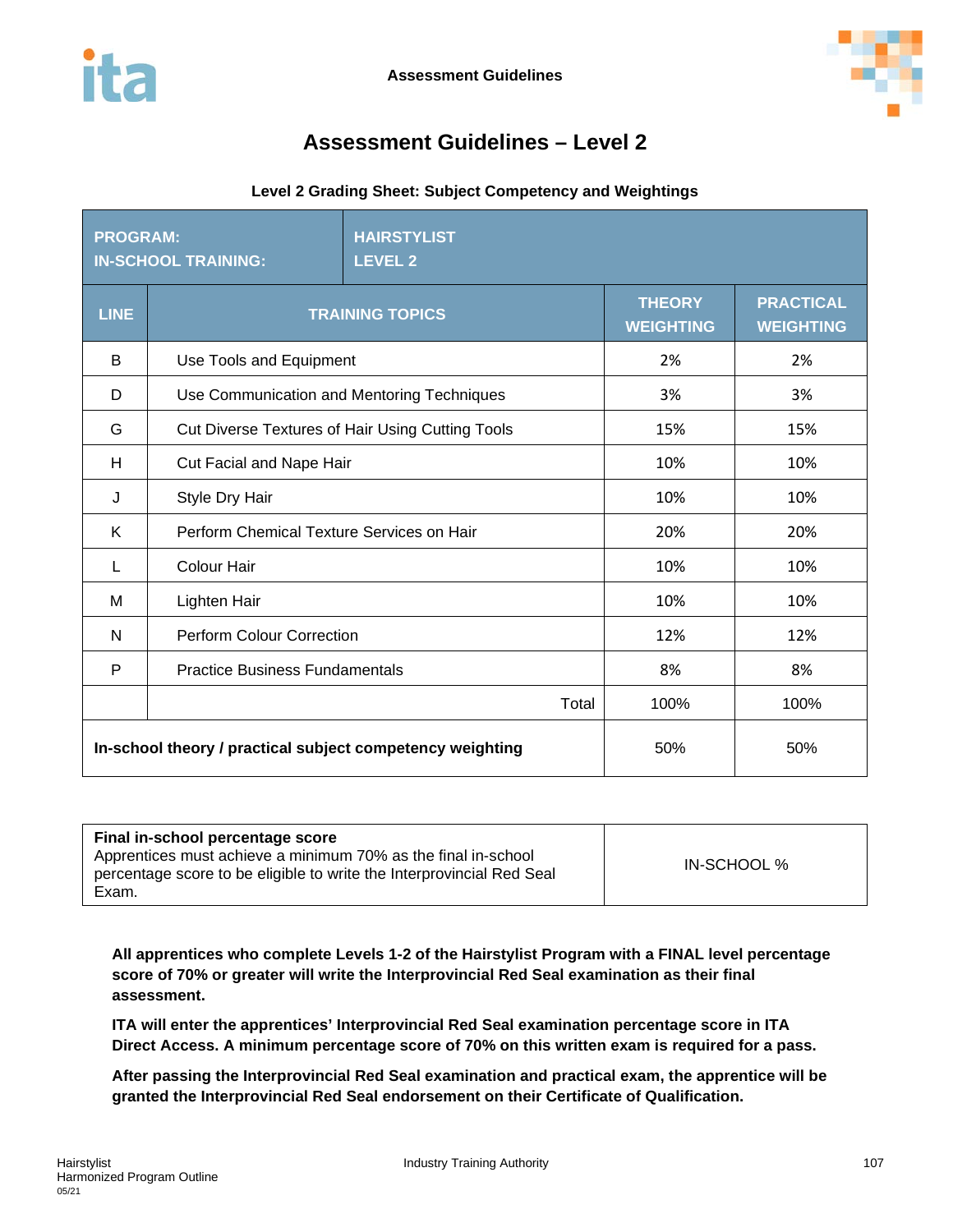



# **Section 5 TRAINING PROVIDER STANDARDS**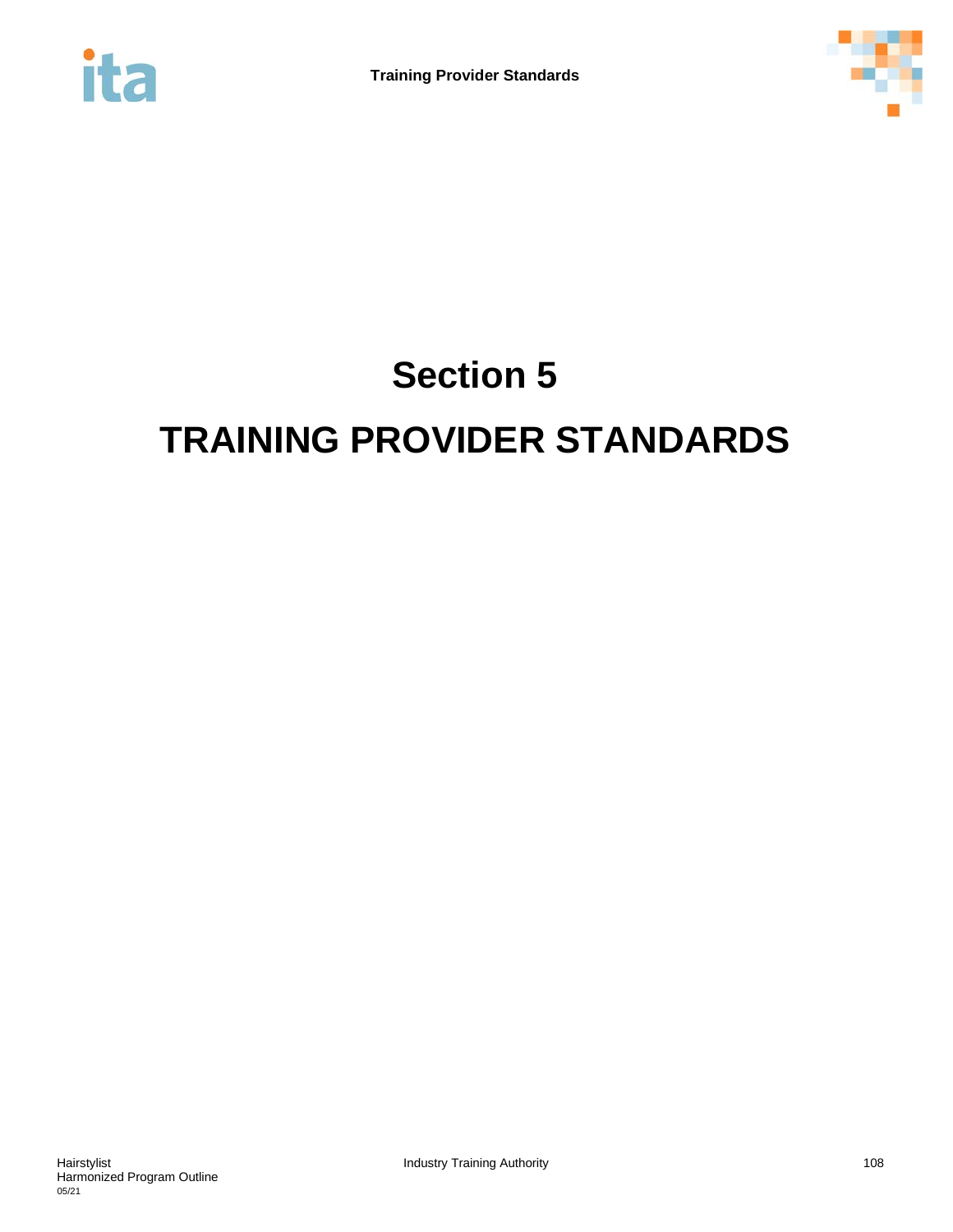



## **Facility Requirements**

#### **Classroom Area**

- Comfortable seating and tables suitable for learning
- Compliance with the local and national fire code and occupational safety requirements
- Overhead and/or multimedia projectors with a projection screen
- Whiteboard with marking pens and erasers
- Lighting controls to allow easy visibility of the projection screen while allowing students to take notes
- Windows must have shades or blinds to adjust sunlight where needed
- Heating/air conditioning for comfort all year round
- In-room temperature control to ensure comfortable room temperature
- Acoustics in the room must allow audibility of the instructor
- Computers and Internet access
- Library complete with reference material for student and instructor use

#### **Shop Area**

- Adequate space with a minimum ceiling height of 8 feet (Storage areas, reception areas, restrooms, utility, heating/cooling facilities and rental floor space are not included as working floor space)
- Adequate stations and resources for students to practice
- Adequate lighting and lighting control
- Adequate moving space without disruption to equipment or furniture
- Proper and reliable tools and equipment
- Ventilation as per WorkSafeBC standards
- Refuse and recycling bins for used materials
- Fire safety and first-aid facilities

#### **Lab Requirements**

- Ventilated area for mixing chemicals such as colour and bleach
- Adequate storage area for chemicals that are clearly labelled
- Stations and basins to allow for enrolment (1 work station available for each student enrolled)
- A dispensary and back bar (shampoo sink) area
- Front desk and client waiting area
- Front desk computer

#### **Student Facilities**

- Adequate lunch room as per WorkSafeBC requirements
- Adequate washroom facilities as per WorkSafeBC requirements
- Personal storage lockers

#### **Instructor's Office Space**

- Desk and filing space
- Computer (Laptop) with Internet access

#### **Other**

• Office equipment such as fax, printer, scanner and copier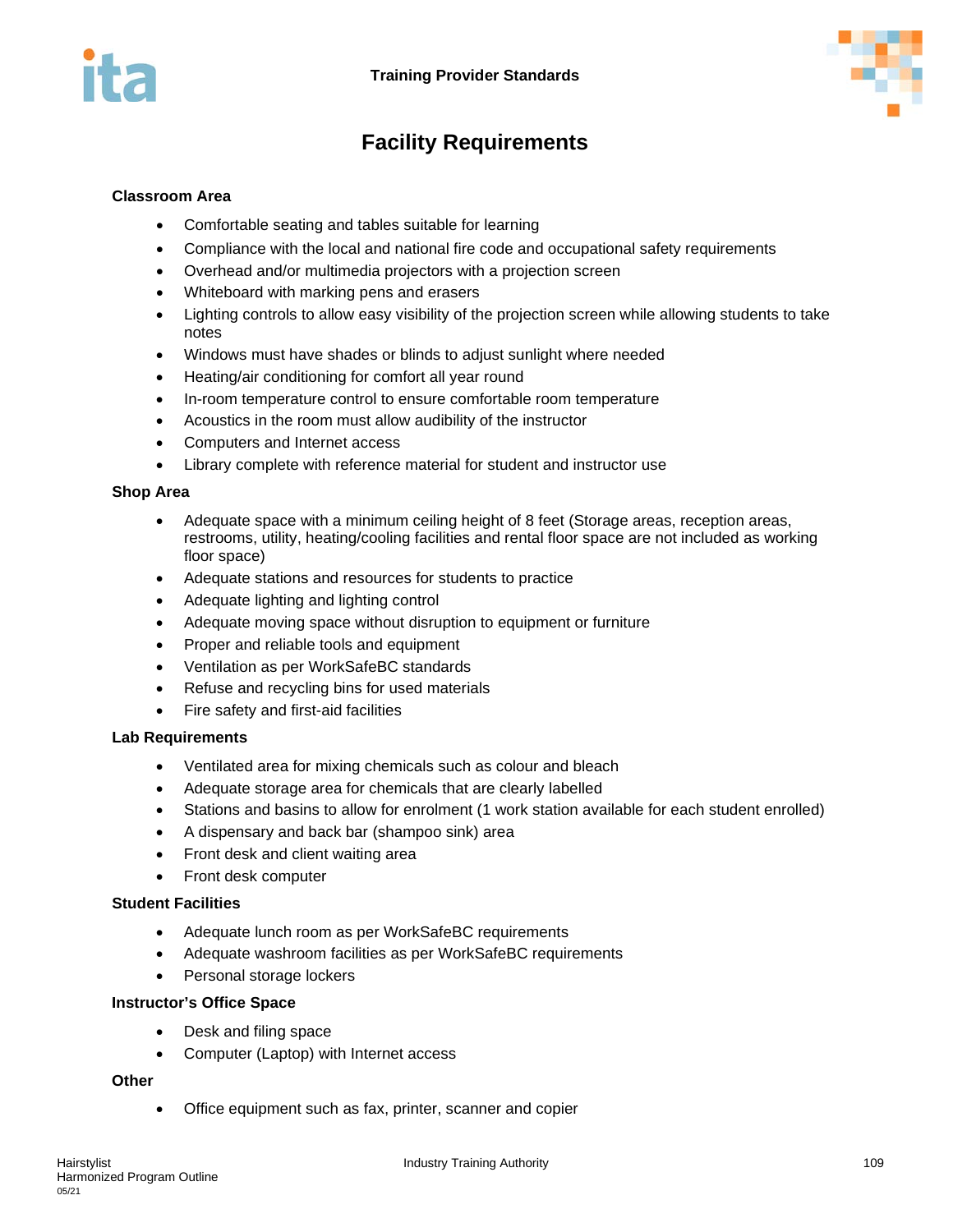

## **Tools and Equipment**

The following section lists all the tools, lab and shop equipment required to deliver both levels of technical training.

#### **Shop (Salon) Equipment**

#### *Required*

- Sanitizing and Safety Equipment
	-
	-
	- o chemical sanitizer<br>
	o disinfecting jar<br>
	o safety glasses
	- o disinfecting jar<br>o disinfectant
	-
	-
	- o dustpan<br>
	o eyewash station<br>
	o sanitizing jar
	- o eyewash station<br>
	o rubber and vinyl gloves<br>
	o vacuum cleaner o rubber and vinyl gloves o vacuum control o vacuum control o vacuum control o vacuum control o vacuum control o
	-
	- sharps container
- **Client Capes** 
	- o chemical capes o shampoo capes<br>
	o cutting capes o solution o solution o solution o towels
	- o cutting capes<br>
	o robes or smocks<br>
	o styling capes
	- $\circ$  robes or smocks  $\circ$
- Major Equipment
	-
	-
	-
	-
- **Office Equipment** 
	- o appointment book o printer<br>
	o calculator o calculator
	-
	-
	-
	- o client record card<br>
	o computer and software<br>
	o stapler computer and software o stapler<br>
	o stationery<br>
	o stationery
	- o credit/debit machine<br>
	o display equipment<br>
	o stereo system
	- $\circ$  display equipment<br> $\circ$  fax machine
	-
	-
	- telephone/answering machine
- o broom o first aid kit<br>
o buckets o laundry ba
	- laundry basket<br>mop
	-
	-
	- disinfectant o recycling containers<br>dustpan o fire extinguisher
		-
		-
		-
- o stylist apron o waste can (covered)<br>
o sharps container container o wet floor sign
	-
	-
	-
	-
- o booster seat o hydraulic styling chair<br>
o shampoo chair o washing machine and
- o shampoo chair comes comes a washing machine and clothes dryer<br>
o hood dryer<br>
o styling station trolley
- o hood dryer o styling station trolley<br>
o shampoo basin o process accelerating
	- process accelerating machine or roller ball (negative ion machine)
	-
- o calculator o reception chairs<br>
o cash register **by the contract of the cash register** o reception desk
	- o reception desk<br>o release forms
	-
	-
	-
	-
- o fax machine<br>
o service and receipt pads<br>
o policy and procedures may
- o pen/pencil/highlighters o policy and procedures manual<br>o telephone/answering o chairstylist reference material
	- o hairstylist reference material such as WHMIS/SDS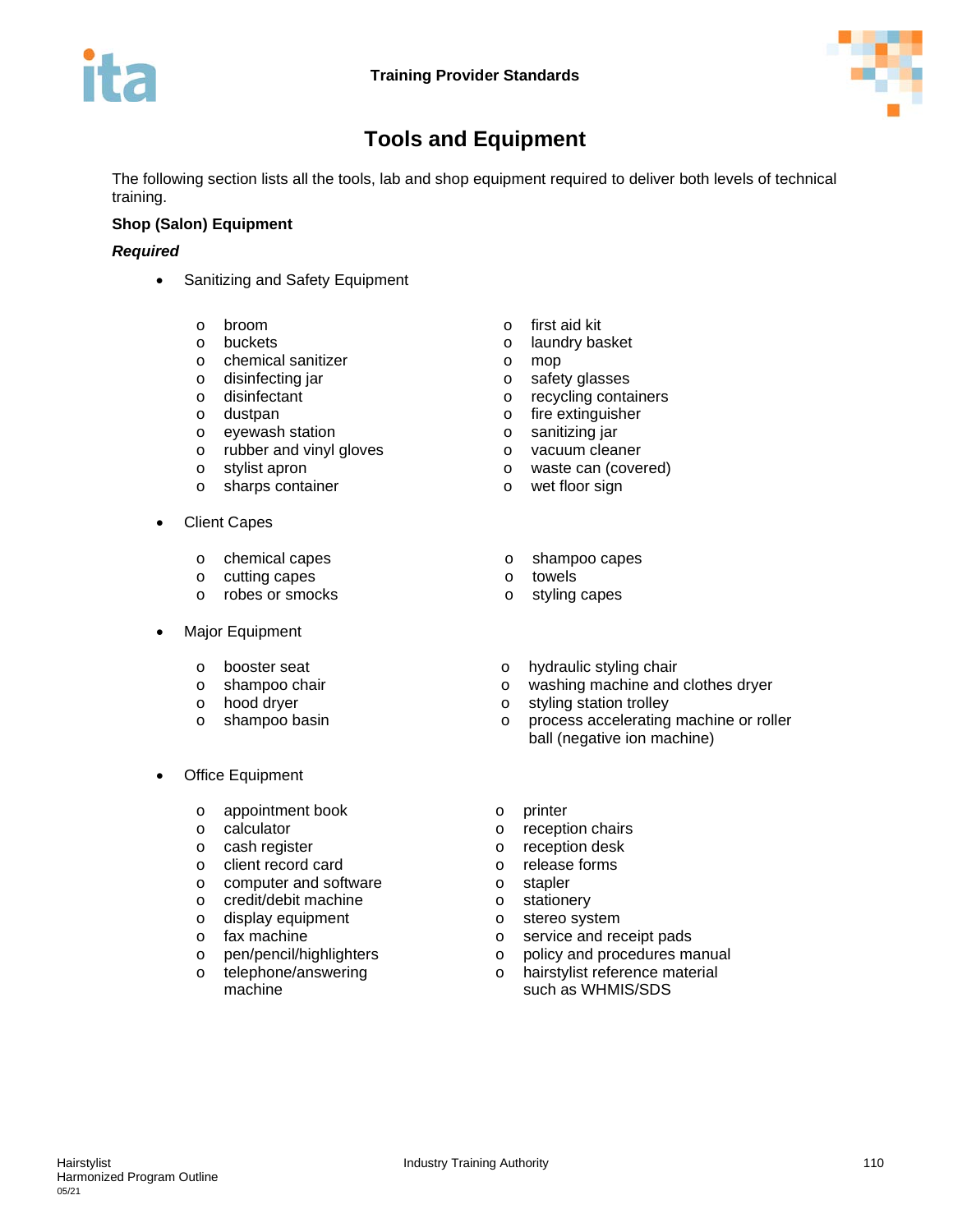



#### *Recommended*

- Cutting stools
- **Mirrors**
- Styling stations
- Styling trollyes
- Business cards

#### **Shop (Salon) (Facility) Tools**

#### *Standard Tools*

- Hairstyling Single-Use Tools and Accessories
	-
	- o bobby pins o o neck strip o neck strip o o neck strip o o o o o o o o
	-
	- o end papers<br>
	o extension needles<br>
	o protective wrap<br>
	o protective wrap
	- extension needles<br>
	foil and containing to protective wrap<br>  $\alpha$  sanitizer and distribution of the sanitizer and distribution of the sanitizer and distribution of the sanitizer and distribution of the sanitizer and distribu
	-
	-
	- o hair pins
	- **Cutting Tools** 
		-
		- o clippers o razors<br>
		o clips and clamps o clips and clamps o clips and clamps o clispos
		- o combs<br>o quards
		-
		- o neck duster<br>o spray bottle
		-
- **Styling Tools** 
	-
	-
	- o brushes<br>
	o clips and clamps<br>
	o measuring tape clips and clamps o measurements of the combs of the combine of the combine of the combine of the combine of the combine of the combine of the combine of the combine of the combine of the combine of the combine of the combi
	-
	- o combs o picks diffuser
	-
	- o wig block<br>o thermal to
	- o thermal tools<br>o end papers
- Colouring Tools
	- o applicator bottle o foil board<br>
	o clips and clamps o foil dispenser
	- clips and clamps<br>colour brush
	-
	-
- o adhesives o high-gauge thread<br>
o hobby pins o heck strip
	-
	-
	- o cotton o plastic cap<br>
	end papers<br>
	o protective o
		-
		-
- o foil<br>
o hair elastics<br>
o hair elastics<br>
o dloves (preferably vinyl to o hair elastics o gloves (preferably vinyl to avoid allergies to latex)
	-
	- o disposable razors<br>o shears
	-
	- o trimmers<br>o clipper oil
	-
- o spray bottle **of changeable blades** (for cutting facial and nape hair)
	- o guards and attachments (for cutting facial and nape hair)
- o blow dryer and mirror o hand mirror o hand mirror o hand mirror o hand mirror o hand mirror o hand mirror o <br>
o hot rollers
	-
	-
	-
	-
	- o benders
	- o hood dryers
	- o curved needle (blunt ended)<br>
	o styling irons (flat. curling) (wa
	- styling irons (flat, curling) (waving, spiral, crimping are desirable)
	-
	-
- o colour brush o highlight hook<br>
o colour chart colour chart o highlight hook<br>
o highlight in the colour chart
	- o highlighting cap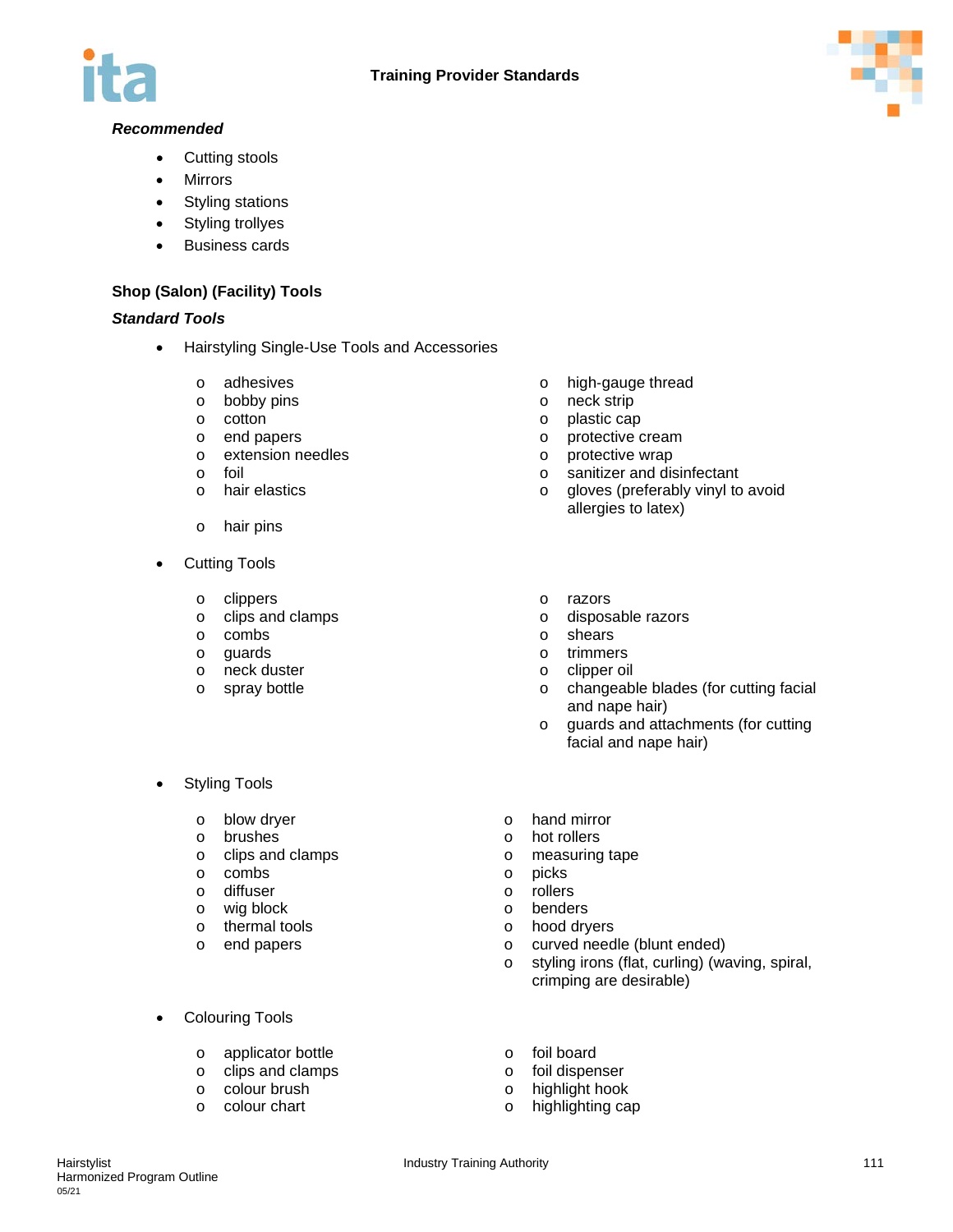



- o colour swatch book o measuring cups<br>
o combs<br>
o non-metallic colo
- 
- o whisk o scale
- 
- o measuring beaker
- Perm/Relaxing Tools
	-
	- $\circ$  combs  $\circ$  drip tray
	-
	-
	- o fasteners o time<br>o relaxing products and o contact of o relaxing products and solutions
- 
- o combs o non-metallic colour bowl<br>
o whisk o scale o scale
	-
- o timer o styrofoam highlighting sheets or foils
- o clips and clamps o perm picks (rod stabilizers) o combs<br>
o perm rods
	-
	- $\circ$  specialty perm tools<br> $\circ$  timer
	-
	- o perm products and solutions
	- o end papers

#### *Specialty Tools*

• N/A

#### **Student Equipment (supplied by school)**

#### *Required*

- Basic student equipment kit (Students will be required to purchase a basic kit. The contents of the kit may vary for each training provider.)
- Styling books
- Client magazines
- Practice heads (1 long, 1 short and 1 men's hair model)
- Instructor generated teaching tools:
	- o Assignments
	- o Word lists
	- o Handouts
	- o PowerPoint Presentations

#### *Recommended*

• N/A

#### **Student Tools (supplied by student)**

#### *Required*

- Binder
- Paper
- Pens/pencils/highlighters
- Craft scissors
- Glue stick
- Eraser

#### *Recommended*

• N/A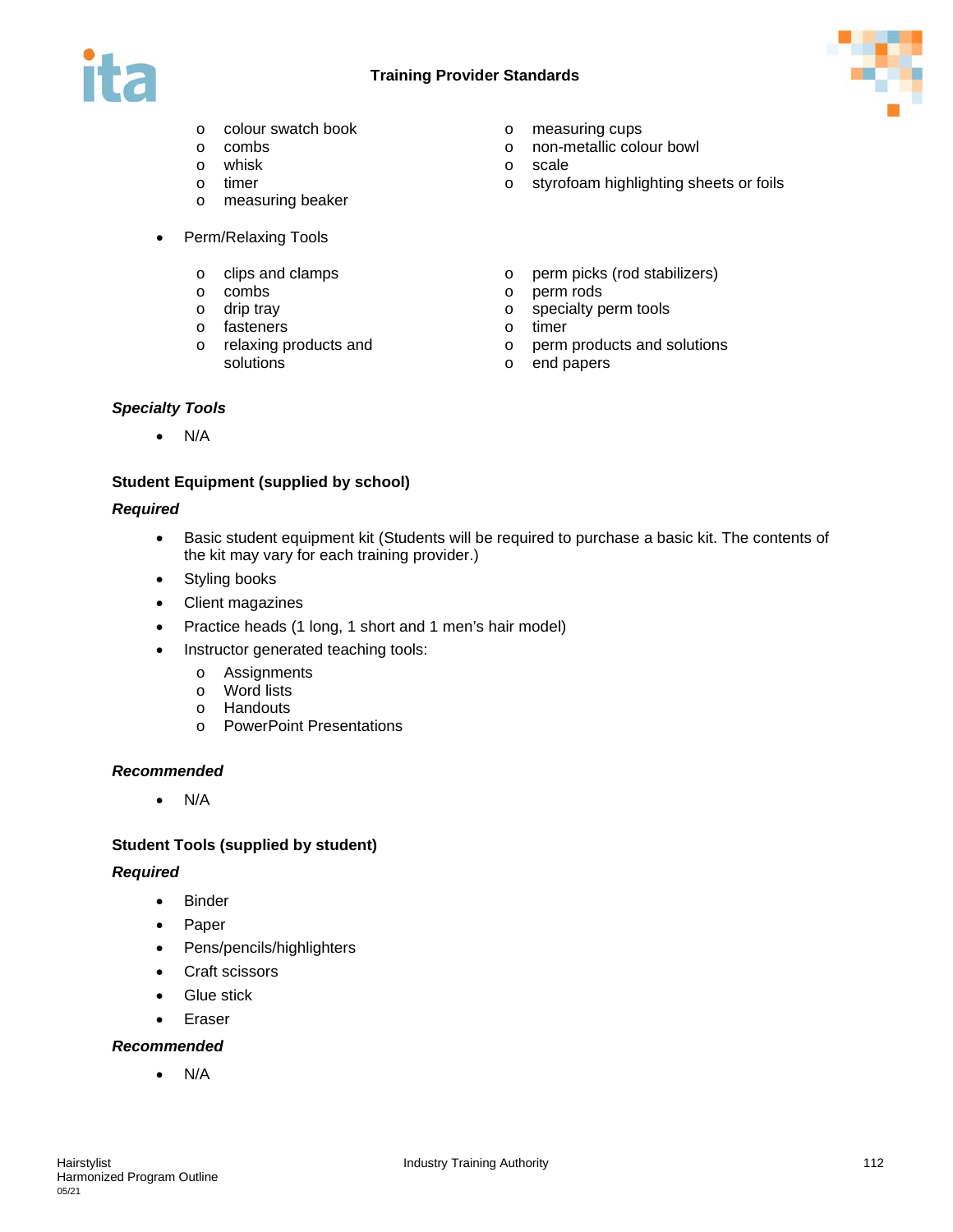



### **Reference Materials**

#### **Required Reference Materials**

- All Hairstylist training program instructors and trainees are required to ensure they use the most current standard for safety, industry specifications, ITA policies, etc.
- Salon Fundamentals: Publisher: Pivot Point International, Evanston, Illinois **OR** Milady's Standard: Publisher: Milady Publishing, Albany, New York
- WorkSafeBC Occupational Health and Safety Regulation: Publisher: Crown Publications Inc., Victoria, BC and online at [http://www2.worksafebc.com/publications/OHSRegulation/Home.asp.](http://www2.worksafebc.com/publications/OHSRegulation/Home.asp) Please refer to the online version for the most recent update to health and safety regulations.

#### **Recommended Resources**

The following website links have been provided solely for the convenience of users of the Hairstylist Training Program Outline and were correct at the time of publishing. You are encouraged to seek additional reference material and texts. We are not responsible for the accuracy, currency or the reliability of the content; we are not responsible for the information found through these links nor do we endorse the site and its content.

- Human Resources and Skills Development Canada Essential Skills for Hairstylists <https://www.jobbank.gc.ca/marketreport/skills/16452/BC>
- Red Seal Trades Hairstylist

<http://www.red-seal.ca/trades/h.1.3rstyl.3st-eng.html>

• Trade National Occupation Analysis

<http://www.red-seal.ca/tr.1d.2n.4al.3st@-eng.jsp?tid=98&nid=1>

• Hand Washing Video

[https://www.worksafebc.com/en/resources/health-safety/slide-shows/washing-hands-saves](https://www.worksafebc.com/en/resources/health-safety/slide-shows/washing-hands-saves-lives?lang=en)[lives?lang=en](https://www.worksafebc.com/en/resources/health-safety/slide-shows/washing-hands-saves-lives?lang=en)

• WorkSafeBC Home page

<http://www.worksafebc.com/>

• Health Canada – Canada's Food and Drugs Acts and Regulations

[http://www.hc-sc.gc.ca/fn-an/legislation/acts-lois/act-loi\\_reg-eng.php](http://www.hc-sc.gc.ca/fn-an/legislation/acts-lois/act-loi_reg-eng.php)

• Labour Canada

<https://www.canada.ca/en/employment-social-development/corporate/portfolio/labour.html>

• Occupational Health and Safety – Hand Washing

[http://www.ccohs.ca/oshanswers/diseases/washing\\_hands.html](http://www.ccohs.ca/oshanswers/diseases/washing_hands.html)

• British Columbia Beauty Council – Industry Trade Association <https://www.beautycouncil.ca/>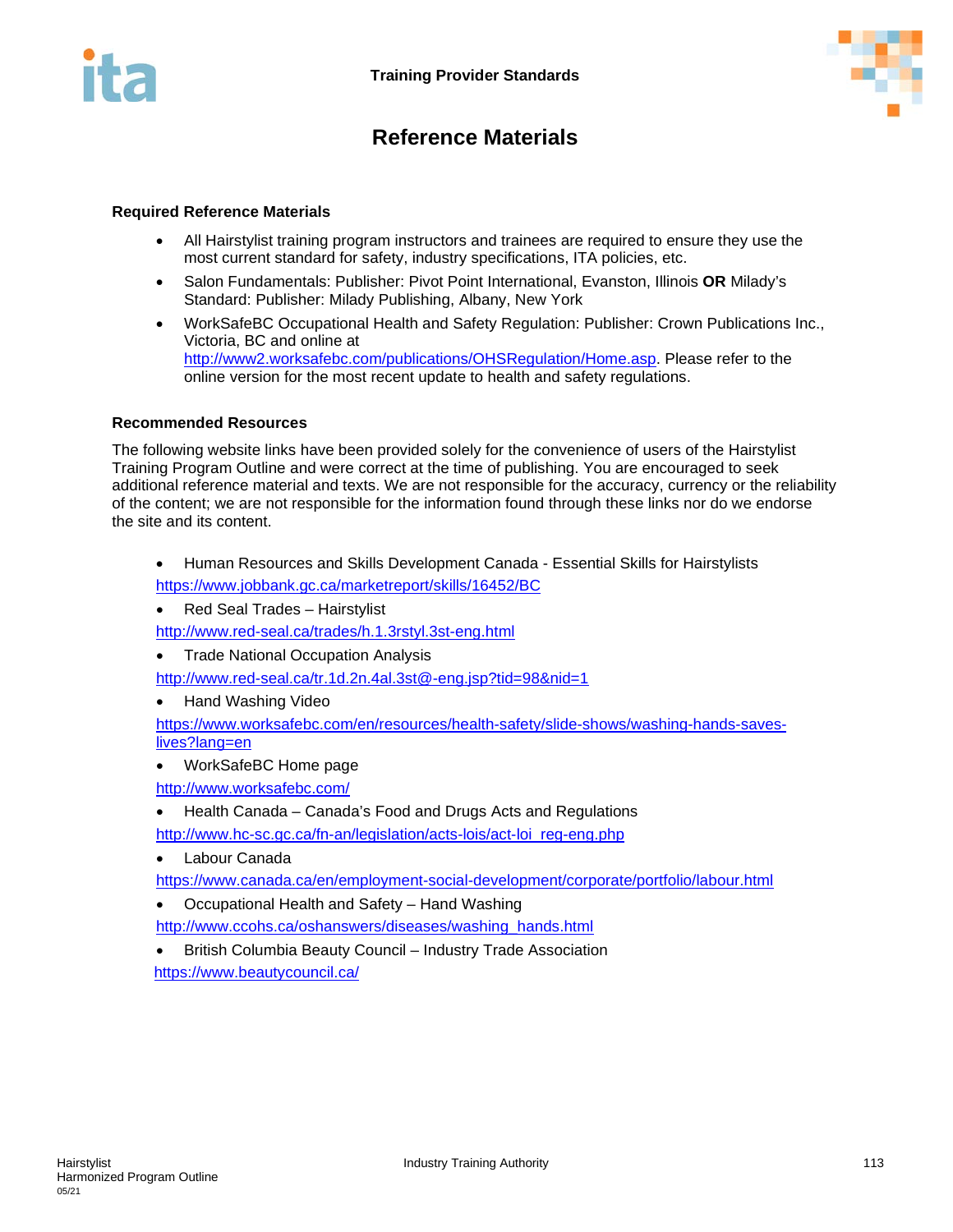

#### **Suggested Texts**

- Cosmetology Fundamentals: A Designers Approach to Career Success, Pivot Point International Inc. ISBN 978-1-9346-3642-8
- Hair Structure and Chemistry Simplified, Exam review (5th ed.), Milady Publishing Company. ISBN 978-14283-3560-8.
- Milady's Illustrated Cosmetology Dictionary, (3rd ed.), Milady Publishing Company. ISBN 978- 1-5625-3667-1
- Milady's Standard Textbook of Cosmetology, Milady Publishing Company. ISBN 978-1-4390- 5930-2.
- Milady's Standard Textbook of Professional Barber Styling, (4th ed.), Milady Publishing Company. ISBN 978-1-5625-3366-3.
- Salon Fundamentals Text and Study Guide, Pivot Point International Inc. ISBN 978-0-9701- 1770-0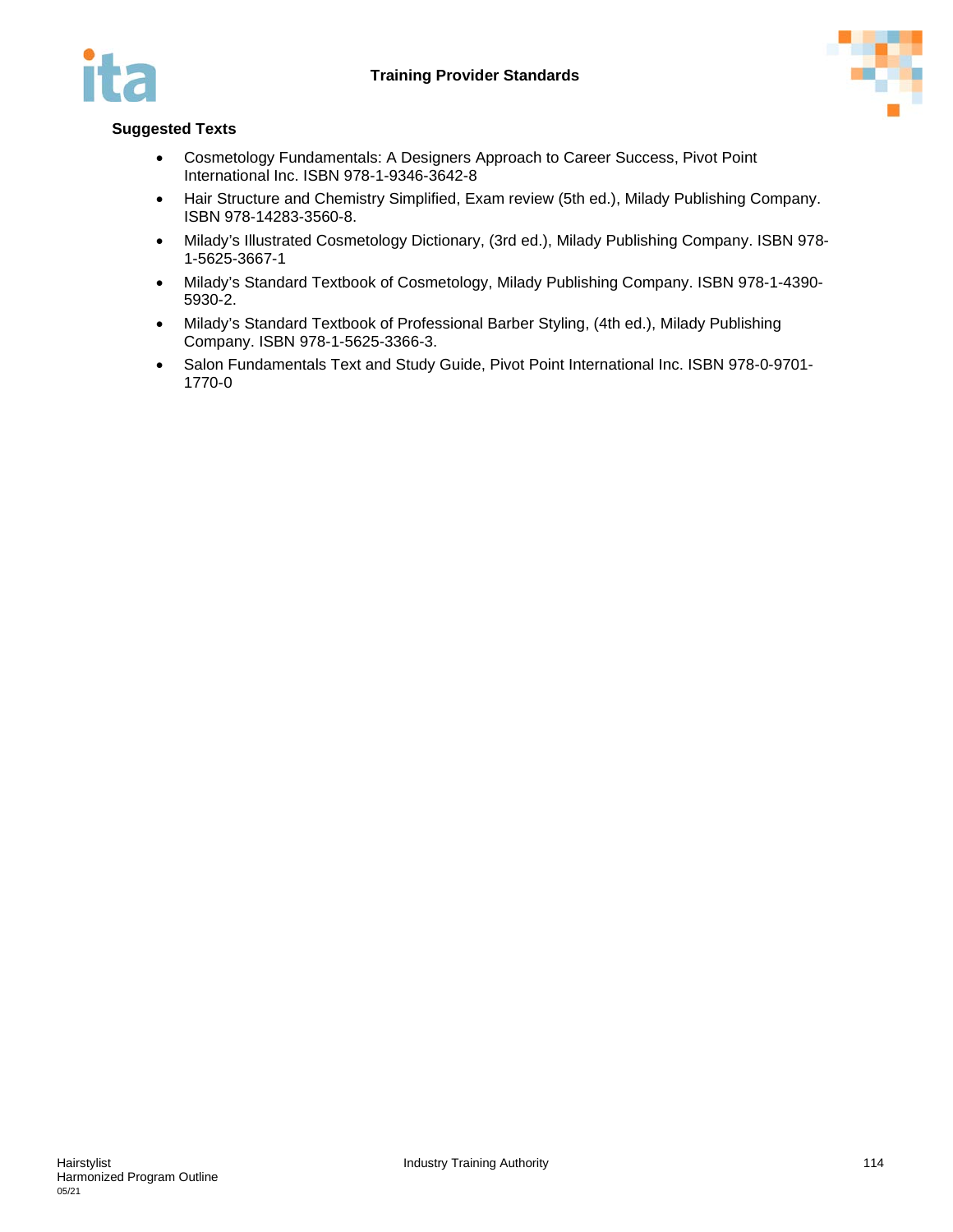



## **Instructor Requirements**

#### **Occupation Qualification**

The instructor must possess:

- Journeyperson Red Seal Hairstylist qualification.
- A Provincial (BC) Instructors Diploma or completion of an equivalent instructional techniques program.

#### **Work Experience**

.

- A minimum of 5 years experience working in the industry.
- Knowledge of current industry practices.
- A record of continuous learning in a variety of industry related seminars and courses.

#### **Instructional Experience and Education**

It is preferred that the instructor also possesses the following:

• 2 or more years of teaching or training experience in the field of hairdressing.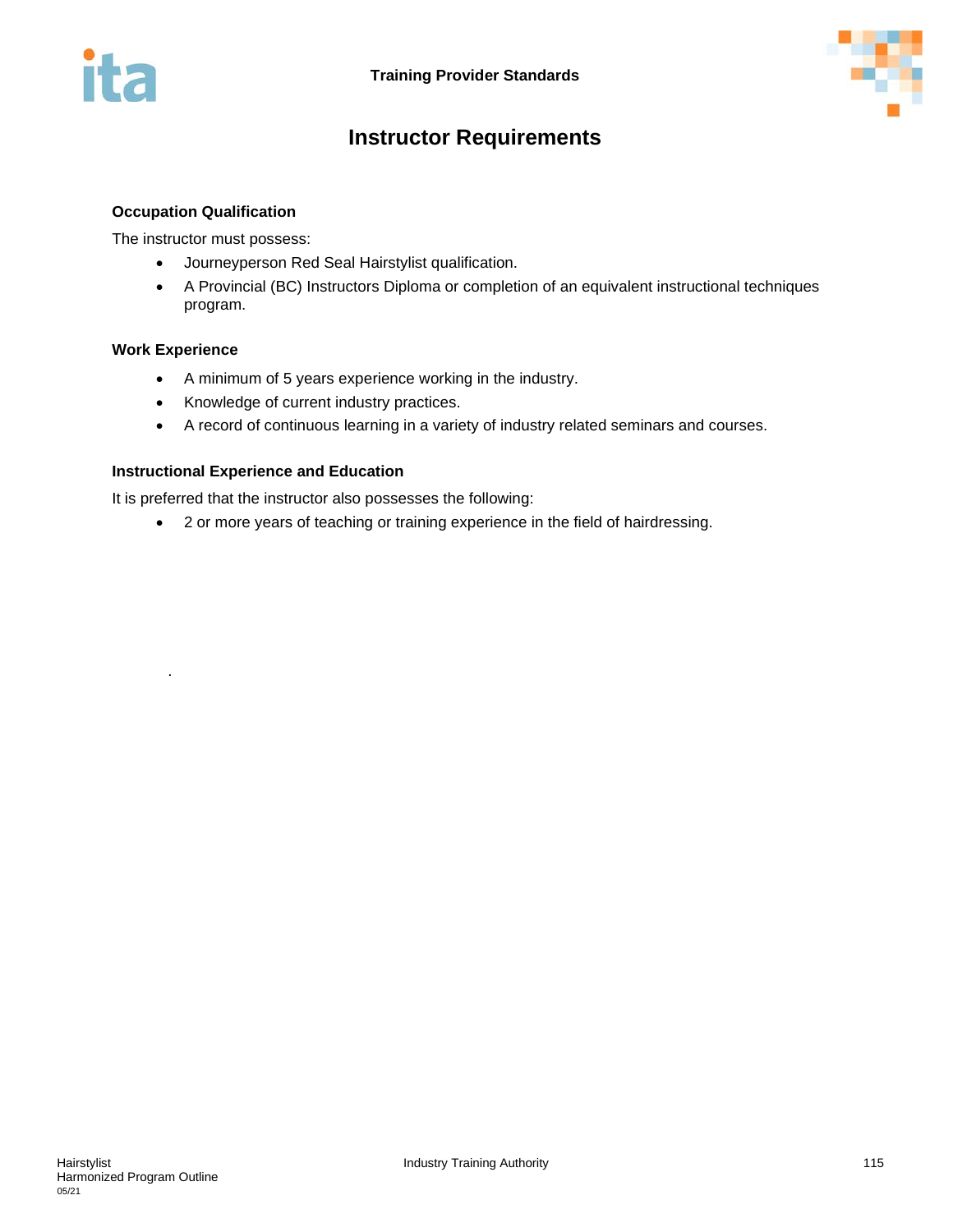



## **Appendices**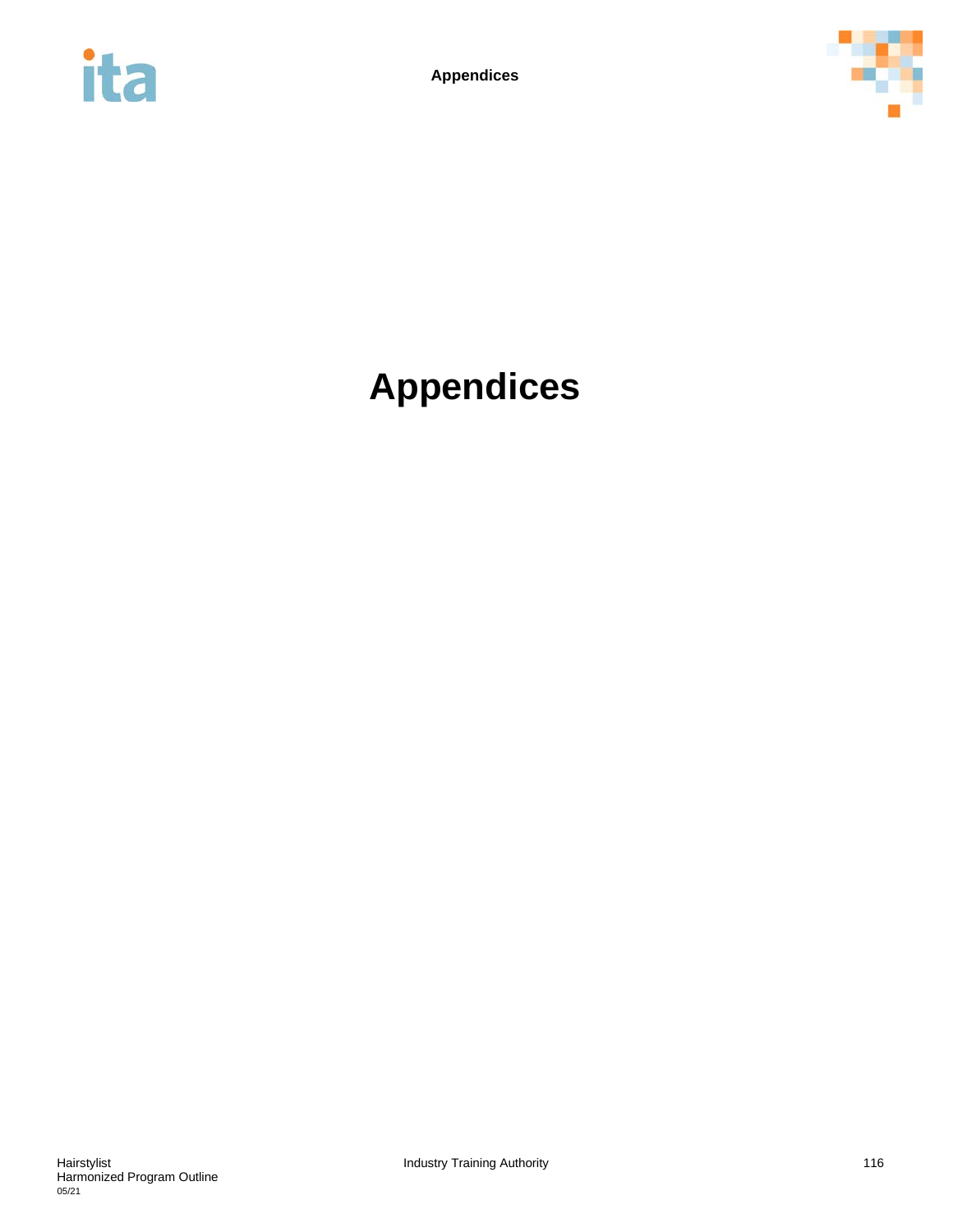

## **Appendix A: Glossary**

| alopecia                           | hair loss baldness                                                                                                                                                                        |
|------------------------------------|-------------------------------------------------------------------------------------------------------------------------------------------------------------------------------------------|
| antiseptic                         | a chemical product used to prevent the growth of bacteria                                                                                                                                 |
| braiding                           | the weaving, interlacing and twining of hair                                                                                                                                              |
| chemical<br>sanitizer/disinfectant | a non-electrical, wet bath to sanitize/disinfect tools and equipment                                                                                                                      |
| colour remover                     | a chemical product used to remove artificial colour from the hair                                                                                                                         |
| conditioning                       | the task of applying a chemical product to hair in order to restore its<br>strength and condition                                                                                         |
| disinfectant                       | a chemical product used to destroy or kill bacteria, fungi and viruses on<br>surfaces (does not kill the spores)                                                                          |
| disinfecting                       | the process of destroying or killing bacteria and a broad spectrum of<br>viruses (but does not kill bacteria spores)                                                                      |
| elasticity                         | the ability of the hair to stretch and then to spring back to its original<br>state                                                                                                       |
| finger wave                        | a loose wave made by dampening and shaping the hair without heat,<br>using only fingers and comb                                                                                          |
| hair additions                     | a hair piece that may include a temporary hair piece, tiara, veil, flower,<br>barrette or pin; it is meant to enhance the hairstyle not to disguise hair<br>loss                          |
| hair analysis                      | an examination of the general conditions of the hair: type, texture,<br>density, breakage, oiliness, dryness, elasticity, porosity, quantity,<br>colour, and chemical and medical history |
| hair density                       | a term to describe the number of hair strands in a given area; i.e. thin,<br>medium and thick                                                                                             |
| hair extensions                    | artificial or natural pieces of hair that are secured to the base of the<br>clients' natural hair in order to add length, volume, texture or colour                                       |
| hair texture                       | the thickness of the individual hair strands; i.e. coarse, medium and<br>fine                                                                                                             |
| hair type                          | a way to classify hair; i.e. straight, wavy, curly and super curly                                                                                                                        |
| lightening                         | the process of diffusing natural pigment within the hair                                                                                                                                  |
| patch test                         | a test conducted to determine the sensitivity of the skin to certain<br>chemicals; this process is also referred to as the allergy test, skin test<br>or predisposition test              |
| porosity                           | the ability of the hair to absorb or reject moisture                                                                                                                                      |
| sanitize                           | a process to remove dirt to aid in preventing the growth of microbes;<br>sanitizing does not kill germs or spores                                                                         |
| strand test                        | a test performed to determine the degree of development or<br>processing of a specific chemical service on a small section of hair                                                        |
| test curl                          | the process used to determine the reaction of the hair to permanent<br>wave solution in order to achieve a desired result                                                                 |